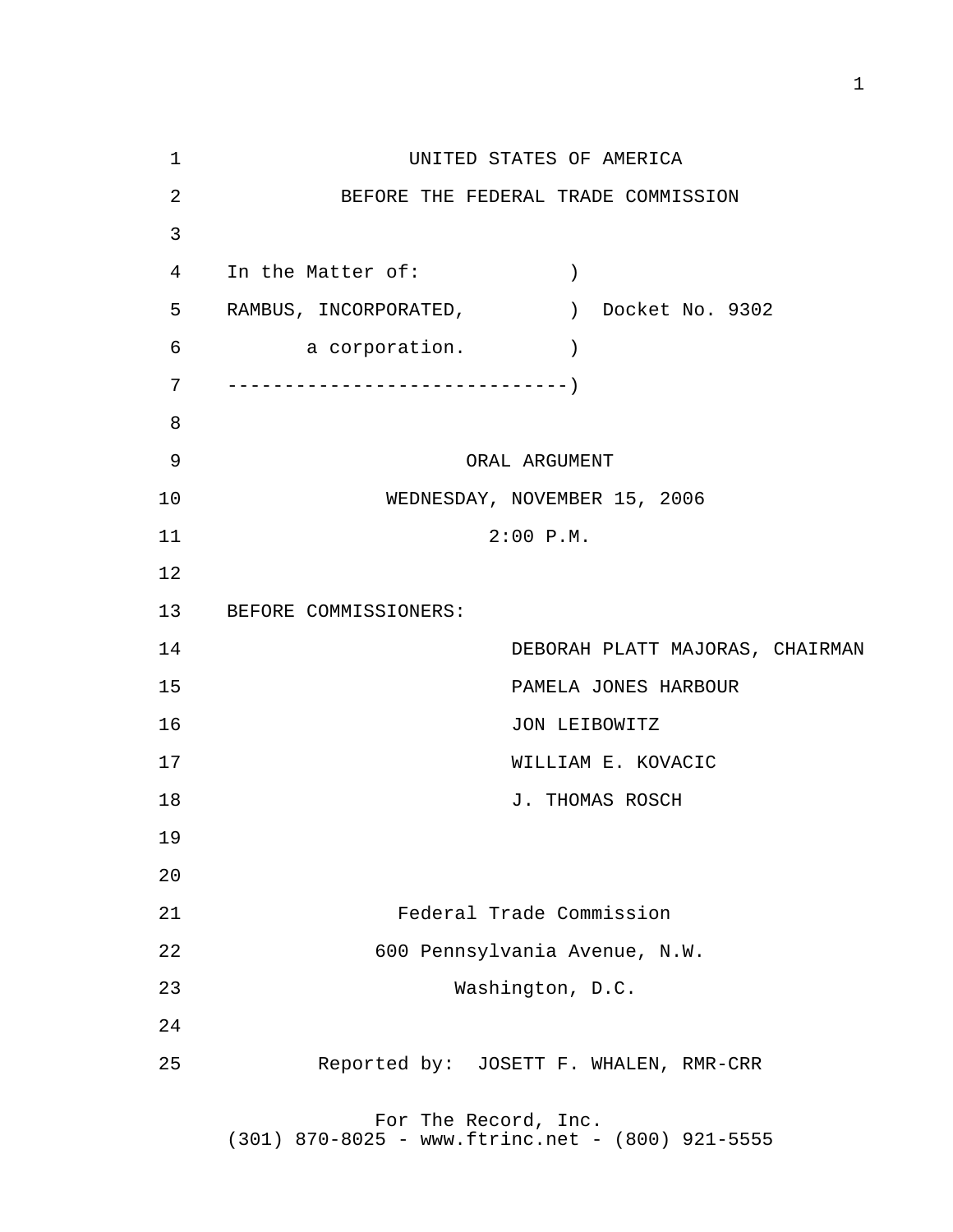APPEARANCES:

 ON BEHALF OF COUNSEL SUPPORTING THE COMPLAINT: GEOFFREY OLIVER, ESQ. Federal Trade Commission 601 New Jersey Avenue, N.W. Washington, D.C. 20580-0000 (202) 326-3663 goliver@ftc.gov ON BEHALF OF THE RESPONDENT: A. DOUGLAS MELAMED, ESQ. Wilmer Cutler Pickering Hale and Dorr LLP 1875 Pennsylvania Avenue, N.W. Washington, D.C. 20006 (202) 663-6090 doug.melamed@wilmerhale.com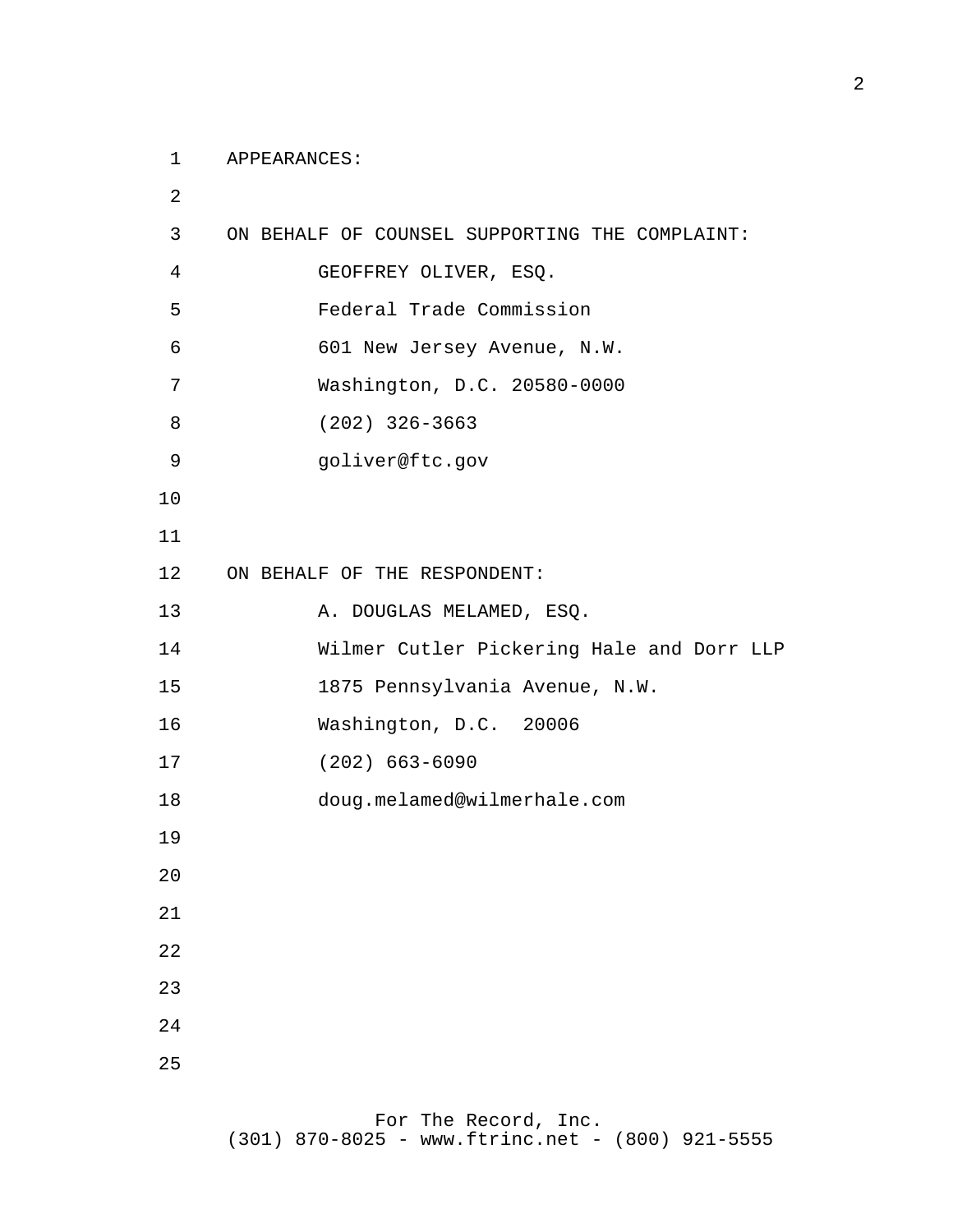| $\mathbf{1}$   | PROCEEDINGS                                              |
|----------------|----------------------------------------------------------|
| $\overline{2}$ |                                                          |
| 3              | CHAIRMAN MAJORAS: Good afternoon, everyone.              |
| 4              | On August 2 of this year the commission issued           |
| 5              | an opinion in In the Matter of Rambus Incorporated,      |
| 6              | Docket Number 9302, in which it determined that          |
| 7              | respondent had violated Section 5 of the                 |
| 8              | Federal Trade Commission Act and also issued an order    |
| 9              | directing supplemental briefing on the issues of         |
| 10             | remedy.                                                  |
| 11             | Supplemental briefs have now been filed, and the         |
| 12             | commission is meeting today in open session to hear oral |
| 13             | argument relating to remedy.                             |
| 14             | The respondents are represented by                       |
| 15             | Mr. Douglas Melamed, and counsel supporting the          |
| 16             | complaint are represented by Mr. Geoffrey Oliver.        |
| 17             | During the proceeding, each side will have               |
| 18             | 45 minutes to present their arguments.                   |
| 19             | Counsel supporting the complaint will make the           |
| 20             | first presentation and will be permitted to reserve up   |
| 21             | to ten minutes for rebuttal.                             |
| 22             | Counsel for the respondent will go second.               |
| 23             | And then of course, Mr. Oliver, should you               |
| 24             | decide to reserve time for rebuttal, you'll finish up.   |
| 25             | Now, before proceeding with the oral argument            |
|                | For The Record, Inc.                                     |
|                |                                                          |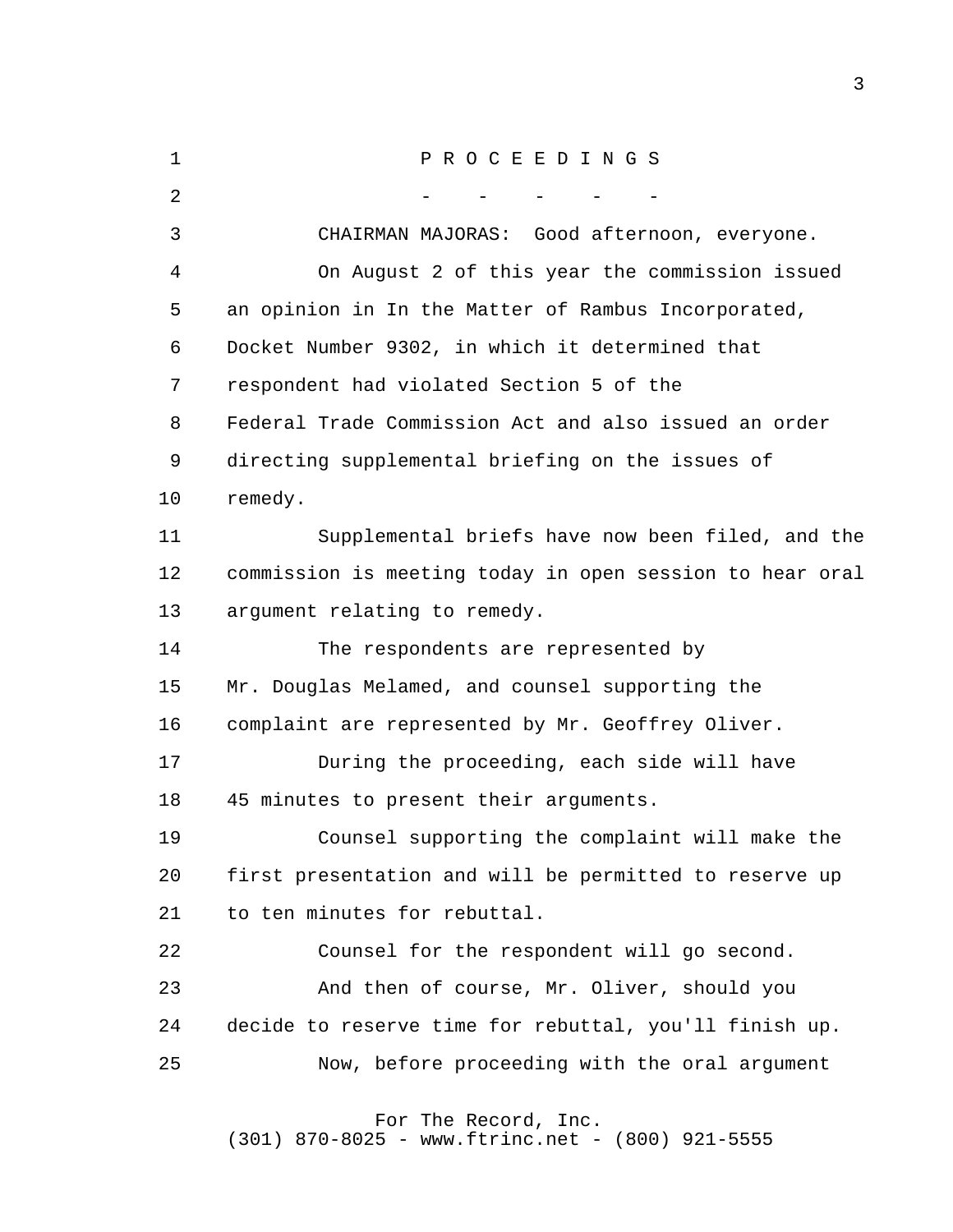1 today, I want to note that this will be

 2 3 4 **5**  6 7 8 9 10 11 12 13 14 15 16 17 18 19 20 21 22 23 24 25 Mr. Robert White's last oral argument as the Commission bailiff. Robert has been working at the Commission since 1971 and he has ably served as our bailiff for 20 years. He will retire at the end of the December. He will be sorely missed, particularly by me. And Robert, if you would stand up, I would like to recognize you. (Applause) Thank you all. Mr. Oliver, do you wish to reserve time for rebuttal? MR. OLIVER: Yes. I'd like to reserve ten minutes, please. CHAIRMAN MAJORAS: Very well. Then, Robert, if you would set the clock. MR. WHITE: Yes, I will. CHAIRMAN MAJORAS: Mr. Oliver, you may begin. MR. OLIVER: Thank you. Madam Chairman, Commissioners, good afternoon. I am here today to explain why, as a matter of law and a matter of fact, the appropriate remedy in this case is an order enjoining Rambus from enforcing its pre-1996 patents against JEDEC-compliant products. CHAIRMAN MAJORAS: Mr. Oliver, other than the GE

For The Record, Inc.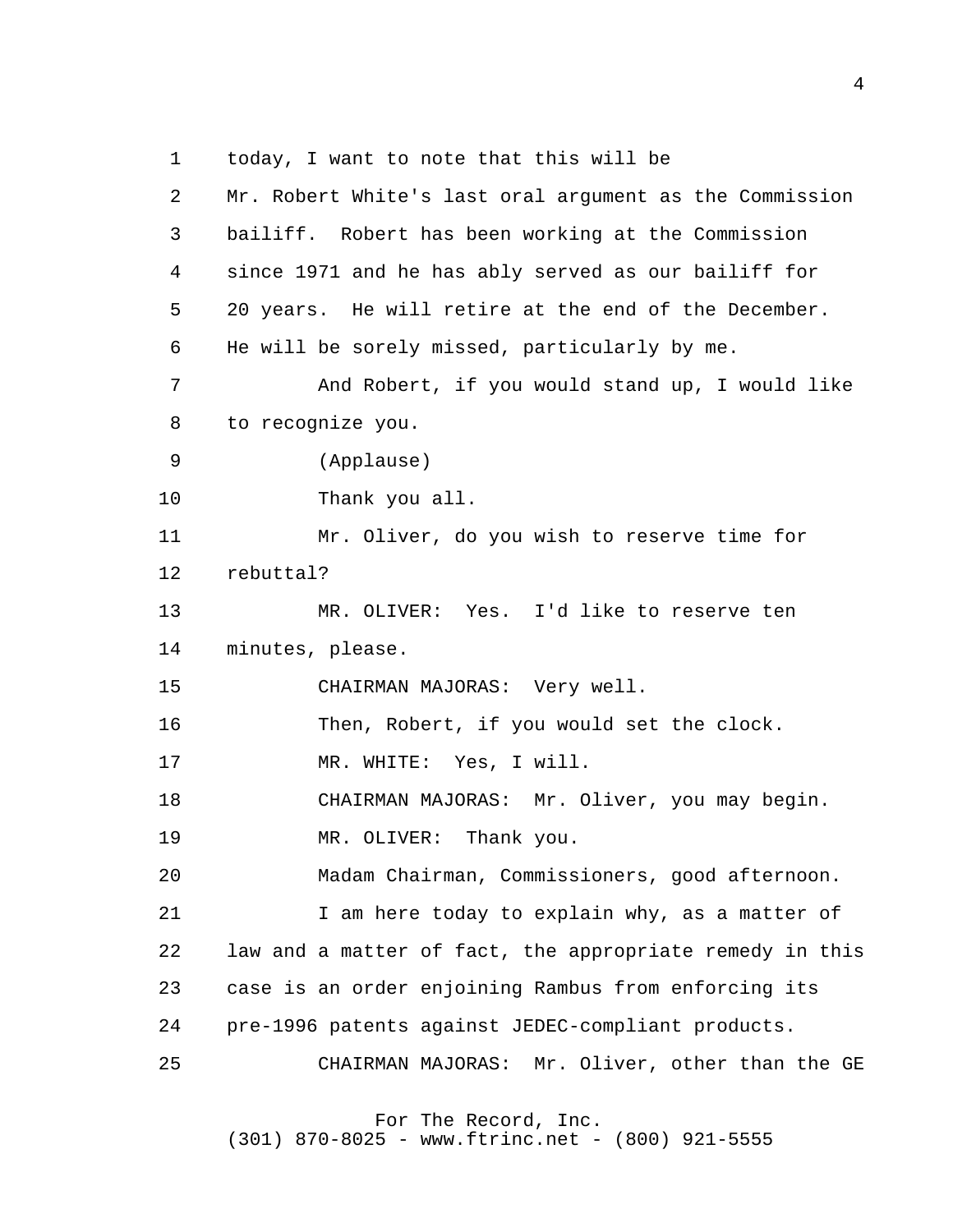1 2 3 4 decision by a district court in 1953, do you have any cases you can cite in which courts have ordered royalty-free licensing perhaps sometime in mine and your lifetime?

**5**  6 7 8 9 10 11 MR. OLIVER: The General Electric case that you referred to, Madam Chairman, is of course the leading case on that point. However, a number of courts have recognized the authority to do that, starting with the Supreme Court in National Lead. And of course, the commission did so as well in American Cyanamid, which was approved by the Sixth Circuit on appeal.

> 12 13 14 But I also want to point out that this is not a case in which we are proposing that Rambus would not be able to receive any compensation for its patents.

 15 16 17 18 This is in fact directly comparable to National Lead. In National Lead, of course, they received compensation by means of a limited royalty rate.

 19 20 21 22 23 Here, we are proposing that Rambus be permitted to collect unlimited royalties with respect to all products other than JEDEC-compliant products and only the JEDEC-compliant products would be subject to an order enjoining enforcement.

 24 25 COMMISSIONER ROSCH: But, Mr. Oliver, one of the things you're asking for is that JEDEC-compliant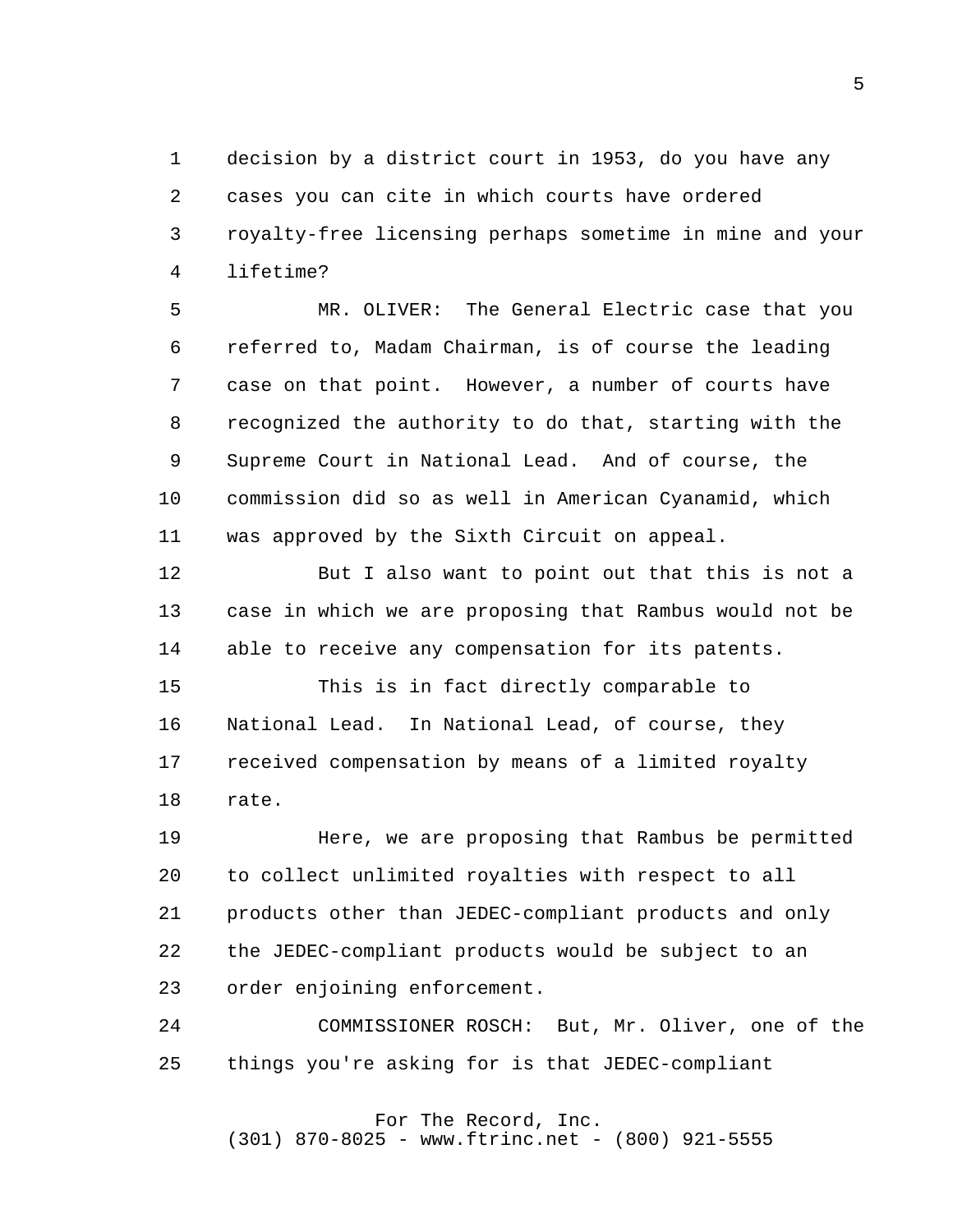1 products include DDR2; is that not correct?

 2 3 4 **5**  6 7 8 MR. OLIVER: Yes, that's correct, Commissioner. COMMISSIONER ROSCH: How do you square that with our liability decision where we seem to say that there was no causal connection or at least there wasn't sufficient evidence of a causal connection between the conduct that was wrongful and DDR2? How do you square that?

 9 10 11 12 MR. OLIVER: I believe that the analysis with respect to the remedy issue is in some way the flip side of the liability issue. And let me explain that if I could.

> 13 14 15 16 17 18 19 20 21 22 With respect to liability, the commission started -- and by the way, if I have misunderstood the commission decision, please correct me as I go -- the commission started with a situation in which the SDRAM and DDR SDRAM standards incorporated the technologies claimed by Rambus and then asked why was it that with respect to DDR2, once the existence of the Rambus patents became known and the Rambus royalty rates were known, why did JEDEC members not switch to alternatives at that point.

 23 24 25 Obviously the existence of the JEDEC patents was a force driving JEDEC members to consider alternatives, and they in fact did so.

#### For The Record, Inc. (301) 870-8025 - www.ftrinc.net - (800) 921-5555

 $6<sup>1</sup>$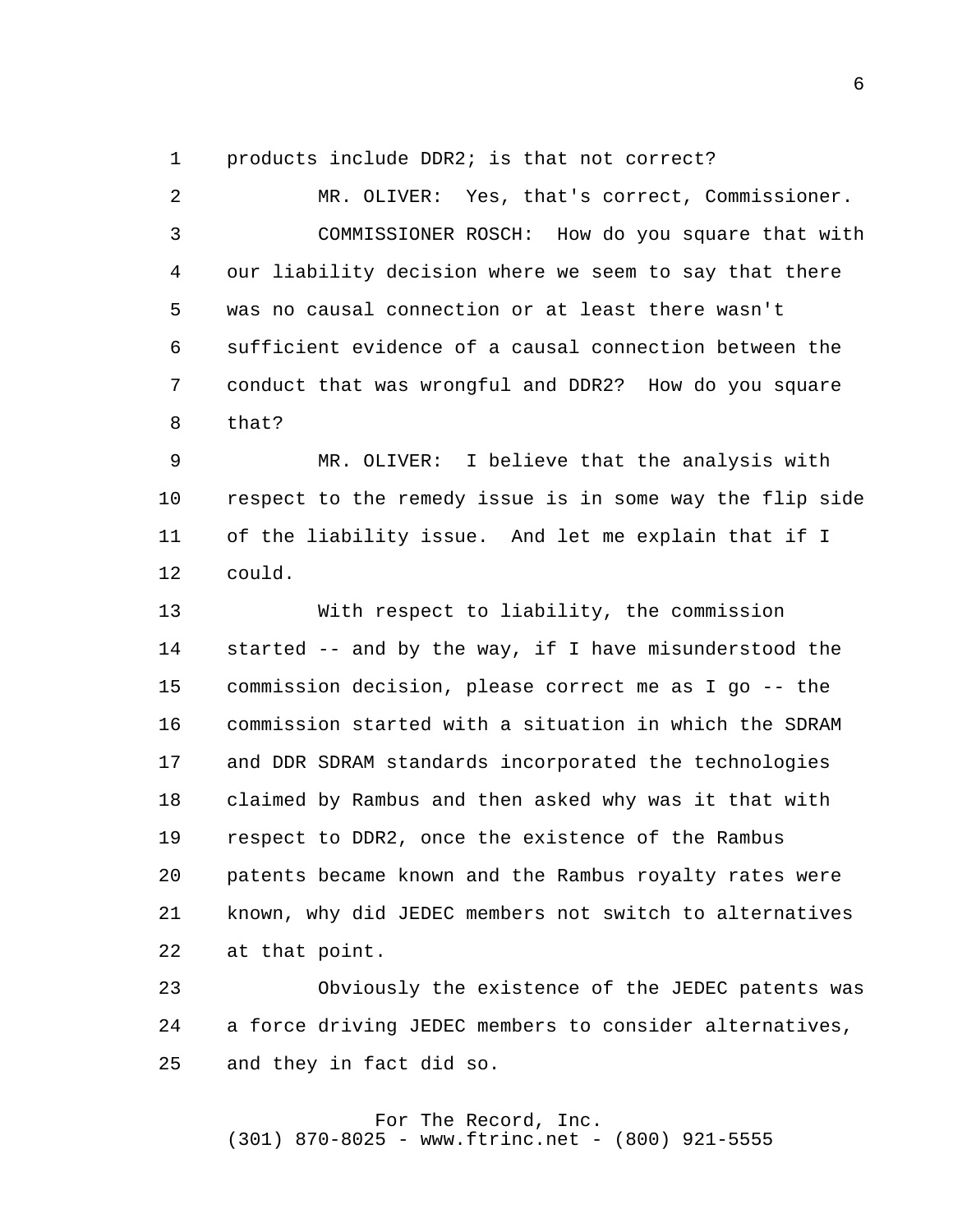1 2 3 4 Complaint counsel submitted evidence that substantive lock-in effects or switching costs were the force that drove JEDEC members to keep the same technologies in the standard.

**5**  6 7 8 9 10 11 The commission -- again, my understanding of the decision is that the commission recognized substantial evidence presented by complaint counsel that there were substantial switching costs that did affect the decision. However, the commission found that the complaint counsel narrowly failed to prevail on its burden of proof.

> 12 13 14 COMMISSIONER ROSCH: Narrowly or broadly, it found, did it not, that there was not that causal connection?

 15 16 17 18 MR. OLIVER: The commission found that the switching costs did not outweigh the force of the patents that would cause them to switch, so yes, you're correct, they found there's no causal connection there.

 19 20 21 22 23 24 25 However, with respect to the remedy phase, we now start with a situation in which the commission has found liability with respect to the SDRAM and DDR SDRAM standards, and the appropriate step for the commission is to determine what competitive conditions likely would have prevailed in the absence of Rambus' deception.

# For The Record, Inc.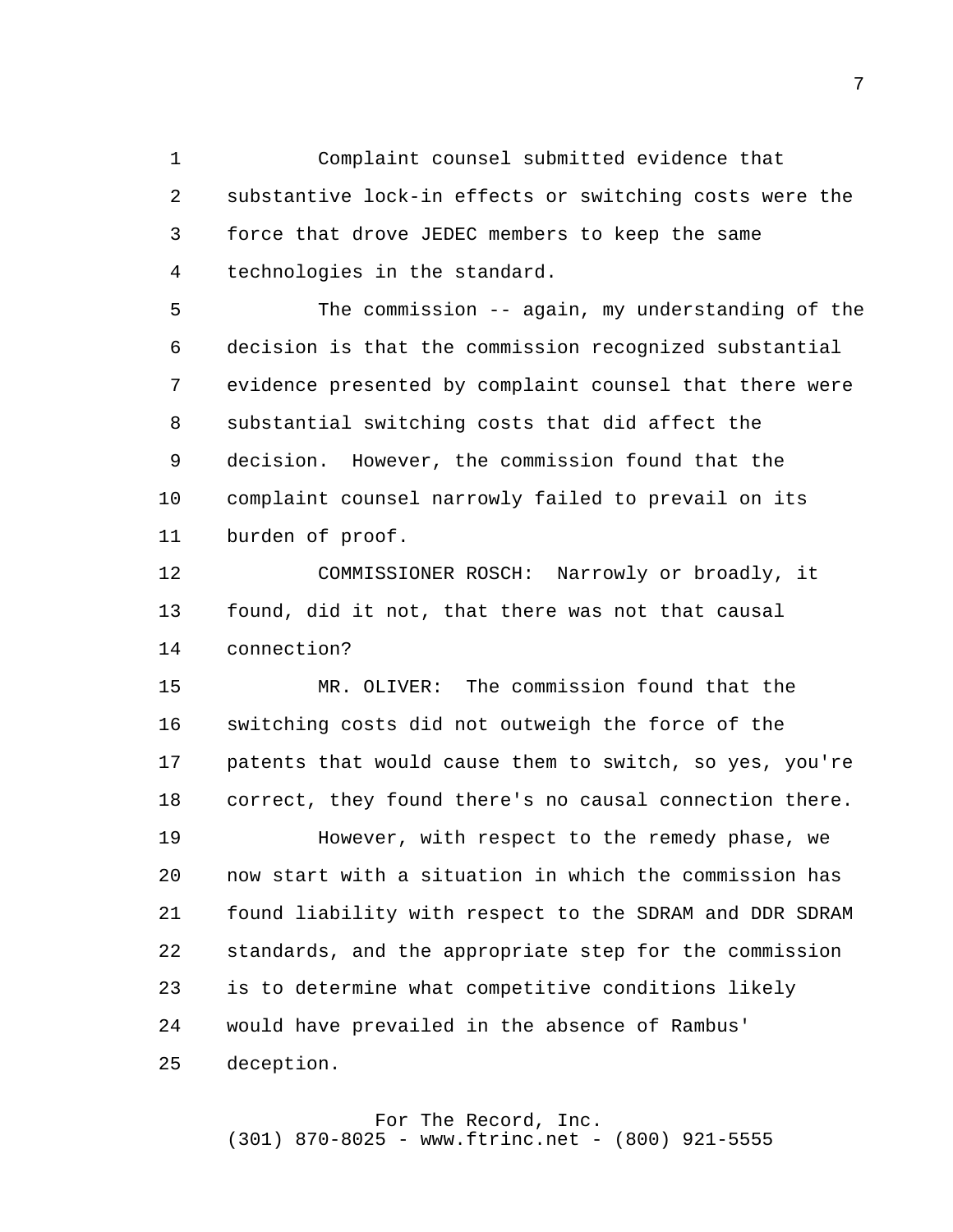1 2 3 Here, the evidence indicates that the most likely situation would have been SDRAM and DDR SDRAM standards incorporating alternative technologies.

 4 **5**  6 7 8 9 10 And then starting from that situation, in other words, not from the standards incorporating the Rambus technologies but, rather, starting with the standards incorporating alternatives, both the existence of the Rambus patents and the switching costs both would have driven JEDEC members to continue with those alternative technologies.

> 11 12 13 14 15 So once the alternative competitive conditions were established with respect to SDRAM and DDR SDRAM, the JEDEC members would have continued to use those alternative technologies with respect to DDR2 and with respect to the future generations.

 16 17 18 19 20 21 22 It is for that reason we submit, in order to restore fully those competitive conditions that would have prevailed in the absence of Rambus' intentional deception, it is necessary to reconstruct competitive conditions not only for SDRAM and DDR SDRAM but also for the future generations where the technologies would have  $--$ 

 23 24 COMMISSIONER ROSCH: Why stop with DDR2? Why not go to DDR-3 and DDR-4?

 25 MR. OLIVER: We believe it is appropriate to

For The Record, Inc.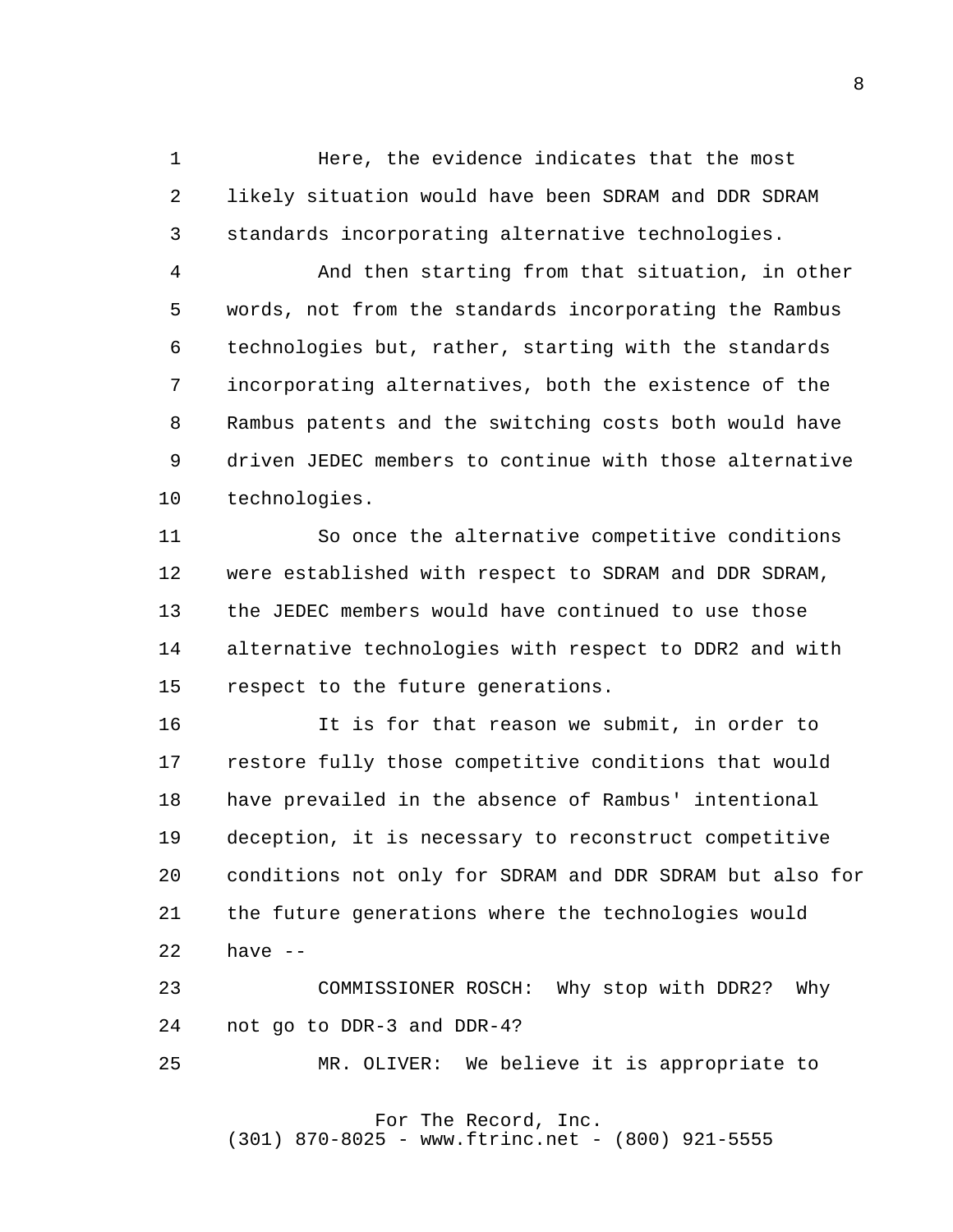1 2 3 4 **5**  6 7 8 9 10 11 12 13 14 15 16 17 18 19 20 21 22 23 24 25 include future generations to the extent that they are affected by the carryover of the same technologies. CHAIRMAN MAJORAS: When does it end, Mr. Oliver? I mean, should we regulate the commercial relationships between Rambus and other companies in the tech industry from now until whenever? I mean, how is that even plausible? MR. OLIVER: We submit that this is not regulating the relations between Rambus and other companies. However, we do believe that where JEDEC was led to incorporate these technologies due to Rambus' intentional deception that it is appropriate that the remedy prevent Rambus from enforcing those patents. CHAIRMAN MAJORAS: But that's not what we found as to DDR2. But let me ask you another question. You had a premise in one of your responses to Commissioner Rosch, which was that the evidence clearly showed that in the but-for world, clearly the situation is that the JEDEC members would have incorporated different technology instead of Rambus technology. So do you argue that  $-$ - I just want to make sure I'm clear on this -- that if faced with the choice of different technologies being incorporated into the

## For The Record, Inc.

(301) 870-8025 - www.ftrinc.net - (800) 921-5555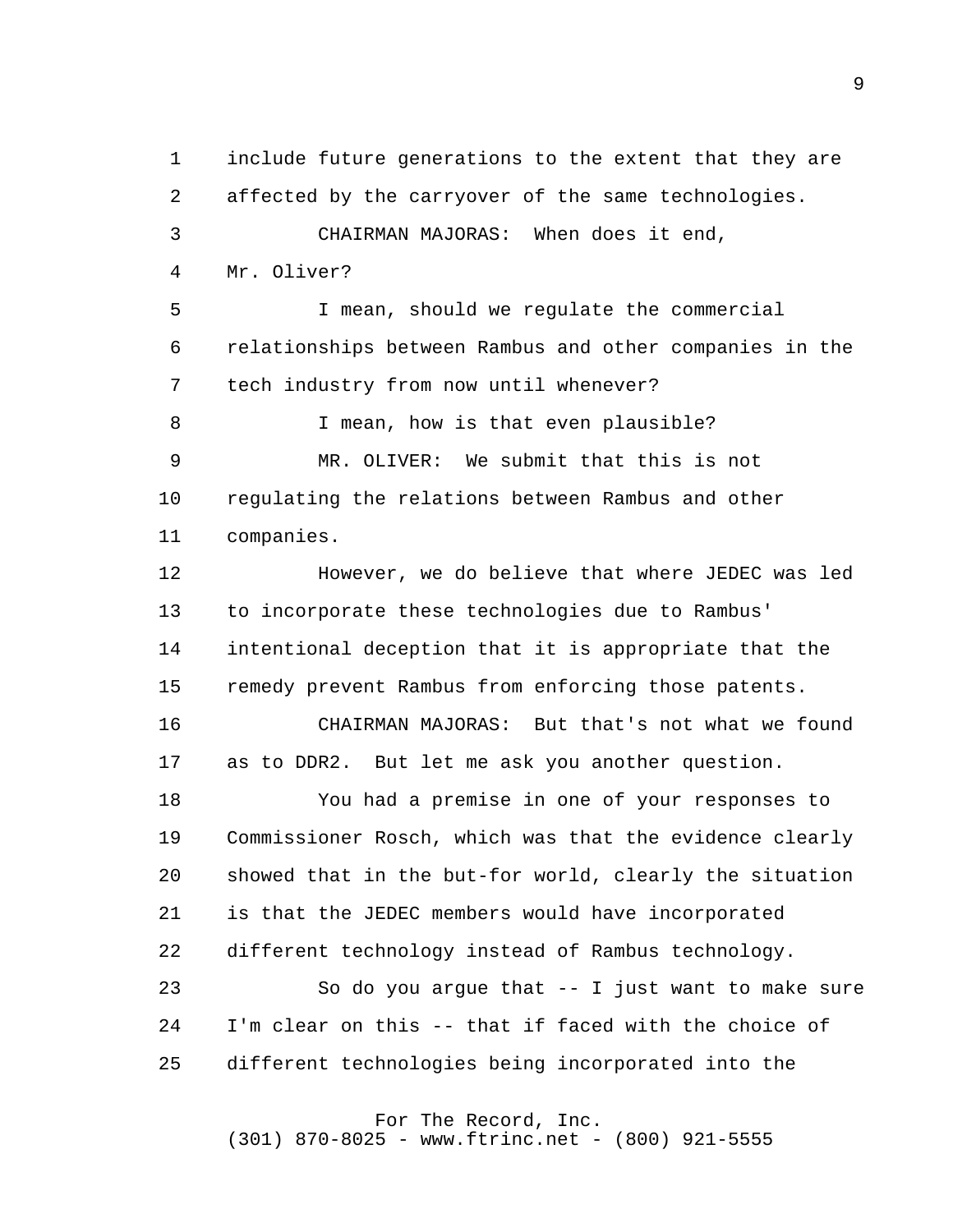1 2 3 4  $5<sub>5</sub>$  6 7 8 9 10 11 12 13 14 15 16 17 18 19 20 21 22 23 24 25 standard or giving RAND assurances, Rambus would have forgone any licensing royalties and instead would have said, Forget it, we don't like RAND terms, we'd rather not get any licensing at all, in relation to the JEDEC standard? Is that what you argued? MR. OLIVER: In part, yes. I believe, first of all, that the evidence indicates that JEDEC would not have incorporated Rambus technologies in the standards even with the RAND assurance, but  $--$ CHAIRMAN MAJORAS: Why? COMMISSIONER LEIBOWITZ: Mr. Oliver, the Rambus technology must have had some value to JEDEC because, after all, JEDEC chose the Rambus technology, didn't it? They did not know that there were royalties to be paid, but presumably they chose the technology for a reason, and the reason was that was the technology they wanted, right? MR. OLIVER: But Dr. McAfee explained that, based on an extensive study of the JEDEC methodology, that JEDEC pursued a type of decision-making known as satisficing in which they did not necessarily try to identify the absolute best technology for each and

For The Record, Inc.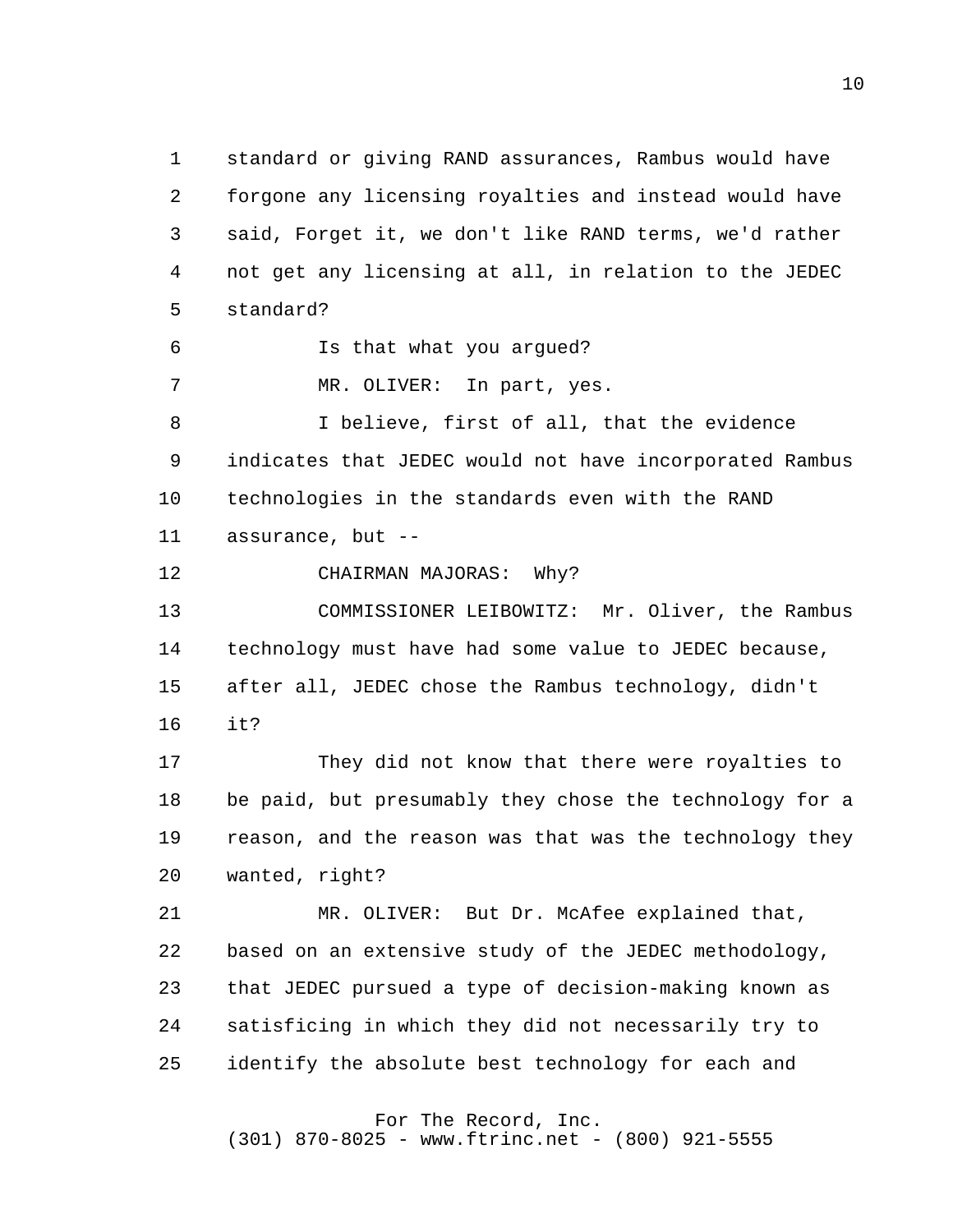1 2 3 4 every use but, rather, tried to find a technology that would accomplish the general objectives that would achieve a consensus, they would use that and then move on.

 $5<sub>5</sub>$  6 7 8 COMMISSIONER LEIBOWITZ: Yes. But the technology they chose turned out to be Rambus' technology, so presumably there was some value in the technology they chose.

 9 10 11 MR. OLIVER: Some members found that there was value to that. Other members thought that other alternatives had greater value.

> 12 13 14 15 16 17 18 19 Indeed, the commission itself, I believe in footnote 407, recognized that many JEDEC members preferred alternative technologies. And indeed, it was a very close call that these technologies were chosen. Madam Chairman, going back to your question, in terms of the evidence is that JEDEC would have gone and selected alternatives, perhaps if we could pull up JX-53.

 20 This is the EIA manual.

 21 22 23 24 25 And if we could perhaps go to page 11, please. CHAIRMAN MAJORAS: Well, I know what the manual says, but -- and no question it has some relevance. But one of the things that we decided when we looked at this case and we were ruling on Rambus'

## For The Record, Inc.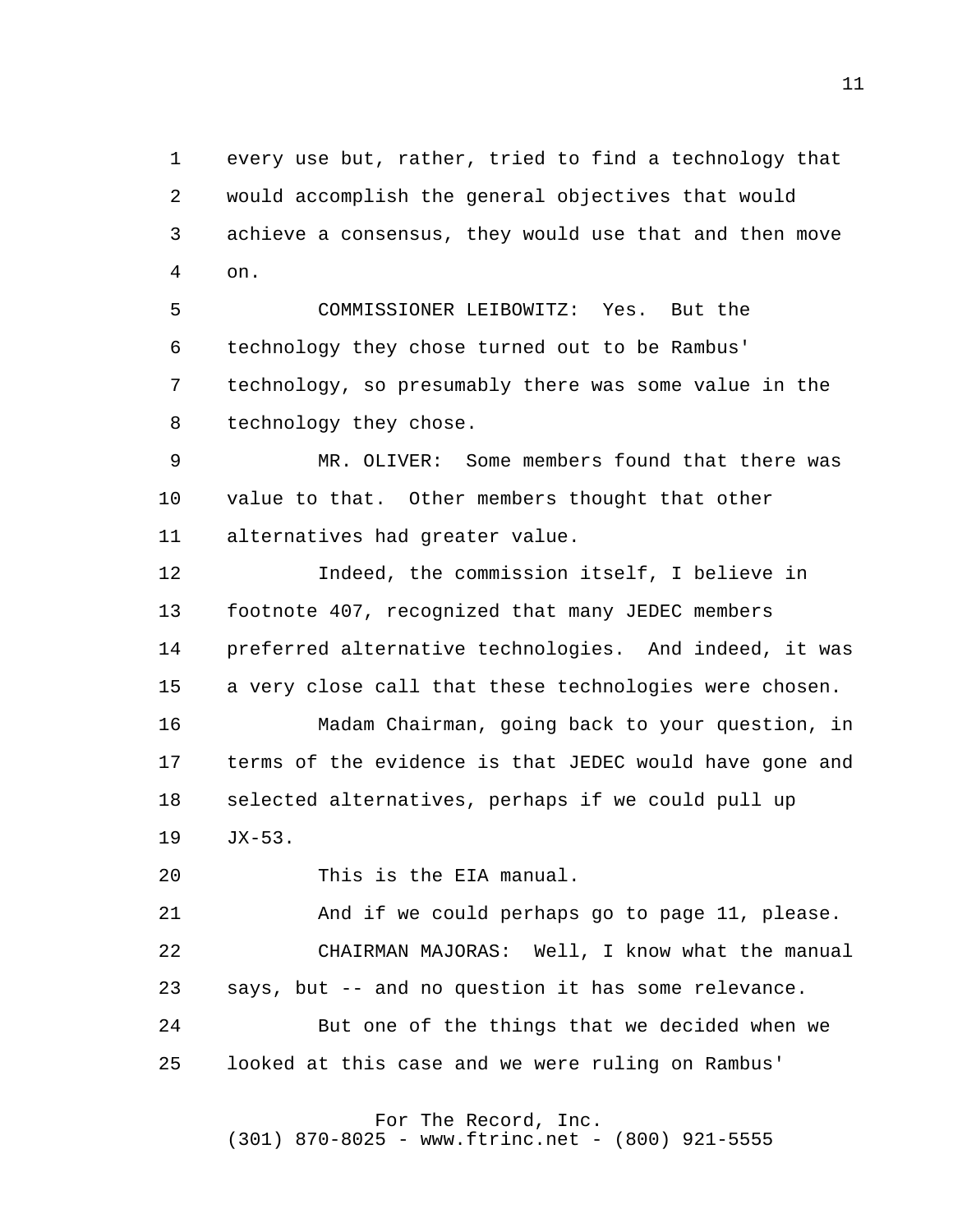1 2 3 4 behavior was we had to look at the entire course of conduct, not only the manuals but also at the way the JEDEC members behaved and what was their course of conduct.

 $5<sub>5</sub>$  6 7 8 9 And I have identified at least three instances in which a technology -- that is, the JEDEC members learned that a certain technology was patented, asked for RAND assurances, got the RAND assurances and incorporated that technology into the standards.

> 10 11 12 So I understand that of course they would prefer not to have patented technology. Naturally. You'd rather have it free.

 13 14 15 But -- and I am just short-circuiting this forgive me, Mr. Oliver -- because I know my other colleagues have questions.

 16 17 18 But what about those instances in which they actually did adopt patented technologies in the standard?

 19 20 21 MR. OLIVER: Let me see if I can address your question in three points, and I'll try to run through this very quickly if I can.

 22 23 24 First of all, I believe there is substantial evidence that JEDEC strongly preferred to avoid patented technologies whenever possible.

 25 I refer you to JX-53 page 11, JX-54 page 9,

 For The Record, Inc. (301) 870-8025 - www.ftrinc.net - (800) 921-5555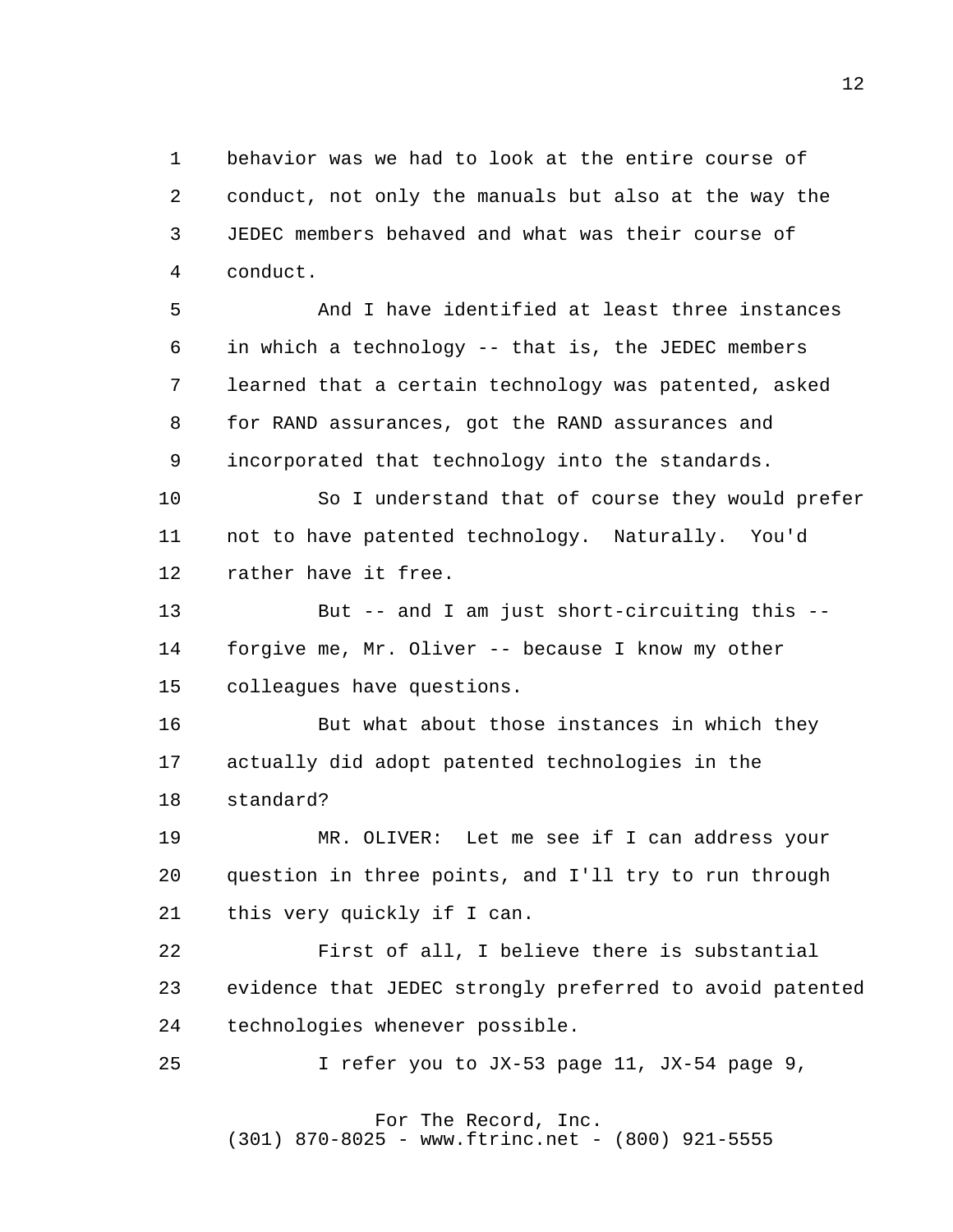1 CX-208 page 19, JX-5 at page 4.

 2 3 4  $5<sub>5</sub>$  6 7 8 9 10 11 12 13 14 15 16 17 18 19 20 21 22 23 24 25 And of course the loop-back clock I think is the primary example here. CHAIRMAN MAJORAS: And that was the one after Rambus had left JEDEC? MR. OLIVER: That's correct. CHAIRMAN MAJORAS: Okay. MR. OLIVER: Second, I believe the evidence indicates that even if JEDEC were prepared to adopt a Rambus technology that Rambus would have refused a RAND commitment. I refer here to CX-487, CX-490, CX-853, CX-855, CX-869. These reflect exchange of correspondence between the IEEE and Rambus. I also refer to CX-873, CX-874 and CX-888, which refer - COMMISSIONER ROSCH: Weren't they just bargaining, though? Weren't they just bargaining, at the end of the day, if the chairman is correct, that they would have preferred to have given RAND terms to not having anything at all adopted in the standard or they did nothing? MR. OLIVER: All I can do is return to the evidence in the record. The evidence in the record, starting with the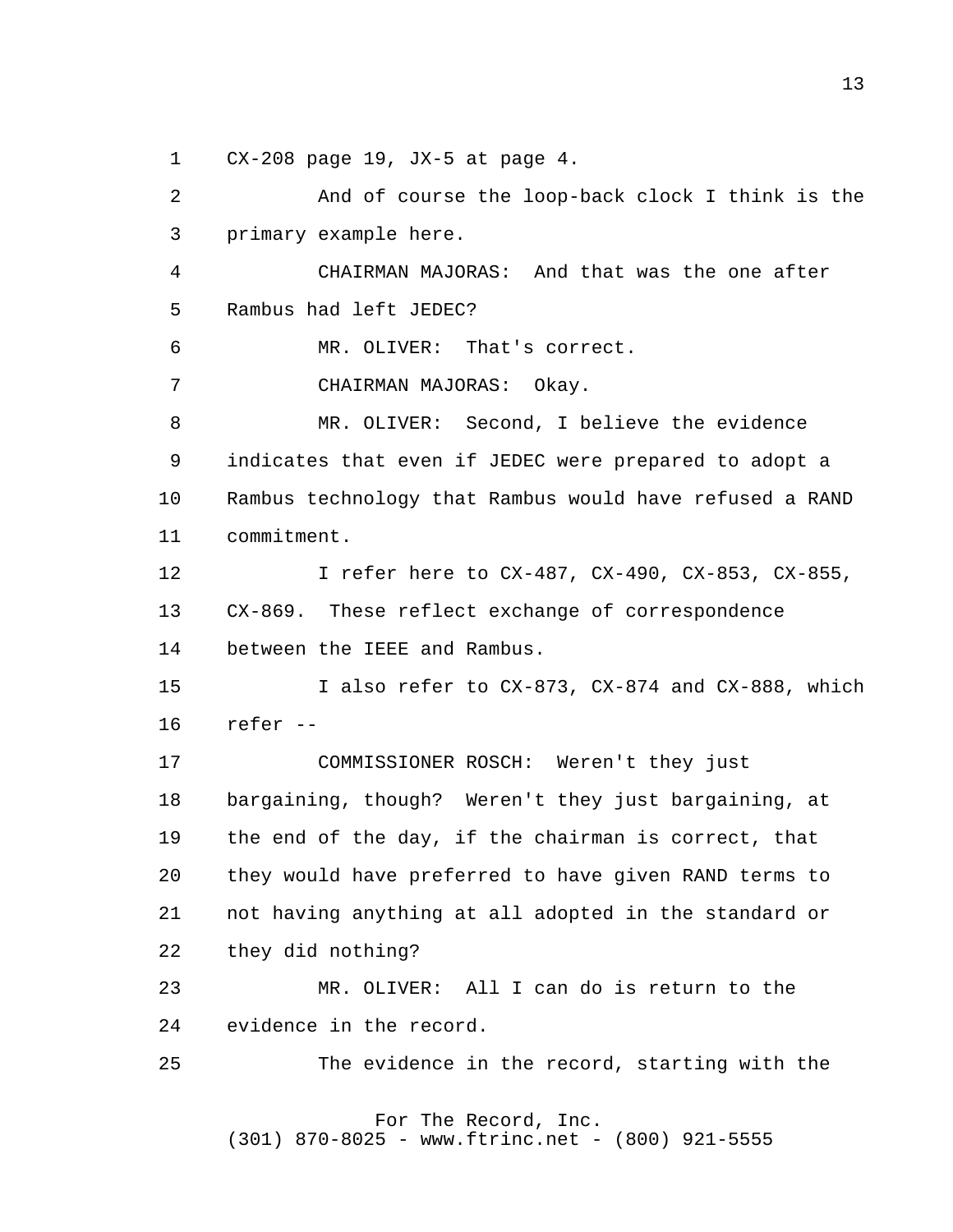1 2 3 4  $5<sub>5</sub>$  6 deposition testimony of the chairman of the board of directors, William Davidow, indicates that the Rambus strategy was not to do that. They wanted to be able to discriminate among potential users. They wanted to be able to deny licenses to users in order to limit strictly the number of licenses they granted.

 7 8 9 10 11 12 13 CHAIRMAN MAJORAS: Well, who wouldn't? Of course that's what you'd prefer. But if the choice look, Mr. Oliver, I totally understand, and we're trying to stick to the record. But on the other hand, I don't think we're also required to ignore behavioral patterns and rational behavior. Our economists would never forgive us if we did that.

> 14 15 So I am still waiting to see if you'll answer more directly.

 16 17 18 19 20 The choice -- if the choice is -- you're saying that they would have made the choice to get no royalties within the context of the JEDEC standards and that that would -- that you think on this record we can decide that that would have been their decision.

 21 22 MR. OLIVER: That is what definitely the record indicates. Yes.

 23 24 25 Again, bear in mind that at this time that Rambus was still promoting RDRAM technology. Its primary goal was to see the RDRAM technology succeed.

> For The Record, Inc. (301) 870-8025 - www.ftrinc.net - (800) 921-5555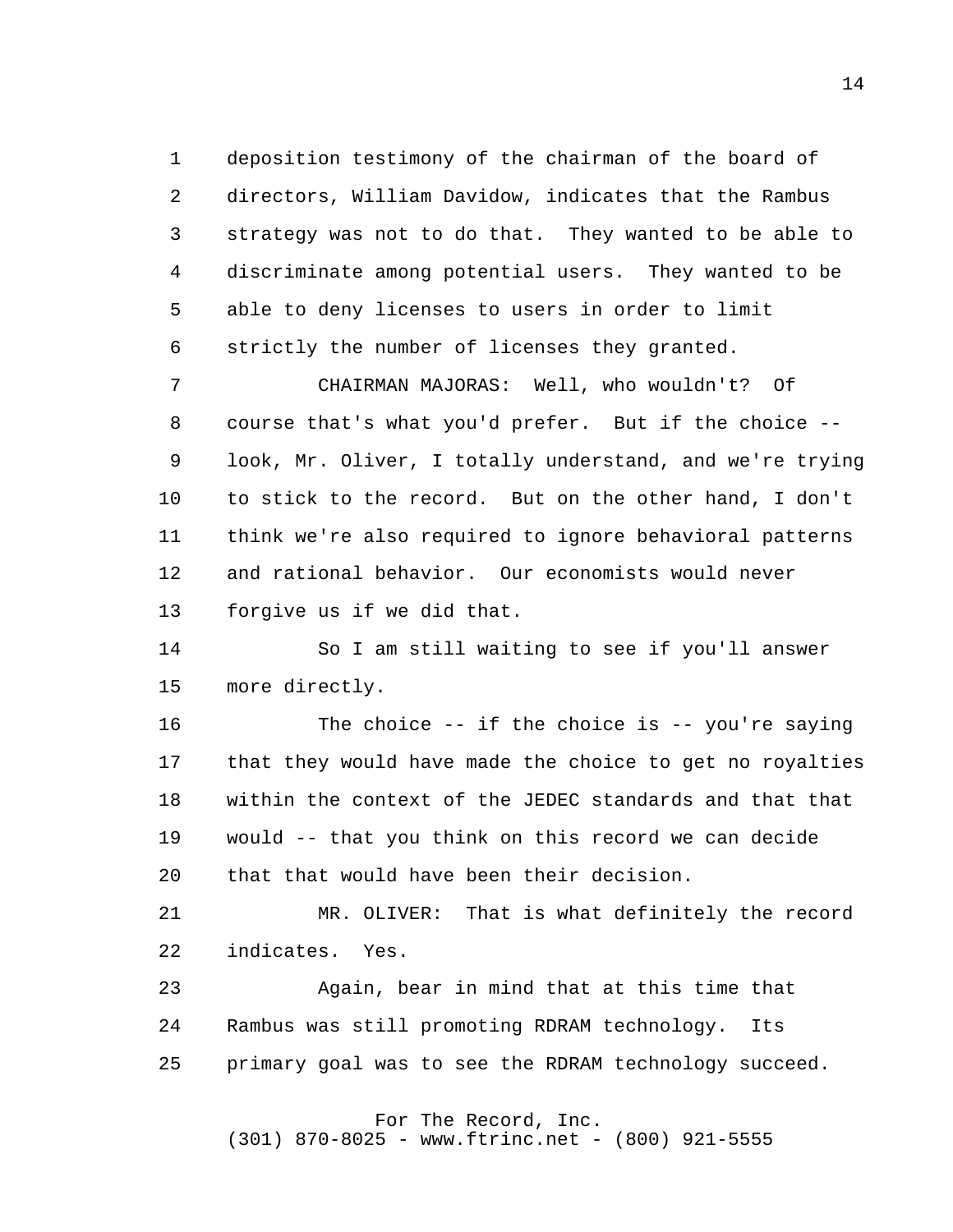1 It did not want the JEDEC standards to succeed.

 2 3 4 Frankly, at this time it was not expecting to collect royalties because it thought that it would succeed with the RDRAM.

**5**  6 7 8 CHAIRMAN MAJORAS: Well, then why was it so desperate to make sure that its technology would be securely within the JEDEC bundle? It was my thought so that it could collect royalties.

 9 10 11 12 13 MR. OLIVER: Well, this is the plan B, as we explained from the outset, that they had plan A and plan B. They still hoped that the RDRAM would be successful, but the plan B in case it wasn't was to have the patents covered in the standards.

> 14 15 16 17 18 19 20 21 22 But again, I come back to the evidence, so starting with the Davidow testimony, including the testimony of Lester Vincent at the transcript CX-3129, CX pages 163-164, and then in the documentary evidence that I have cited, indicates that both with respect to the IEEE -- when the IEEE requested a RAND assurance, as well as to JEDEC, when Rambus left JEDEC, that Rambus stated that, no, it was not going to offer RAND assurances.

 23 24 25 And again, we could speculate as to what might happen. Of course, because of Rambus' intentional conduct, we will never know for certain what would have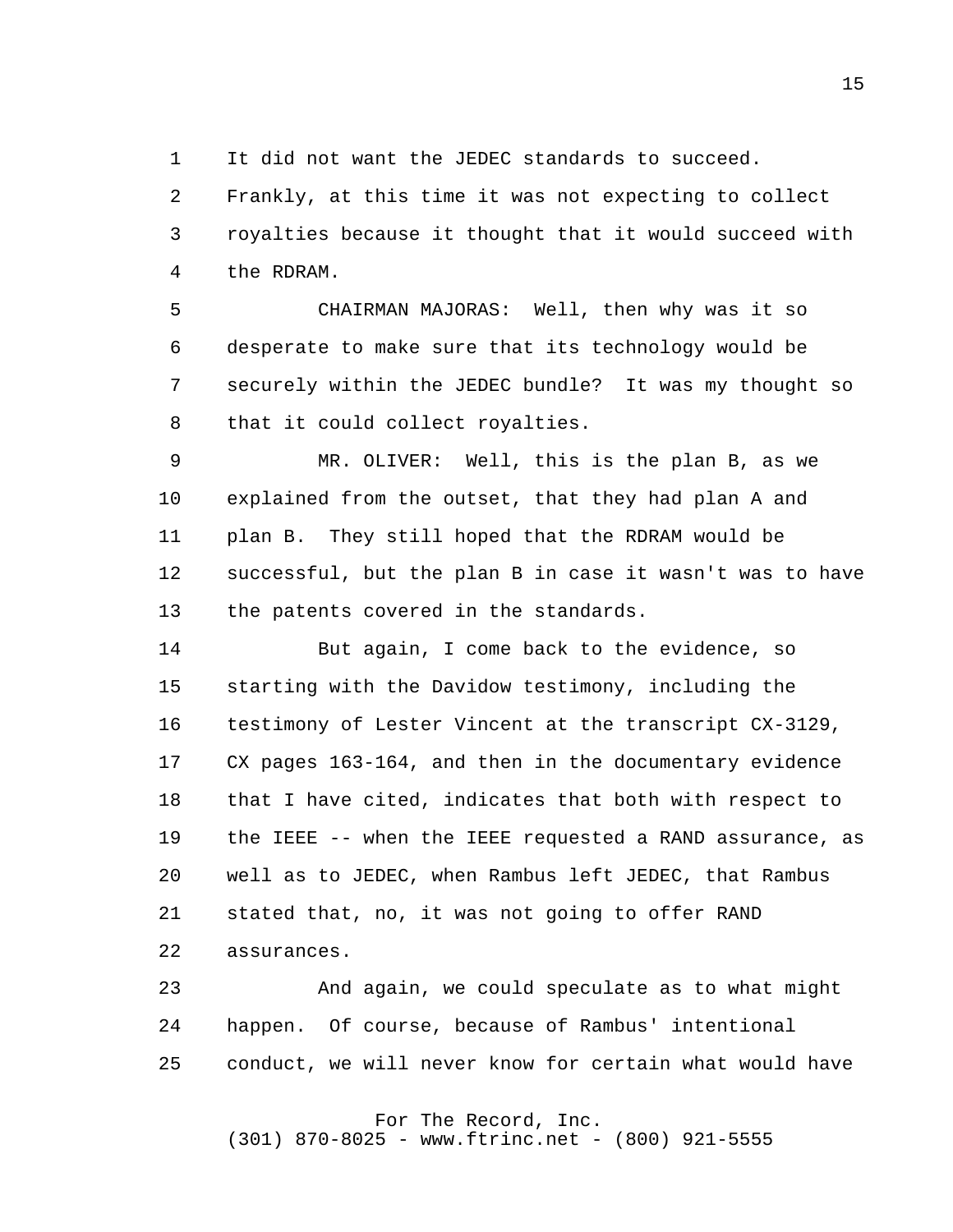1 2 3 4 happened. But I submit that the best evidence that we have at this point is what Rambus actually did at the time, as documented by the documentary evidence and the testimony that I have referred to.

**5**  6 7 8 9 But I think the third point here is also critical. And that is, you have referred to three instances in which JEDEC did use patented technologies subject to a RAND commitment. But please bear in mind that not all RAND commitments were equal.

> 10 11 12 13 14 15 JEDEC members were particularly concerned about companies that made their money by licensing patents as opposed to manufacturing companies. And the reason being, manufacturing companies might be willing to give up the patent rights. They frequently had or were offering free-cost licenses.

> 16 17 18 19 The bottom line is that with a manufacturing company, the industry often has free access to the patents. The technology licensing company, though, was fundamentally different.

 20 21 And again, with Rambus this was a heightened concern. And again I refer to Exhibit CX-913,

 22 23 24 Exhibit CX-488, CX-1041, all of which demonstrate the particular concern that JEDEC members had with respect to Rambus and Rambus patents.

 25 And I submit again, the best example we have is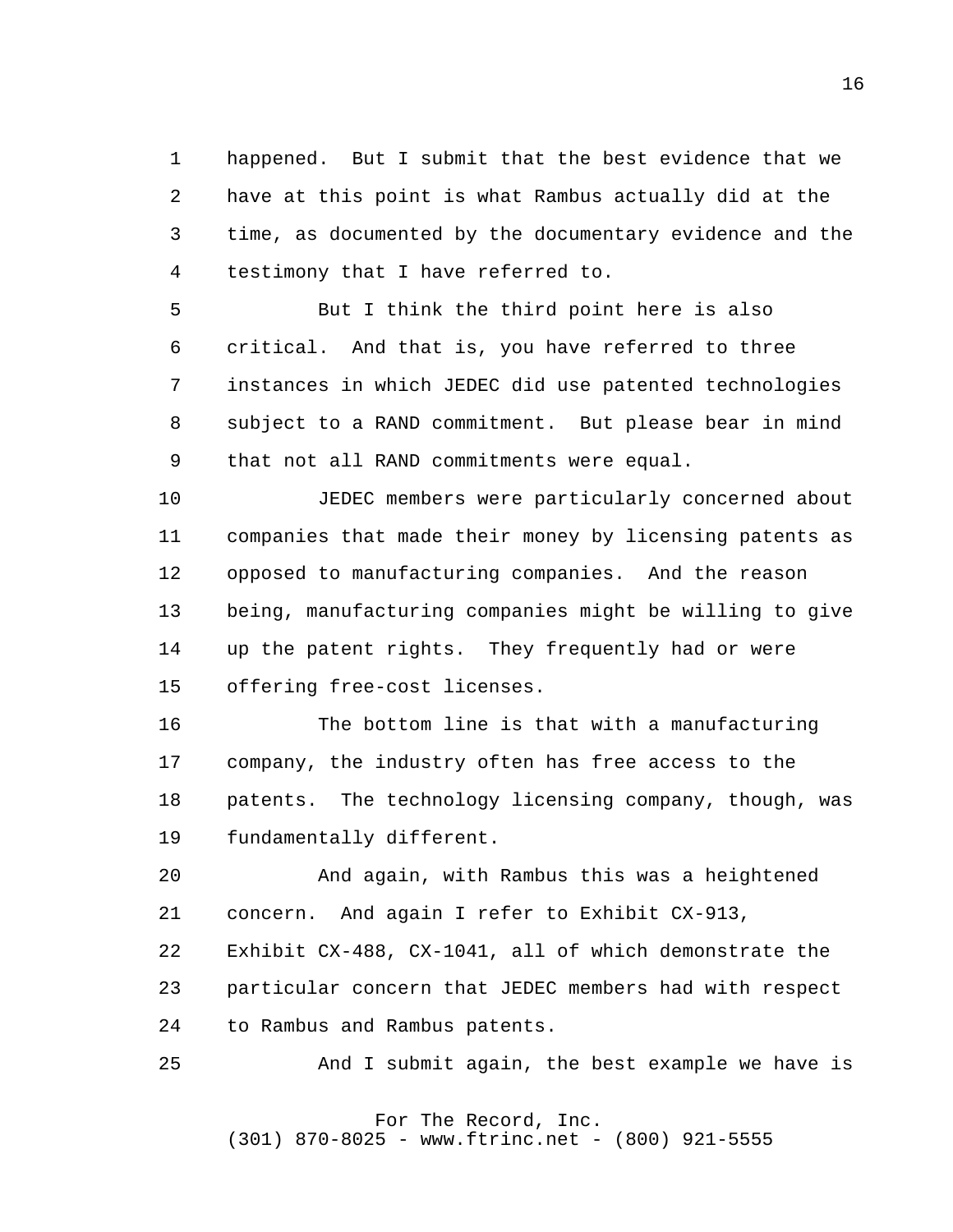1 2 3 4 the loop-back clock, a classic instance in which JEDEC members at one time, they recognized that a Rambus patent might apply, they immediately looked for alternative technologies.

**5**  6 7 8 CHAIRMAN MAJORAS: But JEDEC wasn't a member then, and they couldn't seek RAND assurances from them as a result. I mean, they might have on an individual basis, but they couldn't within the standard-setting.

 9 10 11 So I understand that that is a piece of evidence, but I think it is somewhat limited because Rambus wasn't a member anymore.

> 12 13 14 15 16 17 18 19 MR. OLIVER: One other piece of evidence that might be worth considering in this context is the testimony of Sam Chen -- he's a representative of Mitsubishi -- in the deposition transcript CX-3135. I think the deposition pages are 103 through 105, I think the CX page 27. And unfortunately, Mr. Chen's native language is not English, so it's a little bit difficult to understand.

 20 21 22 23 24 25 But he sets forth a very interesting explanation of the policy from Mitsubishi's perspective. He said that, yeah, we at Mitsubishi often had patented technologies that we thought were superior. We always had the option to bring them into JEDEC and to present them, to explain there's a patent

For The Record, Inc.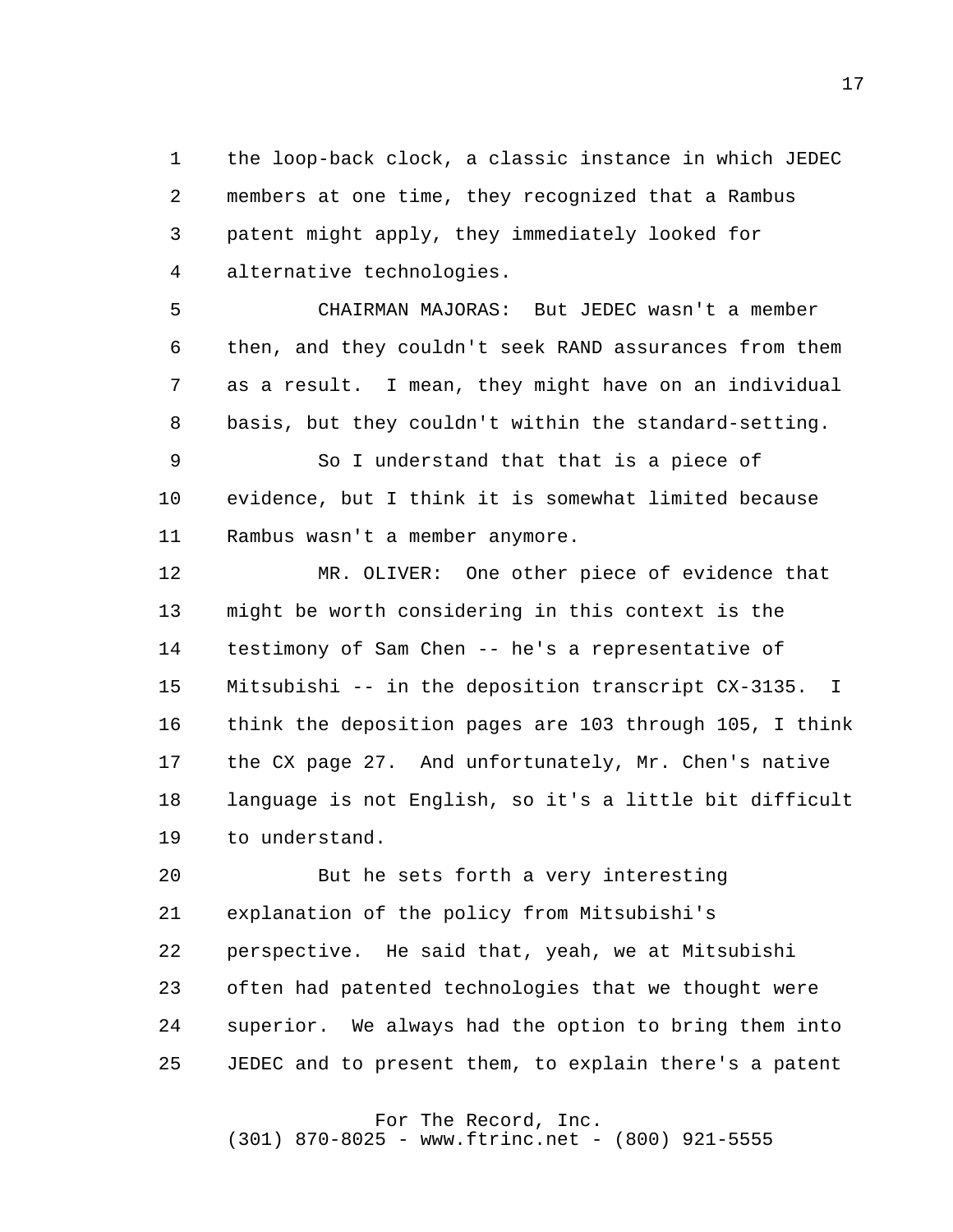1 2 3 4 **5**  6 7 8 9 10 11 12 13 14 15 16 17 18 19 20 21 22 23 24 25 on it and to try to persuade JEDEC to accept them. We knew that they usually wouldn't, that they always had a preference for nonpatented technologies. And the majority of times when we brought our technologies in, they weren't accepted. But we always had this option. And he implies that there were instances in which they were successful. But again, this is Mitsubishi, a manufacturing company, that was not out to make cash payments -- or to extract cash payments based on its patents. Again, to emphasize the importance to the industry of avoiding the cash payments, if we could, for example, perhaps pull up document CX-2726. This is a Micron document from 1998 after the -right at the time that the DDR SDRAM standard was adopted. If we could go to page 7 of this document. And you'll see why DDR is cost-effective, the very first point, no royalties, the critical concern of JEDEC members. So we introduced a number of different documents of this type to indicate throughout this time that a critical concern for JEDEC members was not just avoiding patents, which they hoped to do, but in particular avoiding royalties, because that's what

> For The Record, Inc. (301) 870-8025 - www.ftrinc.net - (800) 921-5555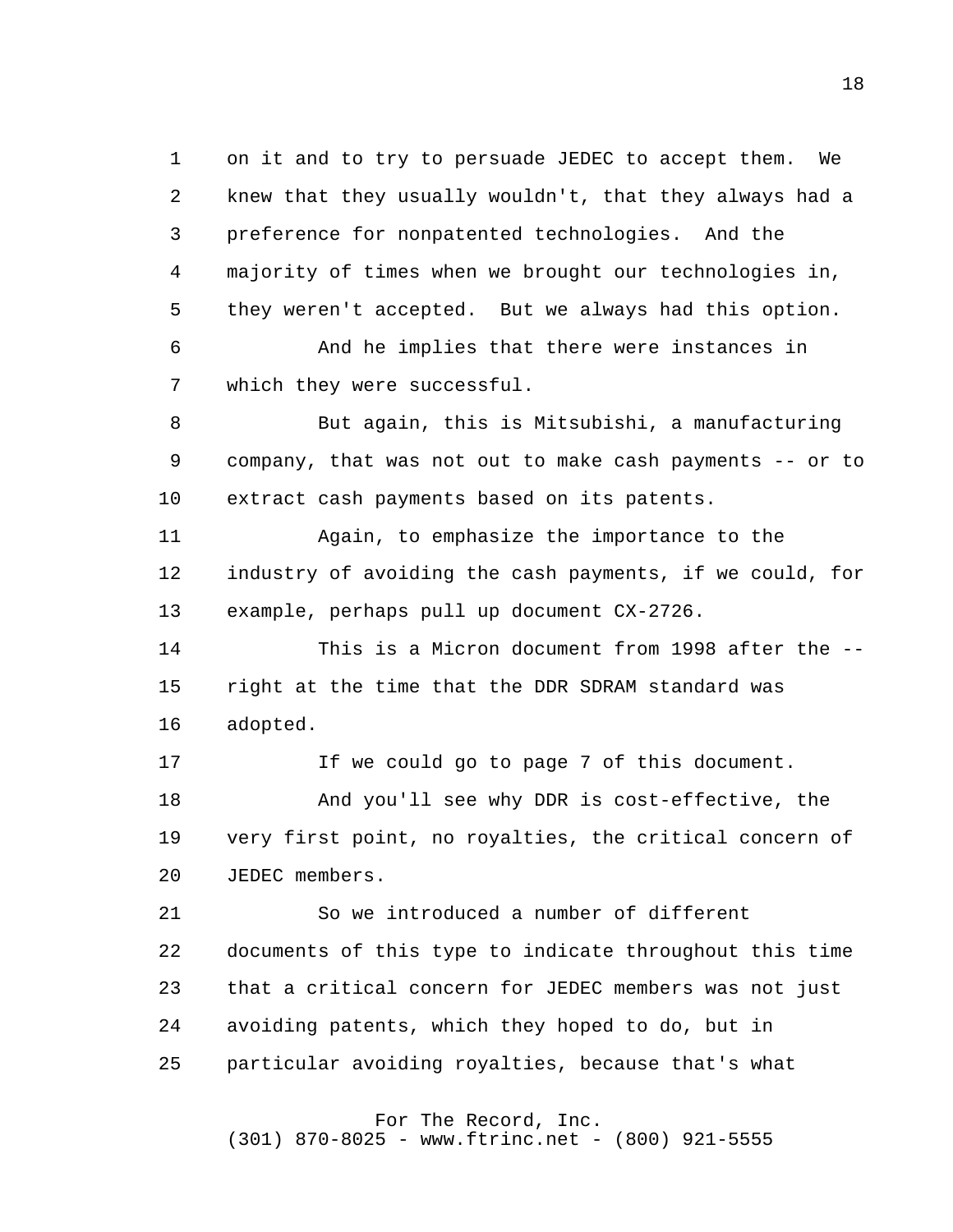1 2 3 really drove up costs, and they felt they'd achieved that. That was their objective and they felt that they'd achieved that.

 4 **5**  6 7 And we believe that that is an appropriate consideration in setting remedies here, that the commission should set a remedy that realizes the goal that JEDEC was trying to accomplish.

 8 9 10 11 COMMISSIONER KOVACIC: Could I draw your attention back to the question of the legal foundation for the commission's remedial authority just for a moment.

> 12 13 14 15 16 Could you mention to me, Mr. Oliver, what you regard as being the most supportive case from complaint counsel's point of view decided by the Supreme Court defining the scope of the FTC's remedial authority in a Section 2 monopolization-like claim.

> 17 18 19 MR. OLIVER: I think from the Supreme Court I believe that the leading precedent would be FTC versus National Lead.

 20 21 COMMISSIONER KOVACIC: Was that a Section 2 case?

 22 23 24 25 MR. OLIVER: I don't believe it was strictly Section 2, but it had similar types of conduct, if you will. My recollection is that National Lead was using delivery zone pricing practices and that the thrust of

## For The Record, Inc.

(301) 870-8025 - www.ftrinc.net - (800) 921-5555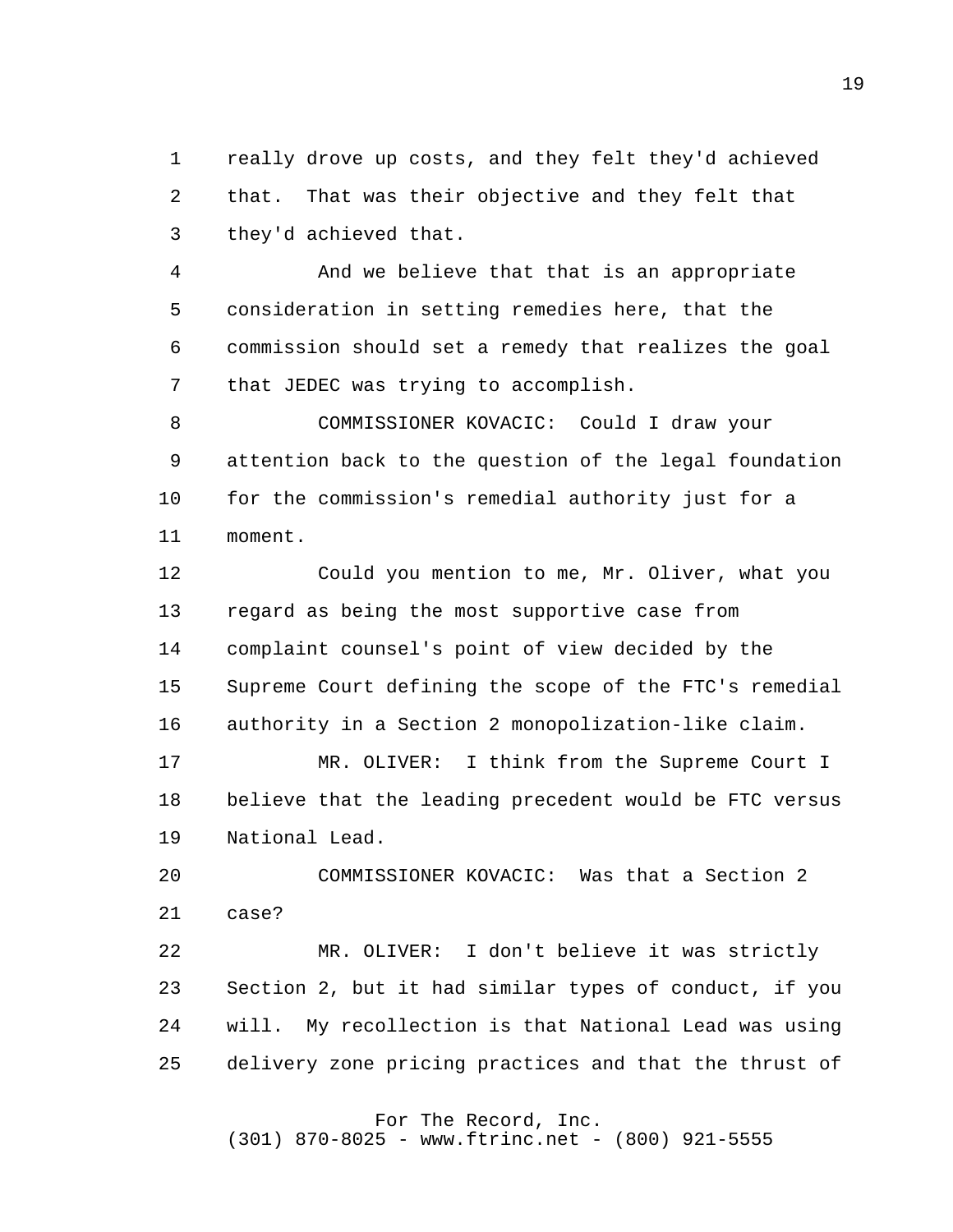1 the remedy went to those practices.

| $\overline{2}$ | COMMISSIONER KOVACIC: And if you were to                |
|----------------|---------------------------------------------------------|
| 3              | single out the two or three best Court of Appeals       |
| 4              | decisions interpreting the FTC's authority in a         |
| 5              | monopolization case on remedies, which would you point  |
| 6              | to again?                                               |
| 7              | Section 2 authority is difficult<br>MR. OLIVER:         |
| 8              | because I think that the key authority is outside the   |
| 9              | Section 2 area. If I could be permitted to refer to the |
| 10             | cases that I think are nonetheless relevant.            |
| 11             | COMMISSIONER KOVACIC: Please.                           |
| 12             | MR. OLIVER: I refer to American Cyanamid.               |
| 13             | I refer to Adolph Coors.                                |
| 14             | Detroit Auto Dealers.                                   |
| 15             | I believe it is also worth looking at                   |
| 16             | Warner-Lambert, a consumer protection case from 1977    |
| 17             | here in the DC circuit, but that case cited back to     |
| 18             | American Cyanamid.                                      |
| 19             | COMMISSIONER KOVACIC: Could I take you back to          |
| 20             | Cyanamid for a moment.                                  |
| 21             | As you know, Cyanamid moved up and down between         |
| 22             | the Court of Appeals and the commission several times.  |
| 23             | And I am thinking of the 1968 opinion which was styled  |
| 24             | Charles Pfizer & Co. versus FTC. I believe this is the  |
| 25             | last Court of Appeals entry into the matter.            |
|                |                                                         |

## For The Record, Inc.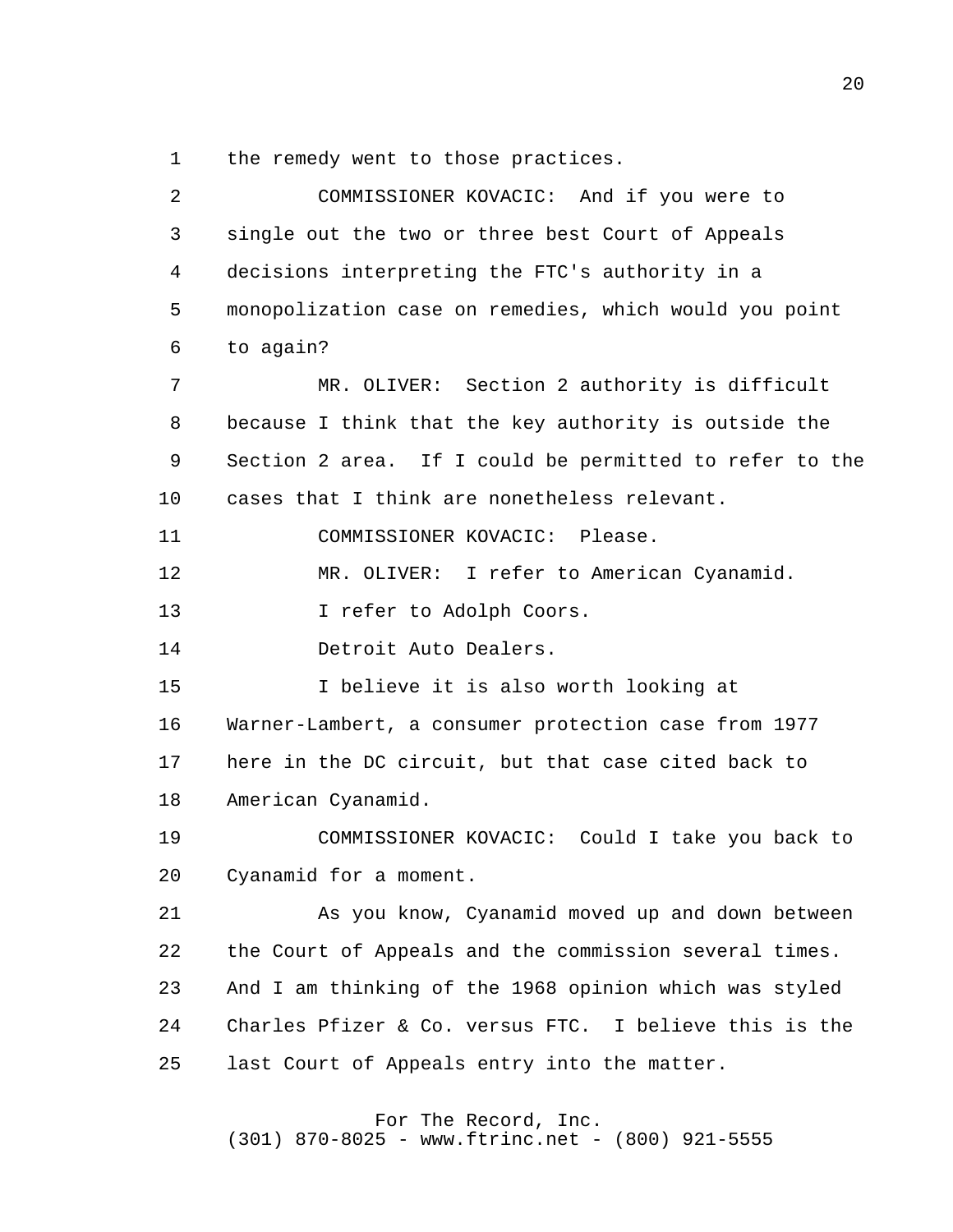1 2 3 4 And at the close of the opinion, in discussing the commission's remedial authority, I just want to highlight for you the court's own summary of what it believed it had done earlier on remedy.

**5**  6 7 8 9 10 11 And the court said, I quote: In our former opinion -- that was the earlier Cyanamid opinion -- the court held that assuming the facts found by the commission to be supported by substantial evidence, the commission had the jurisdiction to require as a remedy the compulsory licensing of the tetracycline and aureomycin patents on a reasonable royalty basis.

> 12 13 14 The court there doesn't seem to be talking about licensing on a basis other than some reasonable royalty.

 15 16 Is that a correct interpretation of what the Sixth Circuit did here?

 17 18 19 20 21 22 MR. OLIVER: I would respectfully disagree with that interpretation. I believe that the Sixth Circuit did not need to address specifically whether the commission had authority to order royalty-free licensing or enjoin enforcement of a patent because of the remedy that the commission had adopted below.

 23 24 25 But I believe, for example, looking at United States versus National Lead, the Supreme Court there made clear that that is in fact an appropriate

For The Record, Inc.

(301) 870-8025 - www.ftrinc.net - (800) 921-5555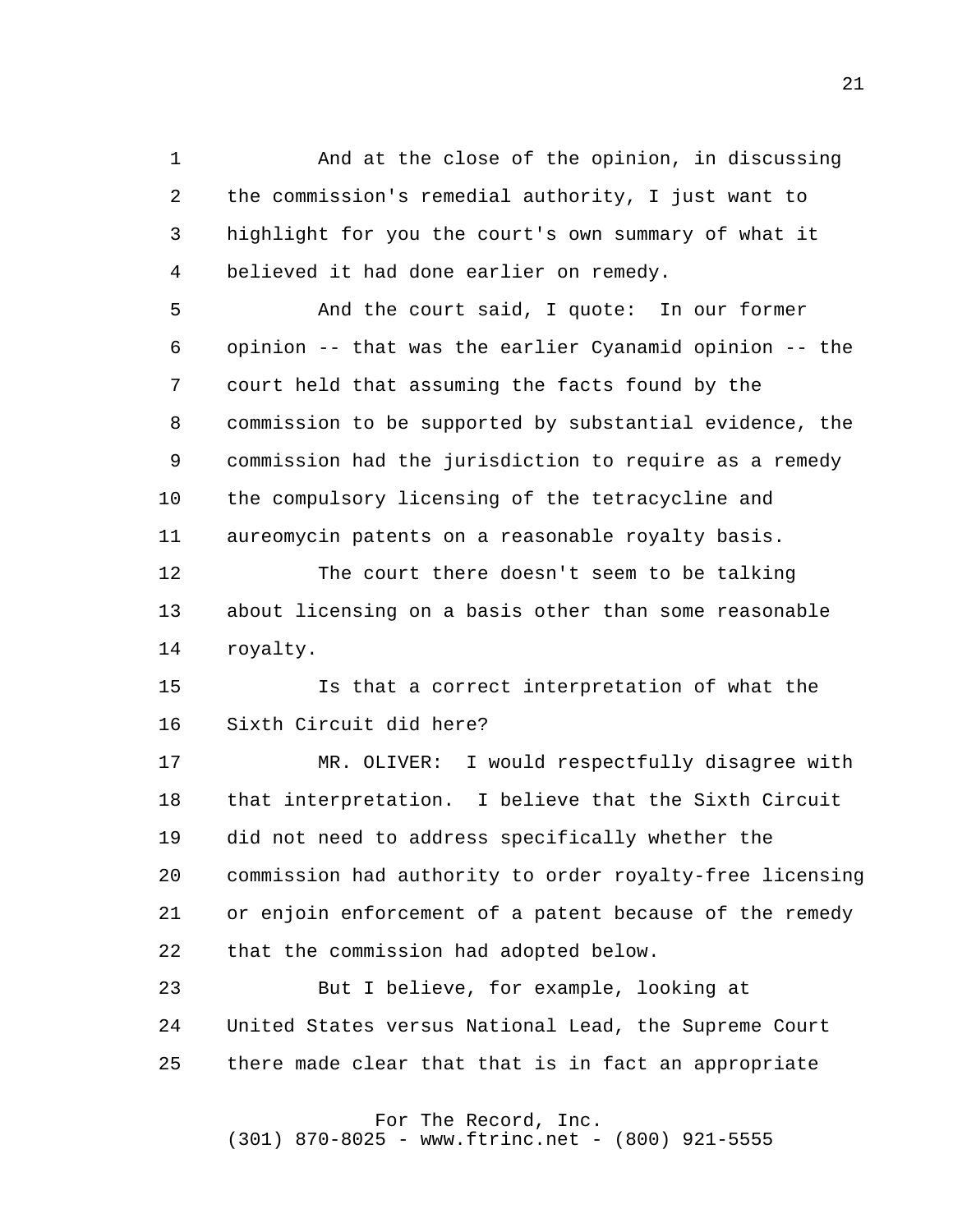1 2 remedy that is available and again one that was in fact implemented in United States versus General Electric.

 3 4 **5**  6 7 8 9 10 11 12 I do want to also emphasize that in this case, though, we are not seeking an order that would enjoin enforcement of Rambus' patents without any compensation, that we are in fact suggesting a remedy that would provide reasonable compensation for the Rambus patents. The compensation would come in the form of unlimited royalties on all applications other than the JEDEC standards. We believe that that is fully consistent with the remedies actually adopted in, for example, United States versus National Lead and

> 13 American Cyanamid.

 14 15 16 17 COMMISSIONER ROSCH: Is our authority unlimited in that respect, that is to say, to order royalty-free licensing? Or are there some limiting principles; and if so, what are those limiting principles?

 18 19 20 21 MR. OLIVER: I think that there are limiting principles and I think the limiting principles are whether such a remedy is necessary to fully restore competitive conditions in a marketplace.

 22 23 24 25 But I think that if it is necessary to fully restore competitive conditions that, yes, the commission does have that authority. I think that is precisely what the Supreme Court said in the United States versus

For The Record, Inc.

(301) 870-8025 - www.ftrinc.net - (800) 921-5555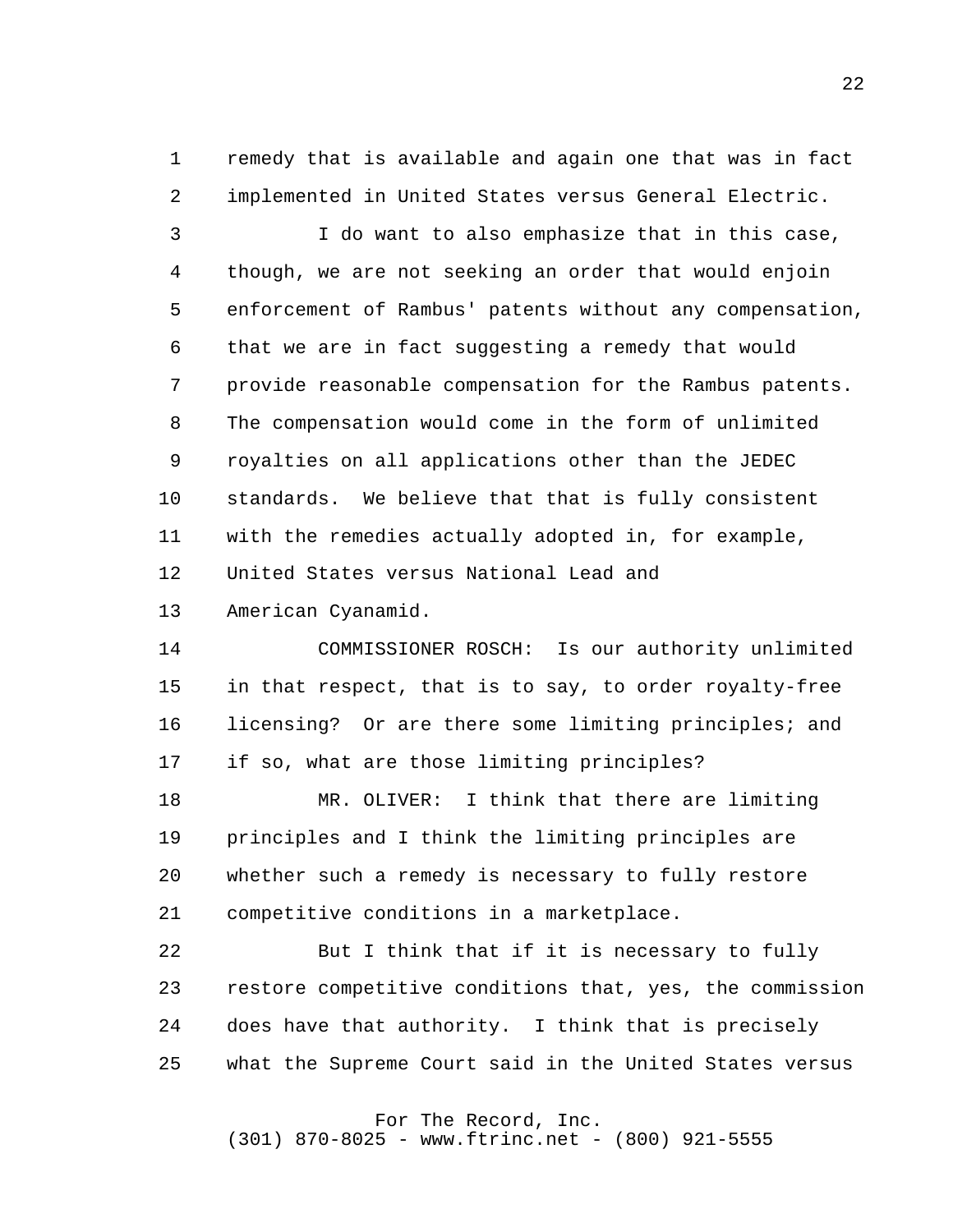1 National Lead.

 2 3 4 **5**  6 7 8 9 10 11 12 13 14 15 16 17 18 19 20 21 22 23 CHAIRMAN MAJORAS: Well, they also said in National Lead that to order such a remedy one needs special proof. Do you have -- can you point us to the special proof in this case since you're relying on National Lead? MR. OLIVER: Again, let me answer that in two parts. I think that the special proof is proof of what competitive conditions would have existed in the absence of Rambus' intentional deception, and I refer back to the number of documents and the testimony that I had referred to earlier, indicating that JEDEC would have adopted nonpatented technology, nonpatented alternatives for its standard, and that Rambus would not have granted the RAND commitment necessary such that JEDEC would have been compelled to adopt alternative technologies. CHAIRMAN MAJORAS: That is all the court meant by "special proof"? MR. OLIVER: It means that the proof of the competitive conditions would have existed absent the

> 24 25 conduct in question that would not have resulted in any enforcement of the patent.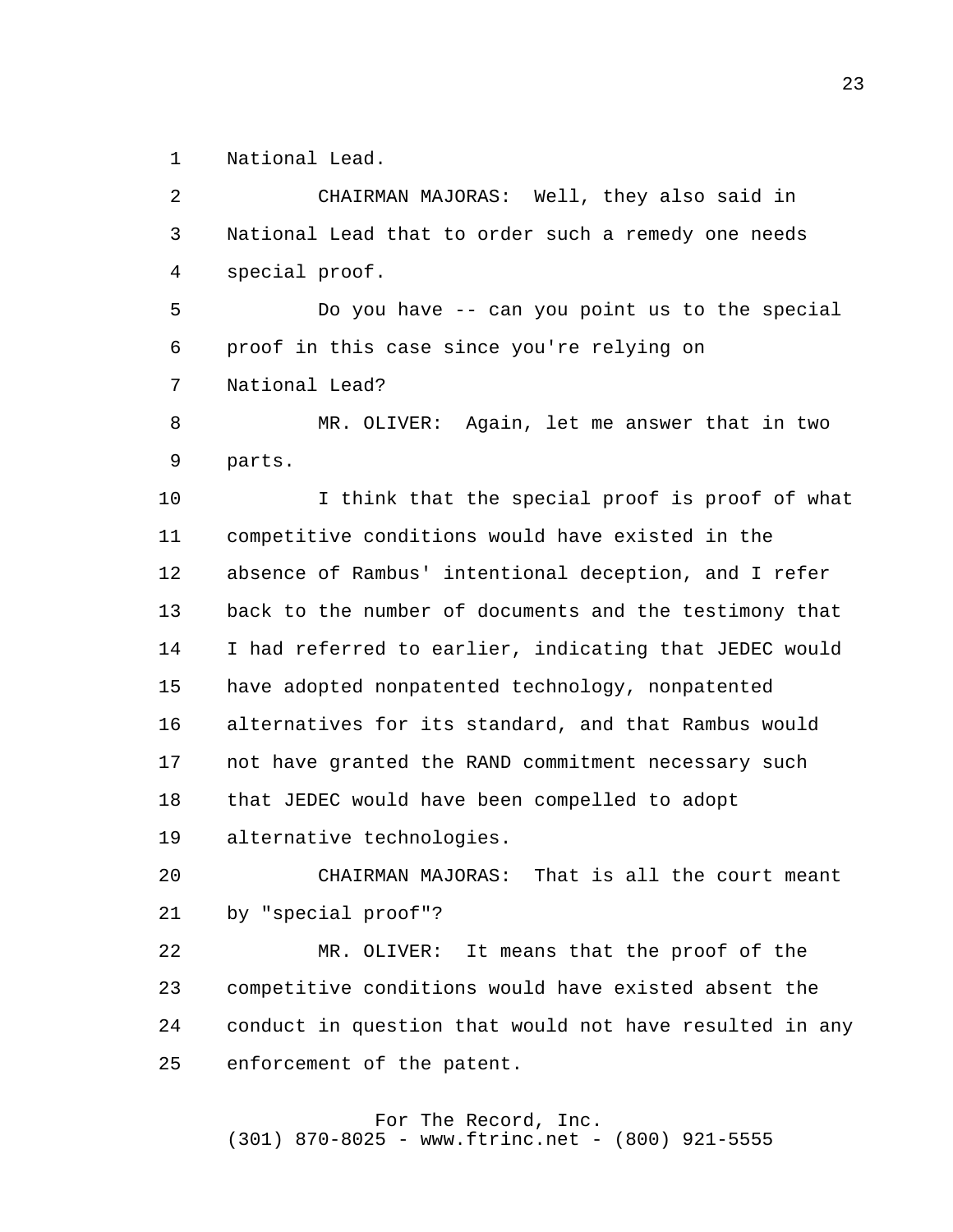1 2 3 4 **5**  6 7 8 So for example, if a patent holder holds a patent, then engages in some conduct that allows it to charge higher royalties than it otherwise would have charged, restoring competitive conditions would be restoring the royalty rate that it otherwise would have charged. The special proof is proof that, absent the conduct, the patent holder would not have been in a position to charge royalties at all.

 9 10 11 And again, I submit that with respect to the JEDEC standards, that is precisely what this record establishes.

> 12 13 14 15 16 17 18 Again, we are not seeking to enjoin enforcement of the Rambus patents without any compensation at all. We believe that reasonable compensation in this case is unlimited royalties with respect to all other applications, but with respect to JEDEC standards where Rambus otherwise would not have had the power to enforce its patents -

 19 20 21 COMMISSIONER HARBOUR: Mr. Oliver, may I narrow your focus a little and talk about the commission's fencing-in authority.

 22 23 24 Now, we know that the record has not established a causal link between Rambus' exclusionary conduct and JEDEC's adoption of DDR2.

 25 And notwithstanding that finding, can the

#### For The Record, Inc. (301) 870-8025 - www.ftrinc.net - (800) 921-5555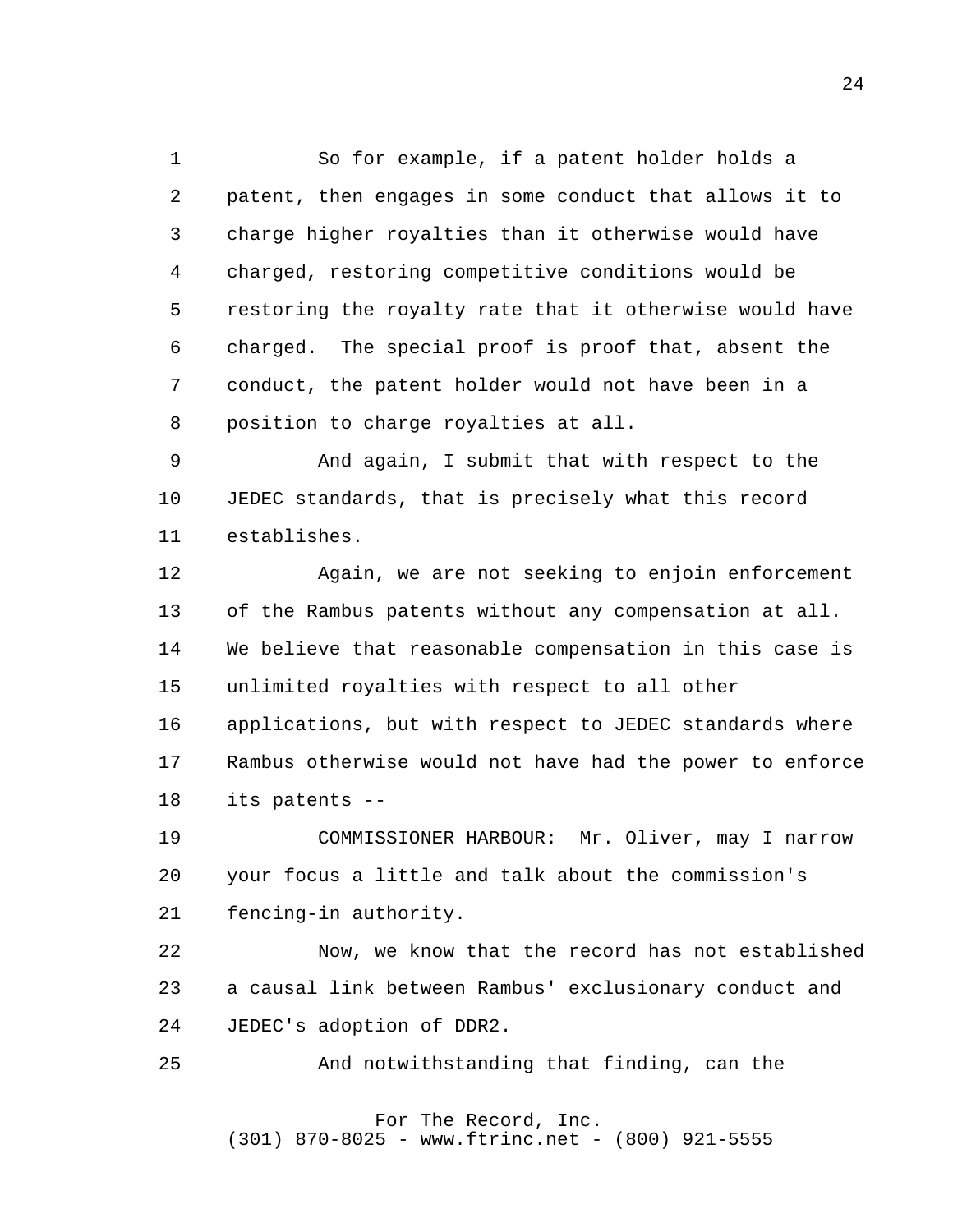1 commission extend its remedy to DDR2 under its

 2 fencing-in authority?

 3 4 **5**  6 MR. OLIVER: I think that the commission could extend its remedy to DDR2 under either of two theories. One is simply restoring the competitive conditions, as I explained earlier.

 7 8 9 Or second, independent of that, I believe that the commission could also extend the remedy to DDR2 by means of fencing-in relief.

> 10 11 12 COMMISSIONER HARBOUR: Well, what does the reasonable relation remedial test for fencing in actually require?

 13 14 15 16 17 18 And what I mean by that is, can the commission order one remedy as to SDRAM and DDR standards where the causal link has been proven but yet a different remedy as to DDR2 where the causal link has neither been proved nor ruled out, according to the opinion at page 114, footnote 621?

 19 20 21 22 23 24 25 MR. OLIVER: I believe the commission could issue different relief with respect to SDRAM and DDR and with respect to DDR2. I believe that in terms of the special link, if you will, I think again that there are two possible ways to -- there are two possible lines of reason, if you will, that could get one there. One again is in terms of reestablishing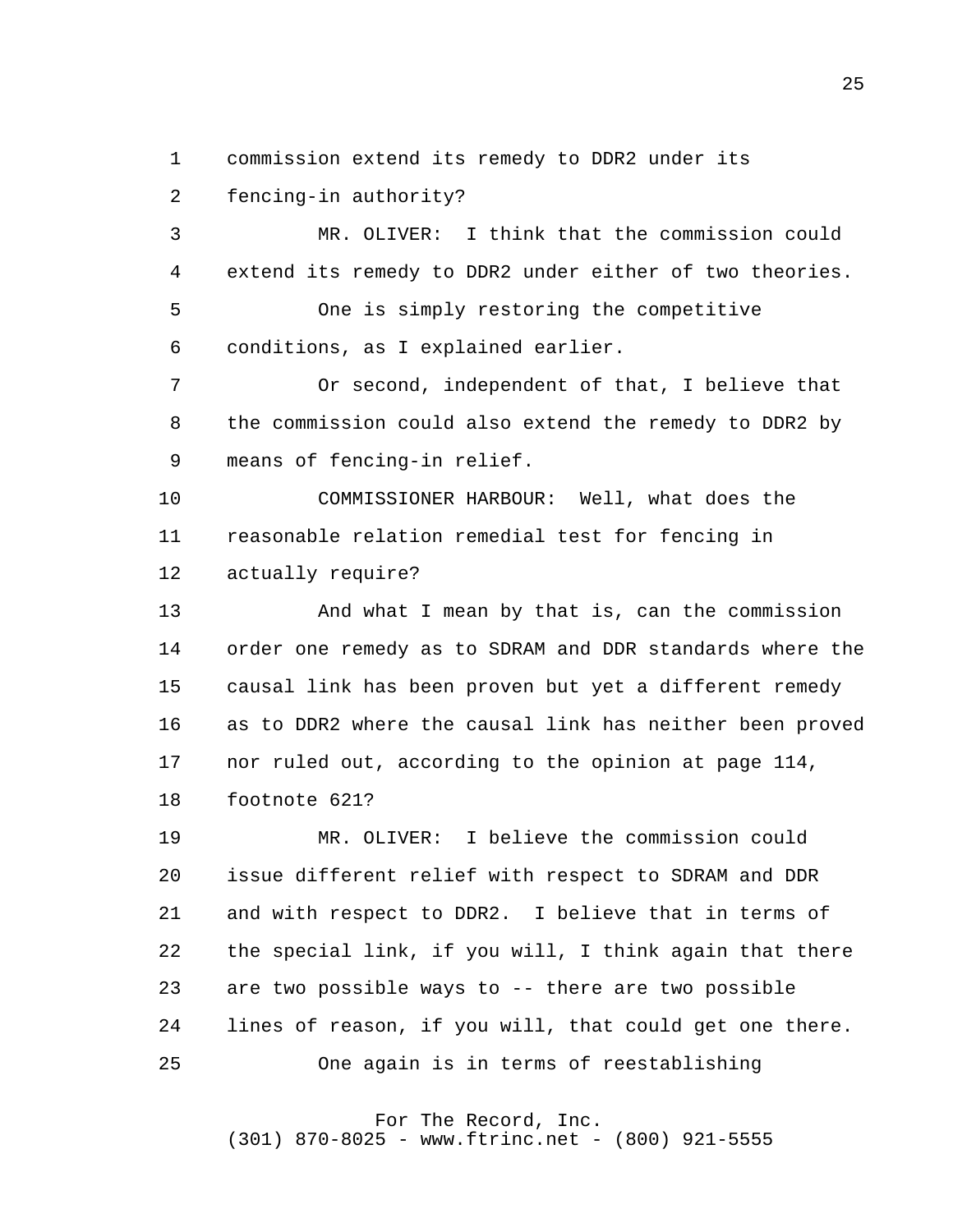1 competitive conditions that otherwise would have

 2 3 4 **5** prevailed. The evidence indicates that with SDRAM and DDR SDRAM containing alternative technologies, those would have been carried forward in DDR2. Restoring those competitive conditions would justify relief.

 6 7 8 9 10 11 Alternatively, if the commission were to find that absent relief with respect to DDR2 that Rambus would be able to follow a different path in order to achieve the same results that fencing-in relief would permit the commission to take appropriate remedial steps to prevent that from happening as well.

> 12 13 14 15 16 17 18 COMMISSIONER KOVACIC: Would you agree with me that in looking at National Lead that the Supreme Court has said perhaps that compulsory licensing for certain patents for certain uses at no royalty would be conceptually acceptable but that the court has yet in a specific case to endorse the remedy as decided by the lower court?

 19 20 MR. OLIVER: I think that's right, yes. I would agree with that.

 21 22 23 24 25 COMMISSIONER KOVACIC: Is it further appropriate to say in this instance that were this matter to be appealed or were a matter to come ultimately before the Supreme Court that to endorse such a remedy in the context of a monopolization

For The Record, Inc.

(301) 870-8025 - www.ftrinc.net - (800) 921-5555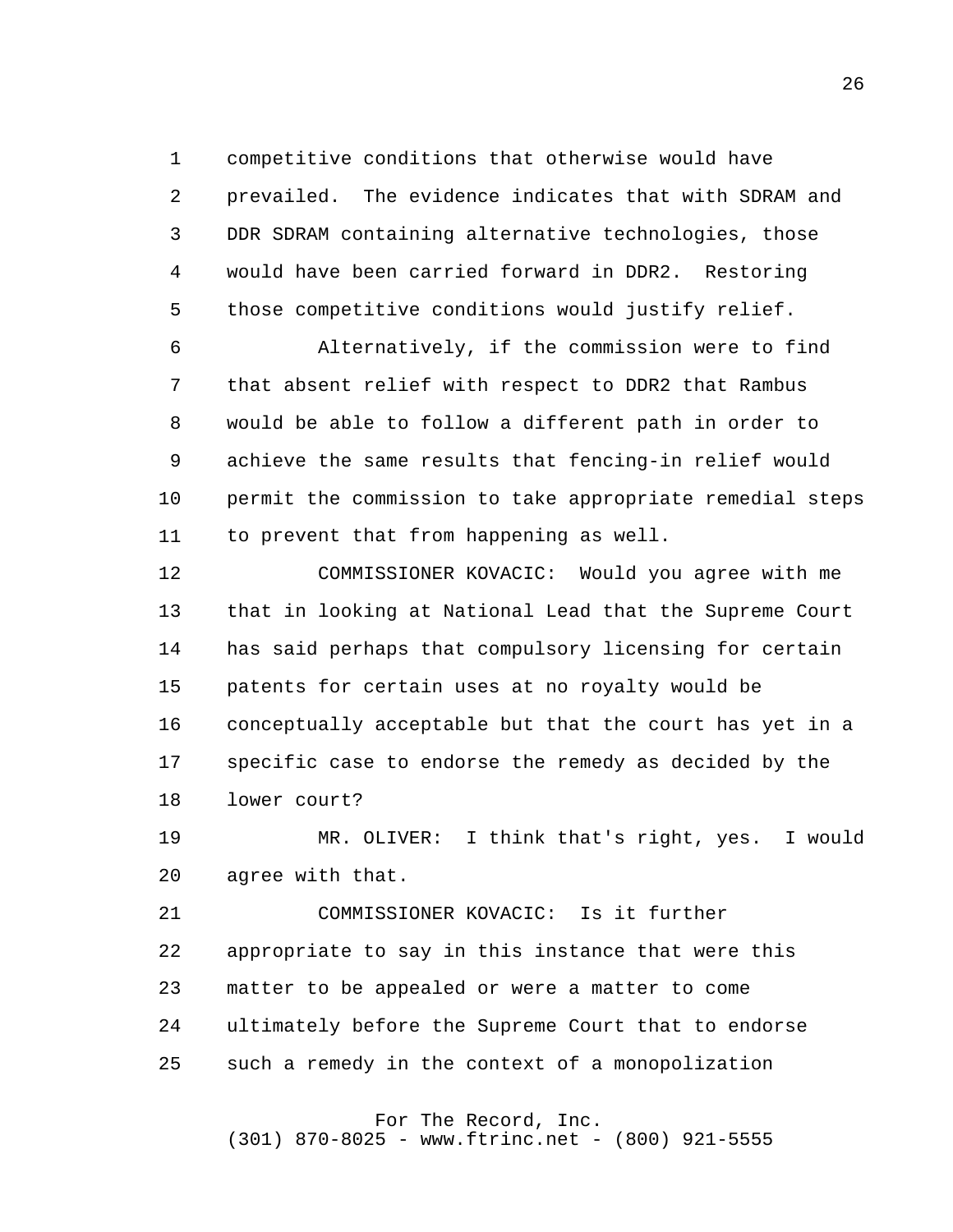1 2 exclusionary conduct case would be a first of a kind for the court?

 3 4 MR. OLIVER: For the Supreme Court? COMMISSIONER KOVACIC: Yes.

**5**  6 MR. OLIVER: Yes. As far as I know, I think it would be first of a kind.

 7 8 9 10 11 12 13 14 However, again, I do submit that I believe that the remedy we are proposing is distinct from the type of compensation-free licensing that I believe that the Supreme Court was referring to in National Lead because the remedy we are proposing would permit compensation for these patents; and therefore, I would submit that a reasonable royalty here is a royalty on all other products.

> 15 16 And I believe that is fully consistent with the relief actually granted in National Lead.

 17 18 COMMISSIONER KOVACIC: Just, if I may, one other question along this line.

 19 20 21 22 23 24 25 If we were look at the foundation of authority again in the Courts of Appeals, am I accurate in saying that it is difficult to point to an instance in which the Courts of Appeals have endorsed, again, with your important qualification, an instance in which a decree by the lower court supporting the licensing of the intellectual property right on a royalty-free basis has

For The Record, Inc.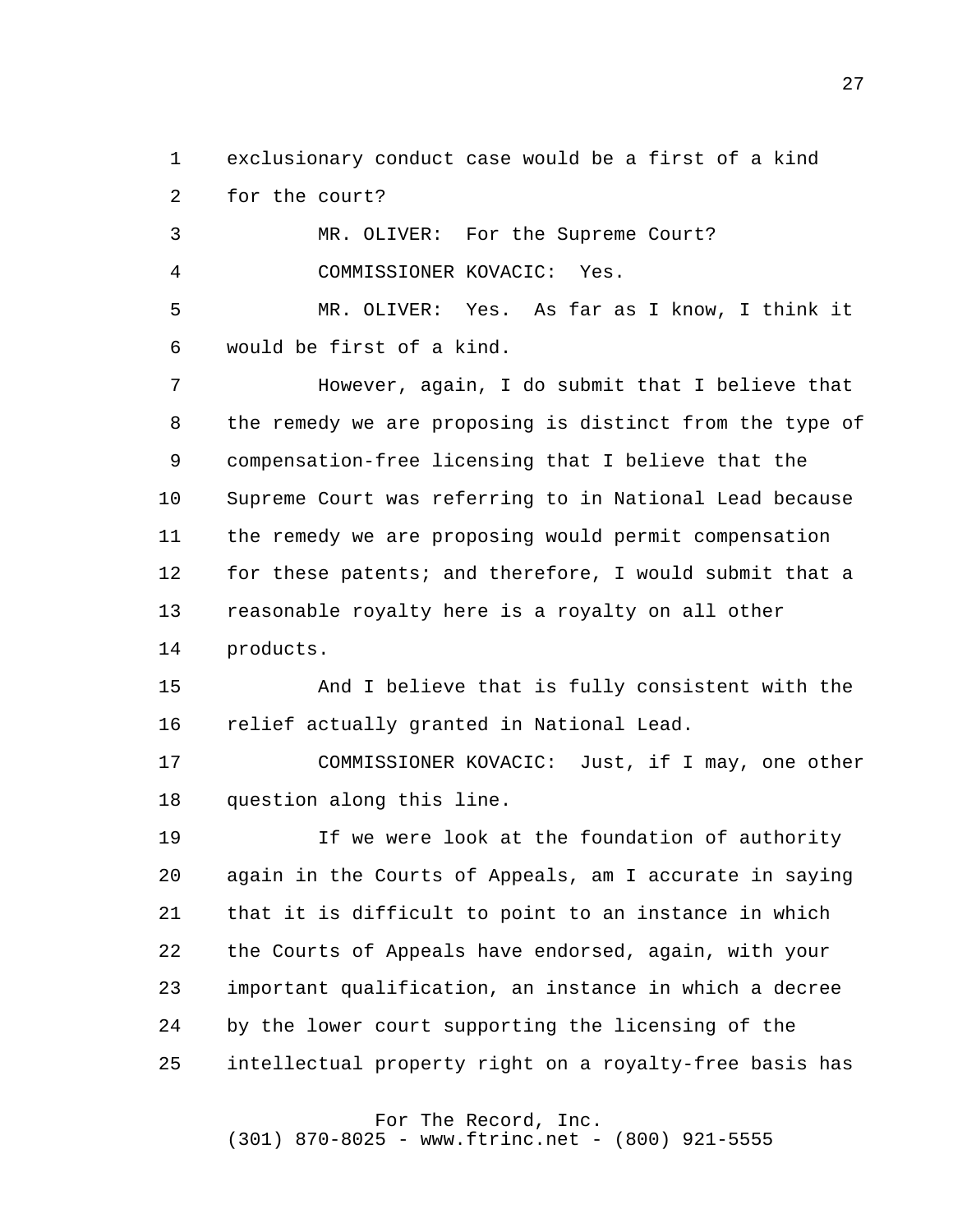1 been sustained?

 2 3 4 **5**  6 7 8 9 10 11 12 13 14 15 16 17 18 19 20 21 22 23 24 25 MR. OLIVER: I would agree that such cases are rare. COMMISSIONER HARBOUR: I want to talk about deterrence for a second. Is deterrence a legitimate remedial objective of the commission? MR. OLIVER: I believe that it is, Commissioner. I believe that the primary objective of the commission should be to fully restore competitive conditions that otherwise might have prevailed. But I believe that in terms of exercising its discretion in this area that deterrence is a factor that can be considered, particularly in terms of ensuring that full relief is granted and that full competitive conditions are restored. COMMISSIONER ROSCH: What is your authority for that? MR. OLIVER: For the proposition --COMMISSIONER ROSCH: For the proposition that deterrence is appropriate for us to take into account in fashioning a remedy, an antitrust remedy. MR. OLIVER: I believe the best discussion of that does appear in Areeda & Hovenkamp.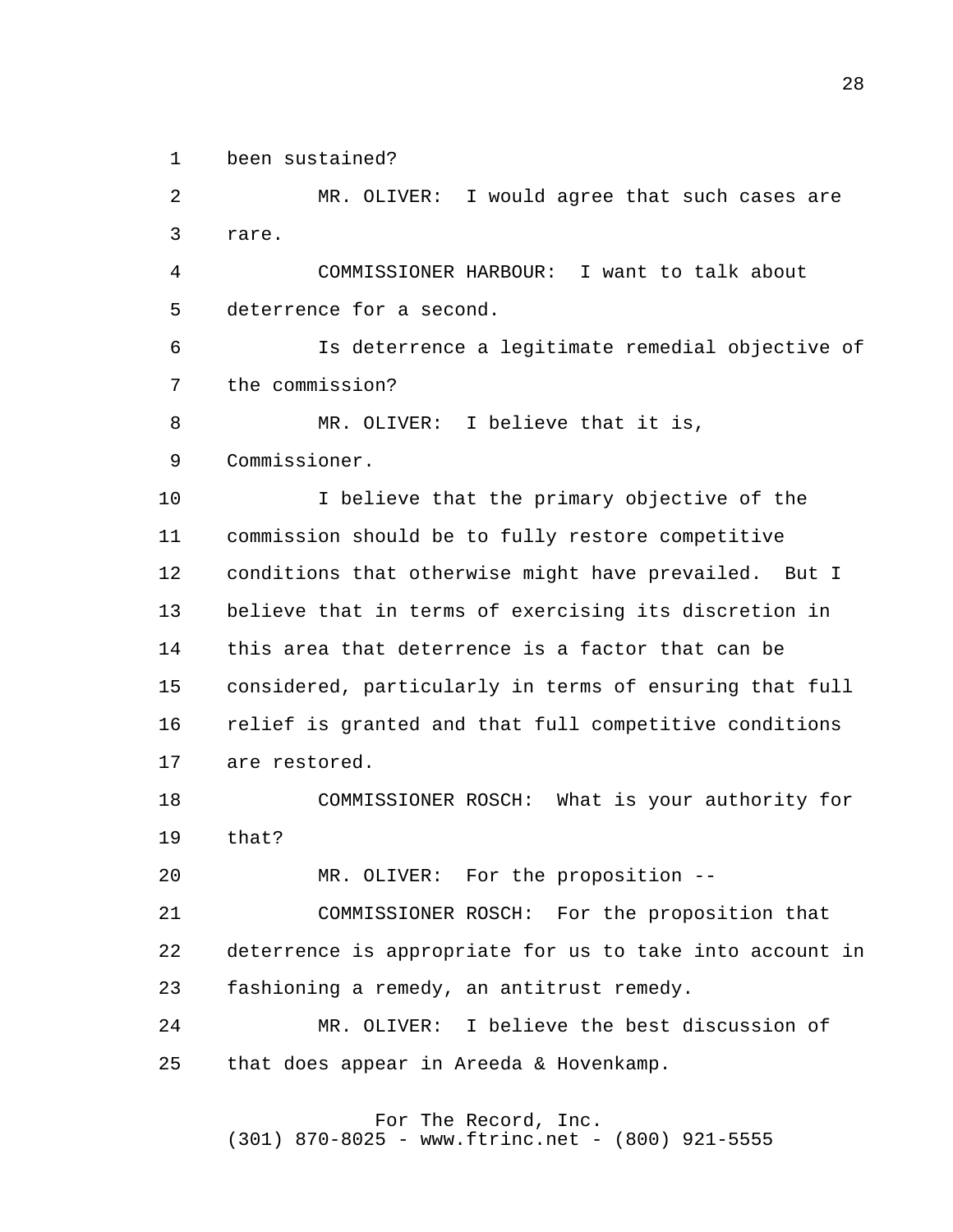1 2 COMMISSIONER ROSCH: Is there any case authority?

 3 4 MR. OLIVER: I would have to look back at the precedent to see if there is case authority for that.

**5**  6 7 8 9 10 Again, though, I do want to emphasize, I am not proposing that the commission go any further in its relief than it otherwise would based solely on principles of deterrence. I am simply submitting that the commission consider deterrence within the scope of the relief that it otherwise would grant.

> 11 12 13 14 15 COMMISSIONER HARBOUR: And following up on that, based on public projections for the year 2007, Rambus' DDR2 sales are projected to be at 70 percent of the market and its DDR2 royalties in 2007 are projected to be roughly \$290 million.

 16 17 18 Would a remedy that does not apply to DDR2, in your opinion, be an effective deterrent for future conduct?

 19 20 21 MR. OLIVER: I believe that it would not because a remedy that did not include DDR2 would not fully restore competitive conditions.

 22 23 24 25 And again, as I think a number of the amicus briefs pointed out, there is grave danger here that if the commission does not fully restore competitive conditions that other members of standard-setting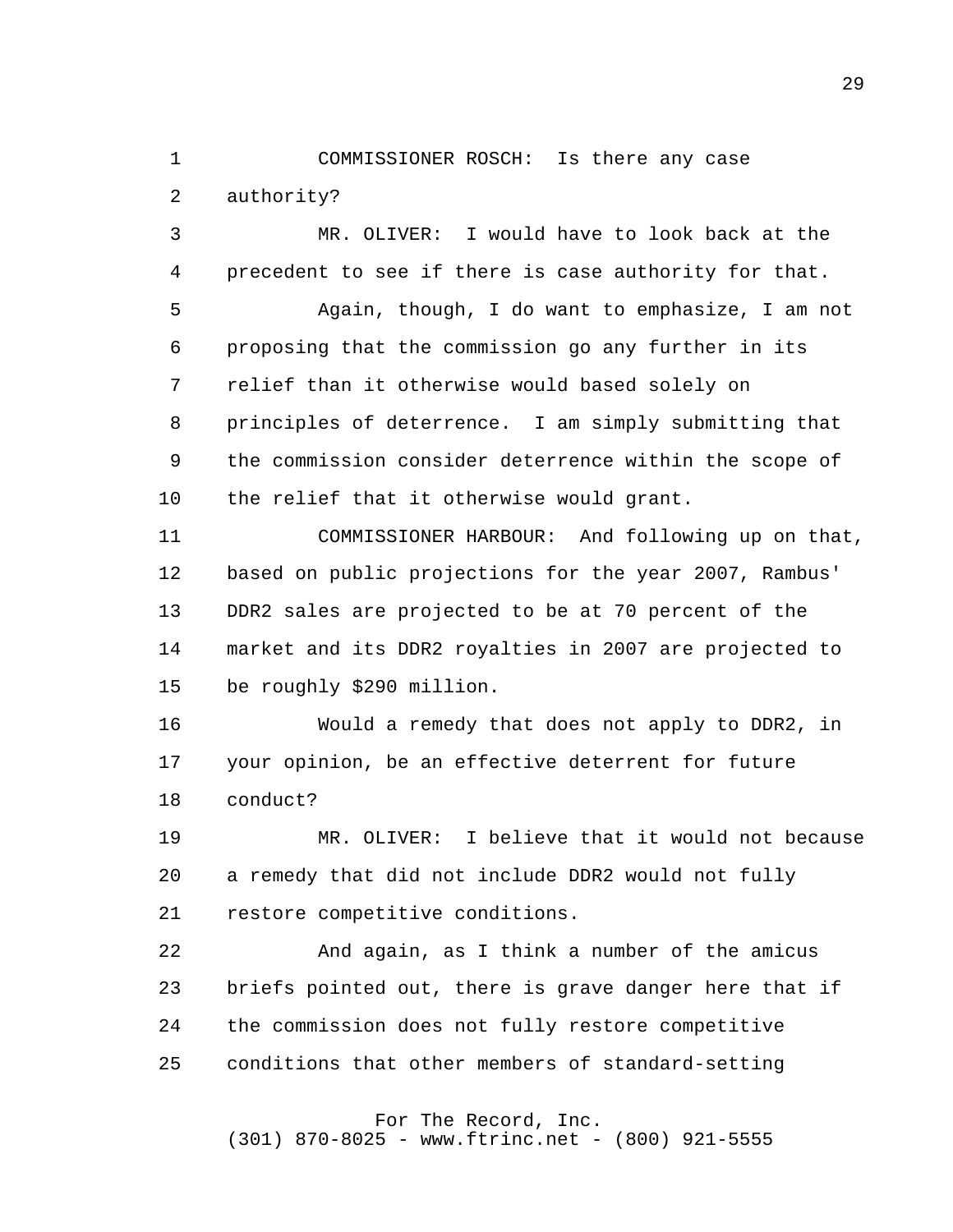1 2 3 4 **5**  6 7 organizations might see a positive incentive in trying to engage in similar conduct of this type, particularly if they could expect they would be able to collect royalties for some sort of period of time until the commission takes action and then potentially would be able to collect the royalties again after some future point in time.

 8 9 COMMISSIONER LEIBOWITZ: Mr. Oliver, let me ask you about this.

> 10 11 12 13 14 15 16 17 You suggest in your brief -- I think it is at page 2 -- that Rambus should be able to keep its unlawfully acquired monopoly profits, but if the commission finds liability, as we we did, and issues a remedy decision on a going-forward basis, isn't it permitted -- isn't it almost obligated to bring -- a 13(b) action for the disgorgement of unlawfully acquired profits?

 18 19 20 21 MR. OLIVER: I don't believe that the commission would be obligated, but I believe that it might be an appropriate topic for the commission to consider.

 22 23 COMMISSIONER LEIBOWITZ: In a subsequent action.

 24 25 MR. OLIVER: In a subsequent action, exactly. COMMISSIONER ROSCH: Let me ask you this,

> For The Record, Inc. (301) 870-8025 - www.ftrinc.net - (800) 921-5555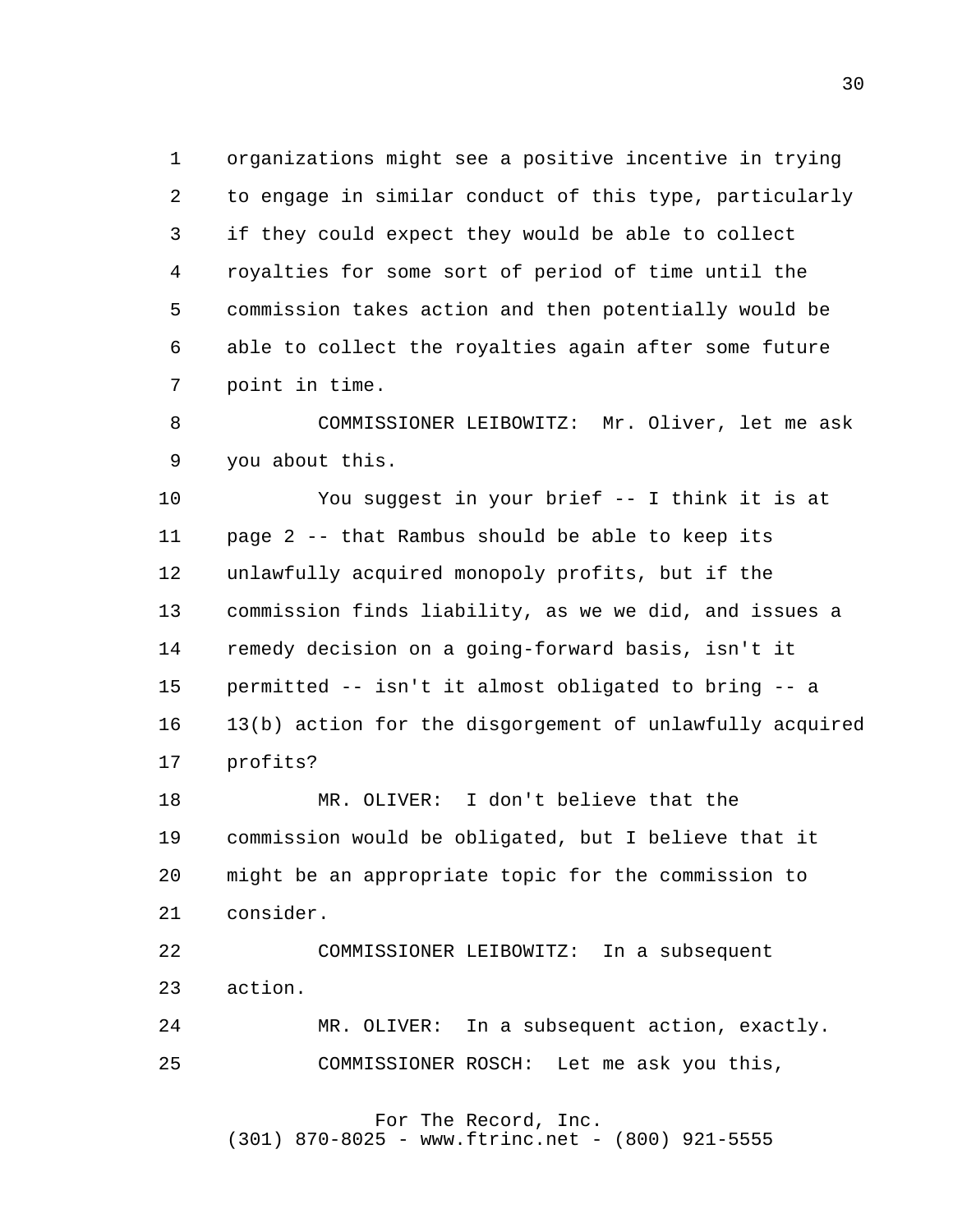1 Mr. Oliver.

 2 3 4 **5**  6 7 8 9 10 11 12 13 14 15 16 17 18 19 20 21 22 23 24 25 Do you agree that complaint counsel has the burden of proof with respect to the appropriate remedy and more specifically with respect to what the but-for world would have looked like? MR. OLIVER: I believe that now that the commission has found liability that any remaining relief should result against Rambus. COMMISSIONER ROSCH: Doesn't that kind of turn Microsoft, for example, on its head? Didn't it suggest that when you were talking about a remedy, particularly a remedy as severe as one the you are seeking here, that actually the standard is higher with respect to proving but-for cause for the prosecution? MR. OLIVER: I respectfully disagree. I believe that with respect to Microsoft, the issue there was that the appropriate causal connection between the conduct that was approved on appeal and the remedy that was being sought had not been established. And I submit that in the commission's liability decision that that causally has been established. But I think in particular, I think that the court had special concerns in Microsoft because it was a lawfully acquired monopoly. It involved monopoly maintenance. And the court rightfully was not concerned

For The Record, Inc.

(301) 870-8025 - www.ftrinc.net - (800) 921-5555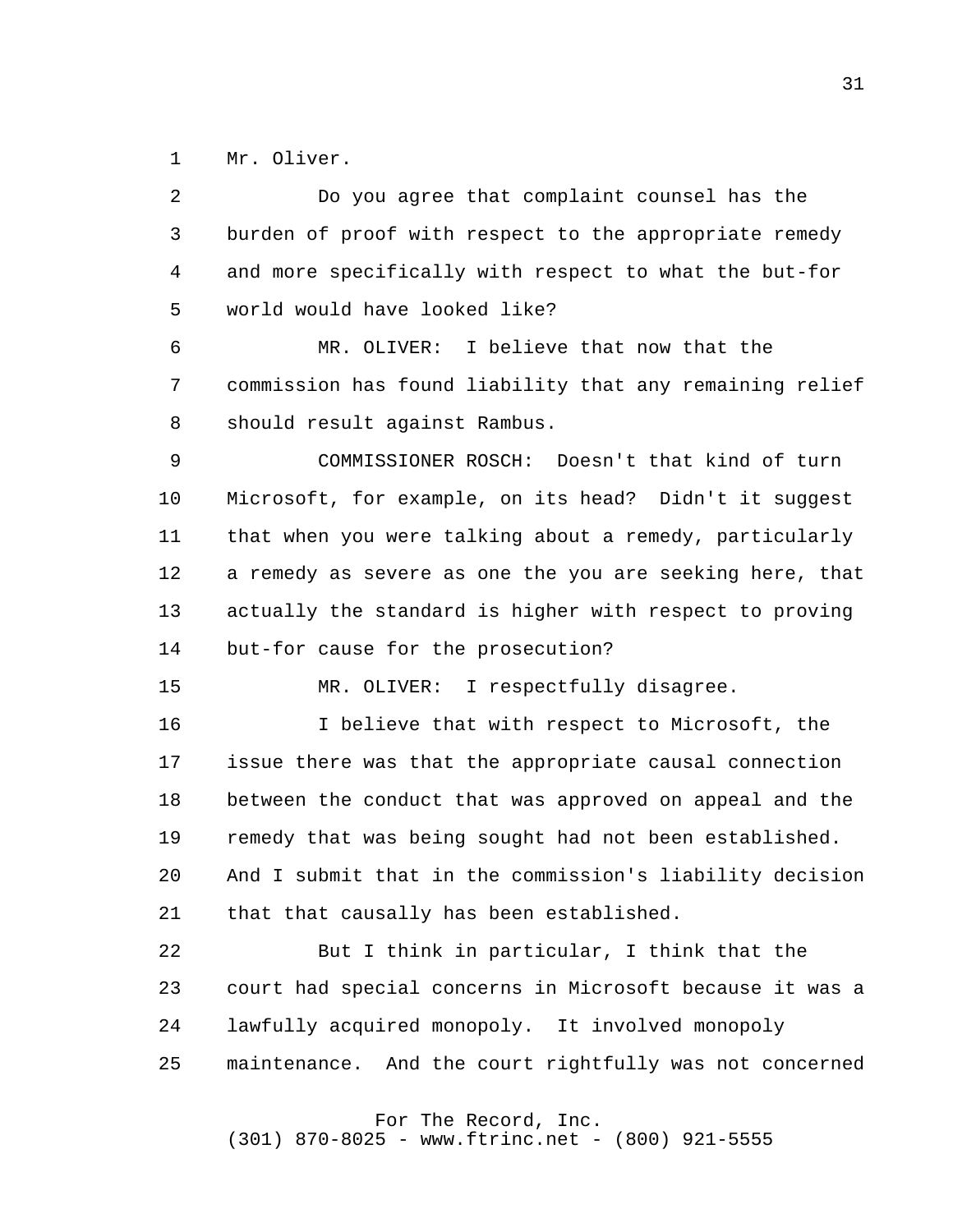1 2 about not depriving Microsoft of lawfully acquired monopoly power.

 3 4 **5**  6 7 8 9 Furthermore, there is an additional concern in that the court wanted to be very careful it was not going to -- I think I should step back and say that the court noted that Microsoft was engaged in ongoing updates of the Windows operating system, and the court wanted to be particularly careful not to interfere with that ongoing innovation.

> 10 11 12 13 14 15 16 17 18 19 20 But I think that the Microsoft decision stands for the proposition that when you have a lawfully acquired monopoly followed by conduct engaged in monopoly maintenance and in particular of where, upon appeal, only a portion of that conduct were excuse me -- portions of liability findings were affirmed, one has to be very careful to ensure that the remedy being proposed matches the conduct that was proven and that the monopolist not be deprived of lawful monopoly power. And I submit that is very different from the factual posture of the case here.

> 21 22 23 24 25 CHAIRMAN MAJORAS: It may be different from the factual posture, but the court was relying at that point in the opinion on Areeda & Hovenkamp, where they state that structural remedies require stronger causal connections. That is then what the DC circuit said.

### For The Record, Inc.

(301) 870-8025 - www.ftrinc.net - (800) 921-5555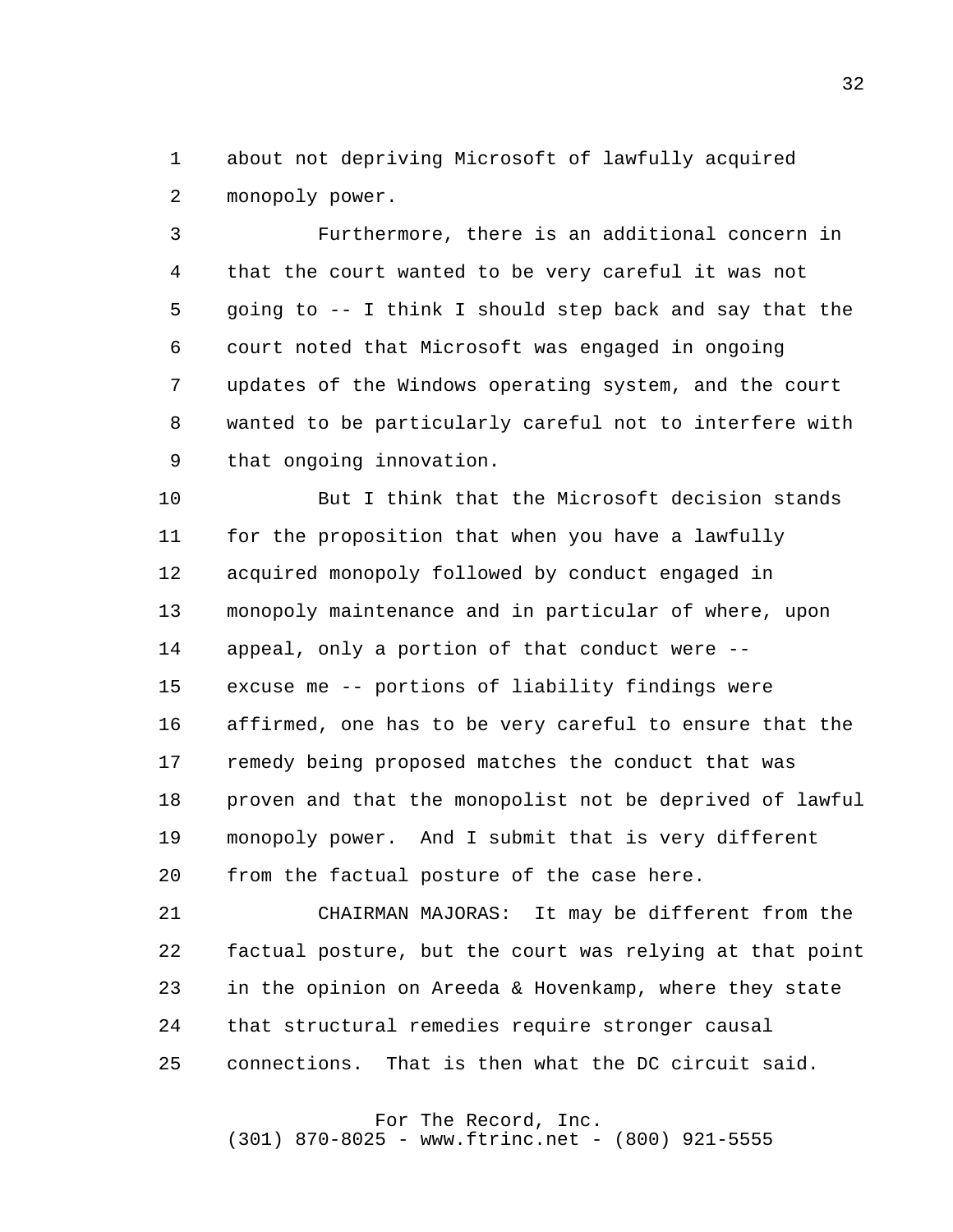1 2 3 4 **5**  6 7 8 9 10 11 12 13 14 I looked back and I didn't see in Areeda & Hovenkamp any limitation on that to a monopoly maintenance case versus a monopoly acquisition case. MR. OLIVER: I think that when one reads the discussion in paragraph 653, particularly the 2005 edition, Areeda & Hovenkamp walked through a number of different examples. And the examples where they are concerned about an extra level of proof, if you will, are precisely those examples where there has been lawful acquisition of monopoly power. And I think that the subsequent examples that follow are in fact, you know, frankly, still more egregious than -- they are less egregious excuse me -- than in this case, and yet in those

> 15 16 17 examples, Areeda & Hovenkamp note that indeed it is appropriate to resolve reasonable doubts against the wrongdoer.

 18 19 20 Again, I think we laid this out hopefully fairly clearly in our remedy reply brief at I believe it's pages 4 through 6 of that brief.

 21 22 23 24 25 COMMISSIONER ROSCH: But we can all agree, can't we, counsel, that National Lead, when they spoke in terms of the need for special proof for the kind of relief that you're asking for here, did not draw any such distinction?

## For The Record, Inc.

(301) 870-8025 - www.ftrinc.net - (800) 921-5555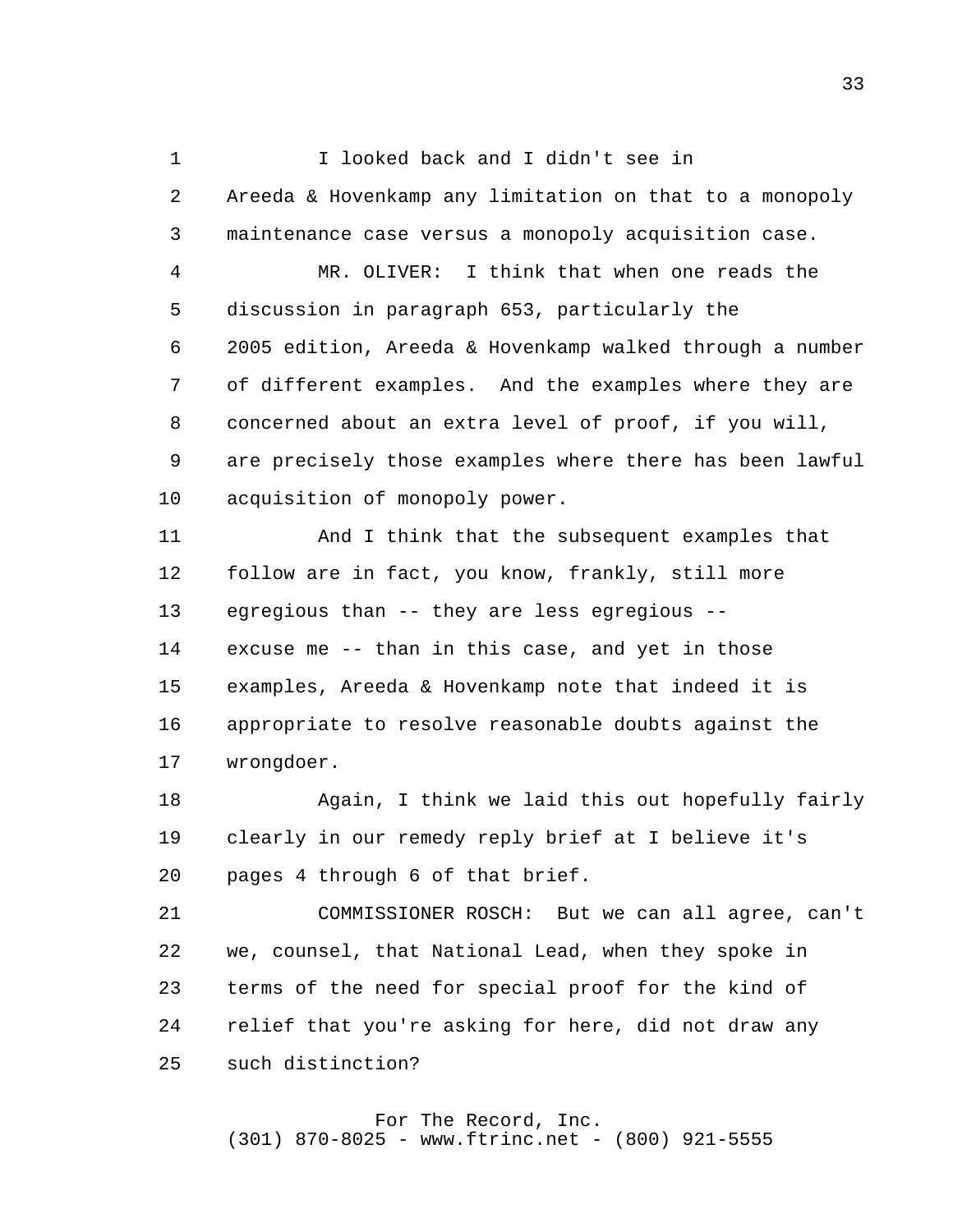1 2 MR. OLIVER: National Lead did not draw such a distinction, that's correct.

 3 4 **5**  6 7 8 9 10 And again, I believe that the proof that National Lead was looking for was evidence that, in the absence of the conduct in question, the patent holder would not have had a position to collect with respect to the royalties. And I submit that, again, referring to back to the evidence that I referred to earlier in my discussion, that that is in fact what the record in this case shows.

> 11 12 13 14 15 16 CHAIRMAN MAJORAS: And I'll look at that more closely, but I have the quote right here. Microsoft quotes it from Areeda & Hovenkamp: Structural relief requires a clear indication of a significant causal connection between the conduct and creation or maintenance of the market power.

 17 18 But I'll look at the examples more closely. Thank you.

 19 Anything else?

 20 21 22 23 24 COMMISSIONER HARBOUR: I did have one question. There was something in your brief. You said that the commission could not adopt a remedy permitting Rambus to collect royalties without first deciding the issue of spoliation of evidence.

 25 What did you mean by that?

> For The Record, Inc. (301) 870-8025 - www.ftrinc.net - (800) 921-5555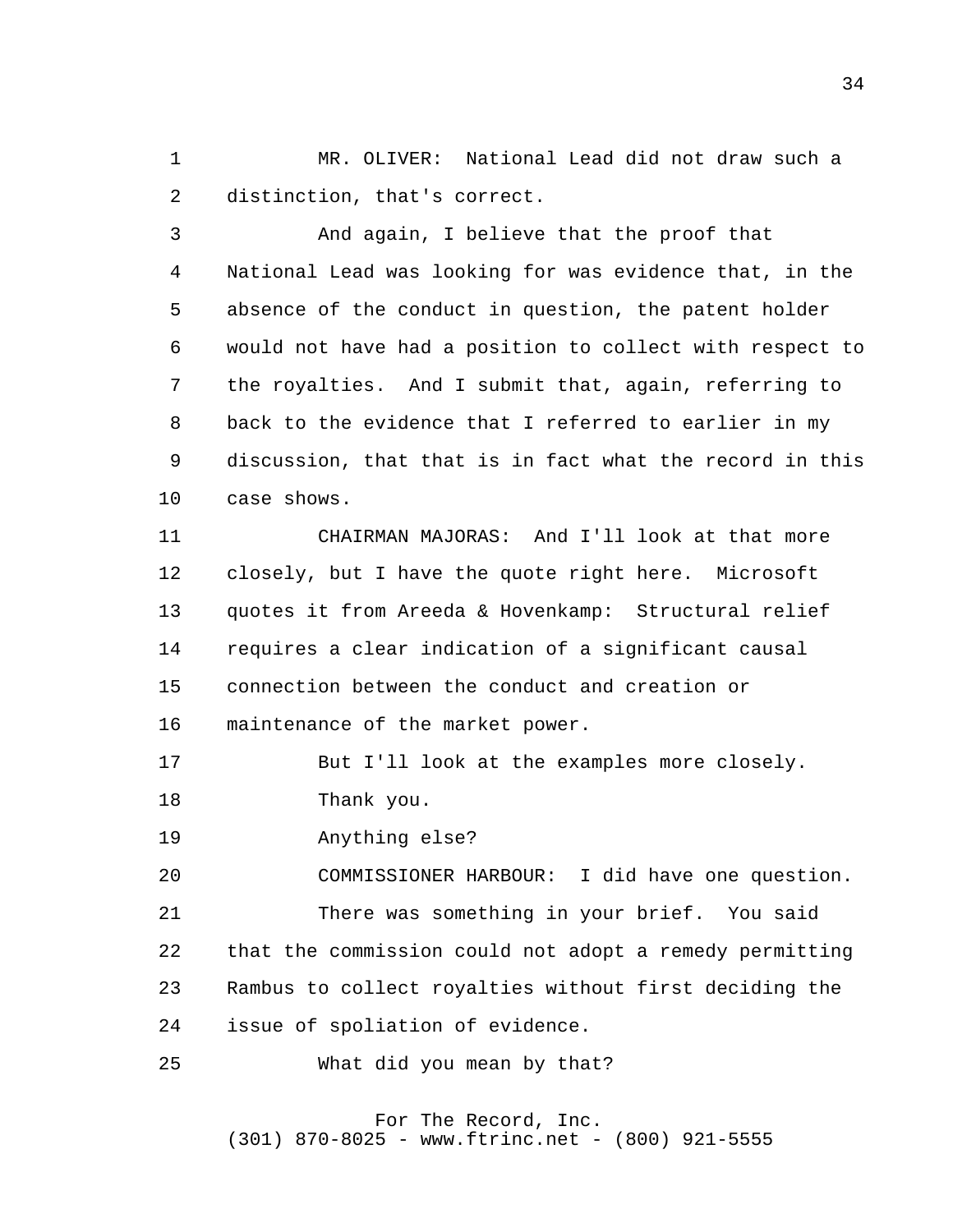1 2 3 MR. OLIVER: By that I meant that the issue of Rambus' spoliation of evidence also affects the issues that are in front of the commission now.

 4 **5**  6 7 8 9 10 11 For example, the question of would Rambus have granted a RAND commitment, what royalty rates would Rambus have been seeking, did Rambus prefer to pursue its RDRAM strategy instead, indeed whether Rambus perceptions with respect to alternatives and likelihood of JEDEC adopting alternatives, all of these are issues that could have been discussed in Rambus documents, but we will never know.

> 12 13 14 15 16 17 18 19 20 21 And as a result, I respectfully submit that the commission was fully correct that it did not have to reach the question of spoliation for purposes of liability, nor would it have to reach the question of spoliation of evidence with respect to the remedy that complaint counsel has proposed, but I would submit that the commission should address the question of spoliation of evidence before issuing an order that would permit Rambus to collect any royalties with respect to the JEDEC-compliant products.

 22 COMMISSIONER HARBOUR: Thank you.

 23 MR. OLIVER: Thank you.

 24 CHAIRMAN MAJORAS: Thank you, Mr. Oliver.

 25 Mr. Melamed?

> For The Record, Inc. (301) 870-8025 - www.ftrinc.net - (800) 921-5555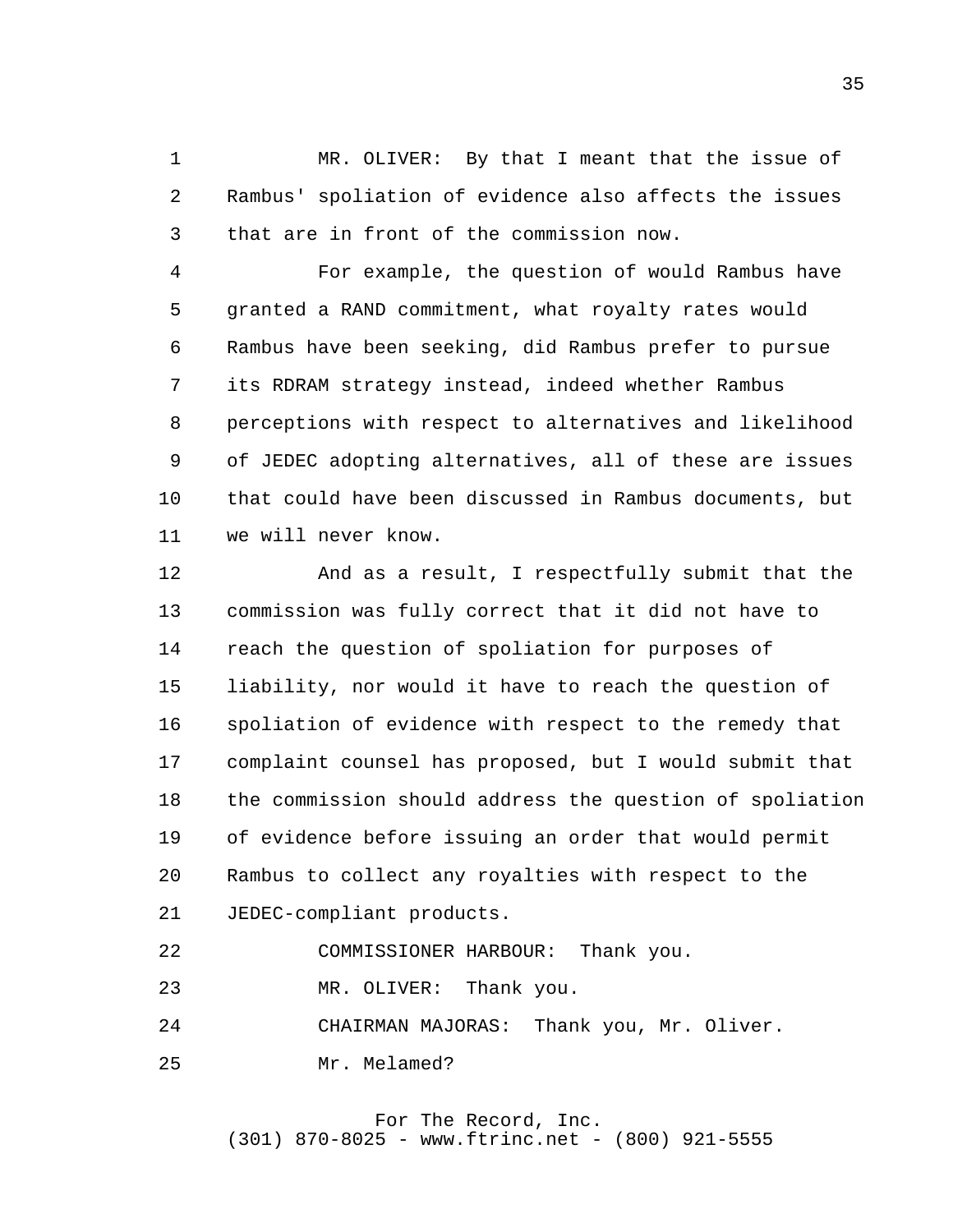1 2 3 4 **5**  6 7 8 9 10 11 12 13 14 15 16 17 18 19 20 21 22 23 24 25 COMMISSIONER ROSCH: Mr. Melamed, let me ask you sort of a lead-off question if I may. MR. MELAMED: Okay. If I could get forty minutes instead of four, I would appreciate that. COMMISSIONER ROSCH: That's up to the chairman. (Laughter) CHAIRMAN MAJORAS: You may have 45 minutes. Have we reset the clock? MR. MELAMED: Okay. We're all set. COMMISSIONER ROSCH: It goes something like this. As I read your brief, you take the position that really the only authority that we have is to issue a cease and desist order against further deception. Am I correct in interpreting your brief? MR. MELAMED: Yes. COMMISSIONER ROSCH: Okay. So we just don't have the authority to order anybody to do something. We have the authority to order people to stop doing it, but not to do something, like, for example, to license their patents on the basis of some royalty stream or to license them royalty-free. That is your position; is that right? MR. MELAMED: Well, I would rephrase it slightly, but essentially that is correct. Here is the For The Record, Inc.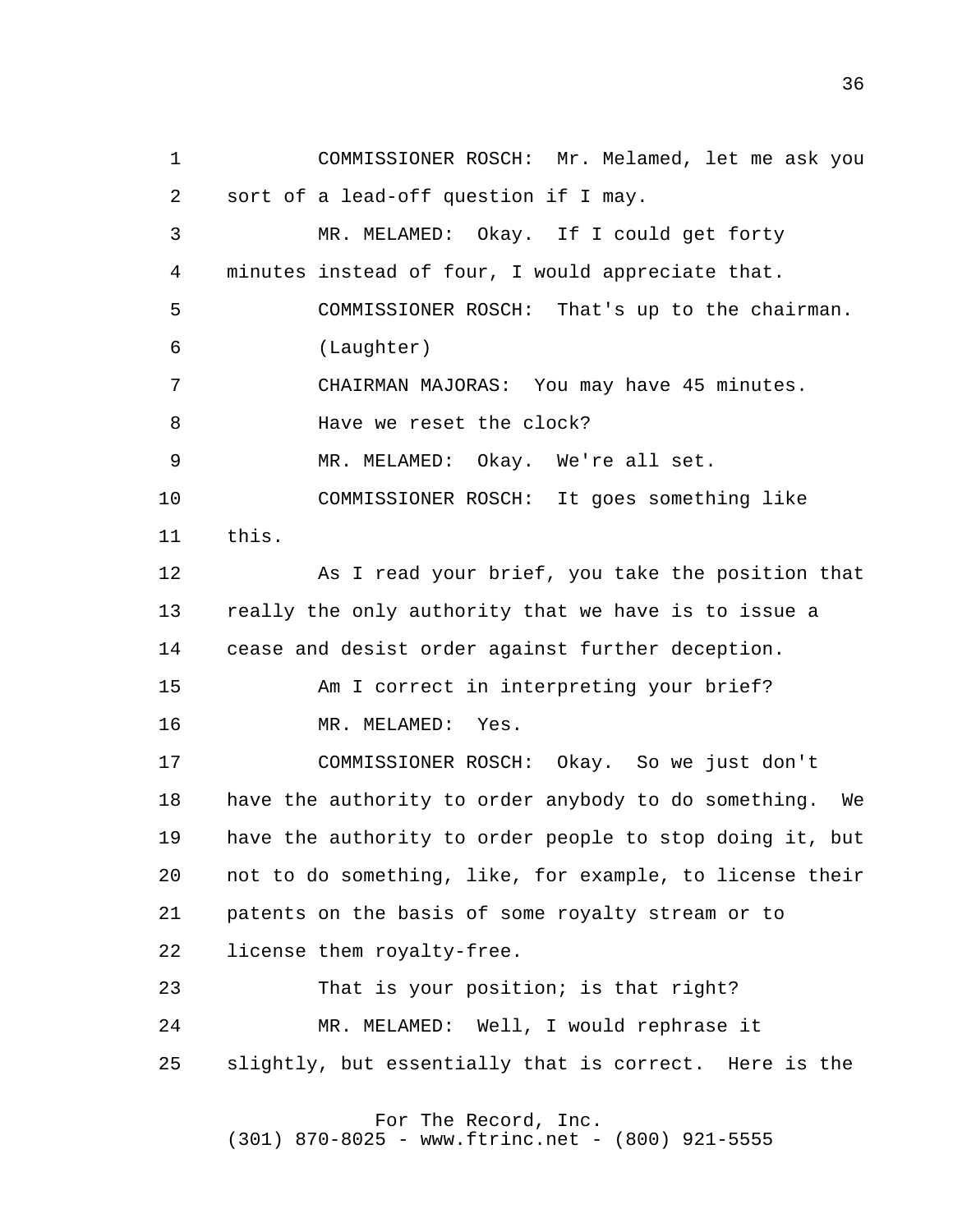1 rephrasing.

| $\overline{2}$ | Our position is not that the commission's                |
|----------------|----------------------------------------------------------|
| 3              | authority is limited only to prohibitory injunctions.    |
| 4              | There can be a mandatory injunction. Our position is     |
| 5              | that it is limited to preventing future violations of    |
| 6              | the law. And that can be construed very broadly by the   |
| 7              | fencing-in remedy because you want to steer clear of     |
| 8              | possible future violations.                              |
| 9              | But the authority under Section 5, which is very         |
| 10             | explicit in its statutory language about cease and       |
| 11             | desist the problematic conduct, does not extend to a     |
| 12             | remedy that would restore competition or achieve some of |
| 13             | the other objectives that we are accustomed to in        |
| 14             | federal court remedies.                                  |
| 15             | COMMISSIONER ROSCH: Let me just follow up on             |
| 16             | that for a second.                                       |
| 17             | How do you reconcile that position with the              |
| 18             | corrective advertising cases that counsel cited,         |
| 19             | Warner-Lambert and Novartis later and for that matter    |
| 20             | with Detroit Auto Dealers where they actually ordered    |
| 21             | the auto dealers to stay open on Saturdays in the        |
| 22             | future?                                                  |
| 23             | MR. MELAMED: Well, I think Detroit Auto Dealers          |
| 24             | was a form of cease and desist or fencing in in the      |
| 25             | sense that there had been an agreement, an               |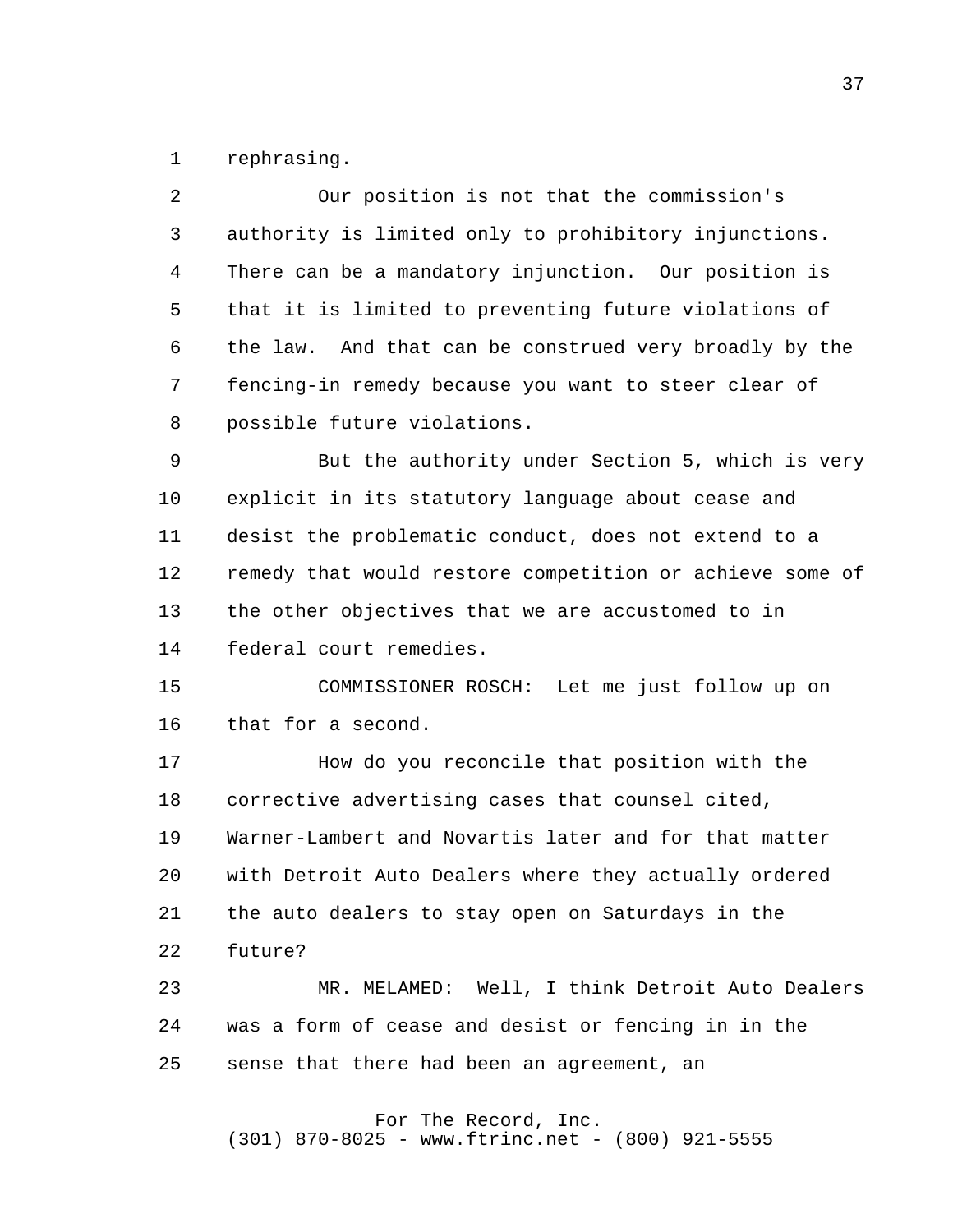1 2 3 4 **5**  6 7 anticompetitive agreement to close on the weekend days, and the commission said, in effect, not only can you not enforce the agreement, but in order to make sure that you won't continue this anticompetitive conduct, we will require you to engage in conduct that would that if you agreed not to do it would be anticompetitive.

 8 9 10 11 12 13 14 15 As to the corrective advertising cases, I agree they cloud the picture a little bit, but I think that if you look at Warner-Lambert in particular and the other cases as well, the language of those cases talks about the need for corrective advertising because they say, if we do not have corrective advertising, people will continue to make purchasing decisions and continue to be duped by these statements in the past.

> 16 17 18 In that sense, they are preventing a continuing wrongdoing, as you will, if you will, from the past conduct.

 19 20 COMMISSIONER ROSCH: Isn't that what is happening here?

 21 22 23 I mean, here you have what is allegedly an illegally acquired monopoly and you have continuing exploitation of that monopoly.

 24 25 Is that not a continuing violation of Section 2?

#### For The Record, Inc. (301) 870-8025 - www.ftrinc.net - (800) 921-5555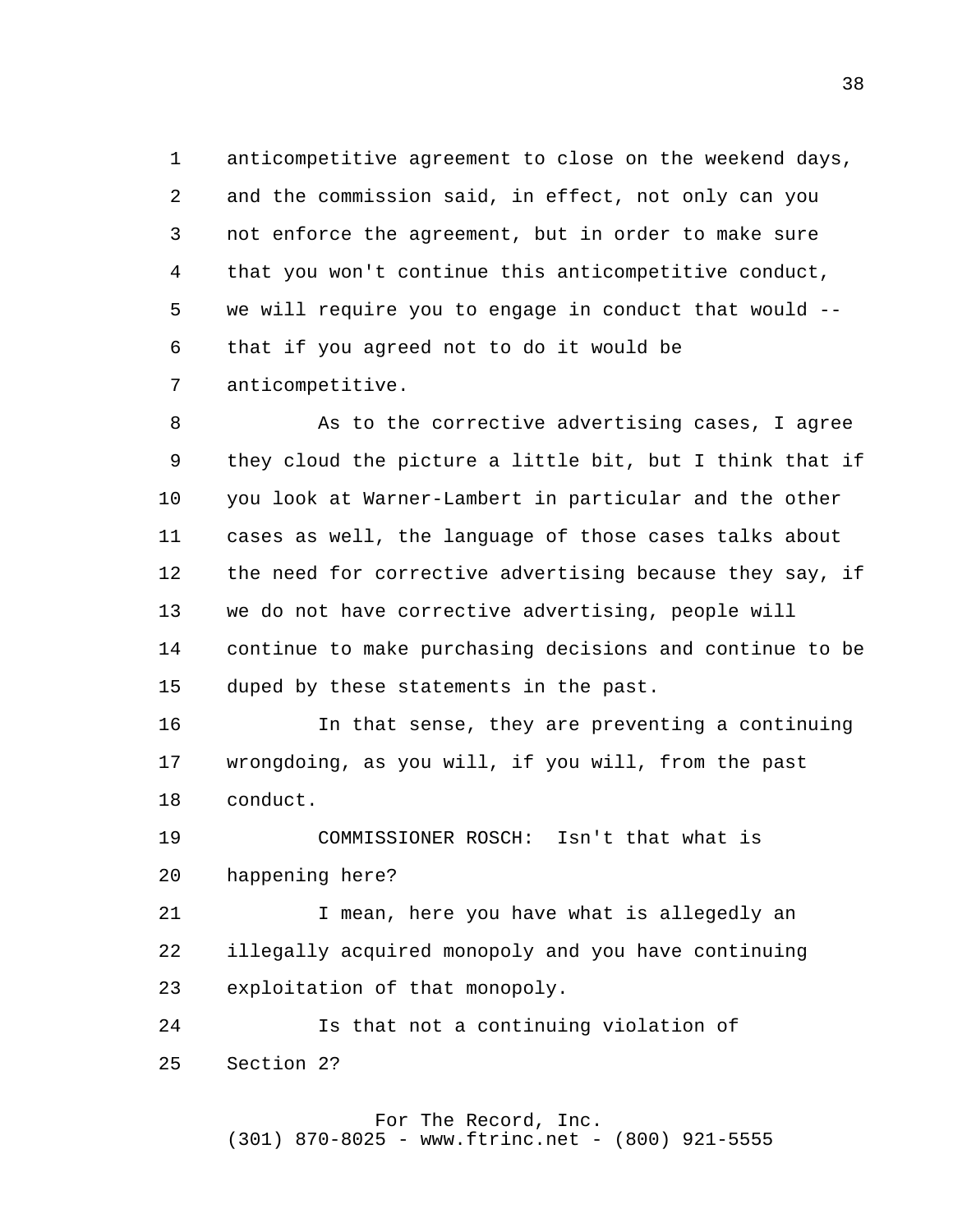1 MR. MELAMED: I think not. No.

 2 3 I think if you look at, for example, by contrast, look at Walker Process.

 4 **5**  6 7 In Walker Process, the Supreme Court said it is anticompetitive to enforce a patent obtained by fraud on the patent office, with the various conditions around that.

 8 9 10 11 12 13 14 We don't ordinarily, however, say that it is anticompetitive to charge a monopoly price. The anticompetitive vice outside the Walker Process content in Section 2 is conduct that excludes a rival or otherwise anticompetitive conduct that preserves or creates monopoly power. It is not the exercise of monopoly power. That is not an illegal act.

> 15 16 17 18 19 20 COMMISSIONER ROSCH: But it is not an exercise of monopoly power when the monopoly has been acquired lawfully, but can you cite me a case in which it has been held that the exploitation of monopoly power which has been acquired illegally is not a continuing violation or a violation at all?

 21 22 23 24 25 MR. MELAMED: I don't know of a case that has held that, but I guess it is because I don't know of a case, which would have probably arisen only before the Federal Trade Commission where you face the statutory limitation on remedial authority, where the commission

For The Record, Inc.

(301) 870-8025 - www.ftrinc.net - (800) 921-5555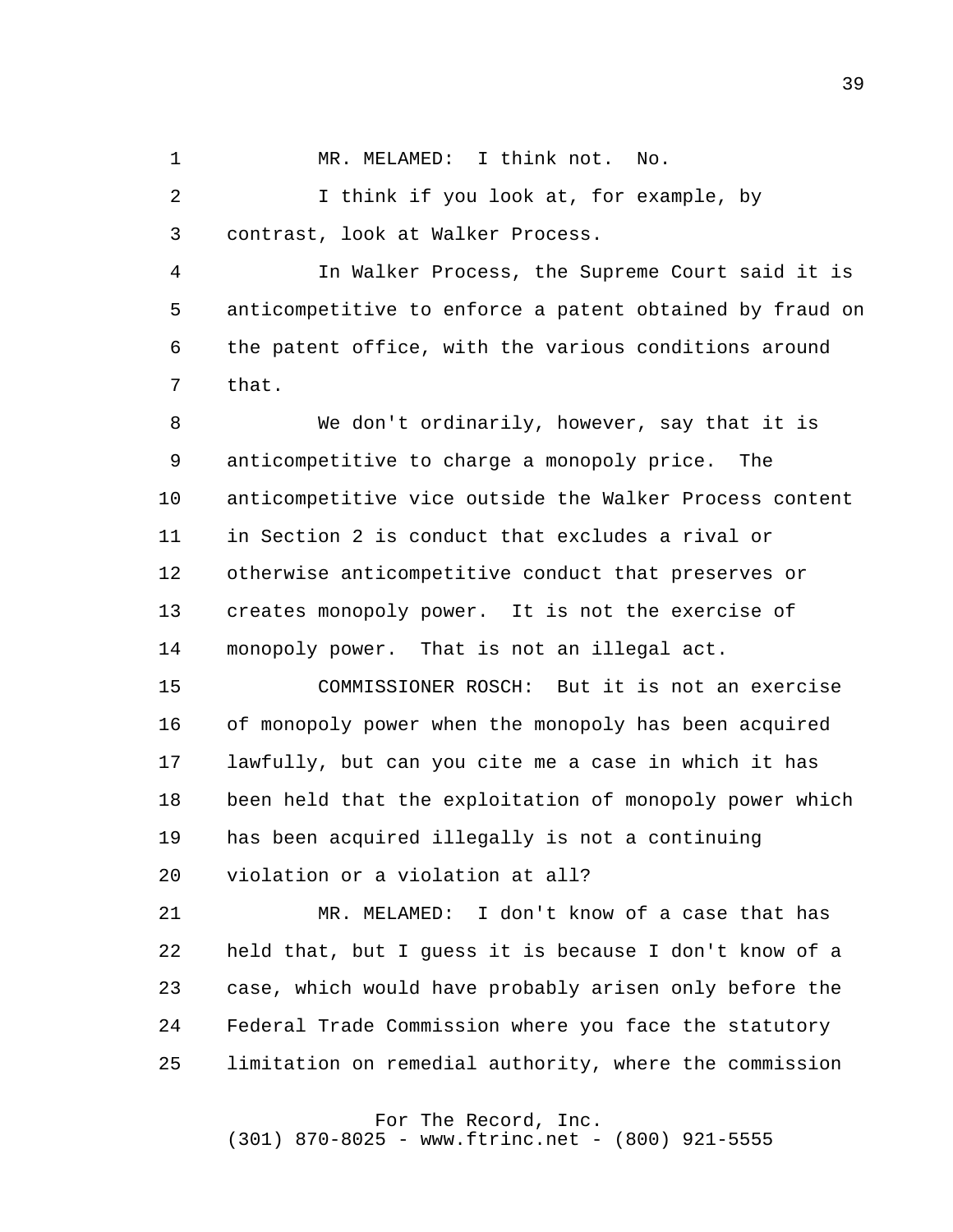1 2 has said, in effect, because of your past violation, I am not going to let you charge monopoly prices.

 3 4 The issue, to my knowledge, has never been decided by any case.

**5**  6 COMMISSIONER LEIBOWITZ: Mr. Melamed, you mentioned the plain language of Section 5.

 7 8 9 10 11 12 13 Why can't the plain language of "cease and desist" under Section 5 mean make Rambus cease and desist from continuing to collect royalties that are attributable to its unlawful activities? Why isn't that the plain meaning of "cease and desist" in this context? MR. MELAMED: Well, because it says "cease and desist from using such act or practice."

> 14 15 16 17 18 19 And as I understood it, the commission's decision and the theory of the case from day one has been that the act or practice complained of here is engaging in deceptive conduct that the commission found violated Section 2. The act or practice is not charging royalties.

> 20 21 That may be an ill-gotten gain I suppose, but it is not an illegal act.

 22 23 24 25 Look, Commissioner Leibowitz, contrast the language of Section 5 of the Federal Trade Commission Act referring to unfair trade practice, contrast it with the remedy provided by statute under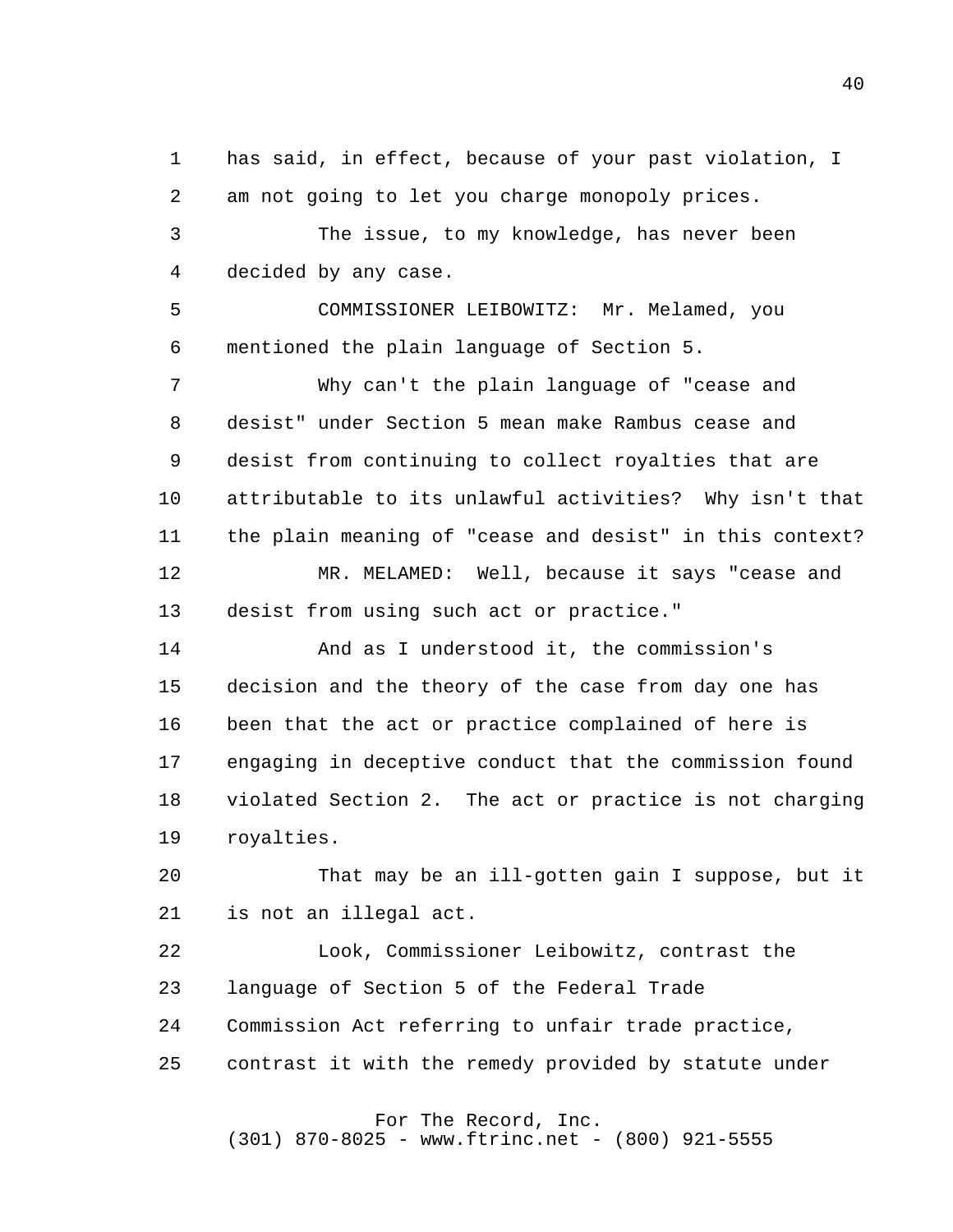1 2 3 4 **5**  6 7 8 9 10 11 12 13 14 15 16 17 18 19 20 21 22 sections 513, 14, and 19 for false advertising or deceptive practices. Contrast it with the remedial provisions in Section 13(b) which authorize courts to provide broad remedies. Contrast it with 11(b) which authorizes the commission to enforce the Clayton Act. Congress used that language for a reason, and it didn't use it elsewhere when it wanted to have broader remedial authority. COMMISSIONER HARBOUR: Well, how do you reconcile your analysis with respect to merger consent orders, which often require royalty-free licensing as a remedy? MR. MELAMED: I think the answer there is that the commission enforces the Clayton Act directly and has broader remedial authority under Section 11(b). COMMISSIONER HARBOUR: What about cases such as Dow and Unocal where - MR. MELAMED: But those are consent decrees. Those are consent decrees. COMMISSIONER KOVACIC: May I ask, Mr. Melamed, is your argument about the interpretation of the commission's remedial scope based entirely on the

> 23 analysis of the facts?

 24 25 MR. MELAMED: No. It is based, in addition to that, on our reading, although I can't cite you a lot of

> For The Record, Inc. (301) 870-8025 - www.ftrinc.net - (800) 921-5555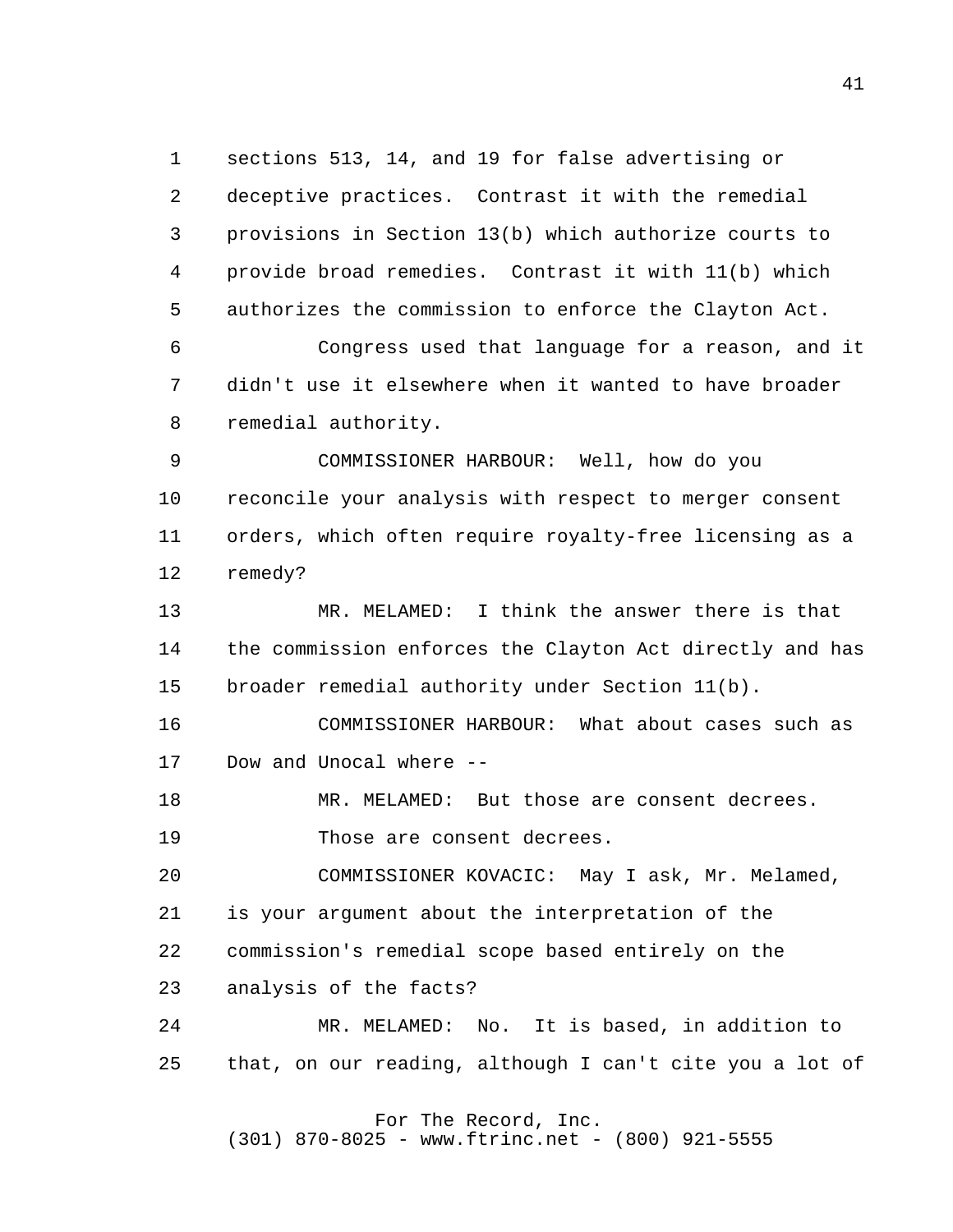1 2 3 chapter and verse, we did cite some in our papers -- our reading of two strands or two kinds of legislative history.

 4 **5**  6 7 8 9 The early history of the founding of the commission where there was a vision that the commission would be making new conduct standards that went beyond the then extant antitrust standards and thought, if we're really going to be changing the rules, we ought to limit their remedial authority.

> 10 11 12 13 14 15 And then we know in more modern times, when Commissioner Elman -- and I think there was another commissioner; the name escapes me -- anyway, they both went to Congress and said: We don't have enough remedial authority. Please broaden our remedial authority.

 16 17 18 COMMISSIONER KOVACIC: May I ask, do you recall if they were speaking on behalf of the commission or in their own individual capacity?

 19 MR. MELAMED: I do not know.

 20 21 COMMISSIONER KOVACIC: So if I can remind you, I looked at the text of Commissioner Elman's testimony,

 22 and he seems to be speaking for himself.

 23 MR. MELAMED: Okay.

 24 25 COMMISSIONER KOVACIC: He is certainly a very impressive voice, but with the caveat that you have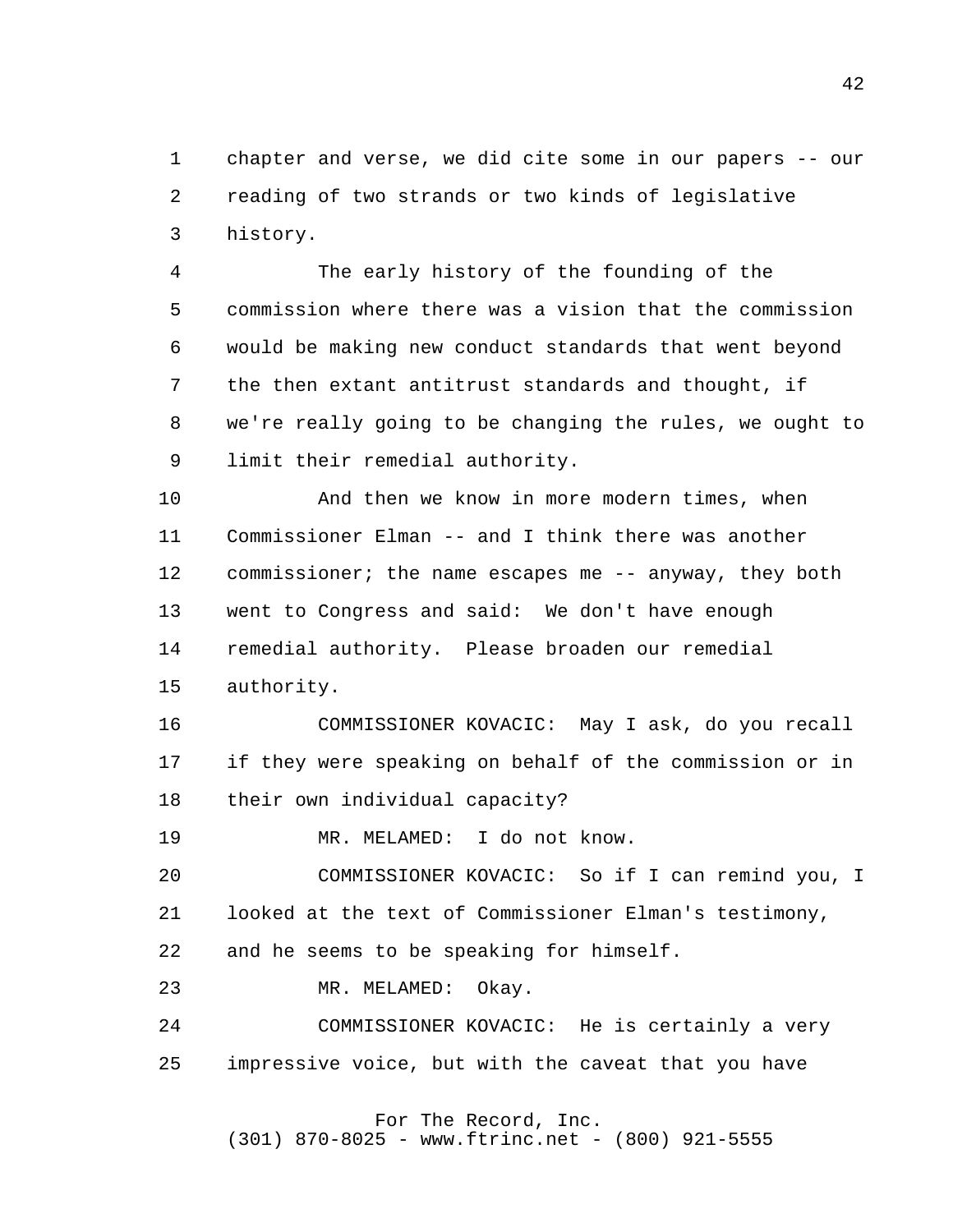1 2 heard to the point of distress over time, if I may, he seems to be speaking solely for himself.

 3 4 **5**  6 MR. MELAMED: Very well. But he was a distinguished commissioner. He had an understanding of the remedial limitation. He suggested that Congress should broaden their power.

 7 8 9 10 11 12 13 14 Around this time, there were, as I think, Commissioner Kovacic, you probably know as well anyone, there were a lot of other concerns about the institutional structure of the commission, about its not having Article 3 type fact-finding, about its not -- about the merging of the prosecutor and judiciary functions, about the political relationships, and so on.

> 15 16 17 18 19 Perhaps they account for the fact that when Congress was faced with requests, albeit on behalf of individual commissioners, it did not change Section 5 but, rather, added Section 13(b), saying, if you want broader remedies, go to court.

> 20 21 22 COMMISSIONER KOVACIC: The word "divestiture" does not appear in the Sherman or Clayton Acts, does it?

 23 MR. MELAMED: Not to my knowledge.

 24 25 COMMISSIONER KOVACIC: How is it that the Department of Justice in a Sherman Act Section 2 case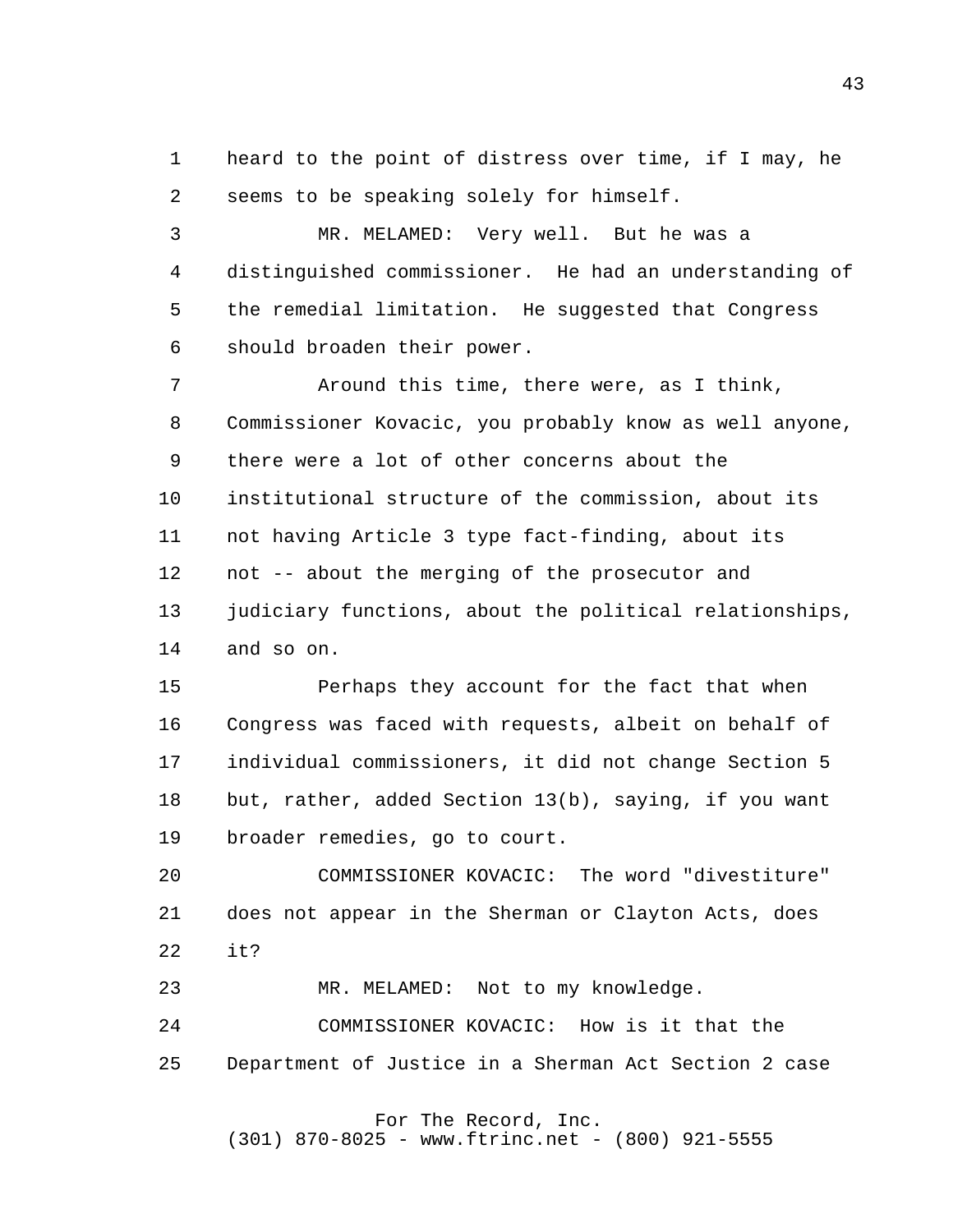1 2 3 4 may go to a District Court and request divestiture? MR. MELAMED: Well, divestiture is regarded as one of the broad arsenal of general equitable powers available to a court.

**5**  6 COMMISSIONER KOVACIC: Do you recall when the Supreme Court concluded that was so?

 7 8 9 MR. MELAMED: I could guess, but actually I think that I was practicing law at the time. But I don't want to guess.

> 10 11 12 13 14 15 16 17 18 19 20 COMMISSIONER KOVACIC: Am I incorrect in saying that it was an open issue before the Supreme Court until the late 1940s and early 1950s whether or not the power to issue divestiture applied only to assets that were accumulated improperly through a course of consolidation and that the defendants, through cases such as Schine Theaters, Paramount, Crescent, were making the argument that the court lacked the ability to mandate divestitures that went beyond the spinning off of the assets that had been acquired as part of the combination that produced monopoly power?

 21 22 23 24 25 MR. MELAMED: I wouldn't be surprised if they were made. But that isn't our discussion about the breadth of federal courts' equitable powers. It is not a discussion about the meaning of the statutory limitation under Section 5.

#### For The Record, Inc. (301) 870-8025 - www.ftrinc.net - (800) 921-5555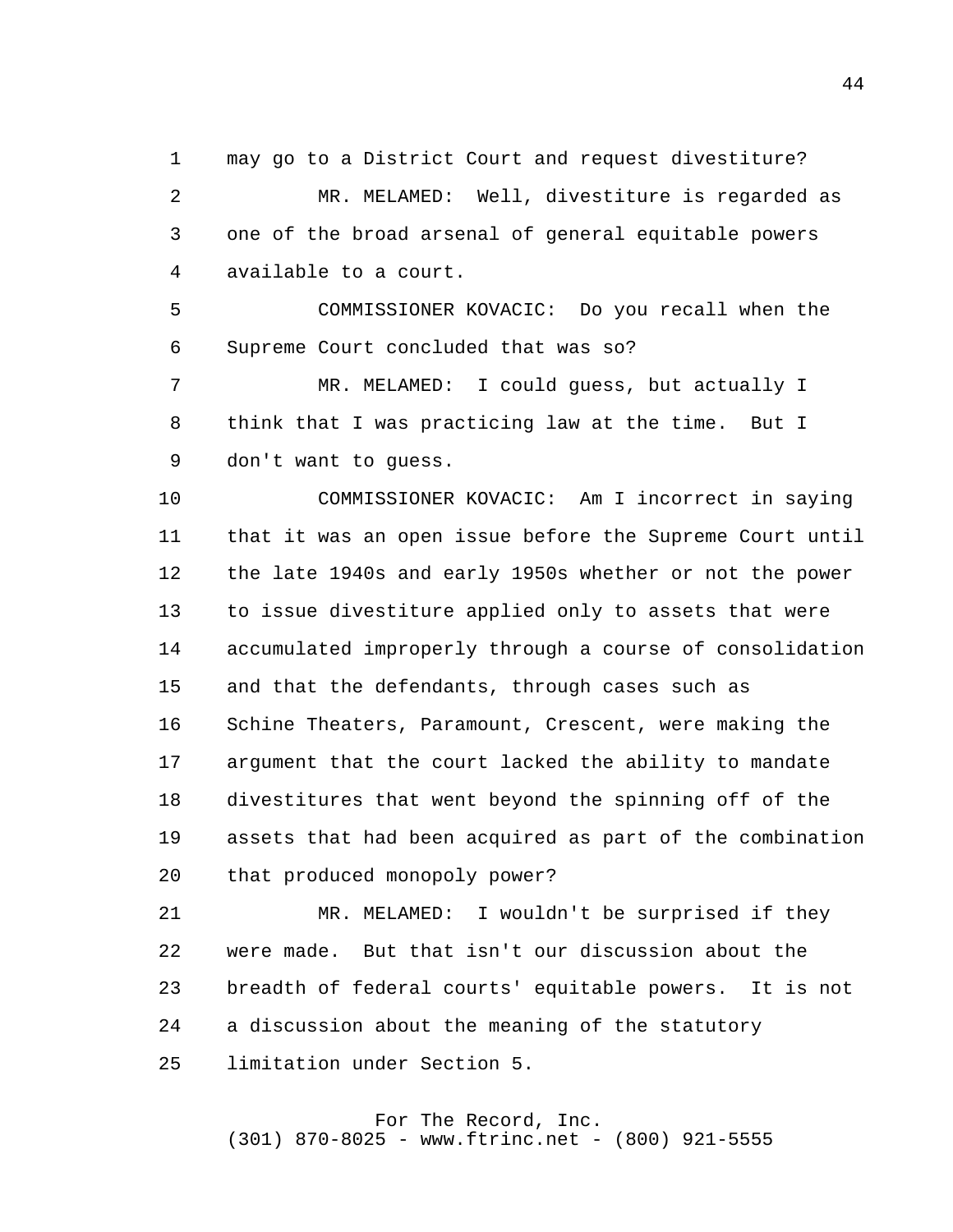1 2 3 4 **5** COMMISSIONER KOVACIC: Then how do you interpret cases from the Supreme Court such as Dean Foods in the mid-1960s and predecessor cases such as ConAgra that interpreted the reach of administrative agencies' equitable authority?

 6 7 8 9 10 MR. MELAMED: Well, ConAgra I think made a decision about the reach of the authority based on the CAB's comprehensive supervision of the aviation industry, and it did it on the basis of very different facts.

> 11 12 13 14 15 It would be like contrasting the Federal Trade Commission Act with the Interstate Commerce Act on which this commission was largely modeled, and yet, if you look at the remedial provisions, they are very different.

 16 17 18 19 20 21 22 23 24 COMMISSIONER KOVACIC: Am I wrong in saying that when the court came back in Dean Foods in the mid-1960s to talk about the commission specifically, it seemed to speak in a way that said that the line of reasoning that it applied in ConAgra also applied to the commission, perhaps not in the exact terms expressly, but would you concede that it is suggestive that the court meant to apply the same line of reasoning to the commission?

 25 MR. MELAMED: Well, there was some language to

> For The Record, Inc. (301) 870-8025 - www.ftrinc.net - (800) 921-5555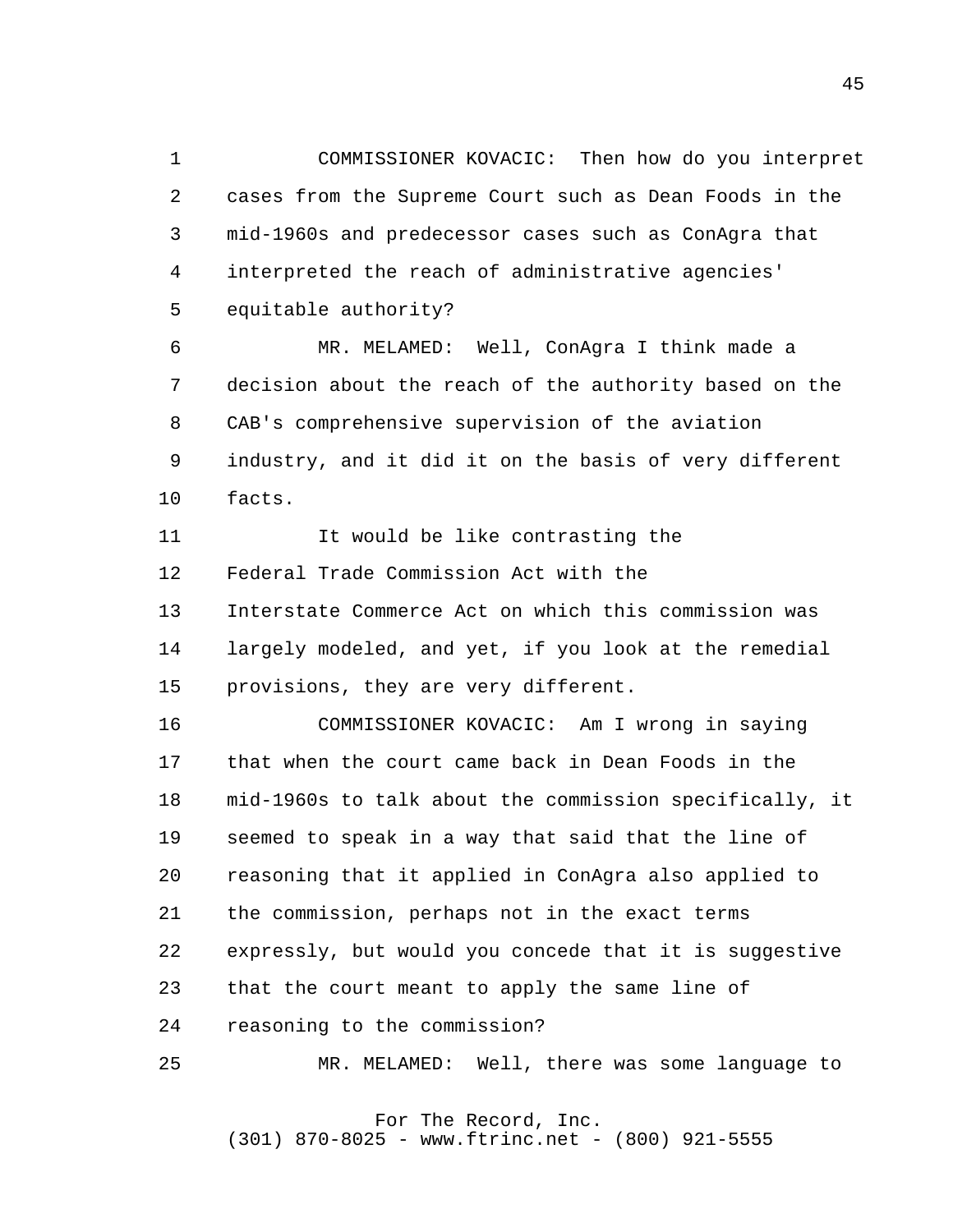1 2 3 that effect. I don't believe the court was focusing on the specific issue that we are focused on today, but there was some language to that effect.

 4 **5**  6 7 8 9 COMMISSIONER KOVACIC: Would it be fair to say that at least in the same time as Commissioner Elman is speaking there is the assessment on the part of the court about precisely what the downreach of the authority of administrative bodies, including the commission, was?

> 10 11 MR. MELAMED: I'm not sure precisely, but there clearly was some language in the Dean Foods case.

 12 13 14 15 16 17 18 19 COMMISSIONER KOVACIC: I am meaning to suggest that perhaps with respect to the interpretation of the Sherman Act as well as with respect to the interpretation of the Federal Trade Commission Act there has been indeed a conversation between the agencies and the courts about exactly what that authority means, and perhaps it is authority that has evolved.

 20 21 22 MR. MELAMED: Well, it may have evolved to some extent, but it is interesting when you say a conversation with the courts.

 23 24 25 You asked Mr. Oliver earlier I believe what cases he could point to that would shed light on this question. And with the exception of American Cyanamid,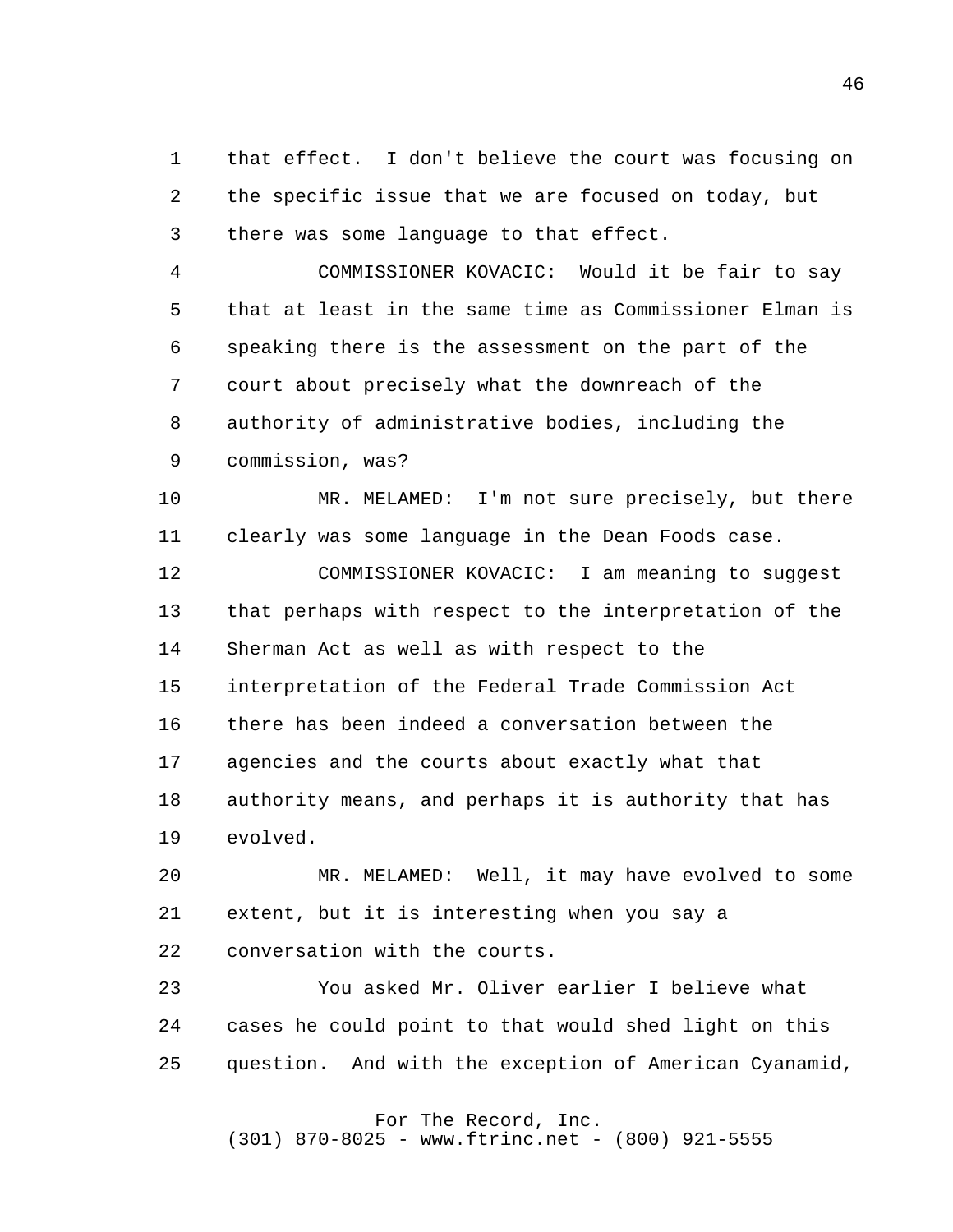1 2 3 4 **5**  6 7 8 9 10 11 12 13 14 15 16 17 18 19 20 21 22 23 24 25 there were no cases, it seems to me, that only only go to the issue of compulsory licenses -- well, I guess National Lead does as well -- but there are no cases that crossed the line that we are talking about here. COMMISSIONER KOVACIC: Would you include Balfour, which was the - MR. MELAMED: Balfour is --COMMISSIONER KOVACIC: I believe it was a monopolization case. MR. MELAMED: Balfour involved anticompetitive agreements and acquisitions. COMMISSIONER KOVACIC: And acquisitions. MR. MELAMED: And the remedy said undo that. And of course, we know after DuPont and its progeny that continuing to own assets acquired in an illegal acquisition is a continuing violation of the antitrust laws. So I think you could read Balfour as a cease-and-desist order, a sin-no-more order, in the sense we've been using the term. And of course, Balfour came before Hospital corporation of America in the Seventh Circuit, in which Judge Posner said, albeit in dicta, that he understood that the commission had a very broad authority to prohibit anticompetitive conduct. And he

For The Record, Inc.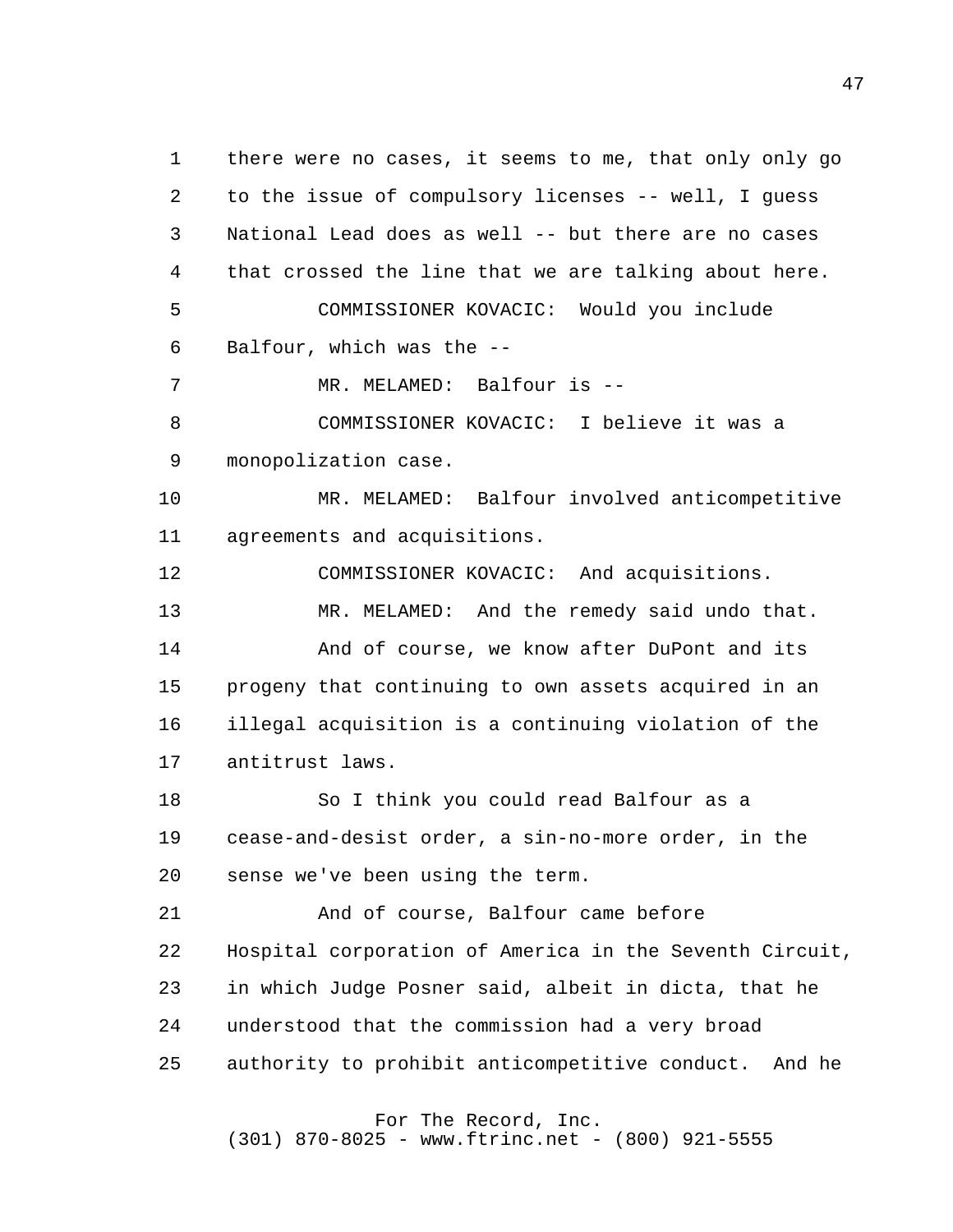1 2 3 4 **5**  6 7 8 9 10 11 12 13 14 15 16 17 18 19 20 21 22 23 24 25 did not suggest that the commission had authority to prohibit the exercise of market power in ways that were  $not --$ COMMISSIONER KOVACIC: Of course, Hospital Corp. was not a remedial relief market case. MR. MELAMED: I'm sorry. That's why I said "in dicta." COMMISSIONER LEIBOWITZ: And Balfour was a Section 5 case, not a Section 7 case, right? Is that correct? It wasn't a Clayton Act case. MR. MELAMED: I don't believe it was Section 7. That's correct. CHAIRMAN MAJORAS: And did the Sixth Circuit just get it wrong in American Cyanamid? And I could ask the same question about the Supreme Court in National Lead. MR. MELAMED: Well, the Supreme Court in National Lead -- you mean U.S. v. National Lead or FTC v. National Lead? CHAIRMAN MAJORAS: Let me think. FTC v. National Lead. MR. MELAMED: That was a fencing-in cease-and-desist type remedy there. I think that was either the price discrimination case or the basic DuPont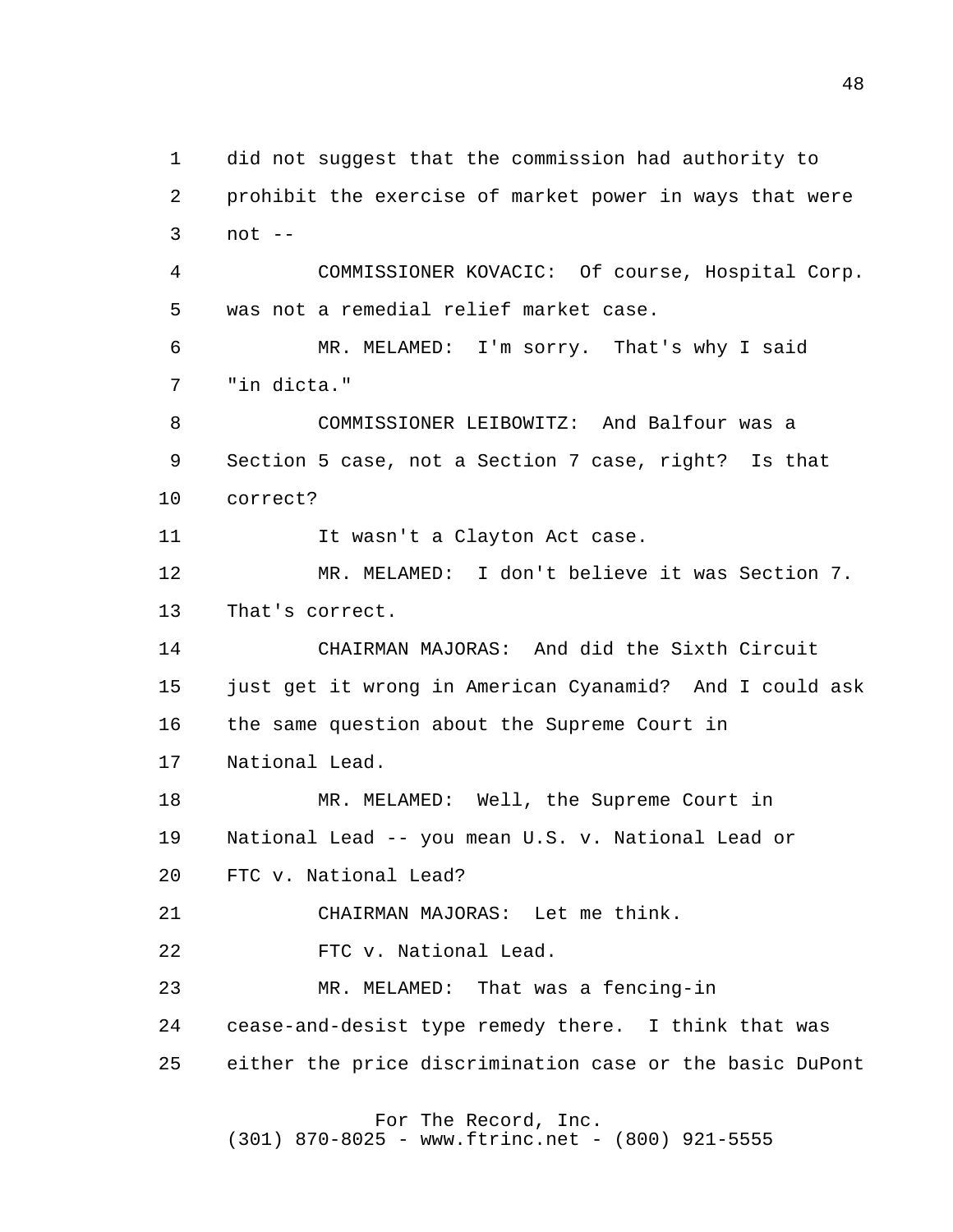1 2 3 case, and the remedy was don't do it again and we're defining it broadly. It did not go to the question we're speaking of here.

 4 **5**  6 7 8 9 10 As to American Cyanamid, of course, it was a Sixth Circuit decision 40 years ago. I don't think the issue was squarely joined in terms of they talked about the jurisdiction of the commission to enter a remedy of that type. They didn't talk about whether the statute would authorize where it was not in the nature of a cease-and-desist order.

> 11 12 13 14 15 16 But more importantly, the commission, on remand from the first Sixth Circuit decision, characterized its earlier decision as a Walker Process-type violation, because in the interim between the first and the second commission decision, Walker Process was decided.

 17 18 19 20 21 22 23 So thus the intuition I think that drove American Cyanamid was the same intuition to arise in Walker Process; namely, if you had committed fraud and you are not entitled to have a valid patent, then the act of enforcing the patent could be considered an illegal act and could be properly be remedied cease-and-desist order -

 24 25 COMMISSIONER ROSCH: That's precisely the point I was trying to make a little bit earlier.

 For The Record, Inc. (301) 870-8025 - www.ftrinc.net - (800) 921-5555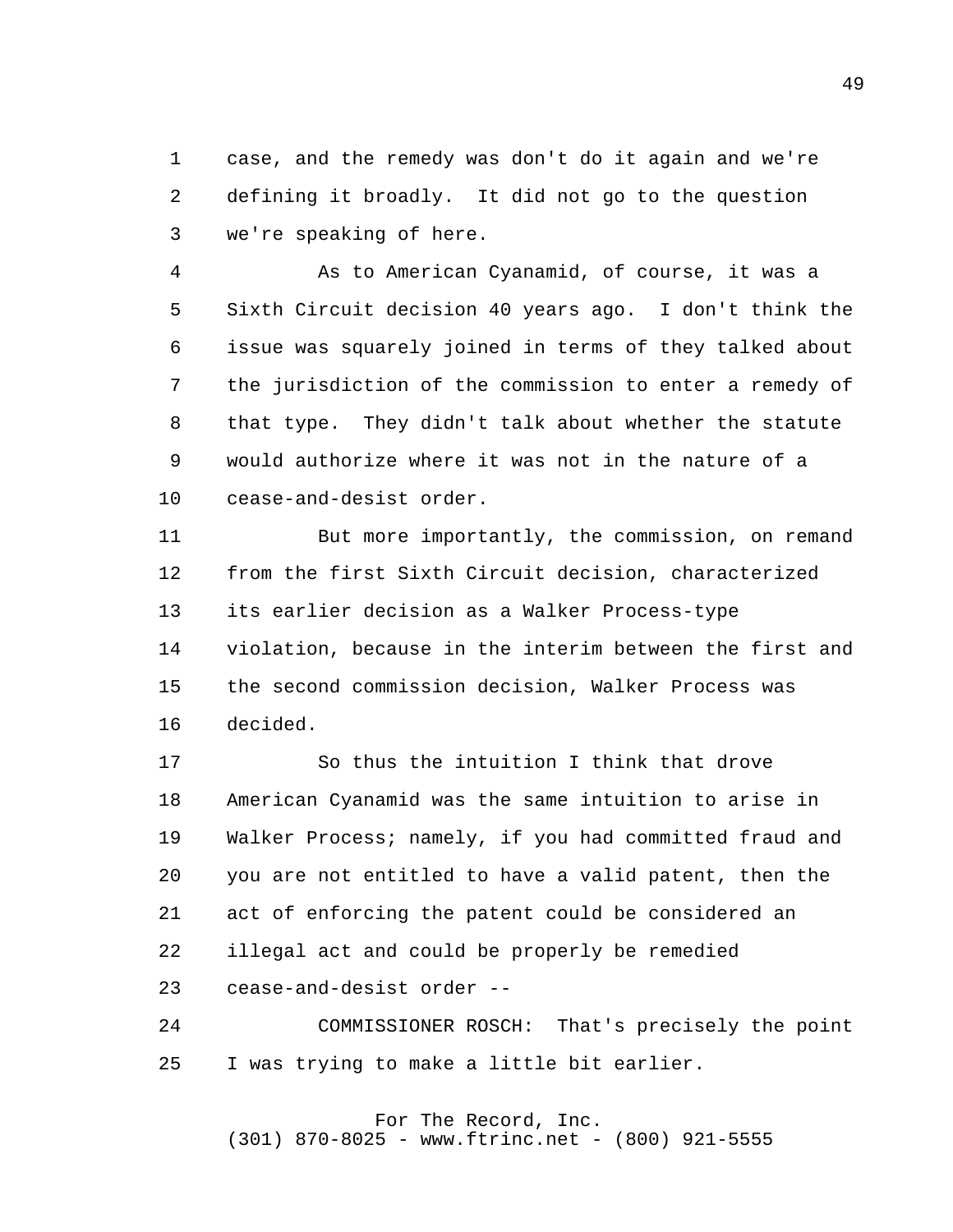1 2 Can I take you back to 13(b) for just one moment?

 3 MR. MELAMED: Yes. Of course.

 4 **5**  6 7 8 COMMISSIONER ROSCH: You mentioned the context in which 13(b) was enacted, but one of the things you did not mention was the lack of any pre-Section 5 enforcement authority with respect to mergers that existed at that time.

 9 10 11 12 13 14 15 Wasn't the primary reason that 13(b) was enacted was to enable the commission to obtain preliminary injunctive relief that it did not have because the statute, Section 5 standing alone, provided that it could only grant relief after notice and hearing, which meant that it could not get -- it couldn't itself order preliminary injunctive relief?

> 16 17 Isn't that the primary reason that 13(b) was enacted?

 18 19 MR. MELAMED: It may well be. It certainly was central to the whole 13(b) story. Absolutely.

 20 21 COMMISSIONER KOVACIC: Could I ask one other comment about the age of American Cyanamid.

 22 23 24 25 Is the fact that it is 40 years old, nearly 40 years old, an indication of its staleness perhaps? MR. MELAMED: I think that, coupled with the fact that there are no subsequent judicial decisions

For The Record, Inc.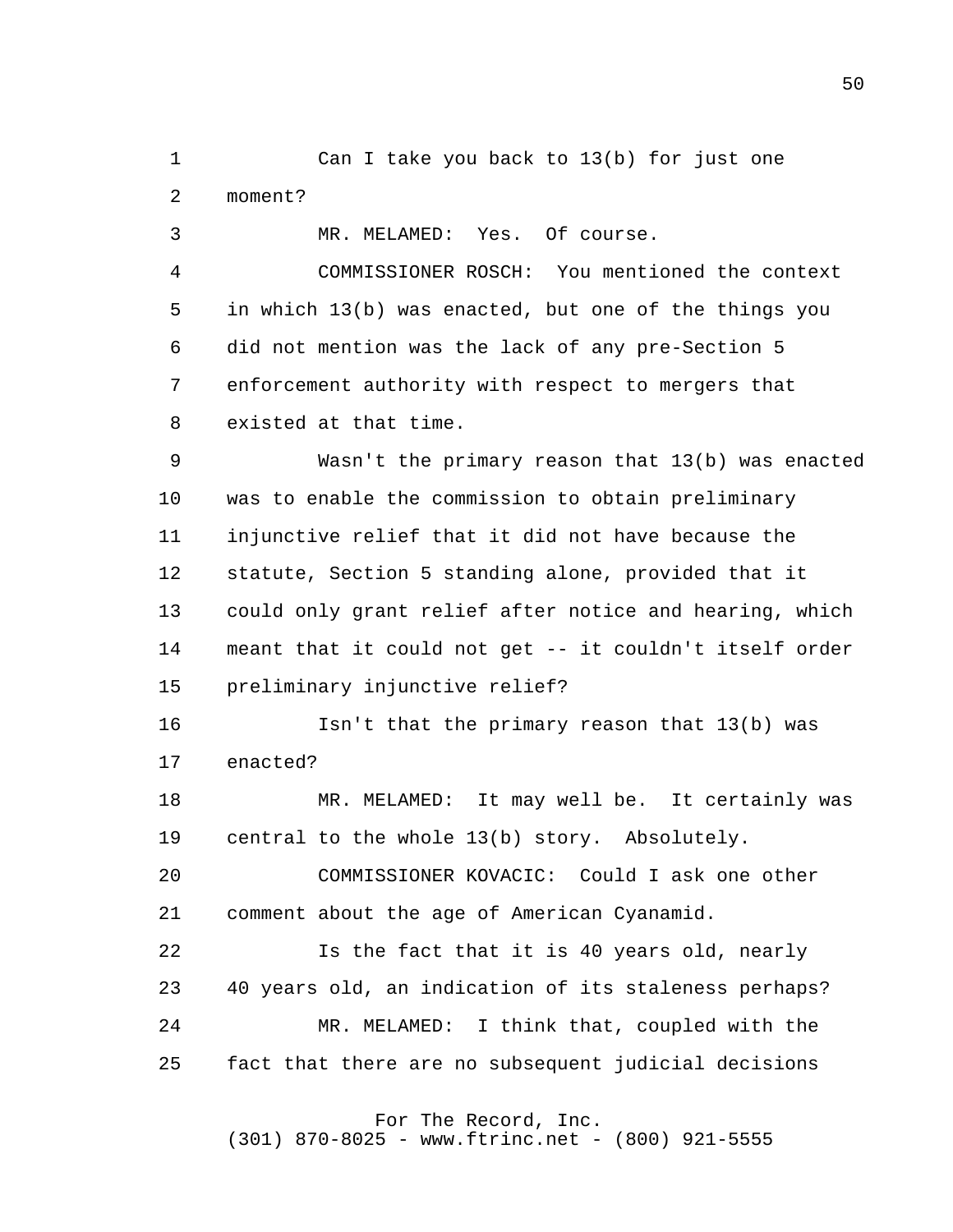1 2 3 authorizing the commission to provide the kind of restorative remedy in a nonmerger case, suggests that it is stale. Yes.

 4 **5**  6 7 8 9 10 11 COMMISSIONER KOVACIC: I was trying to recall for myself the number of instances in which a public agency has been before the appellate federal courts and the Courts of Appeals or before the Supreme Court since Brunell in the mid-1960s in which those tribunals have weighed in on the adequacy or inadequacy of remedies sought by any of the public authorities, and I am having a difficult time coming to mind of any.

> 12 13 14 MR. MELAMED: Well, maybe the matter hasn't come up in part because the commission hasn't pushed the authority this way.

> 15 16 17 18 19 20 I am struck by the fact, just this morning I noticed, in Toys "R" Us, here is a case where a firm was found to have exercised and then aggrandized market power by orchestrating a horizontal cartel, and the commission did not seek a restorative remedy. The commission simply said, Sin no more.

 21 22 23 So perhaps it is because the commission has not sought to exercise this kind of authority, parties haven't had to bring it to the courts.

 24 25 COMMISSIONER KOVACIC: What I was thinking is that the other public agencies have not frequently been

# For The Record, Inc.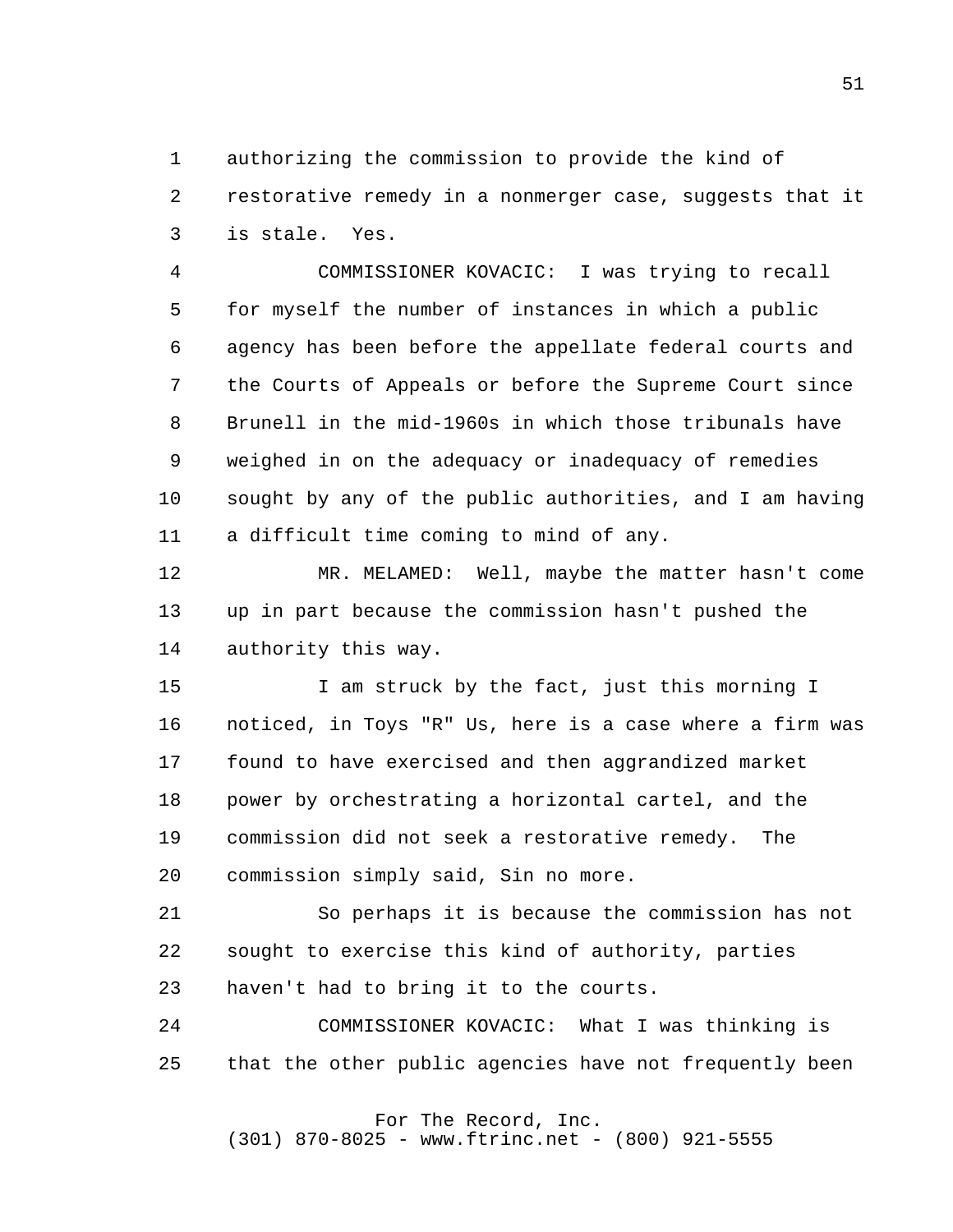1 2 3 4 before the courts either just to suggest that the fact that the authority is old perhaps suggests how unusual it has been for the public agencies to be before the Courts of Appeals trying to enforce remedies.

**5**  6 MR. MELAMED: Perhaps it is. I'm not sure what lesson one draws from that.

 7 8 9 10 11 12 CHAIRMAN MAJORAS: Mr. Melamed, you go on then after you make the argument that you think that the Commission doesn't have authority to order any kind of licensing and you make arguments to be offensive, and I wanted to ask you, I wanted to zero in now on those arguments.

> 13 14 15 16 You argue, of course, that in the but-for world Rambus would have set RAND terms, and so in your arguments, though, if we set a royalty, we should set it at 2.5 percent I believe is what you argued.

 17 18 19 I'm sorry. I'm getting -- I'm asking you two different questions at once. Let me ask it a different way.

 20 21 22 23 24 25 How can we accept that the but-for world would have included Rambus setting RAND terms for JEDEC or assuring JEDEC that it would when Rambus is on record as saying -- and I know that some of those times that Rambus said it was when it was leaving the organization -- but Rambus said: That is not our

## For The Record, Inc.

(301) 870-8025 - www.ftrinc.net - (800) 921-5555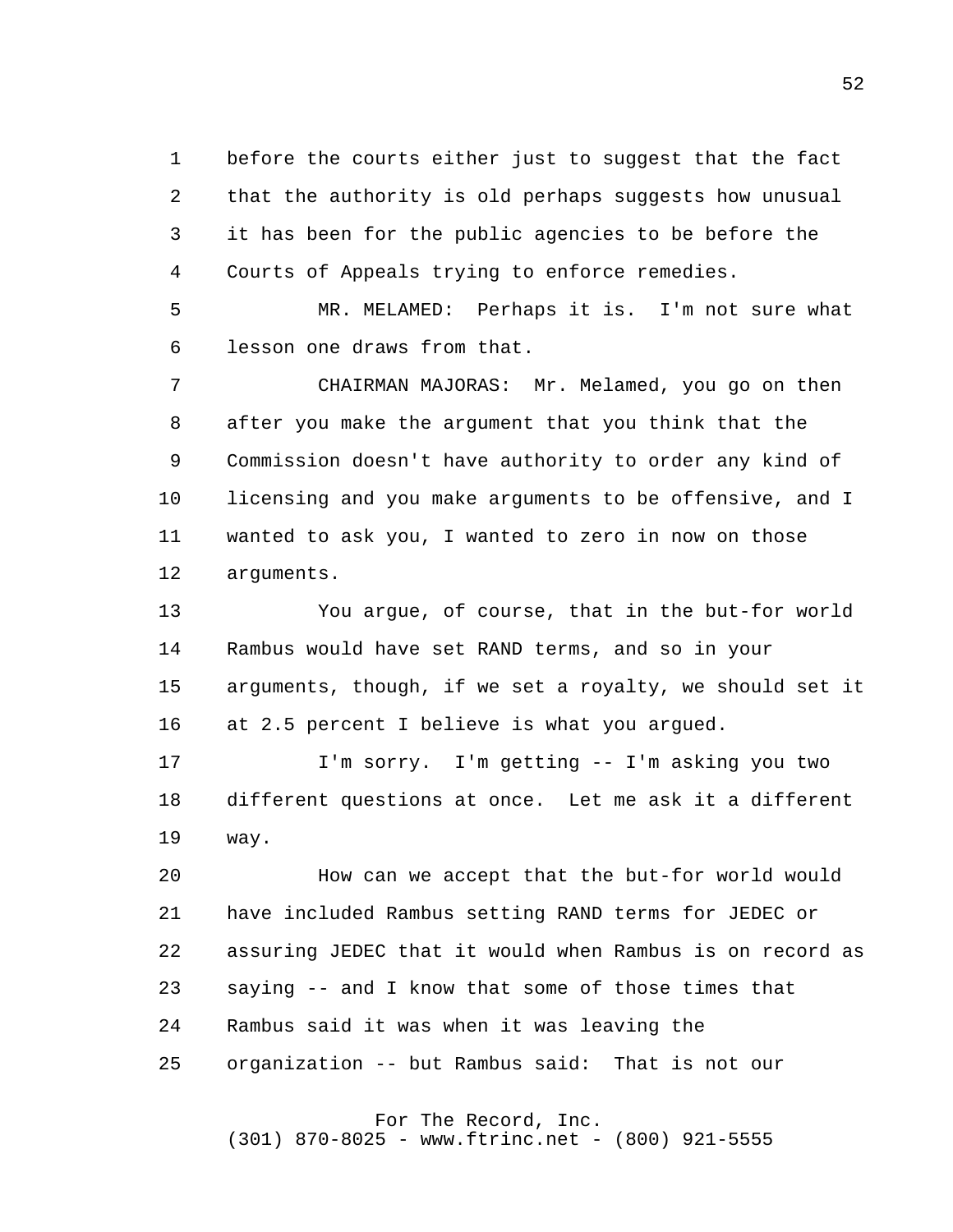1 2 business practice. We do not adhere to RAND terms, period.

 3 4 **5**  6 7 8 So how can you now tell us that that is in fact what would have happened and how can we find that that is what the but-for world would have looked like? MR. MELAMED: Let me answer that directly if I may make one more sentence about American Cyanamid just to put that to rest.

 9 10 11 It is noteworthy that despite it being a Walker Process-type case, even in American Cyanamid the commission did not seek a zero royalty remedy.

> 12 13 Now, as to your question, I think the answer is this.

 14 15 16 17 Rambus -- the complaint counsel say, Well, Rambus was all about royalties. It was not a manufacturing company. It just wanted to make royalties.

 18 19 That is precisely the reason that Rambus would have given a RAND assurance in the but-for world.

 20 21 22 23 24 25 Professor Teece testified in some detail about how in the but-for world, unlike the real world, Rambus would have been faced with a choice between saying no RAND commitment, in which case its technologies, the commission's opinion and complaint counsel suggest, would not have been included in the standards, and the

For The Record, Inc.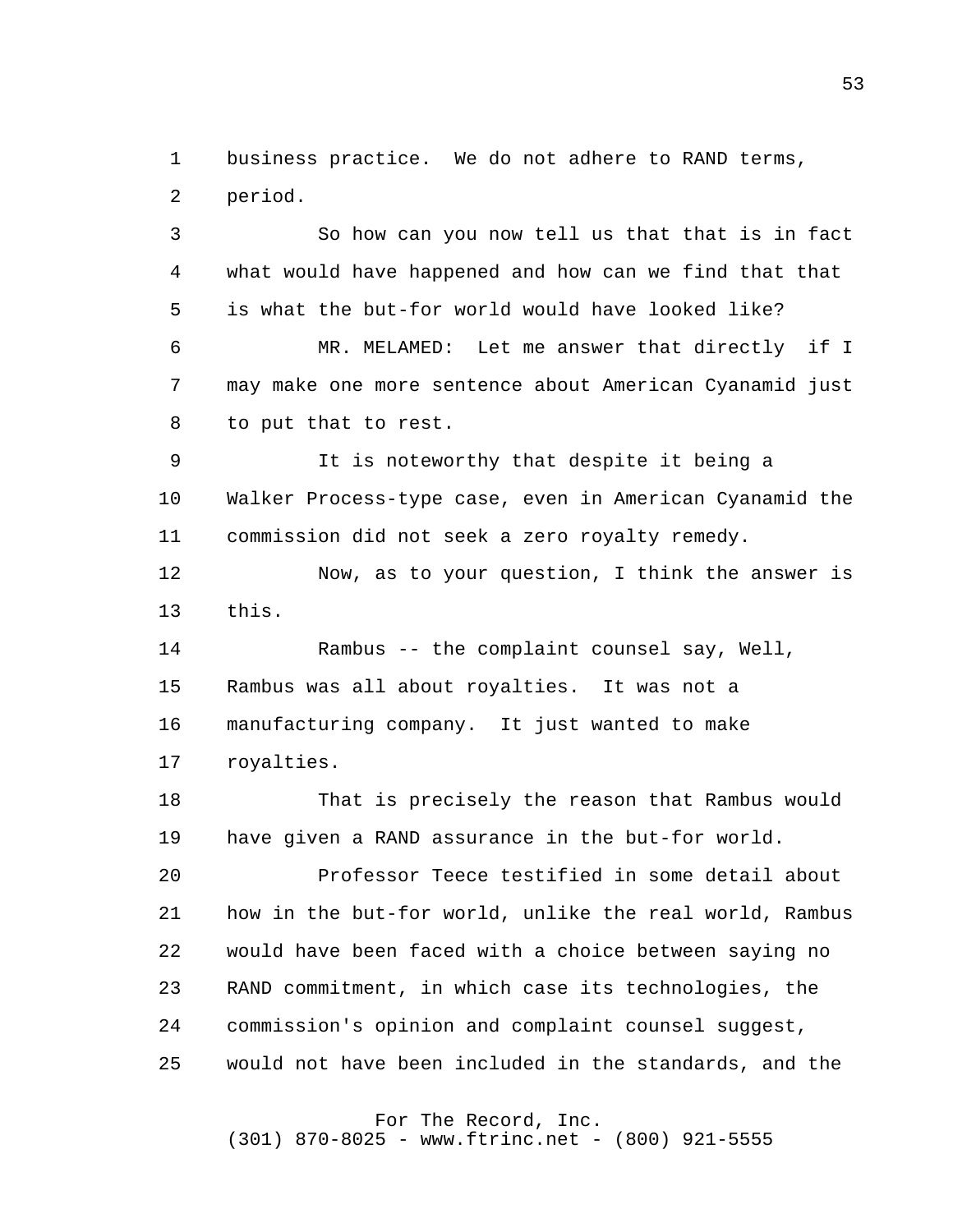1 2 3 4 **5**  6 7 8 9 10 commission found that the JEDEC standards were likely to drive the market, so Rambus would have said, It's either nothing or it's RAND, and we have no other strategy, but we're not like a manufacturing firm that might say that's okay, we'll manufacture our own product, go out to the market, walking further on the gate, so they were talking about walking away from the market if they didn't give a RAND commitment. And a rational Rambus, precisely because it is royalty focused, would give a RAND commitment.

> 11 12 13 14 15 16 Interestingly, after Professor Teece testified this way, Professor McAfee was asked about that, and he had no opinion about the matter. Frankly, I think we all know that is what economists do when they don't say what their lawyers want them to say. He did not contradict Professor Teece's analysis.

 17 18 COMMISSIONER HARBOUR: But isn't it all about timing, though?

 19 20 21 22 23 24 25 I mean, isn't it likely that had Rambus disclosed its patent applications early in the standard-setting process, before deception and lock-in had distorted the standard-setting process, that those technologies would not have been chosen by JEDEC at that early point and that alternatives would have been chosen, therefore there would be zero royalties?

## For The Record, Inc.

(301) 870-8025 - www.ftrinc.net - (800) 921-5555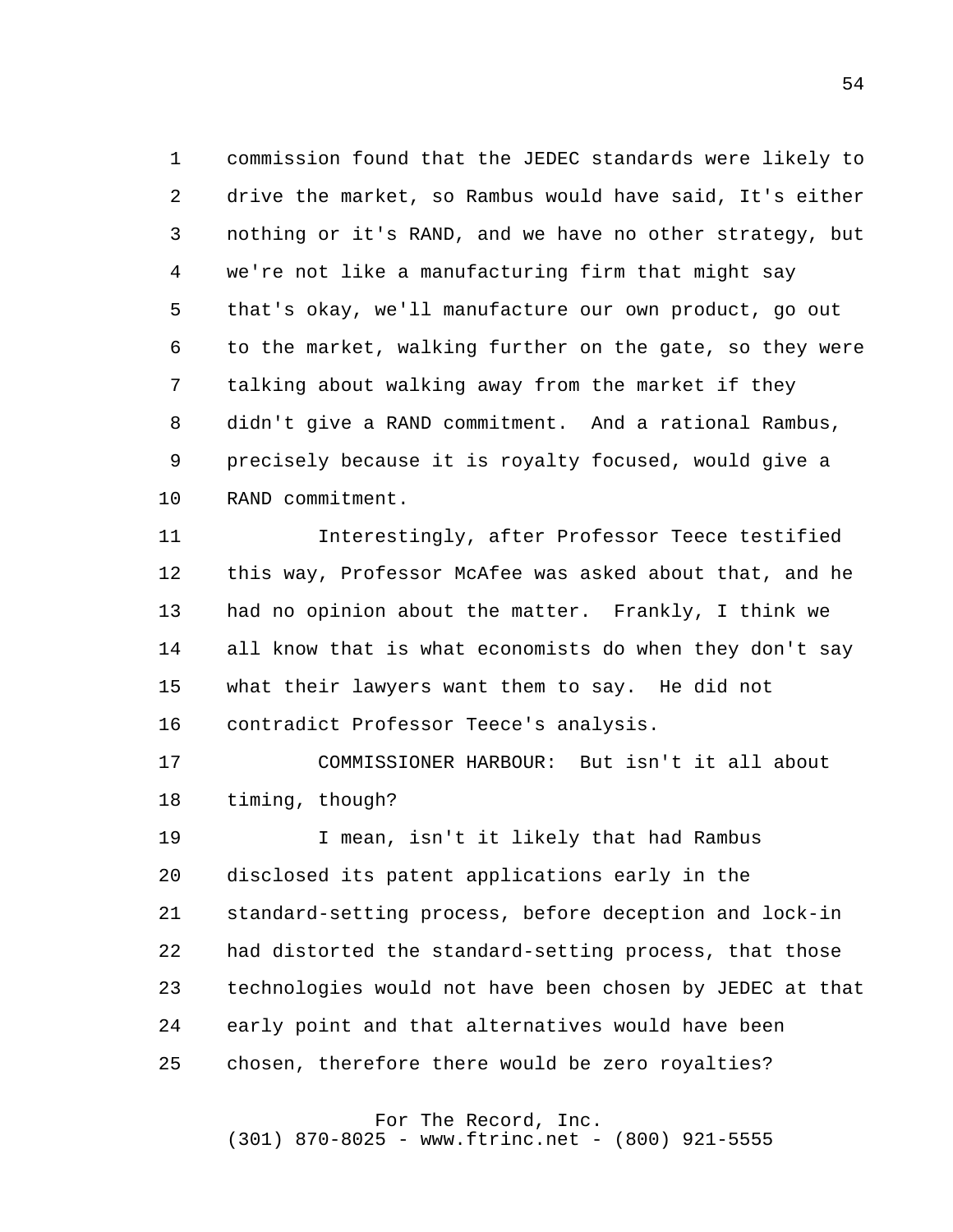1 2 3 4 **5**  6 7 8 9 10 11 12 13 14 15 16 17 18 19 20 21 22 23 24 Isn't it all about the timing? If the timing is later in the process after lock-in and deception, then it probably would be more likely that there would be a RAND commitment. But if you start this process at the point of the true but-for world, before the deception took place, isn't it likely that JEDEC would have chosen alternative technologies? MR. MELAMED: I think not, Commissioner Harbour. And here's why. There are -- and by the way, I just want to reiterate a point that was in colloquy with Mr. Oliver. There was a heavy burden on complaint counsel in proving that the but-for world and the real world diverge. It comes out of the Microsoft case. It comes out of Areeda & Hovenkamp. COMMISSIONER HARBOUR: But Rambus' own documents - MR. MELAMED: I understand. I'm going to go to the facts here. COMMISSIONER HARBOUR: Okay. MR. MELAMED: There are three facts, it seems to me, that are uncontroverted and that demonstrate I think conclusively that that is an extremely unlikely

> 25 scenario.

#### For The Record, Inc. (301) 870-8025 - www.ftrinc.net - (800) 921-5555

 $55<sub>5</sub>$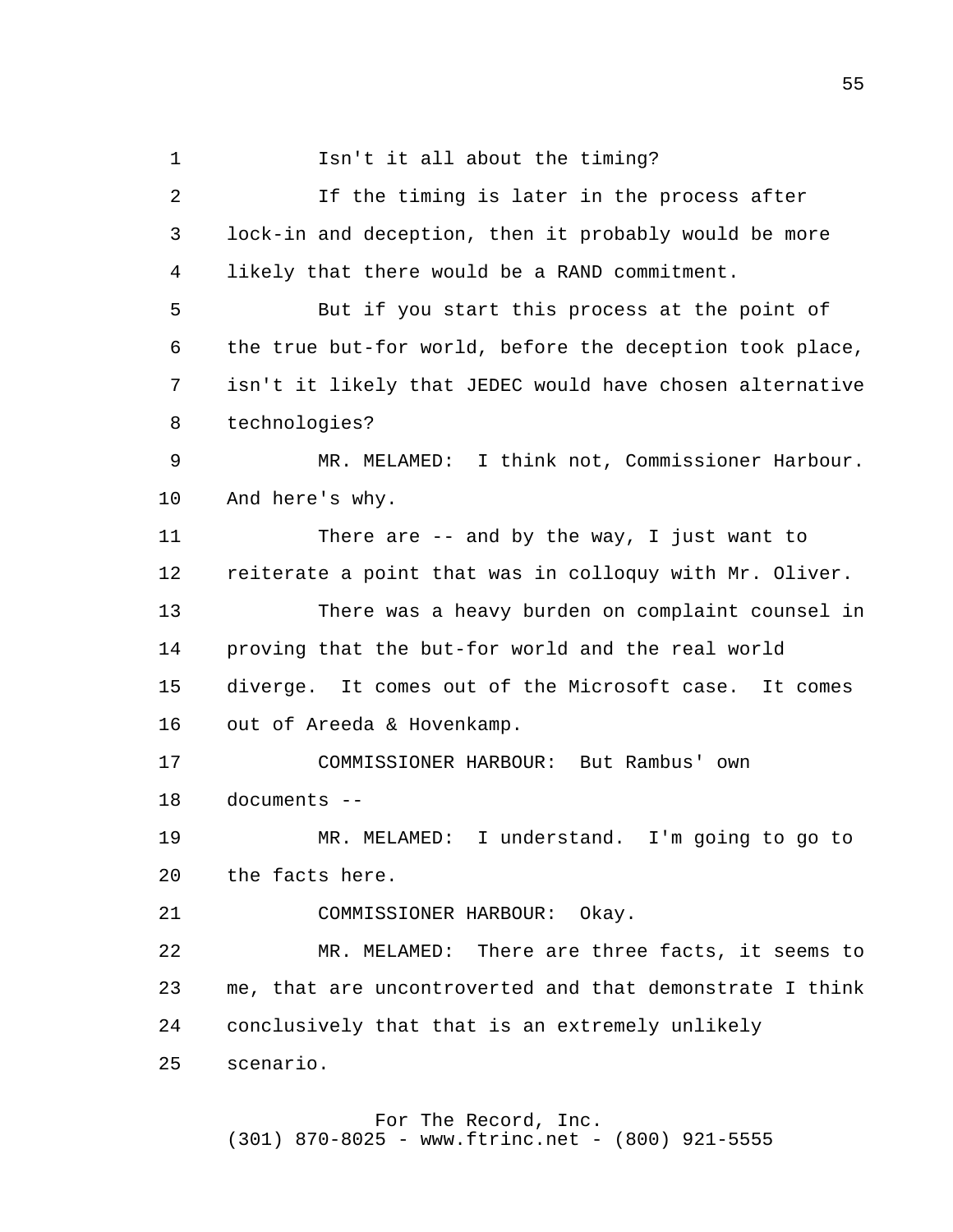1 2 3 4 **5**  6 7 8 9 10 11 12 13 14 15 16 17 18 19 20 21 22 23 24 25 First, it is clear that JEDEC preferred the Rambus technologies. They chose them after careful consideration of alternatives and they chose them, again, without lock-in, in DDR2. And the JEDEC members have also chosen them for other non-JEDEC standards like in RLDRAM, which is a bit of a proprietary -- not proprietary but non-JEDEC standard that was developed by Sun and Infineon. So the market has shown a real preference to these -- Professor Teece's - COMMISSIONER HARBOUR: I just have to address that. The market showed a real preference after lock-in. What about Rambus' documents that said that these -- that it could easily be worked around? Your own documents acknowledge that in the JEDEC standard-setting process. MR. MELAMED: Well, I am not sure the documents acknowledge that all four of these technologies could easily be worked around. I don't think the JEDEC -- the Rambus engineers knew that or were that focused. Recall, at that time Rambus not only didn't have any issued patents, it didn't have any patent applications that are now at issue. The applications For The Record, Inc.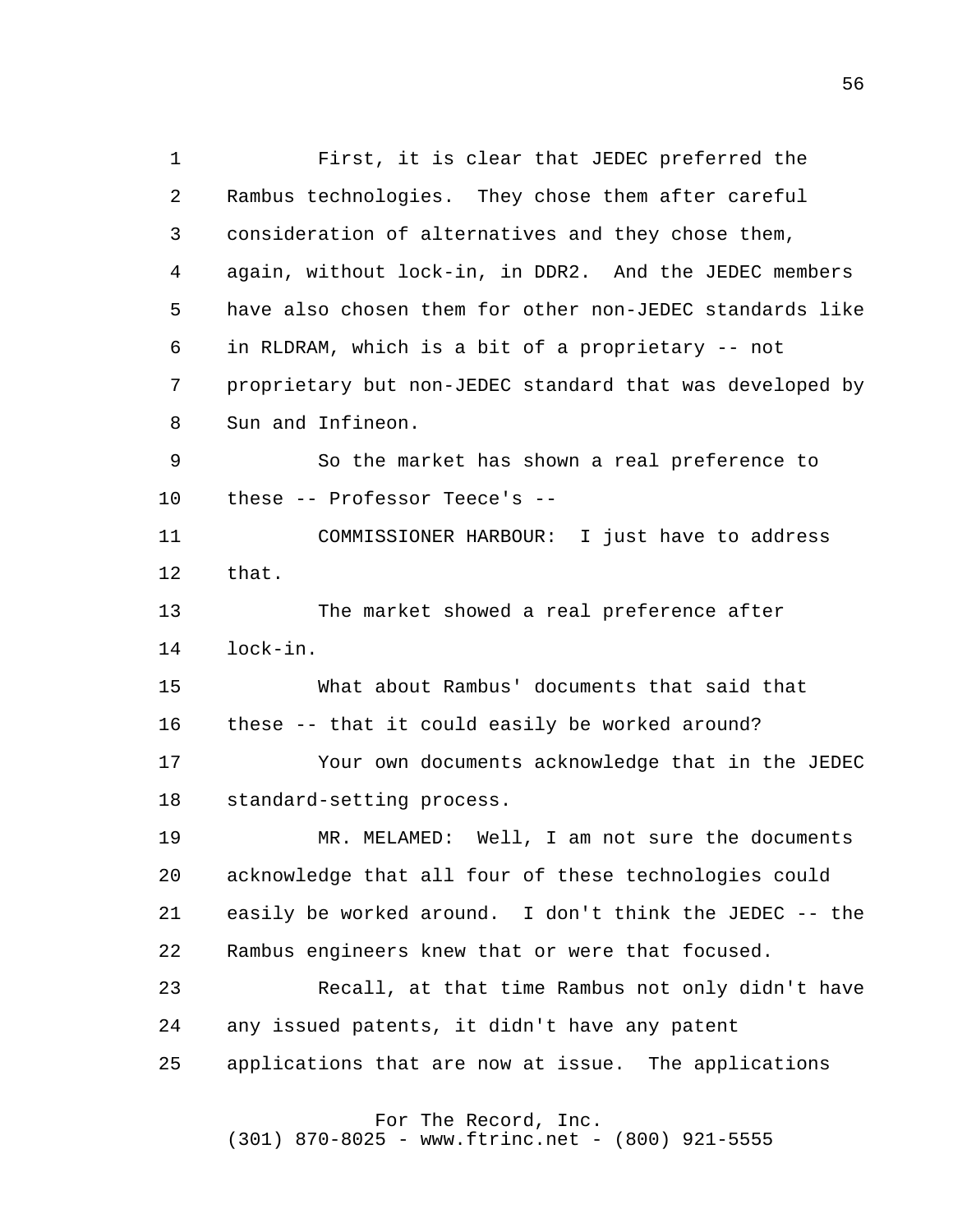1 2 3 that led to the patents that are now being enforced by Rambus were filed beginning in 1998, years after Rambus left JEDEC.

 4 **5**  6 So at this early stage we were dealing with very imprecise understandings of what the patent interest might be and what the standards might be.

 7 8 9 10 We do know -- we do know, whatever the timing -now, let's get into point one -- whatever the timing, after careful consideration of the alternatives, JEDEC said this is the best.

> 11 12 13 14 Now, Mr. Oliver would like to the commission to believe that it was a close call. There is nothing in the record to suggest it was close. It was well thought through, not close.

 15 Now, that is point one.

 16 17 18 19 20 21 22 23 24 25 COMMISSIONER HARBOUR: Let me respond to that and propose that in viewing the totality of the circumstances, the JEDEC guides, the expectations of the members of JEDEC, the EIA guides and the other guidelines. These documents talked about patents, patent applications and intentions to file patents. So again I go back to the timing. Had Rambus not engaged in deception and had signaled its intentions to the JEDEC members at that time, JEDEC easily could have worked around those

For The Record, Inc.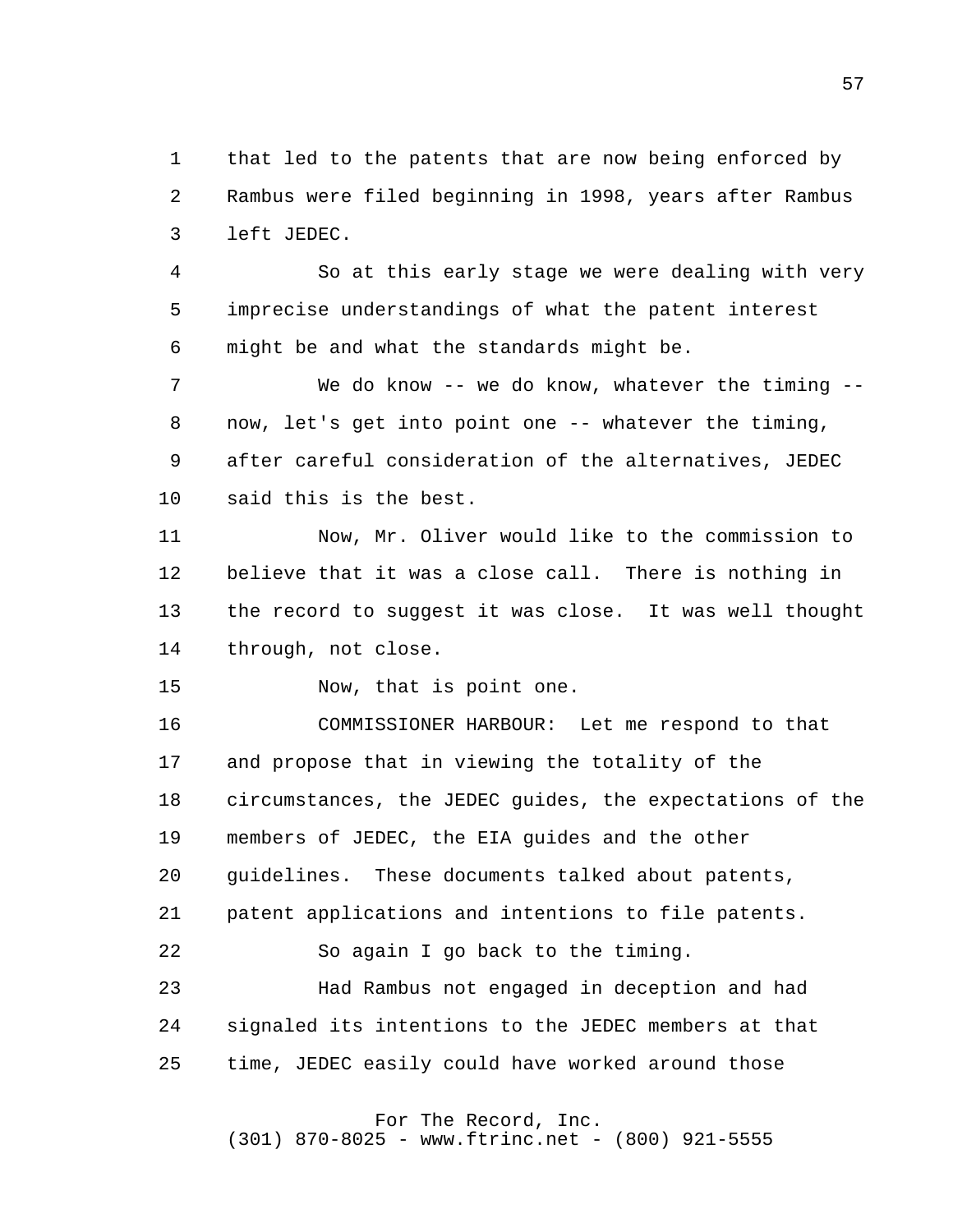1 2 patents or those intentions to file patent applications which Rambus' documents state.

 3 4 **5**  6 MR. MELAMED: To my knowledge, the commission did not put a date on the earliest time that Rambus should have disclosed or say what it should have disclosed at that time.

 7 8 9 10 11 And whatever that date was, there is, to my knowledge, no evidence in the record that the careful consideration of alternatives from which came the careful considered preference for Rambus technologies was after that as opposed to before that.

> 12 13 COMMISSIONER HARBOUR: But we're talking about the but-for world, a world that is -

 14 MR. MELAMED: I understand that.

 15 Excuse me.

 16 17 18 19 20 21 22 23 But suppose it were -- and I don't think the record is to the contrary -- but suppose it were that JEDEC considered twenty technologies and the last one they considered was Rambus. And at that point Rambus should stand up and say, depending on what they knew about their patent interests at the time, We might have a patent covering that. At that point the consideration would have already have taken place.

 24 25 The burden is on complaint counsel, and I don't think there is any evidence in the record that would

## For The Record, Inc.

(301) 870-8025 - www.ftrinc.net - (800) 921-5555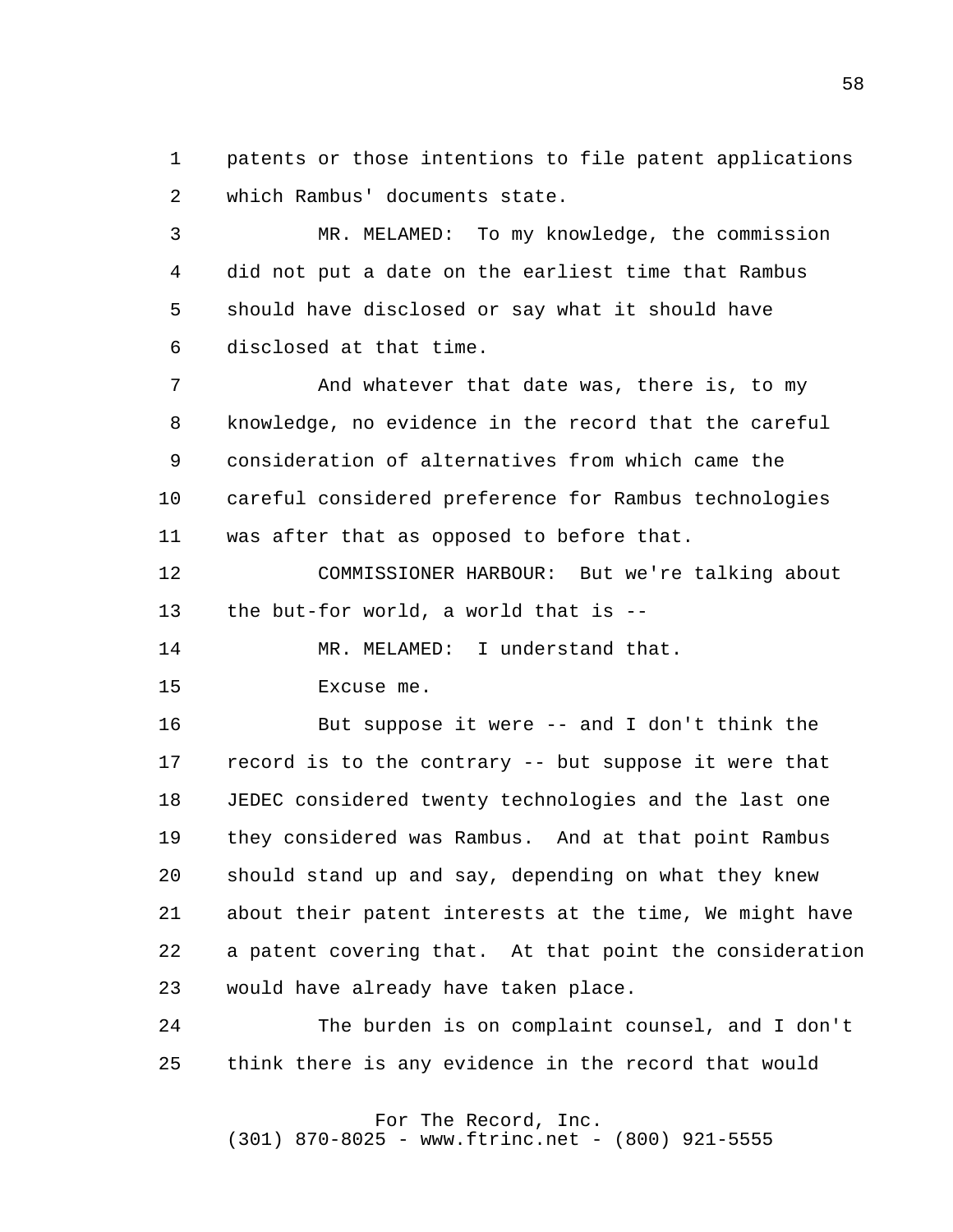1 2 3 4 **5**  6 7 8 9 10 11 12 13 14 15 16 17 18 19 20 21 22 23 24 25 suggest the kind of hypothesis you imagine, which is that all of this consideration of alternatives took place after some breach of a duty to disclose. COMMISSIONER HARBOUR: Well, the evidence appears to be Rambus' documents itself. The documents - CHAIRMAN MAJORAS: I need you to come back to my question and respond to my question if you could. MR. MELAMED: On why would they have accepted a RAND commitment? Well, so you had the expert testimony -- we had the expert testimony from Teece, which is not contradicted. Now, on the other side of that, as I understand it, complaint counsel made essentially two points. First, they say, well, in the real world, Rambus withdrew from JEDEC and said we're withdrawing in part because your patent policy and ours aren't the same. Commissioner Majoras, I think they have drawn exactly the wrong inference from that testimony. If Rambus had thought that it could stay in JEDEC and then make a disclosure and then say, We're not going to give you RAND, if they had thought that were a rational course, they would never have withdrawn from For The Record, Inc. (301) 870-8025 - www.ftrinc.net - (800) 921-5555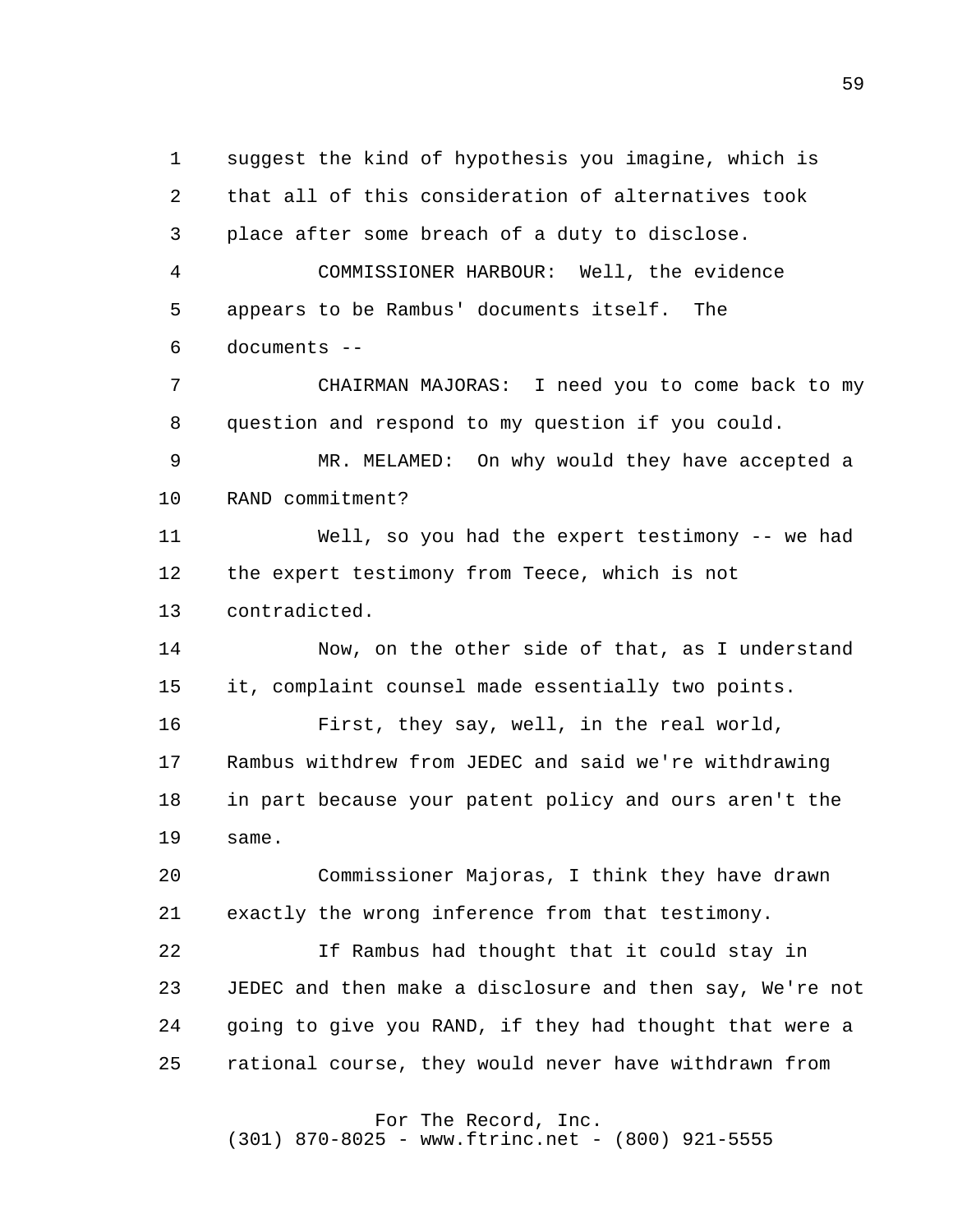1 JEDEC.

 2 3 4 **5**  6 7 8 9 10 11 12 13 14 15 16 17 18 19 20 21 22 23 24 25 They withdrew from JEDEC precisely because they knew that if they were ever in a position where they had to give a RAND commitment or have those technologies out of the standard, they would have to give a RAND commitment. The letter proves, it seems to me, that they knew that in the but-for world in which had they made a disclosure and were faced with that choice, they would have to give up their right to keep --COMMISSIONER ROSCH: Well, let me ask you about that, Mr. Melamed. Did you introduce -- and I don't mean you personally, but did Rambus introduce any evidence whatever to explain that those letters did not mean what they said, namely that Rambus was in fact willing to give a RAND commitment? Is there any evidence from Rambus, either a percipient Rambus witness or any documents which undercut those letters - MR. MELAMED: The only -- no, not a percipient witness. COMMISSIONER ROSCH: -- or explain them in the way that Professor Teece, who I admire greatly, you say explained them or that you've just explained?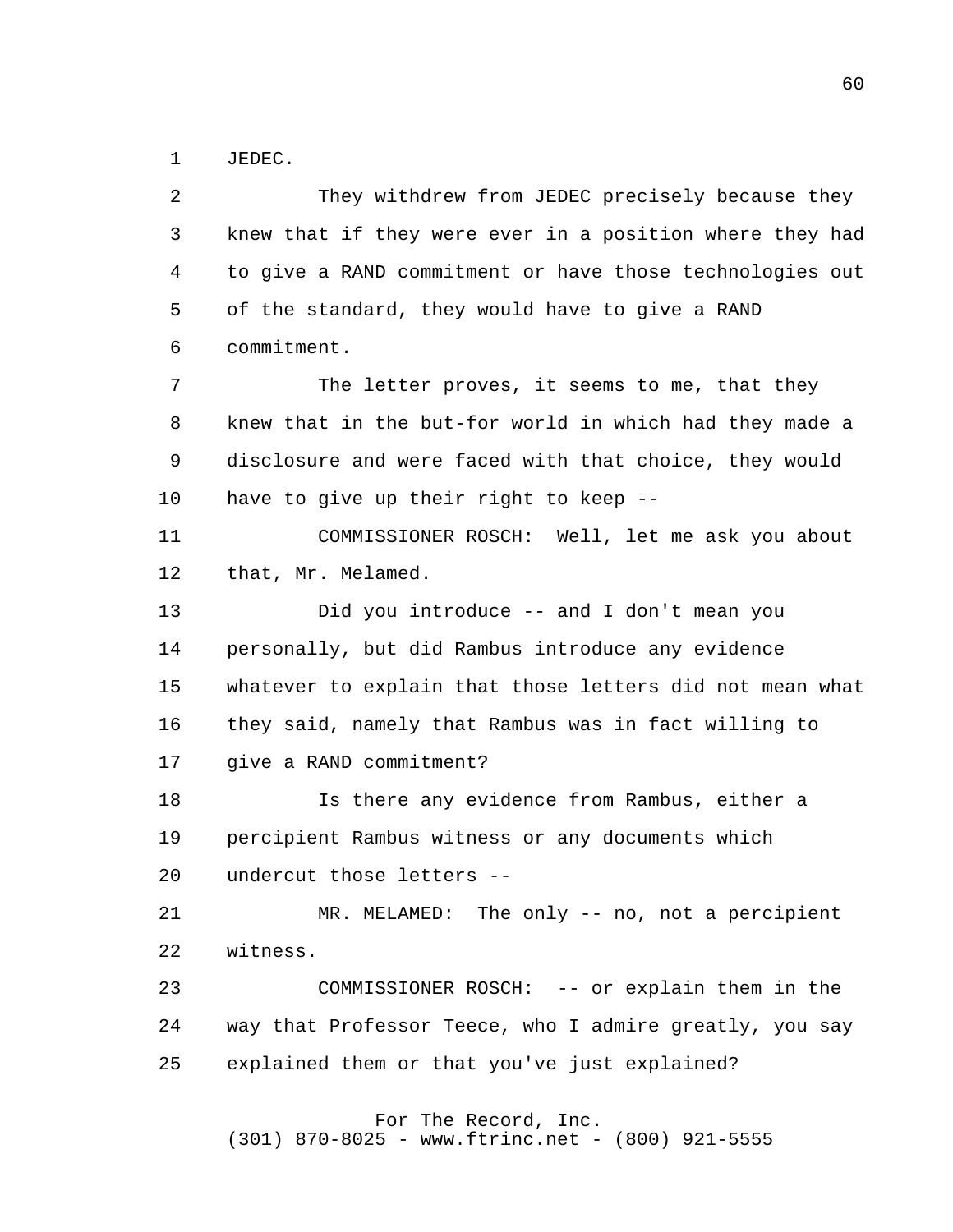1 2 3 4 **5**  6 7 8 9 10 11 12 13 14 15 16 17 18 19 20 21 22 23 24 25 MR. MELAMED: This would have been hypothetical testimony. If you had been asked and if you had made a disclosure, would you have given a commitment? There is testimony answering that hypothetical. It was Teece's testimony. To my knowledge - COMMISSIONER ROSCH: But he is not a percipient witness. MR. MELAMED: No. I said not a percipient witness. But to my knowledge, Rambus had not formed a view about that because it never experienced that in the real world. In the real world it was advising that if it gets out of Rambus (sic), it doesn't have to face that situation. Now, the other thing that complaint counsel rely on is the IEEE request in the real world for a RAND commitment. It is not clear what Rambus did there. Rambus wrote back and said, We're going to continue to license as we've licensed in the past. Draft letters said that we're going to reserve the right to change that, and they didn't send that draft. It is not at all clear that they denied what they understood to be a RAND commitment or what IEEE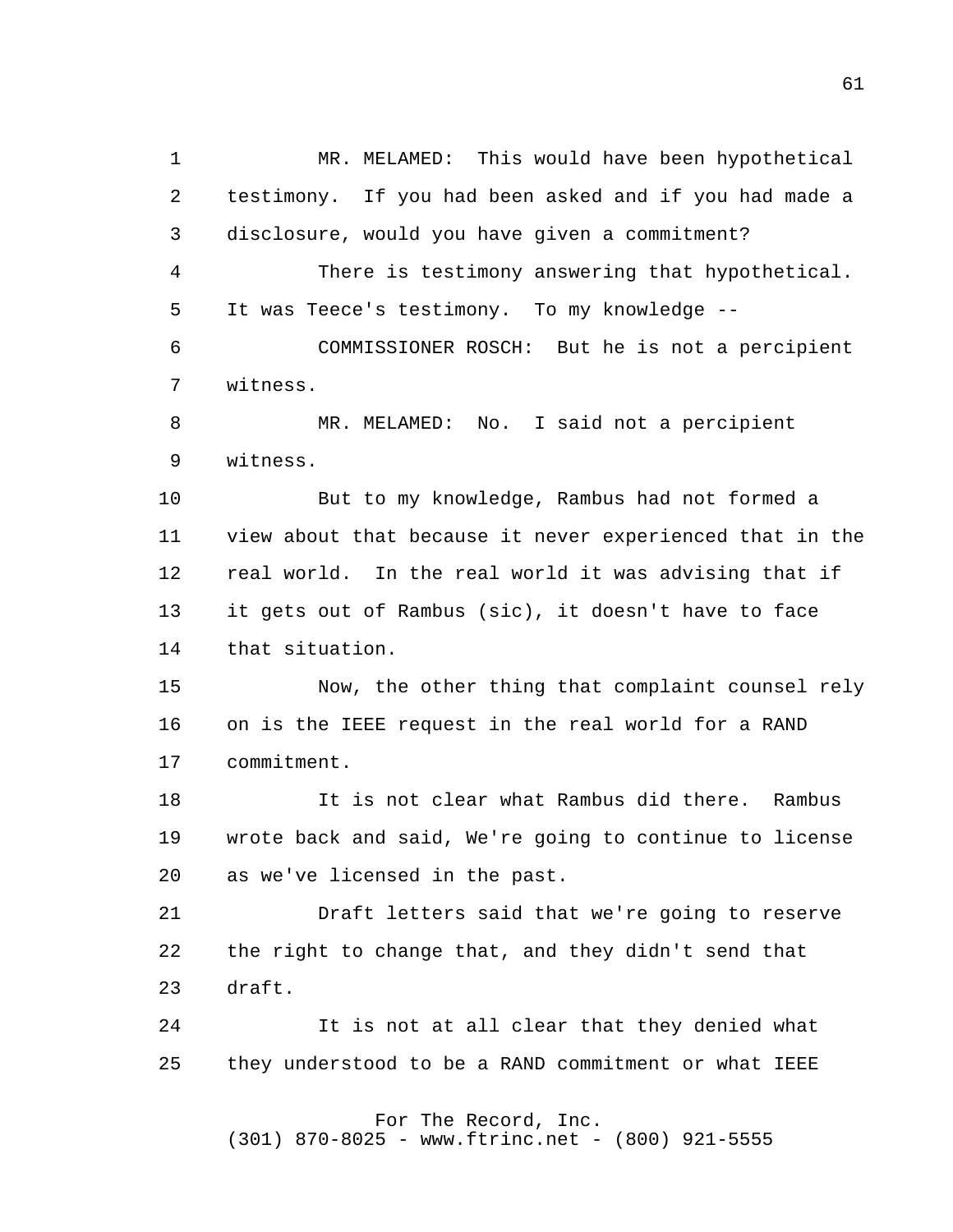1 understand to be a RAND commitment.

 2 3 4 **5**  6 7 8 9 10 11 12 13 14 15 16 17 18 19 20 21 22 23 24 25 But the more important point about that episode is that that had to do with RamLink. RamLink was a generic interface, not suitable for DRAMs. So it did not present Rambus with the choice it would have faced in the but-for world, namely, give a RAND commitment or lose all your rights. And when faced with that, it seems to me, as Chairman Majoras' questions earlier today suggest, Professor Teece is clearly right, and he is of course uncontradicted, a rational Rambus would have said, Yes, we'll give a RAND commitment. CHAIRMAN MAJORAS: Mr. Melamed, I think I may have interrupted you when you were about to give numbers two and three in response to Commissioner Harbour, and I wanted to hear them, too, so if you wouldn't mind returning to that, please. MR. MELAMED: Well number one was it was preferred after careful consideration. Number two -- could we have slide number 3, please. The JEDEC rules explicitly did not prohibit inclusion of patented technologies. The EIA manuals explicitly say that it's okay if you could get a RAND commitment.

> For The Record, Inc. (301) 870-8025 - www.ftrinc.net - (800) 921-5555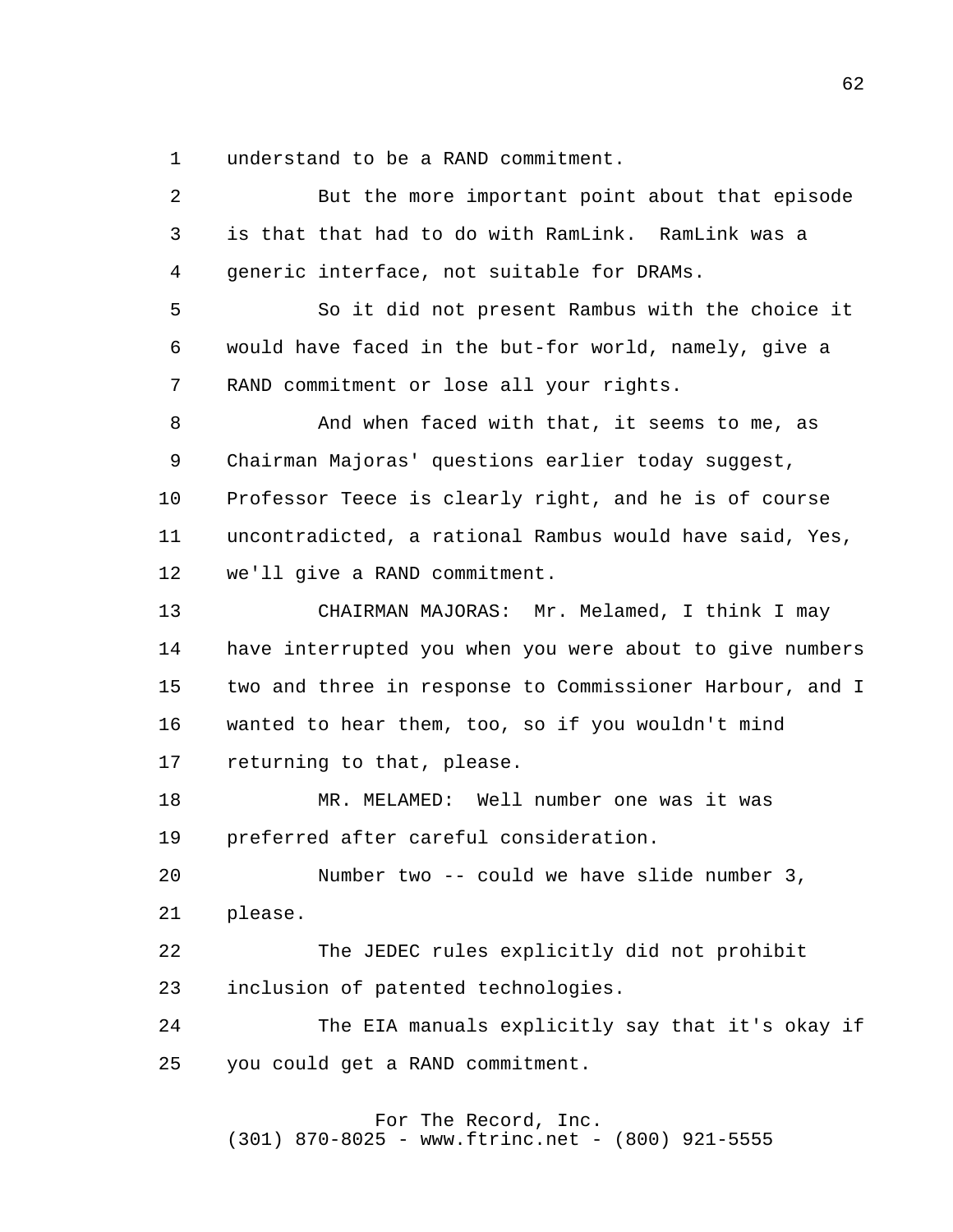1 2 3 4 **5**  6 7 8 9 10 11 12 13 14 15 16 17 18 19 20 21 22 23 24 25 The JEDEC manual says there's no restriction on inclusion of a patented item with RAND assurance. Interestingly -- let me try slide 7, if I remember correctly. Yeah. Even the testimony about what did "open standards" mean -- one of the amicus briefs made a big deal about open standards. It is not clear I suppose what it means. There is conflicting testimony. But look at what the JEDEC chairman, Desi Rhoden, said. He said: Everyone can participate. That's what it means. It means it's open as a procedural matter or maybe he meant nondiscriminatory of licensing available to everyone. John Kelly, the general counsel of EI -- AI, said that patented features can be included with RAND assurance. And there were several other witnesses that said essentially the same thing. So it is clear that JEDEC did not prohibit patented technologies with a RAND assurance. And then finally, the most important thing - Chairman Majoras, you referred to this earlier in your colloquy with Mr. Oliver.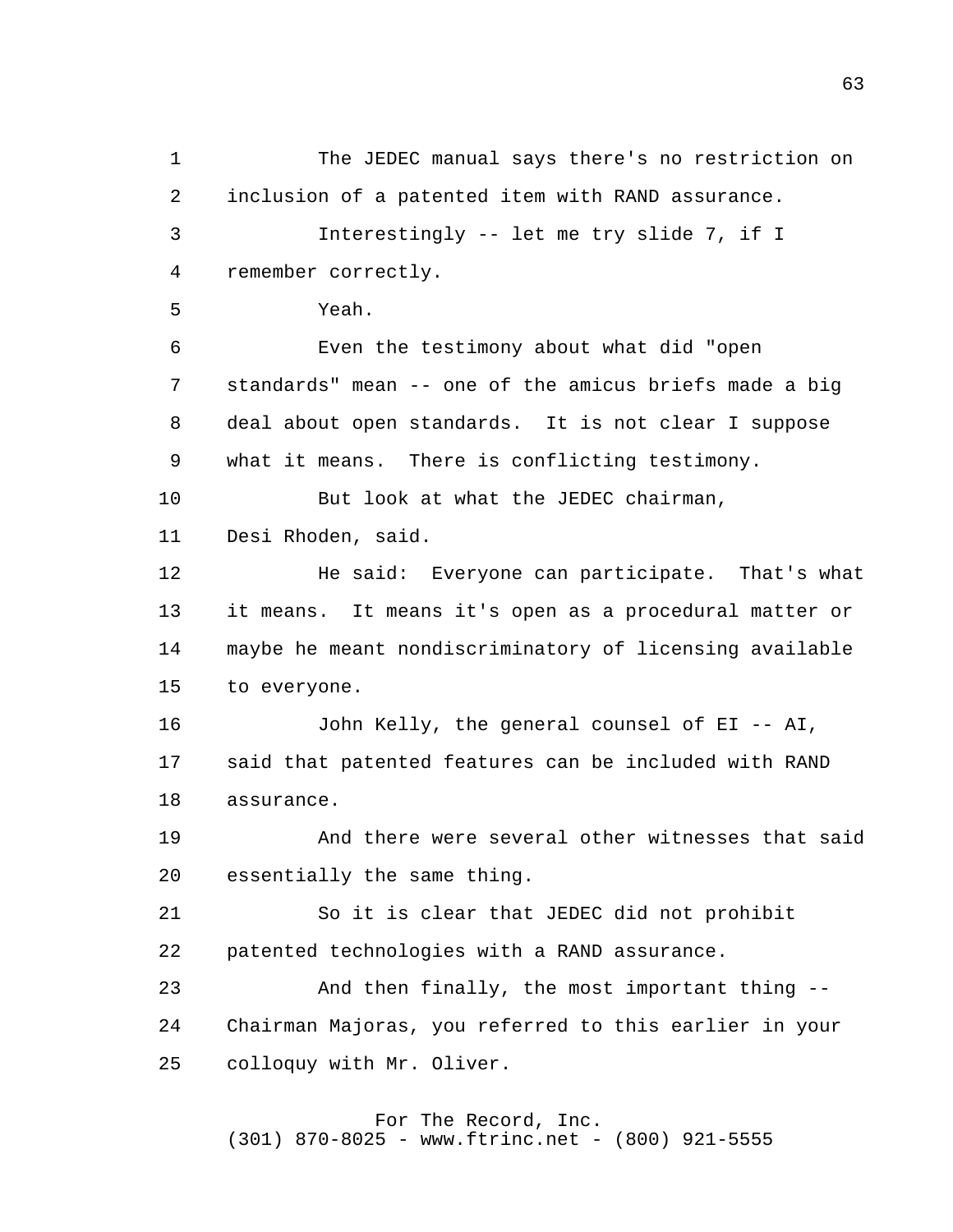1 Let's have slide 4 if we can.

 2 3 4 **5**  6 There were several instances -- I think you said three. We count more than that, five. Maybe one of us has misunderstood part of the record -- but at least several instances in which patented technologies were knowingly included in the JEDEC standards.

 7 8 9 10 In three of these there were the RAND commitment. In one there was something more specific, a royalty rate commitment. As to the bottom one, it is not clear there was any commitment at all.

> 11 12 13 14 15 In some of them -- the Mosaic patent, very like our case, 1995, it's a DRAM patent. There was colloquy back and forth between the patent holder and JEDEC about what does RAND mean, and ultimately they said, We'll give you a RAND commitment, and JEDEC proceeded.

 16 17 18 19 20 QuadCast. Complaint counsel has made a lot of that because initially everyone said, Wait a minute, stop, we can't do QuadCast, it's patented. Ultimately, they gave a RAND commitment and proceeded with QuadCast in the standard.

 21 Could we have slide 5, please.

 22 23 24 25 In addition to those, there are other examples in the record where patent concerns were raised. Someone would say, Wait a minute, I think so-and-so might have a patent on this. The record is a little

For The Record, Inc.

(301) 870-8025 - www.ftrinc.net - (800) 921-5555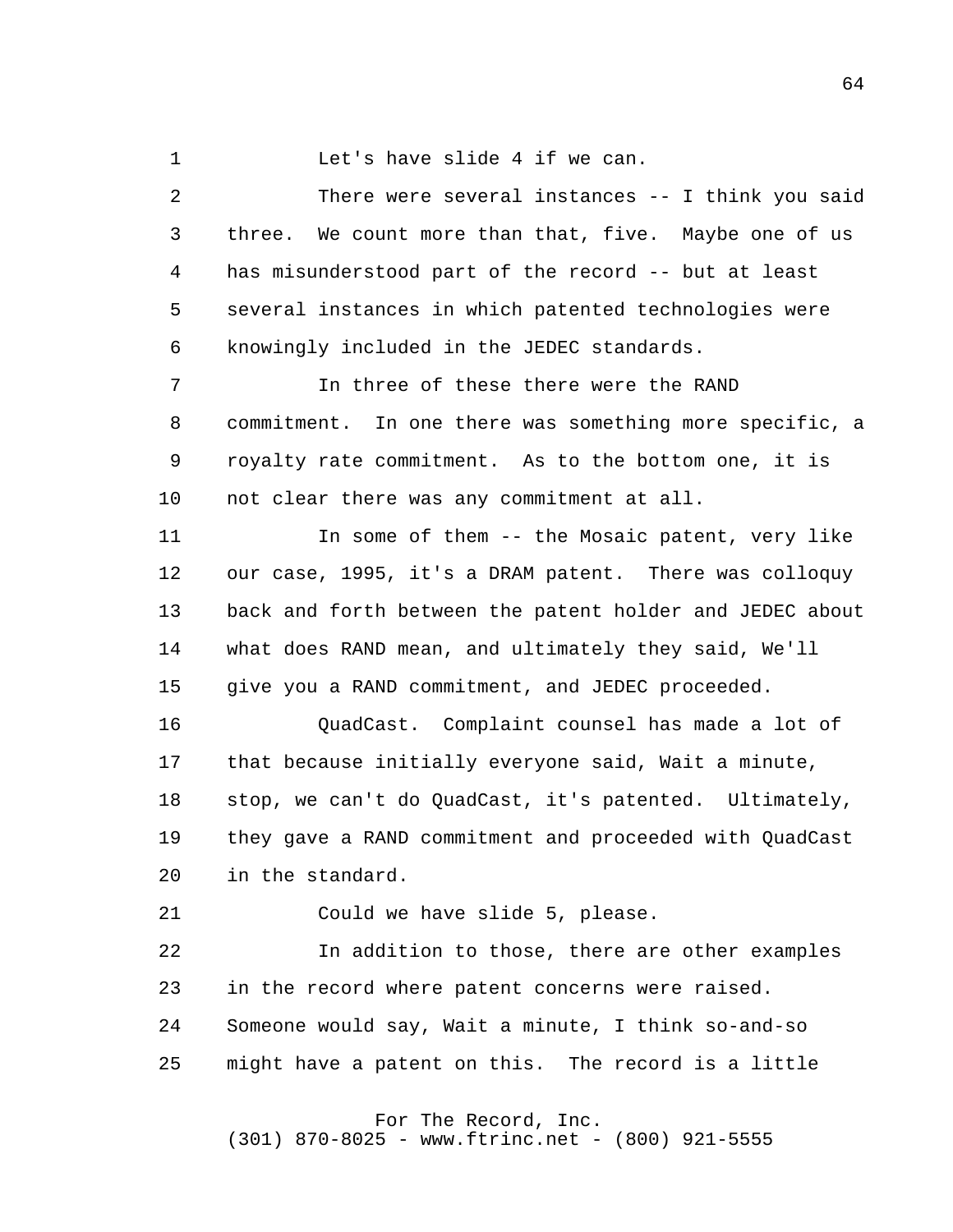1 2 3 unclear about what exactly transpired. But we do know that in these six instances the technology with a patent cloud over it was included in the JEDEC standard.

 4 **5**  6 7 8 9 10 11 12 In some ways slide 5 is closer to our story than your slide 4, because recall we had no issued patents, we had no pending applications that have ultimately led to the patents on the technologies that are at issue here, so all we could have possibly have said is we might have -- we might have a patent on this, on these technologies. And the question then is would JEDEC have simply thrown up its hands and walked away in the face of this.

> 13 14 15 And that takes me to Mr. Oliver's argument about JEDEC is a satisfice. I don't know that it's a satisficer. That's a nice economic theory.

> 16 17 18 19 20 21 22 23 24 25 But let's play with their logic for a minute. Let's imagine that JEDEC is a satisficer. Imagine you're a satisficer who knows and prefer this technology after careful study and now some uncertain patent cloud has been raised over it. Maybe you take it seriously, but maybe you're a little worried you're being gamed kind of by the Echelon matter where somebody comes in and says, I have a patent, you can't do it (inaudible) in the marketplace. Whatever. You have some concern. If you're a satisficer and you have a record of

> > For The Record, Inc.

(301) 870-8025 - www.ftrinc.net - (800) 921-5555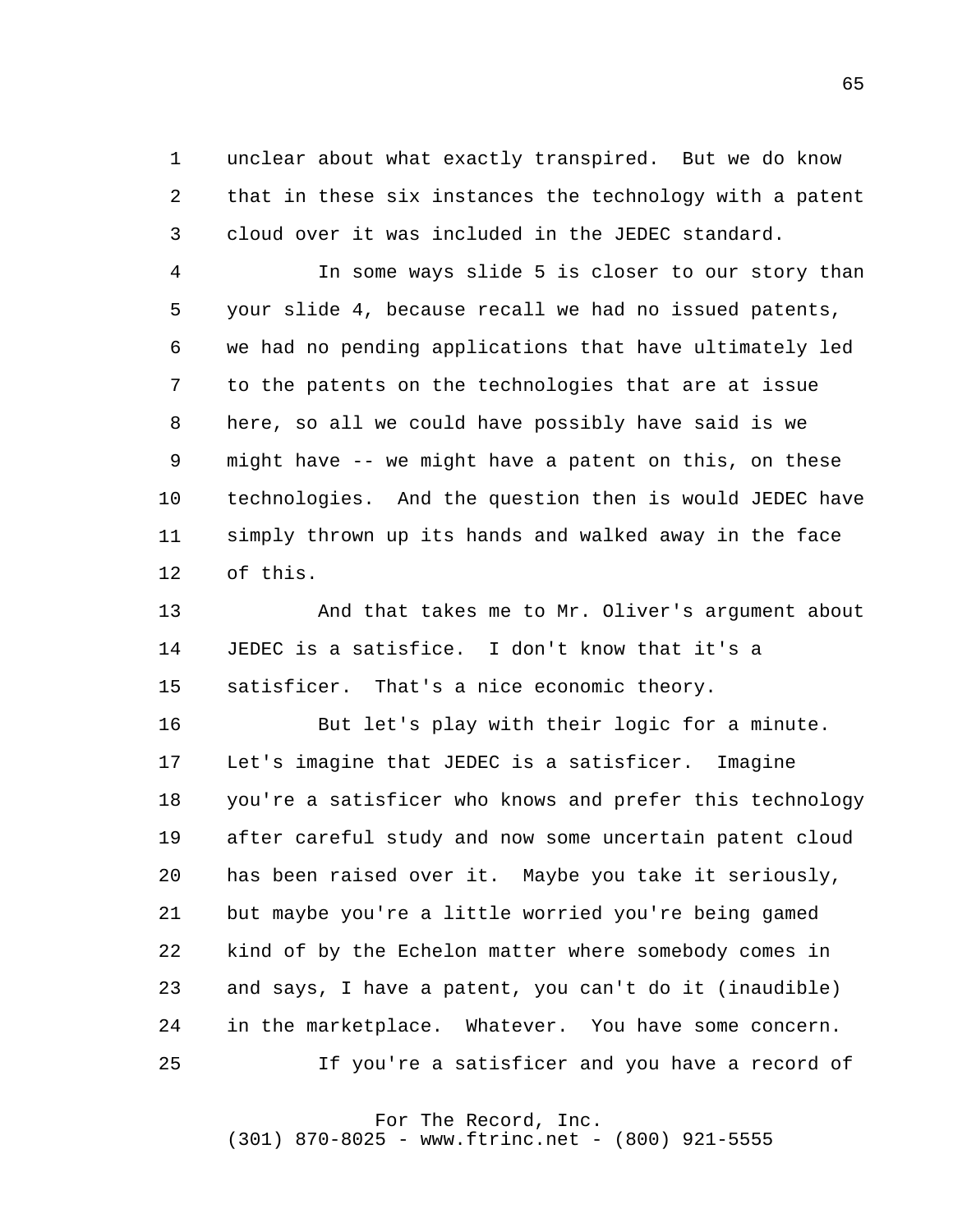1 2 3 4 **5**  6 accepting RAND commitments, do you simply say, I won't take my preferred technology in the face of this uncertainty, or do you say, especially because it's a not a certain patent cloud, a RAND commitment, and because it's a considered preference, a RAND commitment is all I require here?

 7 Let me put it differently.

 8 9 10 11 12 13 14 COMMISSIONER ROSCH: Let me ask you, just following up on that, are you suggesting then that in the but-for world that JEDEC would have accepted the Rambus technology even without a RAND commitment? MR. MELAMED: I think that's a possibility. COMMISSIONER ROSCH: Well, is that what you're asking us to find? Because that would be revisiting our

> 15 liability decision, would it not?

 16 17 18 19 20 MR. MELAMED: We have argued that. There are many other possibilities. No. All we're asking you to find today, which we believe is the more likely scenario, is that they would have insisted on RAND and would have given a RAND.

 21 22 23 24 25 COMMISSIONER ROSCH: Is there any evidence in the record, Mr. Melamed, that anybody at JEDEC took those letters to mean something less than they said, in other words, to undercut their view of those letters? MR. MELAMED: I'm sorry. The letters?

For The Record, Inc.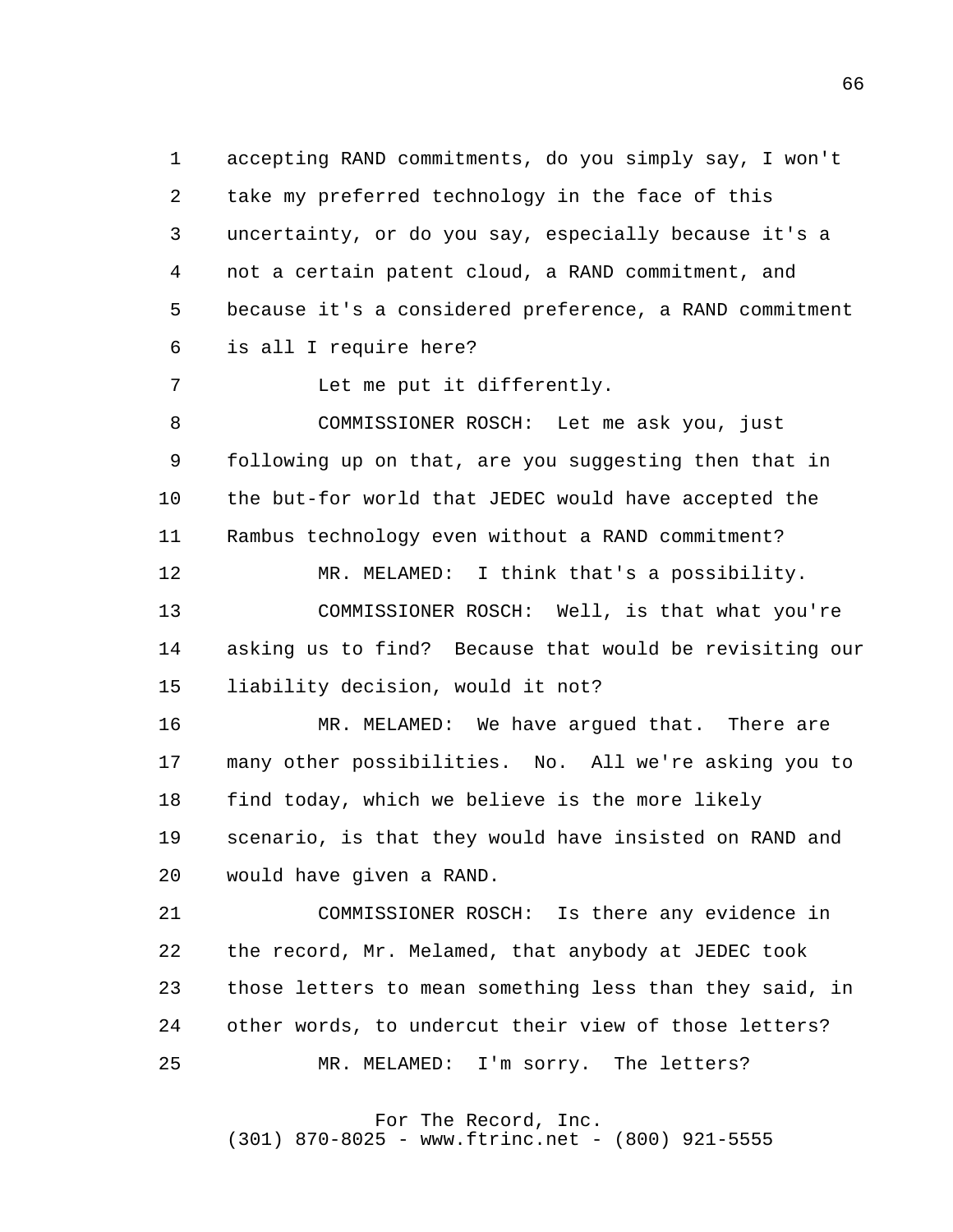1 2 3 4 **5**  6 7 8 9 10 11 12 13 14 15 16 17 COMMISSIONER ROSCH: The letters in which Rambus said that they would not make a RAND commitment. Is there any evidence - MR. MELAMED: But there is no such letter. There is a letter in which Rambus withdrew from JEDEC and said, in one sentence, your patent policy and ours is inconsistent. There's nothing that said we would not give a RAND commitment. COMMISSIONER ROSCH: Correct. MR. MELAMED: And I assume they took that letter, if anybody saw that letter, at face value. But that doesn't mean what they would do if faced with a Hobson's choice that they possibly would have been faced with in the but-for world. COMMISSIONER ROSCH: But to cut to the chase on this particular aspect, there is no evidence in the

 18 19 20 21 22 23 24 record either with respect to JEDEC's understanding or with respect to Rambus' understanding that would undercut the face of those -- of the letter; correct? MR. MELAMED: Well, again, it depends what you mean by "the face of the letter." But there is nobody saying this letter doesn't mean what it says. But there is evidence that goes to this issue.

 25 There is evidence from a number of JEDEC members who

For The Record, Inc.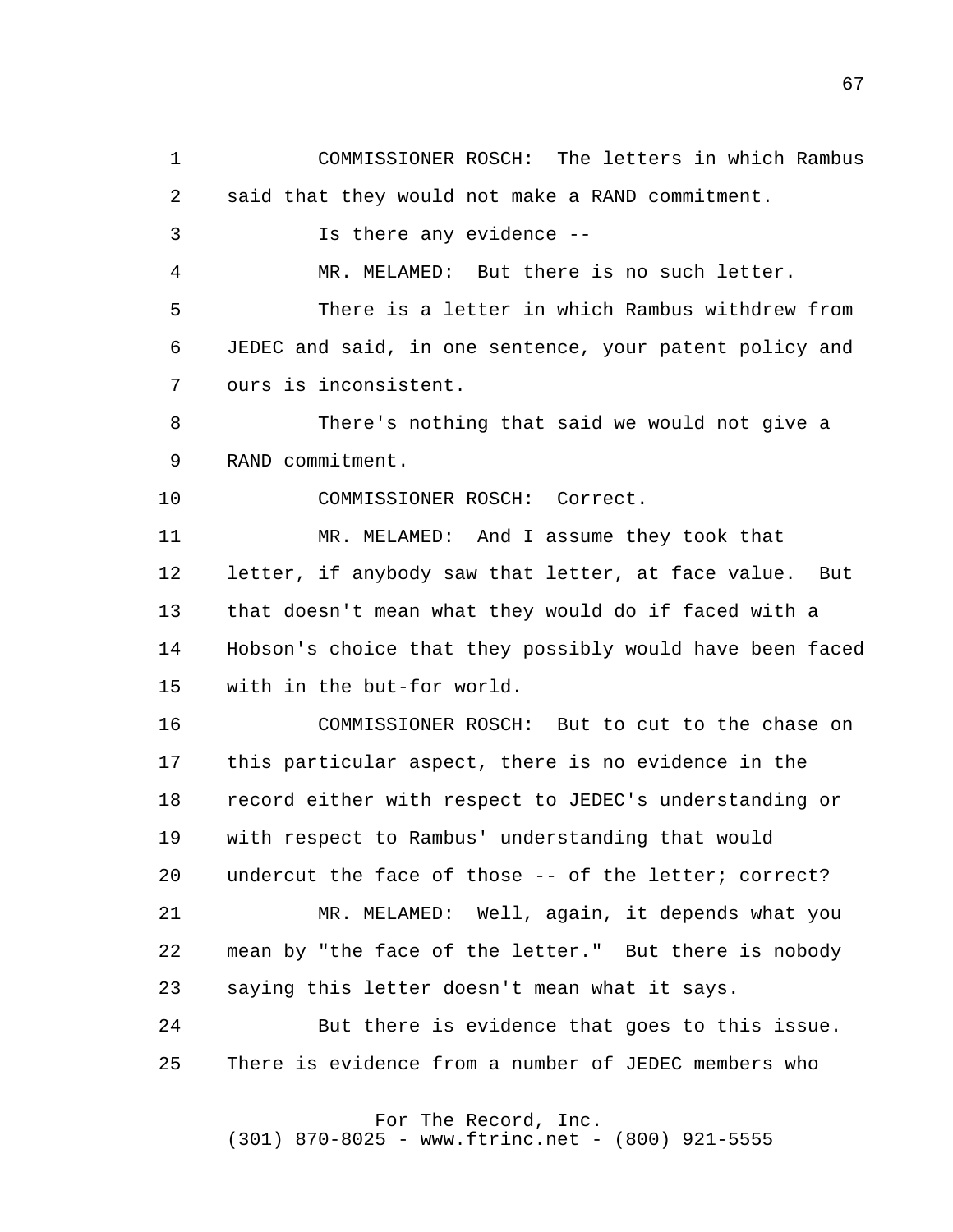1 2 3 said, in various contexts, We don't really think Rambus is going to have valid patents on these technologies. For one thing, we think there's a lot of prior art.

 4 **5** So that may be one of the reasons that this issue wasn't vetted more at length.

 6 7 8 9 10 CHAIRMAN MAJORAS: If I may, Mr. Melamed, as the Microsoft court recognized, one of the difficulties that we have is that of course we don't know what the but-for world would look like precisely. None of us does. That's impossible.

> 11 12 13 14 15 16 17 18 And what that court has said, I think other courts have said as well, is that, Look, I mean, that's why you have to resolve reasonable doubts against the wrongdoer because otherwise, you know, it's obviously not fair to consumers and others who might be injured to have to ask them to run around in some impossible way and create precisely what the but-for world would be.

 19 20 So why isn't that something that we need to take into account?

 21 22 23 24 25 And if we do, then, you know, on this record, then why isn't Mr. Oliver right that we should -- while there may be evidence on both sides of what the but-for world would look like, why not say, Well, all right, then we'll resolve these doubts against Rambus and we'll

## For The Record, Inc.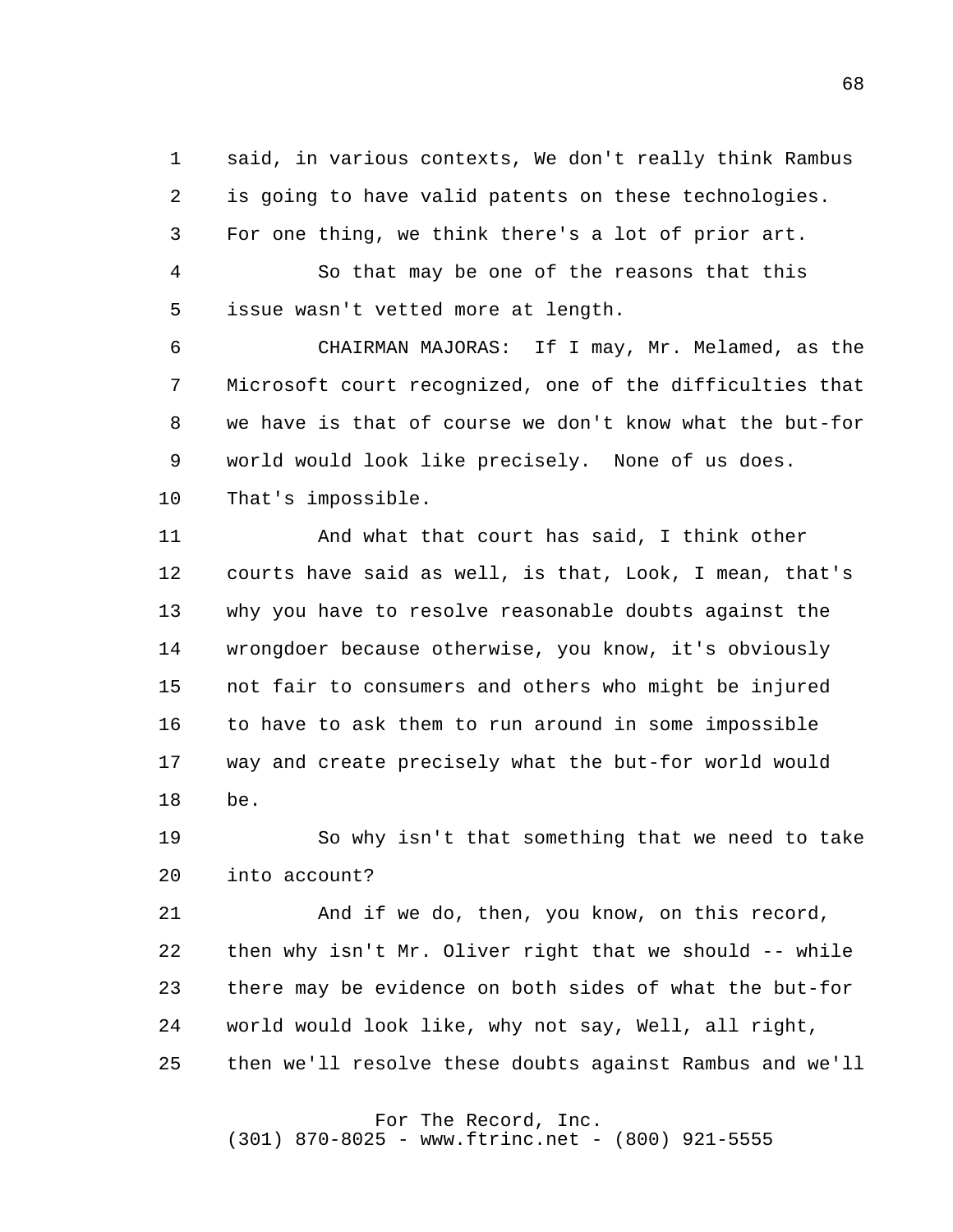1 2 find what Mr. Oliver is asking us to find and say, I'm sorry, no royalty?

 3 4 **5**  6 7 8 9 10 11 12 MR. MELAMED: I think you should take that language seriously but understand it for what it means. The language that doubt should be resolved against the defendant is pertinent to the liability question, as it was in the first Microsoft decision and I think as it was, as you understood it, in your decision. Because if I understand your decision, you've basically said this is conduct reasonably capable of excluding and with no counterweighting justification that's enough for liability.

> 13 14 15 16 17 There is language elsewhere to the same effect as you paraphrased that goes to what I call remedial efficacy, will the remedy solve the problem. And in that there's a lot of language that says in that situation resolve it against the defendant.

 18 19 20 21 22 23 24 The question we face is a different one. It is a threshold question, which is, is there sufficient proof of a problem to warrant a remedy that goes beyond sin no more, that has to do with diminishing one's market power or reducing one's prices, diminishing one's revenues, changing market structure. Those are more intrusive equitable remedies.

 25 And in that context, although there's not a lot

#### For The Record, Inc. (301) 870-8025 - www.ftrinc.net - (800) 921-5555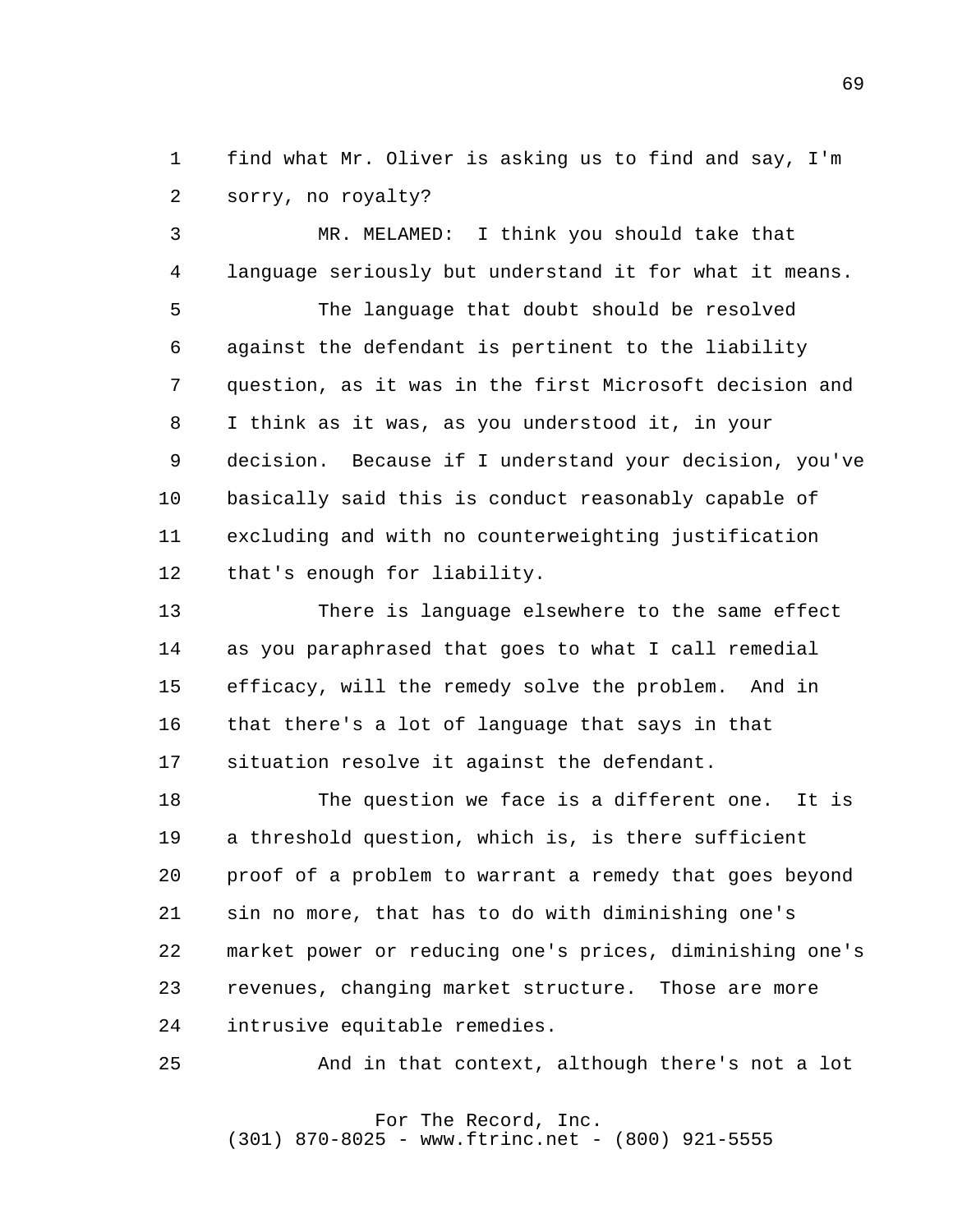1 2 of cases, all the cases and the leading treatises are unanimous, as I understand it.

 3 4  $5<sub>5</sub>$  6 7 8 9 10 11 12 13 14 15 16 17 18 19 In -- could we have slide 2. This is language that you referred to me and Chairman Majoras just quoted. The Areeda & Hovenkamp treatise says that equitable remedies that go beyond an injunction against unlawful conduct require a clearer indication of causal connection between the conduct and creation or maintenance of market power. That language was quoted twice in the first Microsoft case, in the second time in italics, the keywords. And in the second Microsoft case, I think the case that, Chairman, you're very familiar with, Massachusetts versus Microsoft, it was quoted again, that time affirming the refusal of the District Court to order a compulsory licensing of intellectual property. COMMISSIONER KOVACIC: Do you have a sense of

 20 what they mean by "clearer" here?

 21 Clearer than what?

 22 23 24 MR. MELAMED: Well, I think clearer than is necessary simply to find liability and authorize a sin-no-more order.

 25 Elsewhere in the treatise they talk a little bit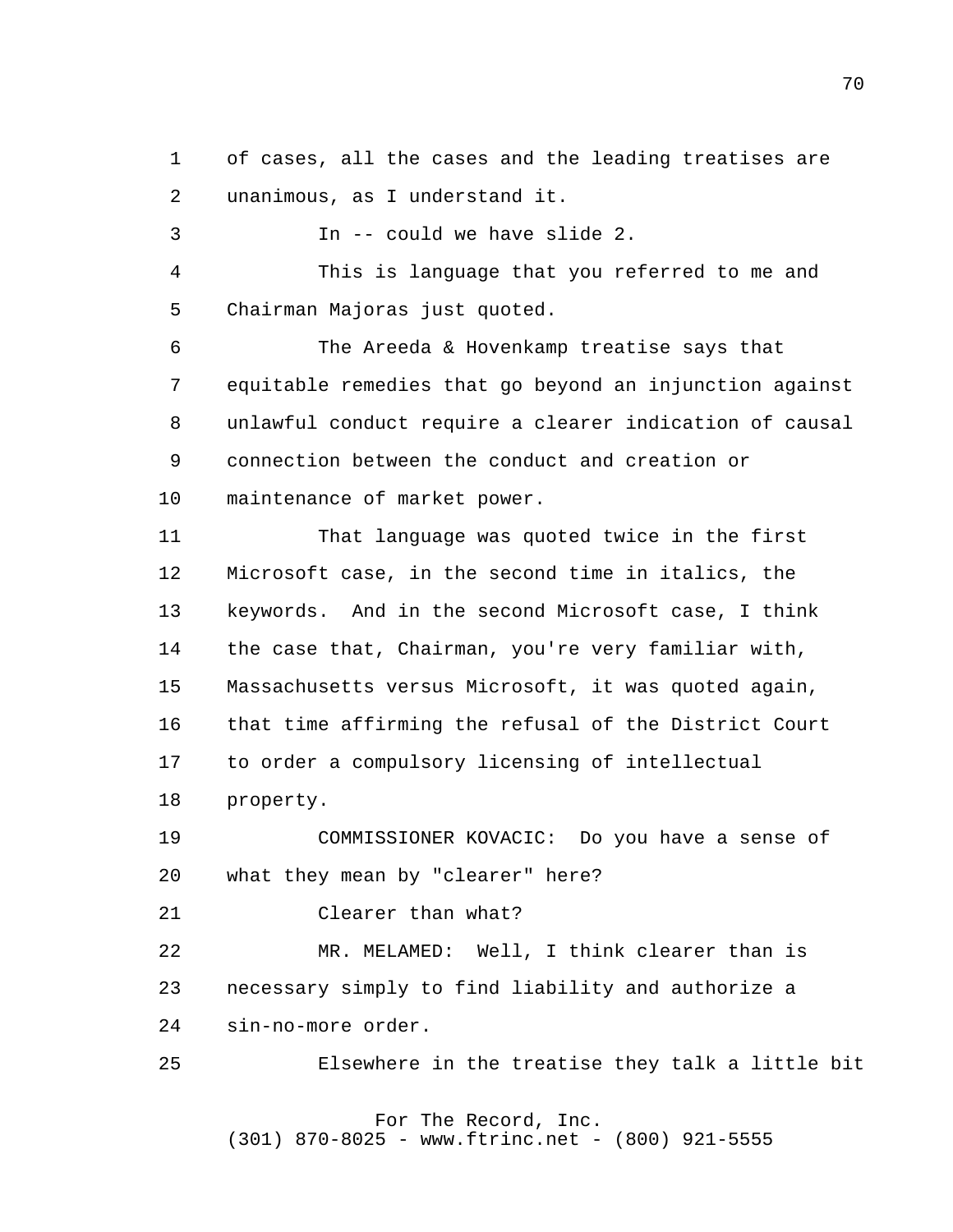1 2 about a sort of sliding scale, but the more intrusive the remedy, the higher proof bar must be.

 3 4  $5<sub>5</sub>$ COMMISSIONER KOVACIC: Do they give any operational criteria for telling us when we are clearer?

 6 7 8 9 10 MR. MELAMED: No. I don't think they really do. But I think they clearly say the burden is on the plaintiff. The IP and the intellectual property treatise is clear about -- could we have slide 1, please.

> 11 It is clear the plaintiff has the burden.

 12 13 14 15 16 This treatise calls it a causation requirement that the plaintiff show that the standard-setting body would not have adopted the standard, not that it might not have, not that it's more likely, that it would not have adopted the standard.

 17 18 19 And then Areeda & Hovenkamp and the Microsoft cases say that you need more proof than you need for liability.

 20 21 22 Now, the principal argument against this, as I understand it from Mr. Oliver, is to say, Well, that was a maintenance case.

 23 24 25 Now, one problem with the argument, as Chairman Majoras pointed out, is that the language doesn't say that.

 For The Record, Inc. (301) 870-8025 - www.ftrinc.net - (800) 921-5555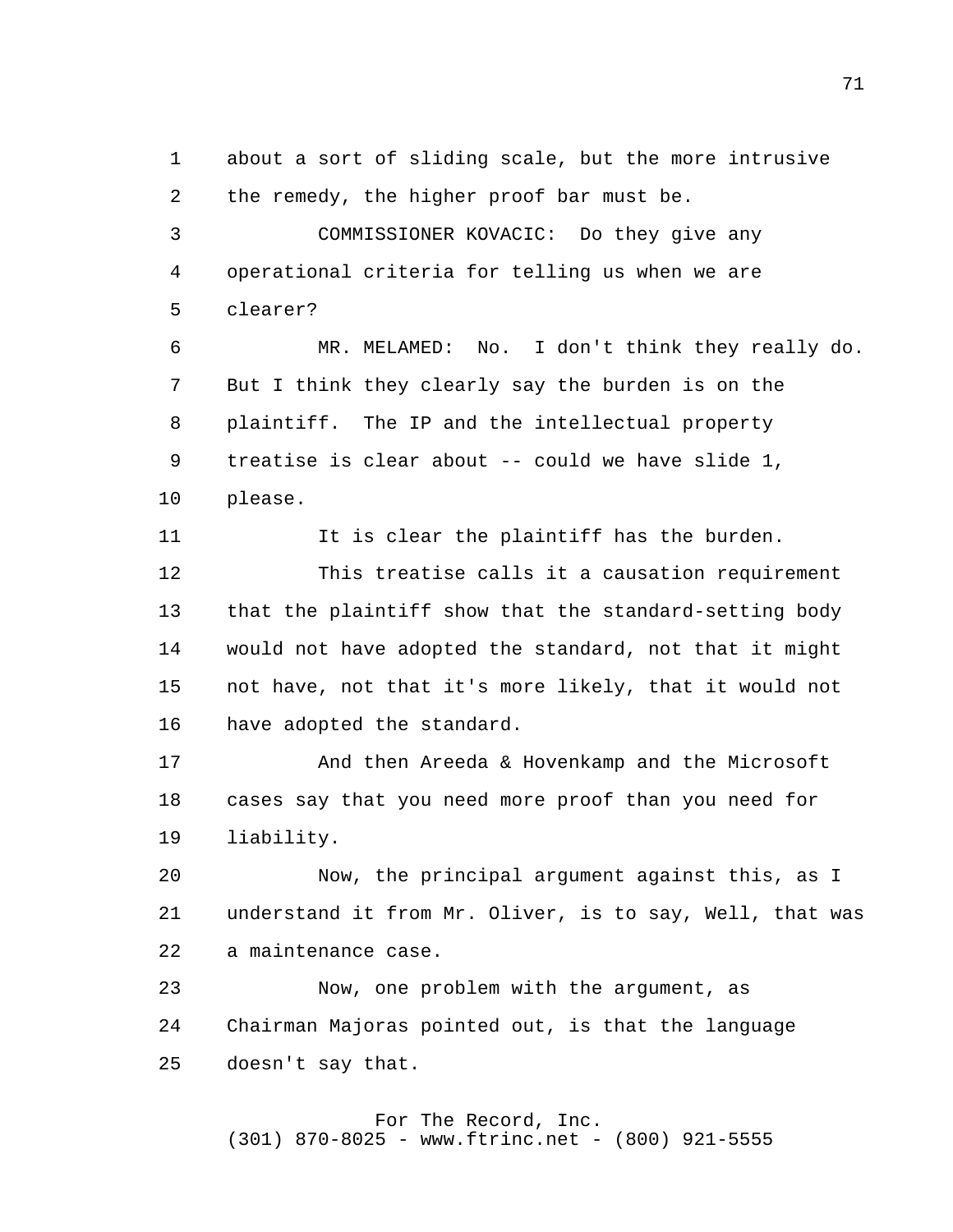1 The first thing in -- put up slide 2.

 2 3 The first thing in the Areeda & Hovenkamp quote is creation, not maintenance.

 4  $5<sub>5</sub>$ But there is another more fundamental problem with their argument.

 6 7 8 9 10 11 12 13 If the Microsoft court had been faced with a requested remedy to eliminate Microsoft's market power, let's say put the operating system Windows in the public domain, then it would be -- there would be a logic to say, wait a minute, isn't there a greater cost or a greater risk of a false positive if we take away market power that at least initially was lawfully obtained.

> 14 15 16 17 18 19 But that's not what was issued in Microsoft. In neither case was anybody saying take away Microsoft's market power. Both of the remedies were intended to really -- about entry barriers and to restore the precise harm that the plaintiffs alleged had taken place.

 20 21 22 COMMISSIONER KOVACIC: Wasn't the theory of the remedy, though, to take measures that would in fact dissolve the market power?

 23 24 25 MR. MELAMED: No. It was to reduce the entry barriers that it was thought Microsoft had artificially created.

#### For The Record, Inc. (301) 870-8025 - www.ftrinc.net - (800) 921-5555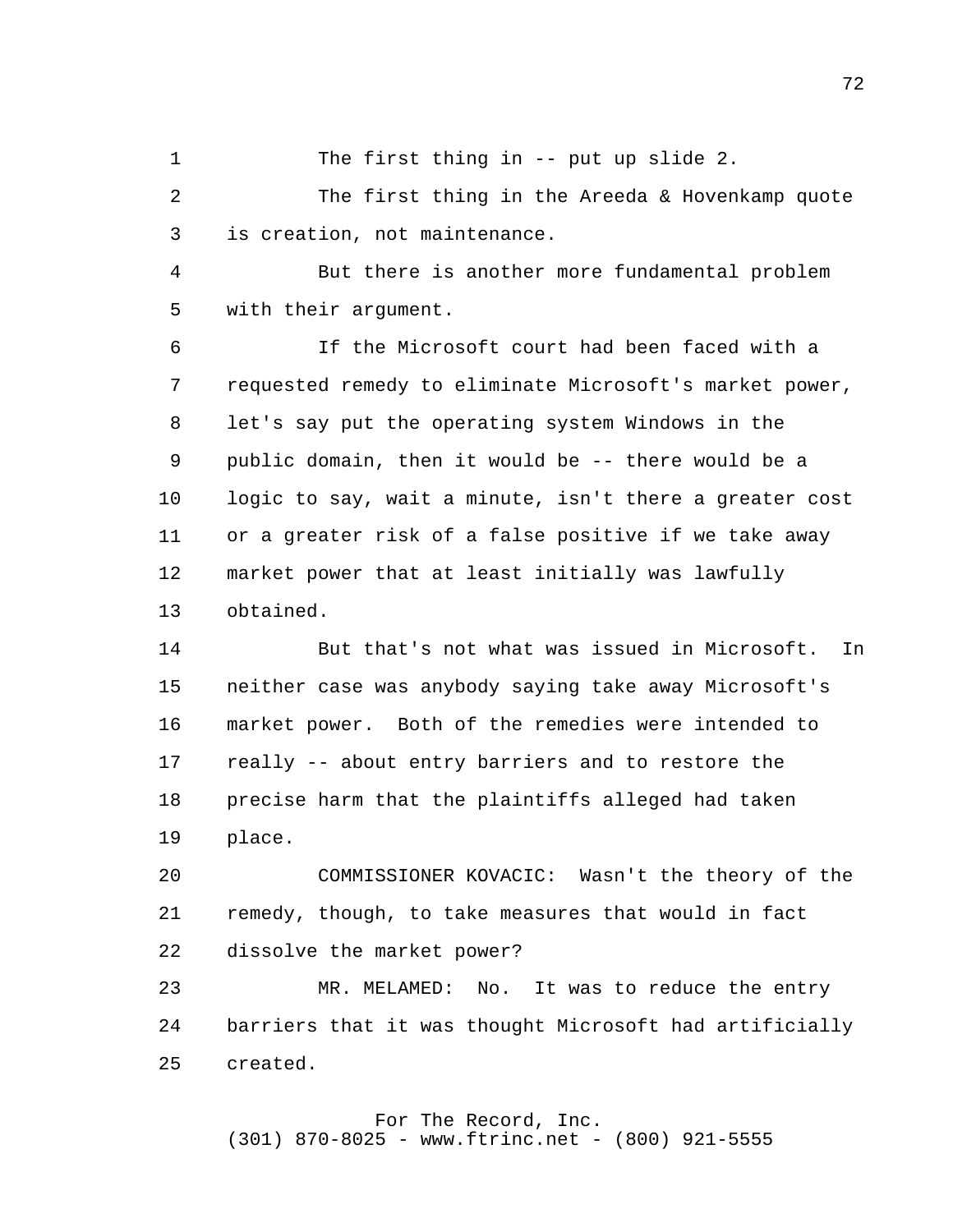1 2 3 COMMISSIONER KOVACIC: Wouldn't the natural consequence of that have been, though, to reduce the market power?

 4 **5**  6 7 8 MR. MELAMED: It depends whether entry barriers rather than skill, foresight and industry were the source of Microsoft sustaining market position. That was the market test the case was intended to bring about.

 9 10 11 12 13 But the point is that it was a much more modest remedy, and so in Microsoft, as in our case, the question is, is there a problem to solve. And then you hopefully can calibrate the remedy appropriately for the problem.

> 14 15 16 17 18 19 20 And that question is identical whether it's a maintenance case and you're talking about adjusting entry barriers or a creation case and you're talking about directly assaulting the market power. In either case, the question is, is there a market power problem to be addressed by somehow, you know, fixing the problem.

 21 22 23 24 25 And Areeda & Hovenkamp and the Microsoft courts twice in that decision said, if you're going to go that far, you have to have pretty darn good proof, a lot more proof than you need simply to find a violation or simply to issue a cease-and-desist order.

## For The Record, Inc.

(301) 870-8025 - www.ftrinc.net - (800) 921-5555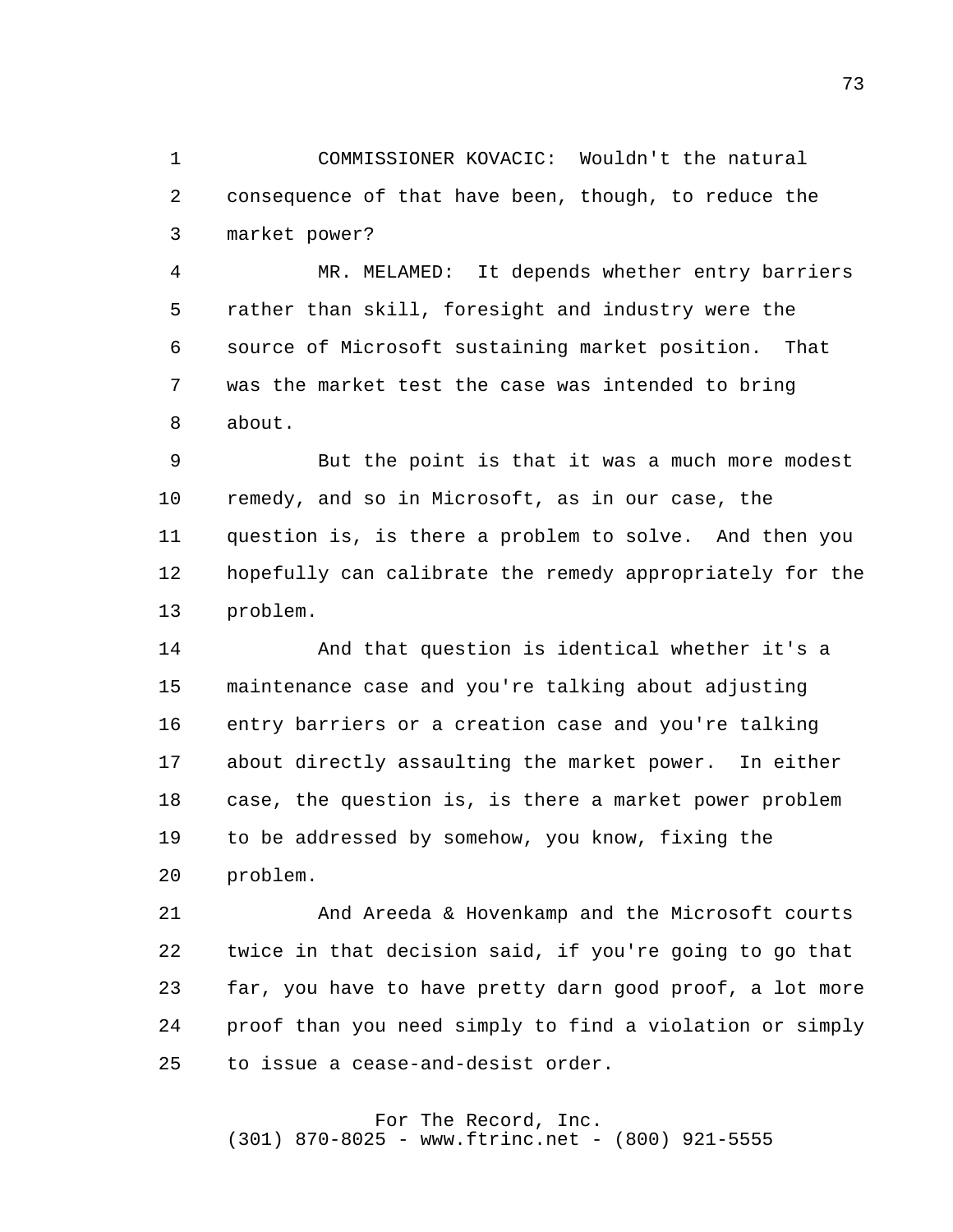1 2 3 4 **5**  6 7 8 9 10 11 12 13 14 15 16 17 18 19 20 21 22 23 24 25 CHAIRMAN MAJORAS: But you argue that in the but-for world, when presented with a choice, Rambus would have given RAND terms. MR. MELAMED: Absolutely. Yes. CHAIRMAN MAJORAS: So then the job for us then, as you would argue, it becomes deciding whether deciding what RAND would be - MR. MELAMED: Yes. CHAIRMAN MAJORAS: -- or would have been? MR. MELAMED: Well, yes. Yes. Yes, that is the question, what would that mean if we had -- if we had played out this but-for world and the standards were exactly as they are today and Rambus had made a RAND commitment. Now, the issue is what would RAND have meant in the mid-'90s. Back in the mid-'90s, RAND meant perhaps only that Rambus must avoid, in the words of the JEDEC rules, "unfair discrimination" and that, as suggested by the Justice Department's October 30 business review letter, royalties must be low enough to "permit the use of the patents in commercially viable products." Maybe not a lot more teeth than that. That's what Professor Teece with teeth testified to. And that's what the colloquy between JEDEC and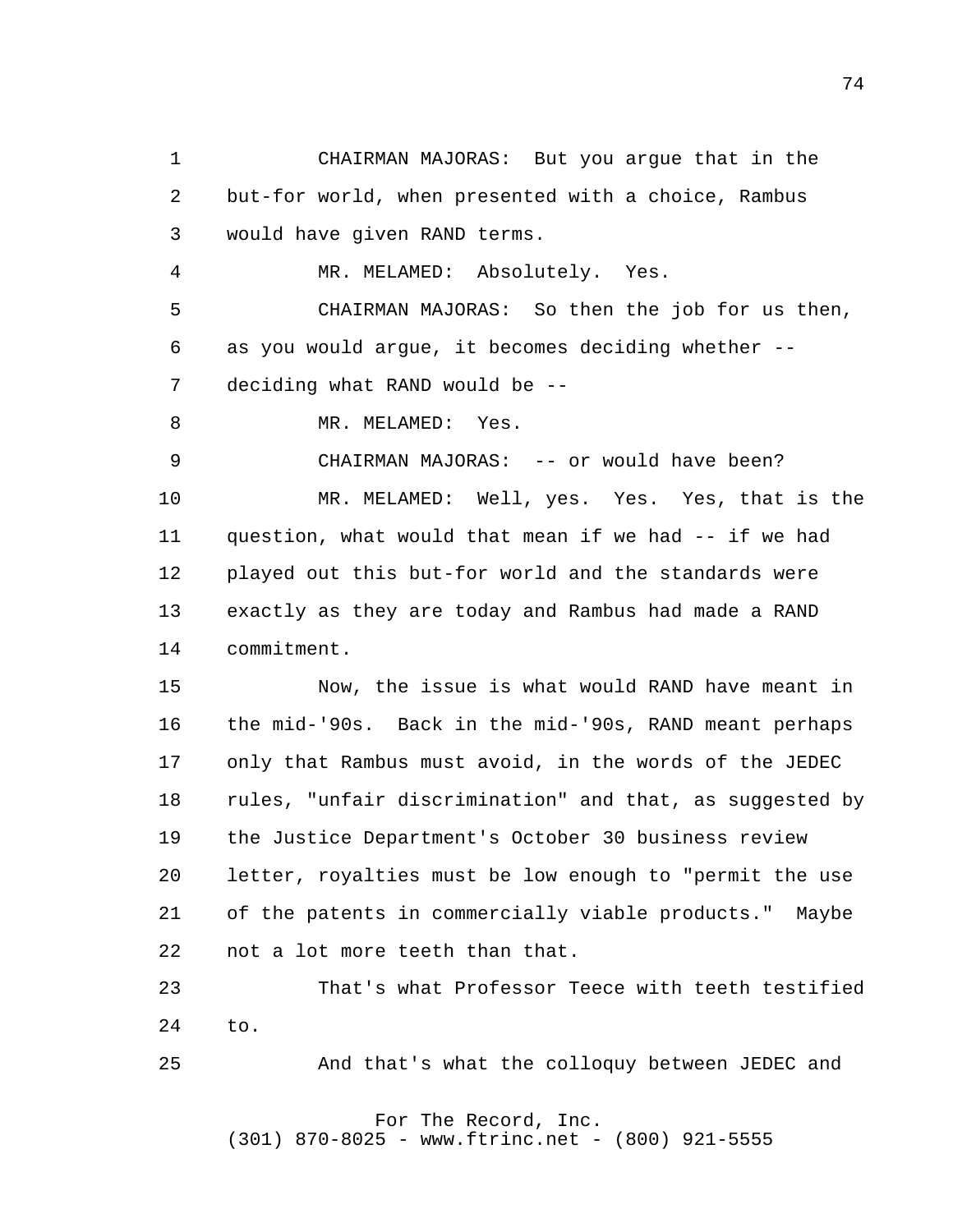1 2 3 4 **5**  6 Mosaic leading to Mosaic RAND commitments and JEDEC's inclusion of its technology in the standard would suggest everybody then understood "RAND" to mean. So what does that mean the commission should do. One possibility is the commission could simply

 7 8 9 10 say license on RAND terms. After all, the real competitive concern in the RAND area -- there are two I can assure. Rates are a part of it, but the most important part is nondiscrimination.

> 11 12 13 14 15 16 17 CHAIRMAN MAJORAS: And aren't we just buying ourselves a whole lot of trouble going forward if we say okay, fine, go off and license on RAND terms? Because naturally, whatever you say the RAND term is by definition, others are going to say it's not reasonable, and the next thing you know, they're going to be back here and we're going to be deciding it.

 18 19 20 21 22 So I mean, I don't know what that gets us. MR. MELAMED: I understand. You're quite right. And I think the parties may well, you know, in effect resolve that, not want to come back, but that's a real risk.

 23 24 25 And the commission may even, apart from considerations of expediency, want to assess what RAND is because of what is imagined that if a court would

> For The Record, Inc. (301) 870-8025 - www.ftrinc.net - (800) 921-5555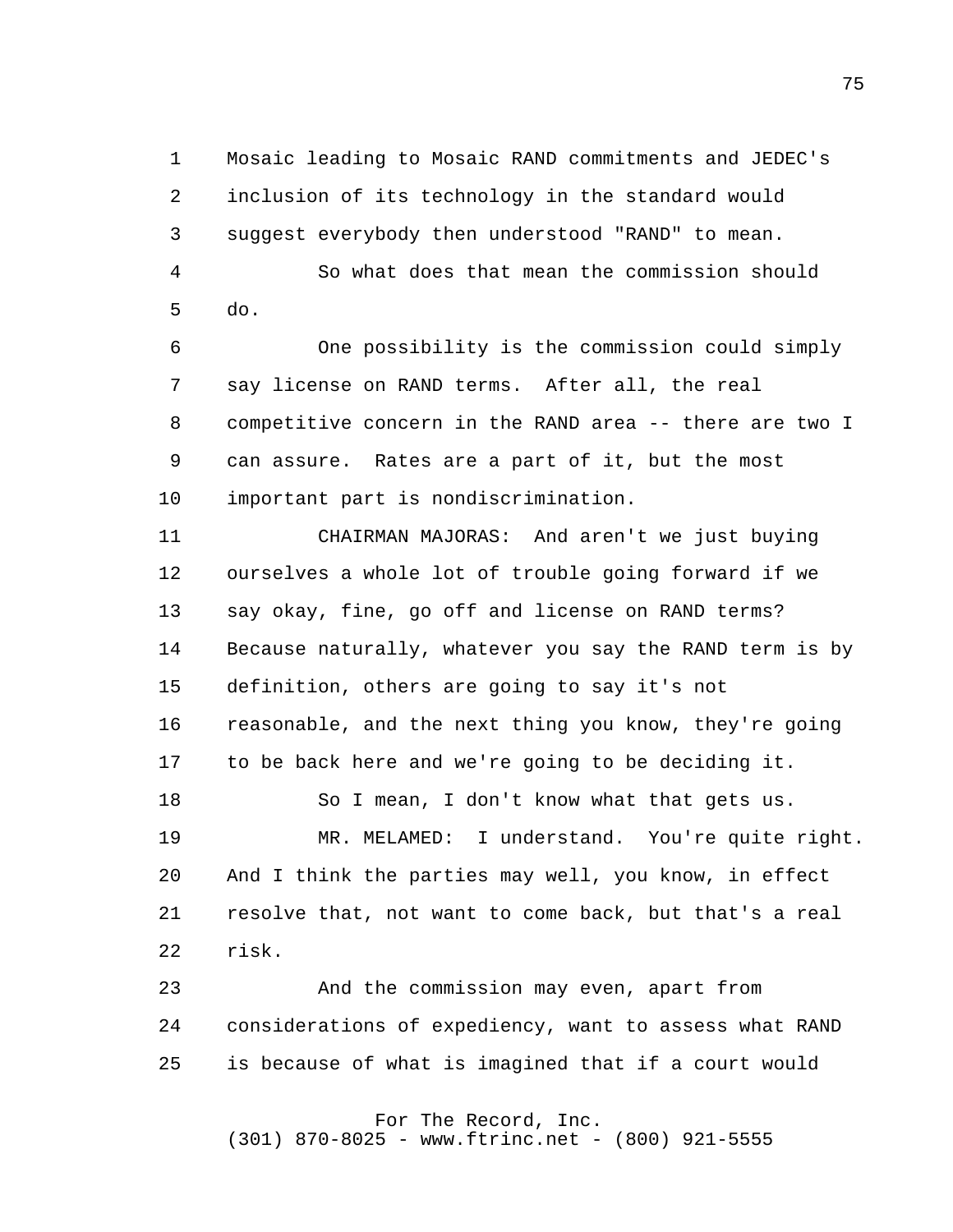1 2 3 4 **5**  6 7 8 9 10 11 12 13 14 15 16 17 18 19 20 21 22 23 24 25 have been called upon in the real world potentially to make that very same decision, then why not just cut to the chase. So then the question becomes what in the record will shed light on what RAND might be. Let me turn to slide 10. The record contains a fair amount of information about this. Complaint counsel, interestingly, accuse us of relying on, quote, a handpicked selection of a limited number of license agreements. COMMISSIONER HARBOUR: Mr. Melamed, let me stop you for a moment. I want to talk about the administrability of RAND and get your thoughts on that. If rates are set, how long, in your opinion, will those rates or would those rates be valid? MR. MELAMED: Probably -- excuse me one second. (Pause in the proceedings.) Well, I mean, one possibility is until the patents expire, at least the patents Rambus has presently been suing on. COMMISSIONER HARBOUR: Okay. And will the rates need to be modified or updated as time goes on, or would Rambus anticipate that there would be one rate set?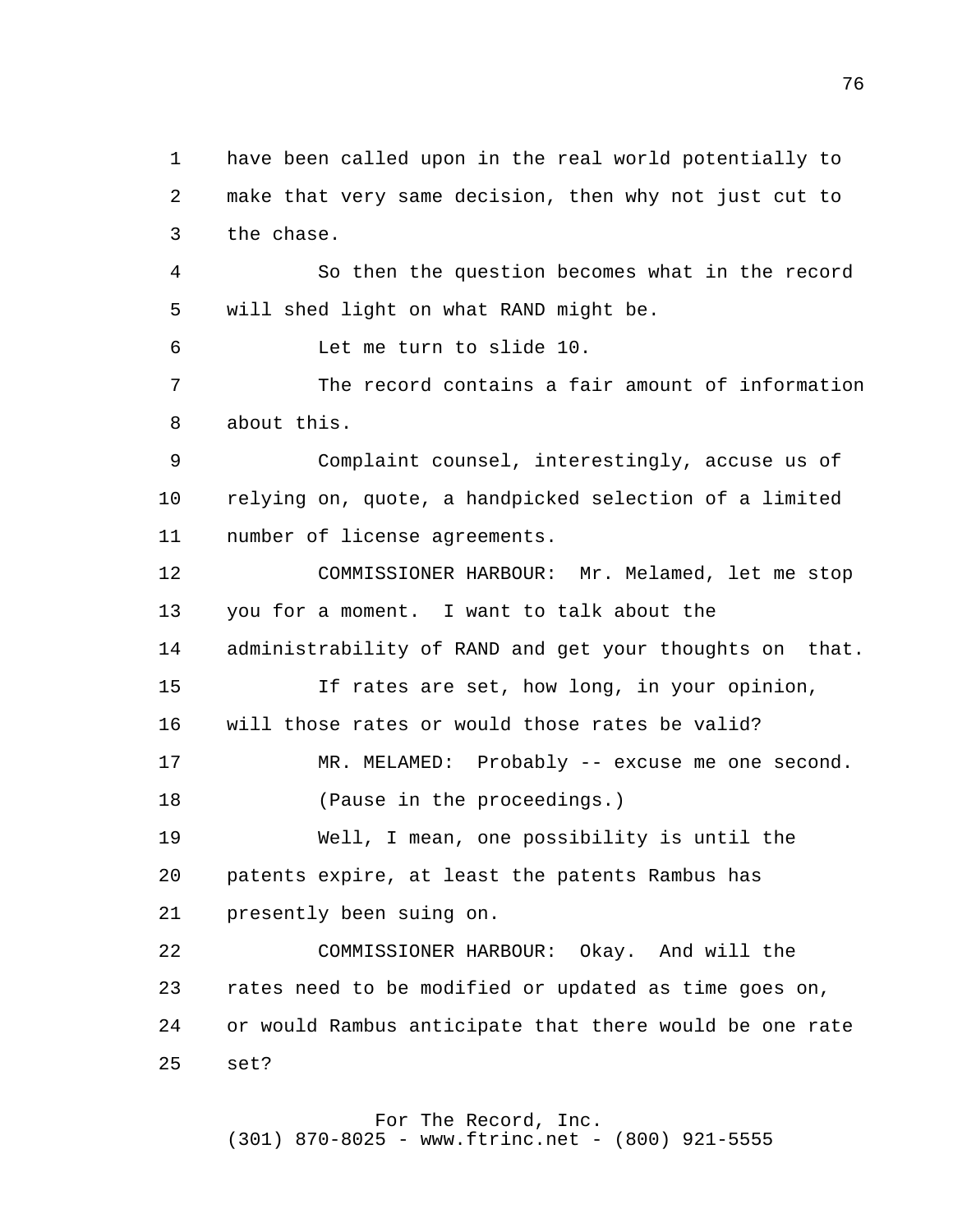1 2 3 4 **5** MR. MELAMED: I think they anticipated it would be one rate set. But we -- look, there's no question, this is a thorny area. That's why now Justice Breyer said in Town of Concord that we should avoid ratemaking.

 6 7 8 9 10 11 12 13 14 15 But it doesn't follow that the commission should do something inappropriate, like a zero royalty. If administration is the problem, stick to cease and desist, just say, all right, there are other ways to solve the administration problem. And perhaps on this one, if you want to go and set a rate, set a rate, and if parties have to come back and petition for modification because of changed circumstances, well, that happens from time to time under commission's orders.

> 16 17 18 19 COMMISSIONER LEIBOWITZ: Mr. Melamed, I agree with you that we can't just say that because of the complications of setting RAND rates that we should go to zero royalty.

 20 But let me ask you this.

 21 22 23 24 25 Do you really think for chip manufacturers or for makers of end-user products or controllers we should set one rate? Wouldn't we have to monitor negotiations? Wouldn't we have to decide between two parties that can't come to an agreement?

#### For The Record, Inc. (301) 870-8025 - www.ftrinc.net - (800) 921-5555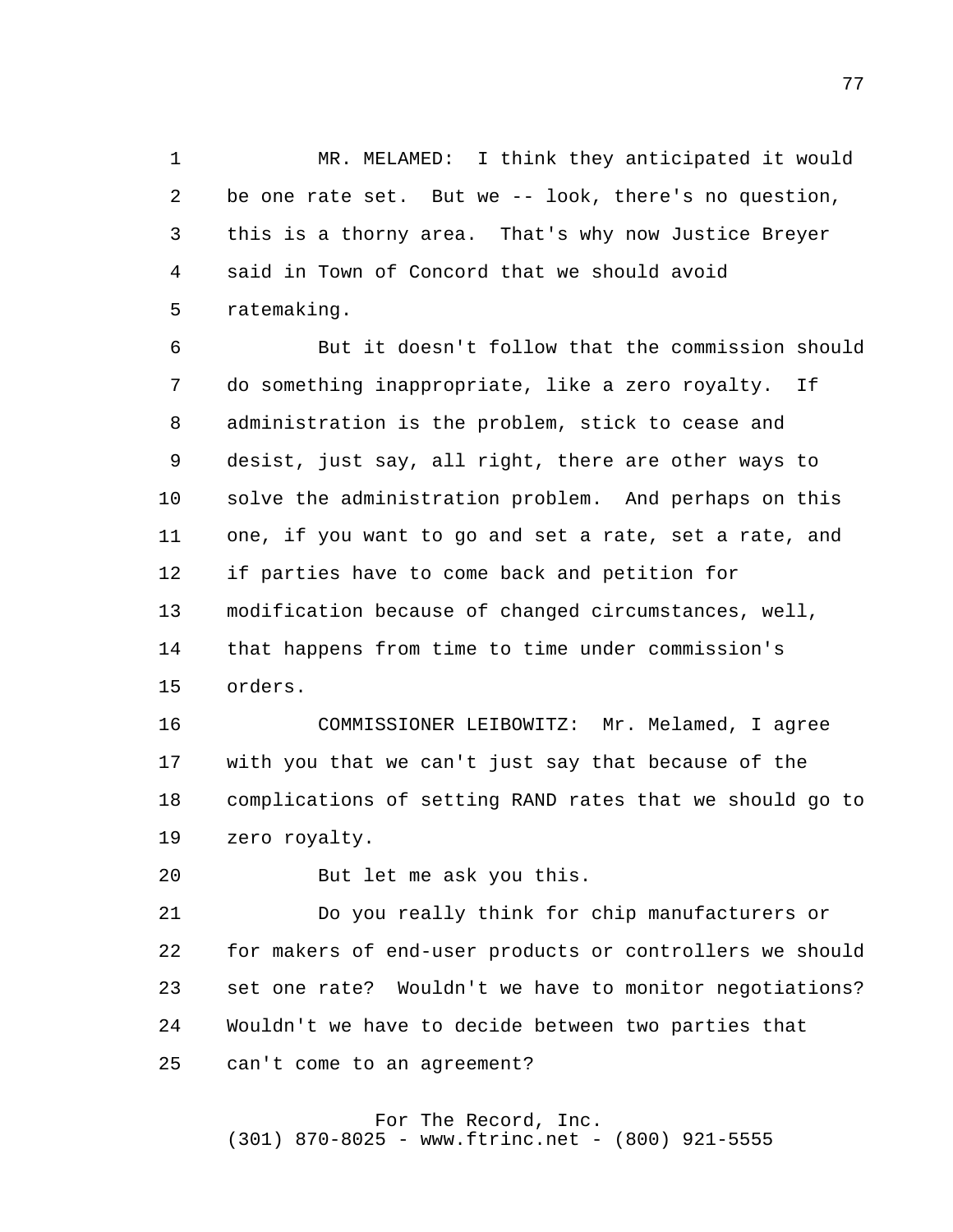1 2 I mean, it really does make us a ratemaking agency at some level -- or it might.

 3 4 **5**  6 7 8 MR. MELAMED: Well, I think you could set one rate, let's say one rate, for example, 2.5 percent, and say this has got to be the weighted-average rate for all JEDEC-compliant products in the four -- of the four technologies and let the market decide specifically how this shakes out.

 9 10 11 12 COMMISSIONER LEIBOWITZ: So you would set a presumptive rate and allow negotiations around that rate depending on other factors? Is that what you're talking about?

> 13 I just want to flesh this out.

 14 15 16 17 MR. MELAMED: I would say one possibility -- and by the way, maybe this is something that if there's a mechanism to do it could be hammered out in a more informal setting about the details.

 18 19 20 21 22 23 24 But one possibility would be to say Rambus cannot receive weighted-average revenues in its licenses in excess of X percent and let the market decide specifically how that may break down among different types of licensees. That might be a less bit regulatory way than setting a specific rate applicable to a specific kind of license.

 25 COMMISSIONER KOVACIC: So I understand, are you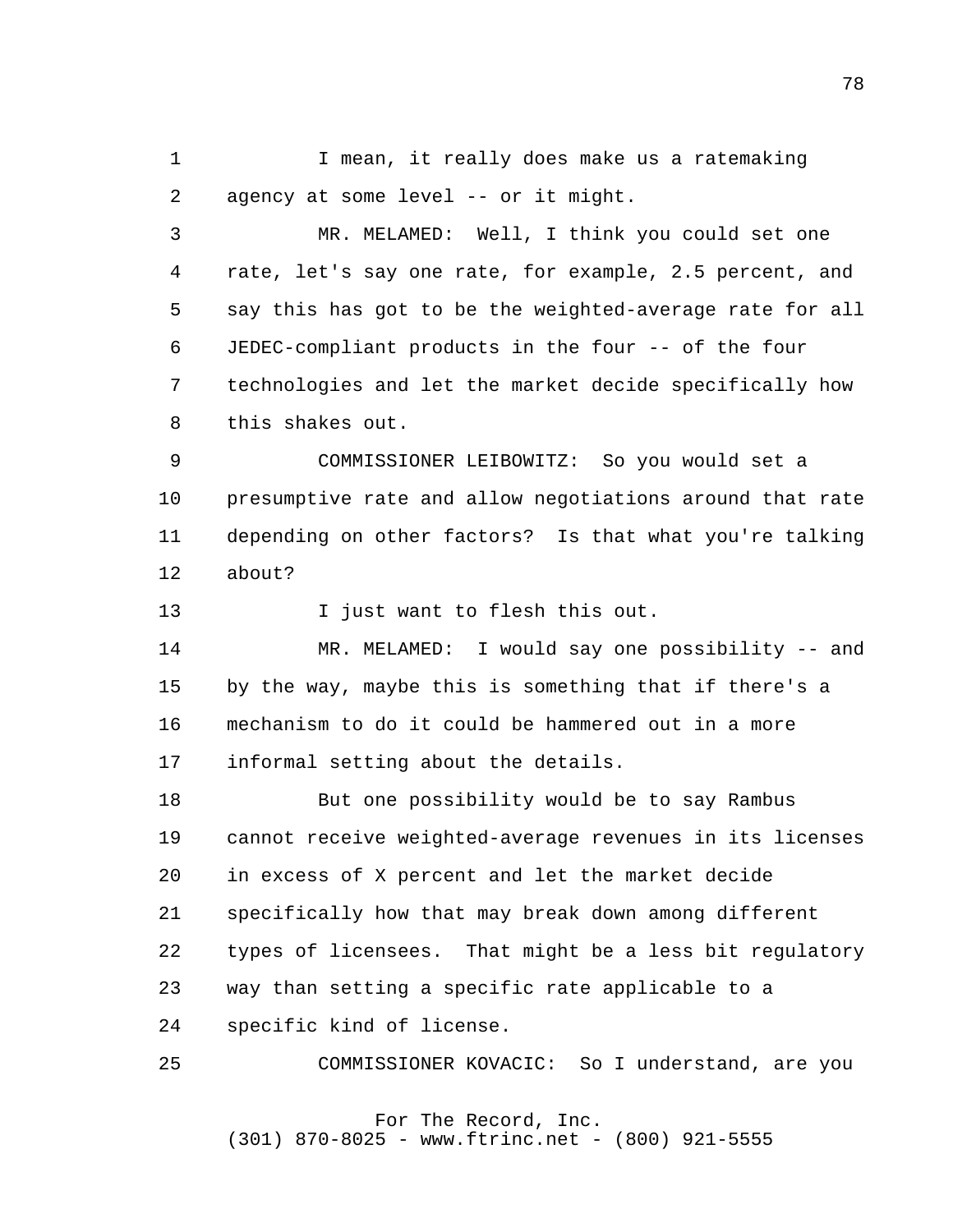1 2 3 saying that from our earlier conversation that an order that mandated RAND itself would be illegitimate because the commission lacks the power to impose it?

 4 **5**  6 7 MR. MELAMED: We have argued that it goes beyond the cease-and-desist power, and now we're saying, if the commission is going to enter such an order, here are some other ways --

 8 9 10 11 12 13 14 15 16 17 18 19 20 21 22 COMMISSIONER KOVACIC: But initial discretion you would say -- if you saw an order of this kind, your response to it would be, hypothetically, in the appellate process, that in itself is illegitimate? MR. MELAMED: That would be a possibility. COMMISSIONER HARBOUR: Let me ask you this. How would the commission handle all of Rambus' existing contracts? Would those existing contracts have to be voided? MR. MELAMED: I would -- that's a good question. I hadn't thought about that. I would think that with respect to the appropriate products, which are the four technologies for SDRAM and DDR, that you could say, if we get past the authority problem, that Rambus cannot enforce

> 23 existing contracts in the future for future infringement

 24 beyond whatever rates you set.

 25 I would like, if I could, to have a minute on

#### For The Record, Inc. (301) 870-8025 - www.ftrinc.net - (800) 921-5555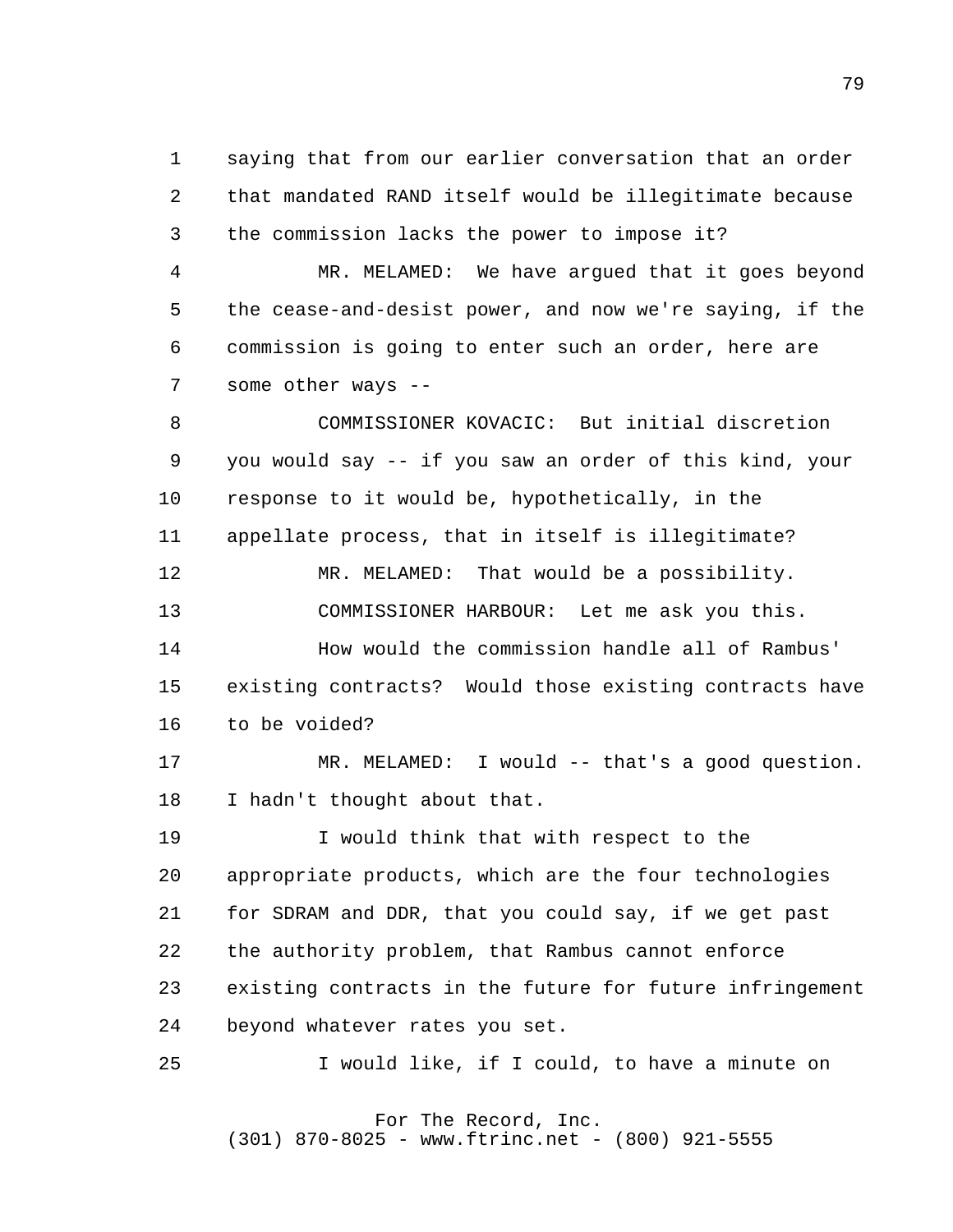1 DDR2. I know I'm over my time.

 2 3 4 **5**  6 7 8 9 10 11 12 13 14 15 16 17 18 19 20 21 22 23 24 25 COMMISSIONER ROSCH: Actually, just before you get to that minute, can I ask you, what do you propose as a royalty rate? Just cut to the chase. MR. MELAMED: Something north of 2.5 percent. The absolute minimum is 2.5 percent. COMMISSIONER ROSCH: And 2.5 percent is the based on this best contract -- that's your best benchmark. MR. MELAMED: That's the best benchmark. But if you look at the set of evidence referred to here, you really go quite a bit farther north. Actually, as you know, we've argued 3.5 is reasonable. I know the commission has heard some testimony about that. May I do DDR2, please? The commission found no causal link. The plaintiff has the burden of proving causal link. There is no anticompetitive -- there is, therefore, in the commission's finding -- liability decision no finding of harm to competition in the markets in which these technologies are licensed for use in DDR2. That should be the end of the matter. Now, complaint counsel make two arguments.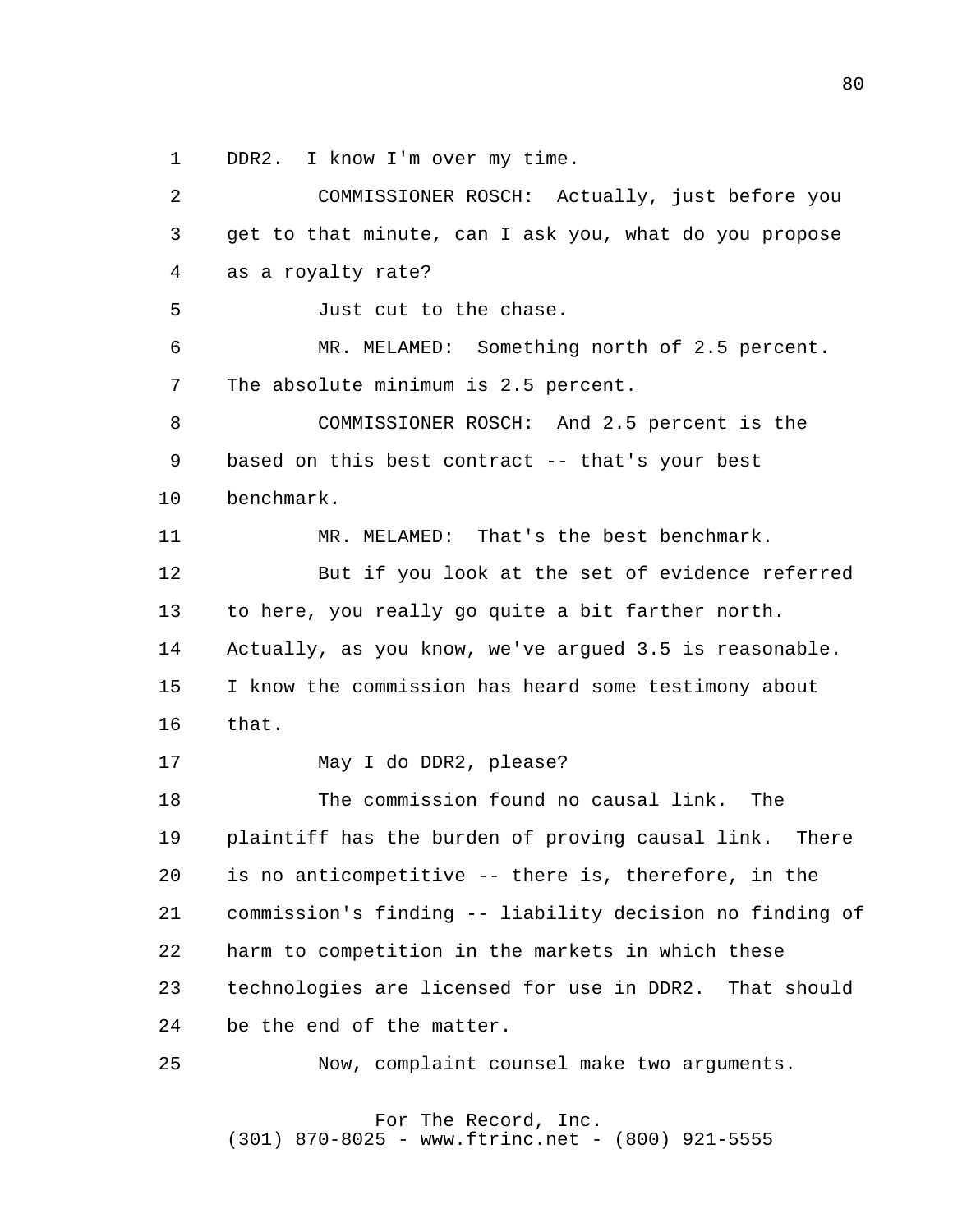1 2 3 4 One, they say, well, the world might have been different. If you reconstruct some hypothetical decision path, maybe we would wind up with different technologies in DDR2 today.

**5**  6 7 8 I think there is no reason for that of course if we believe that we would have given RAND, and so forth. But even apart of from that, that's, number one, immaterial.

 9 10 11 12 13 14 15 It is immaterial because the issue before the commission is not to rewrite the course of history. It is at most, again, leaving aside the authority point, to correct competitive harm in those markets in which harm has been found. And there has been no harm found with respect to the licensing -- no anticompetitive harm found with respect to the licensing of DDR2.

> 16 17 18 19 20 21 Point two, complaint counsel say there is no evidence to prove it would be -- that these technologies would be in DDR2. I think that is wrong, which I'll get to in a moment. But of course, that puts the burden of proof on the wrong party. They have to prove that it wouldn't be.

 22 23 24 25 And if you look at the proof, the proof is it would be because it is in DDR2, it's going to be in DDR-3, it's in RLDRAM, it's in the other standards because it's the revealed preference of JEDEC.

For The Record, Inc.

(301) 870-8025 - www.ftrinc.net - (800) 921-5555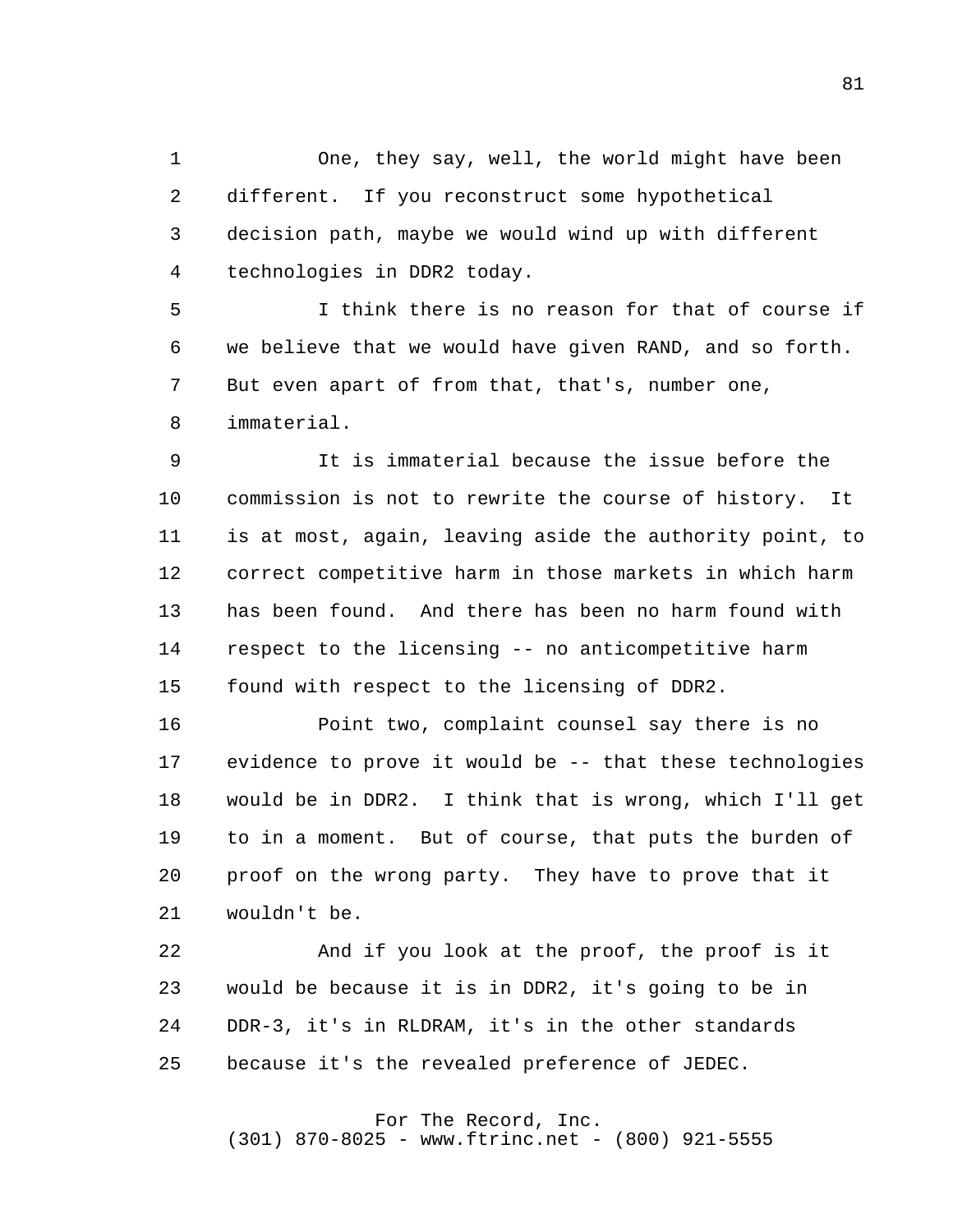1 2 3 4 **5**  6 7 8 9 10 11 12 13 14 15 16 17 18 19 20 21 22 23 24 25 COMMISSIONER HARBOUR: But isn't the objective of the remedy to address the real-world effects of Rambus' unlawful conduct? If the commission does not extend its remedy to DDR2, wouldn't Rambus unjustly realize the fruits of its unlawful conduct? For example, as I was saying to complaint counsel, DDR2 is projected to be 70 percent of sales in 2007 and roughly \$290 million in royalties. So based upon the commission's fencing-in authority, shouldn't the remedy address these real-world effects? MR. MELAMED: I'm glad you mentioned fencing in because I wanted to get to that as a second argument. The straight answer to your question is that these effects are not caused by a violation of law. That is what the commission found when it said no causal link has been established. Now, I know there is a footnote that said the contrary hasn't been proven, but the plaintiff has to prove a causal link. Now, fencing in is not a shortcut to get around that. "Fencing in" means tell the party that he cannot engage in unlawful conduct, and you can define it broadly.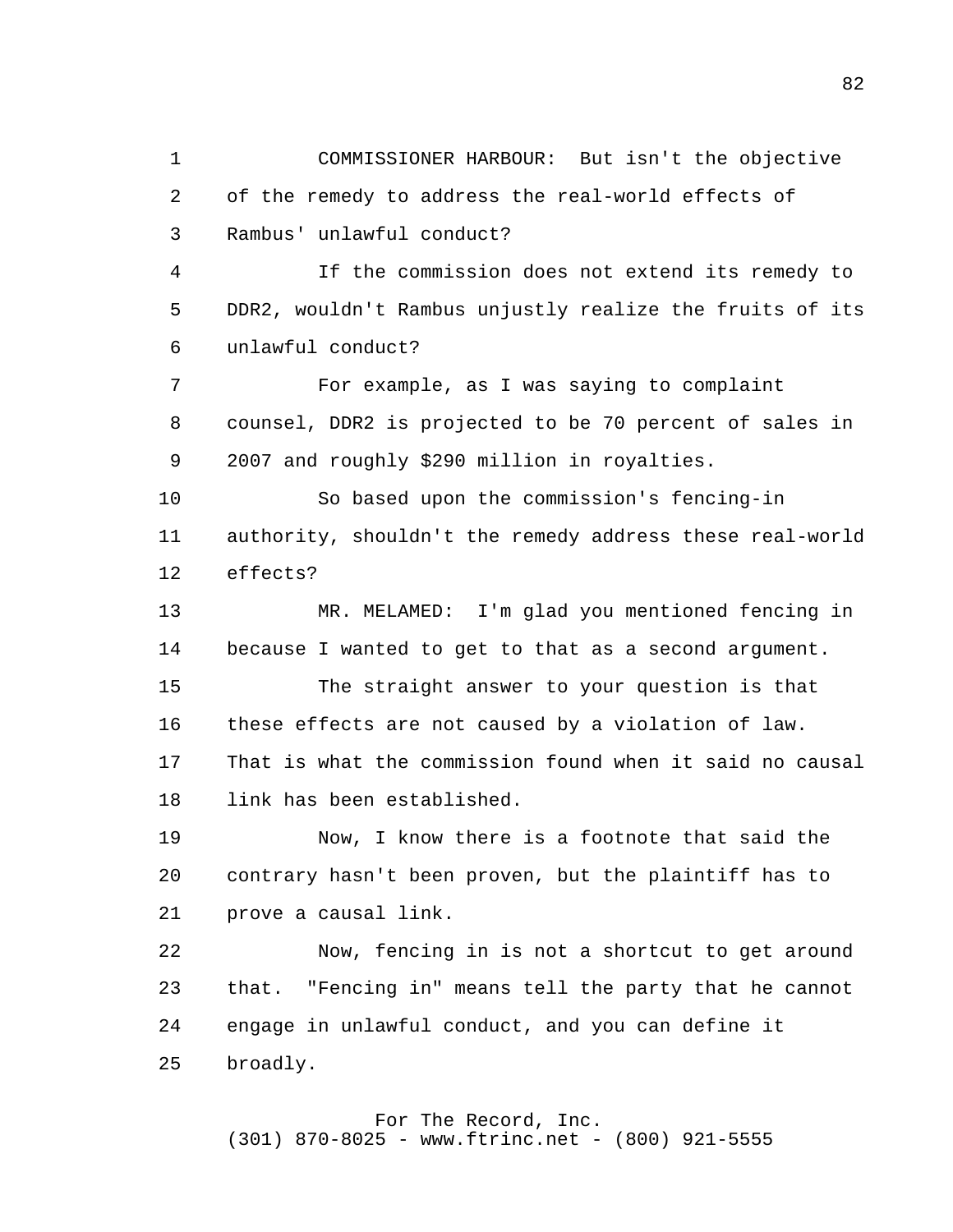1 2 3 4 **5** For example, you could say to Rambus not just don't deceive JEDEC about SDRAM and DDR, don't engage in misleading conduct with respect to any standard-setting body in the future, or you could say, more broadly, geographically or whatever.

 6 7 8 9 10 11 But what you can't use fencing in for -- no case suggests you can use fencing in for this -- is to say here is conduct that was not illegal conduct, but we don't like it and we're going to stop it. Because at most, the violations here had to do with deception, not with enforcing patents.

> 12 13 14 15 16 17 COMMISSIONER HARBOUR: But isn't the test for fencing in whether the commission can articulate a reasonable relation between the anticompetitive conduct, between Rambus' deception, and the prohibited activities, which is the collection of royalties? MR. MELAMED: No.

 18 19 COMMISSION HARBOUR: The test for fencing in is not the same standard for causation and lock-in.

 20 21 MR. MELAMED: I think that is incorrect, Commissioner.

 22 23 24 25 I think that "reasonable relation" means that you couldn't say to us that because of deception at JEDEC, oh, and by the way, you know, you can't sell airplanes next month. It has to bear a reasonable

For The Record, Inc.

(301) 870-8025 - www.ftrinc.net - (800) 921-5555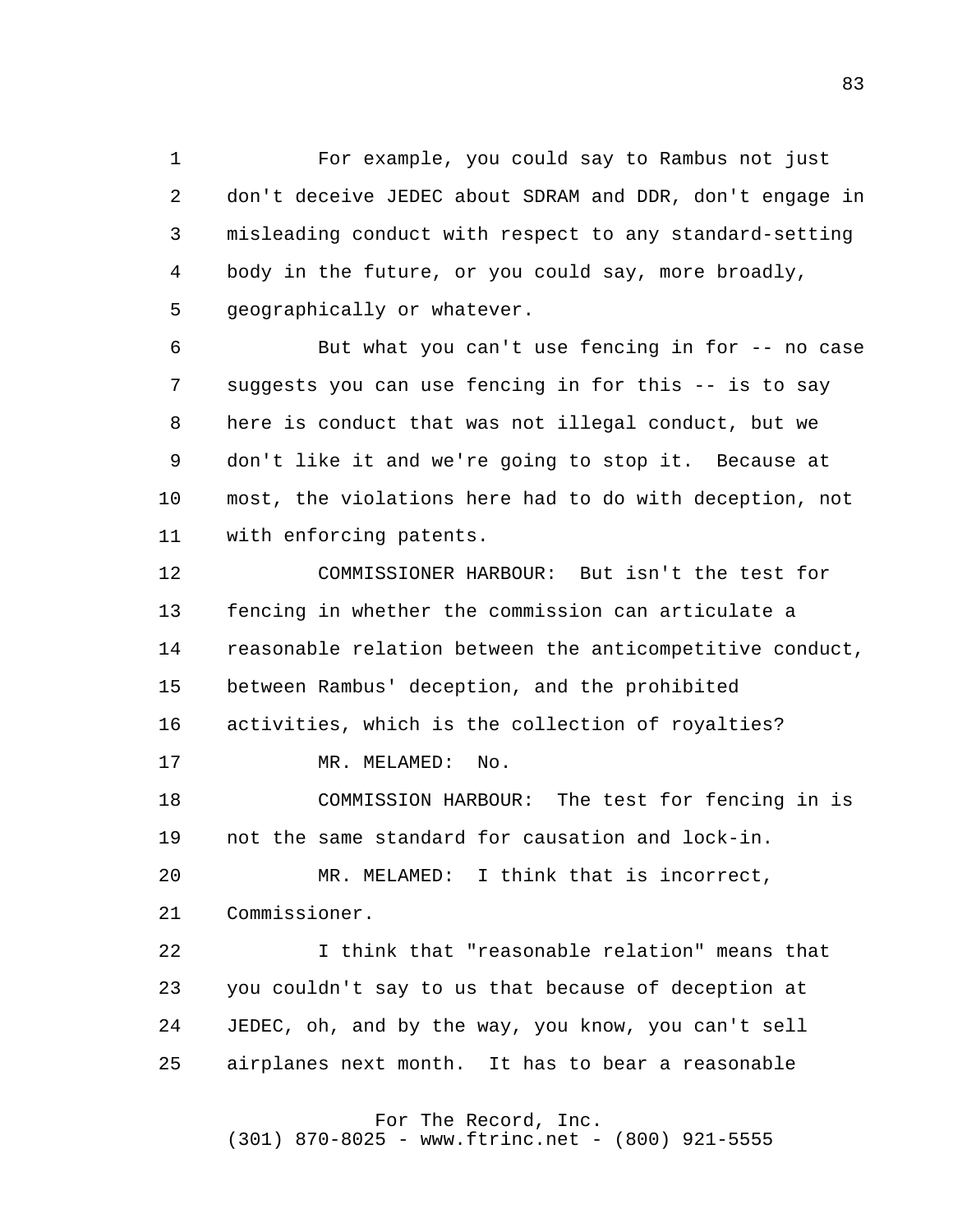1 2 3 relationship to the kind of wrongful conduct that we engaged in in the past and that one might fear we will engage in in the future.

 4 **5**  6 7 COMMISSIONER HARBOUR: Well, you'll have to look at that because my understanding is that DDR2 does not have to be linked by causation and lock-in to be reachable under the fencing-in authority.

 8 9 10 11 12 13 MR. MELAMED: I don't read the cases that way. But consider the "reasonable relation" language. That language would encompass a remedy that would say to Microsoft, Give up your copyright in Windows, because that copyright, after all, is reasonably related to the whole scheme that they were found to have violated.

> 14 15 16 That's not a proper use of "reasonably related" or a proper way to analyze remedies, it seems to me, Commissioner Harbour.

 17 18 CHAIRMAN MAJORAS: Okay. Thank you very much, Mr. Melamed.

 19 Mr. Oliver, rebuttal?

 20 MR. OLIVER: Yes. Thank you.

 21 22 23 24 25 COMMISSIONER LEIBOWITZ: Mr. Oliver, just one quick question following up on what Mr. Melamed stated. Is he wrong about a reasonable relationship in the context of fencing in? And if so, could you explain why.

> For The Record, Inc. (301) 870-8025 - www.ftrinc.net - (800) 921-5555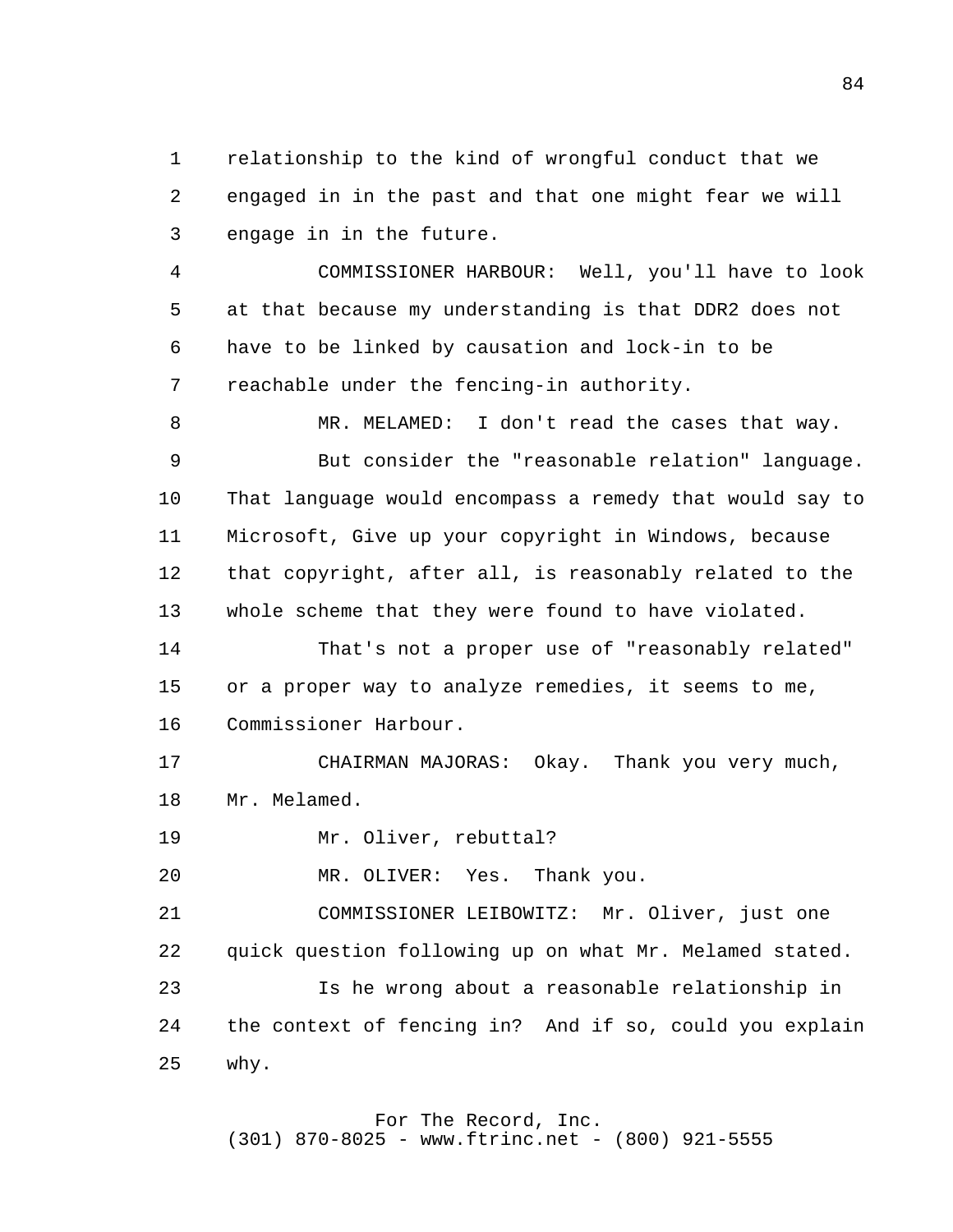1 2 3 MR. OLIVER: I believe that there would be a reasonable relationship here if the commission chose to follow this path.

 4 **5**  6 7 8 9 I believe that it is appropriate for fencing-in relief under certain circumstances to prohibit what otherwise would be lawful conduct that is related to or associated with the unlawful conduct. I believe that is what Federal Trade Commission versus National Lead stood for.

> 10 11 12 13 And I believe that under the circumstances here, where the relationship between the SDRAM and DDR SDRAM standards is closely established with DDR2 because the technologies were carried through -

 14 15 16 COMMISSIONER LEIBOWITZ: But again, it's not supposing a causal connection, so in some way it might very well be punitive to reach DDR2.

 17 18 Why am I wrong about that, that it might be punitive to reach DDR2? Why is reaching DDR2

 19 necessary?

 20 21 MR. OLIVER: I believe reaching DDR2 is necessary in order to restore fully -

 22 COMMISSIONER LEIBOWITZ: Why?

 23 24 25 MR. OLIVER: Because the competitive conditions that would have prevailed in the absence of this conduct would have been either standards with alternative

For The Record, Inc.

(301) 870-8025 - www.ftrinc.net - (800) 921-5555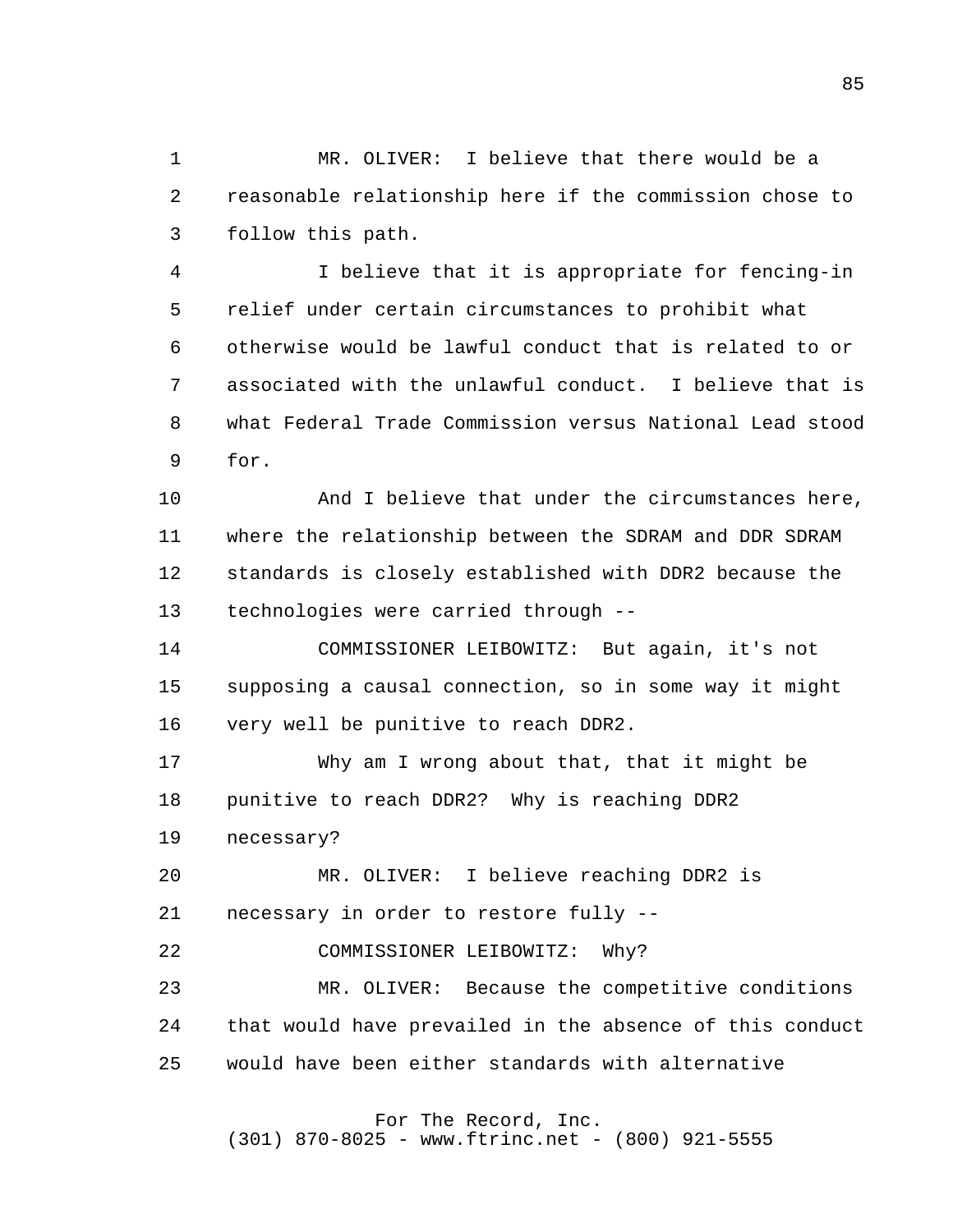1 technologies would have been carried through.

 2 3 4 **5**  6 7 8 Or even -- even under Mr. Melamed's hypothetical -- I believe the evidence is against this, but even if the JEDEC were to incorporate the Rambus technologies and JEDEC members were to negotiate in advance for license agreements, they would negotiate for license agreements for the duration of the patent at whatever rate that they negotiated.

 9 10 11 12 13 And I submit that under the economics here that they would have driven the royalty rates down very close to zero, but those rates would have applied for the life of the patent and therefore would have applied with respect to the future standards as well.

> 14 15 CHAIRMAN MAJORAS: But aren't you rearguing liability when you say that?

 16 17 18 19 20 I mean, isn't that all code for there was a causal connection here, which what we found was there might have been, but there wasn't enough evidence in this record to prove it and the burden of proof wasn't met?

 21 22 MR. OLIVER: I don't believe so, Madam Chairman.

 23 24 I believe the reason is that I want to start coming from a different place.

 25 But with respect to liability, one properly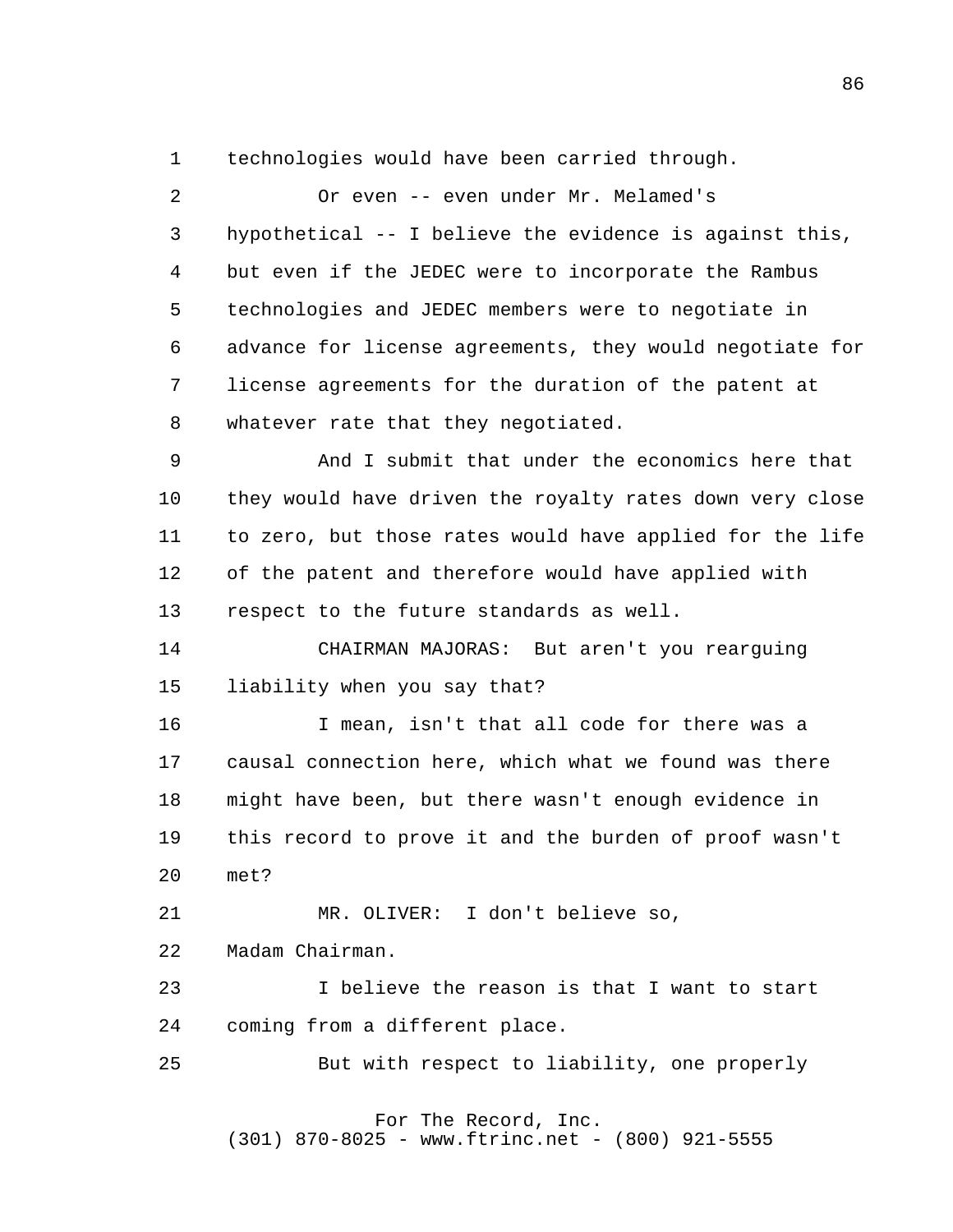1 2 3 4 **5**  6 7 8 9 started with the SDRAM and DDR standards as they are today and asked why was it that the JEDEC members carried these technologies forward into DDR2, was it a result of Rambus' deception or was it the result of other factors, including, for example, the situation that as of 2002, when the DDR2 standard was finalized, the Infineon District Court decision had been issued and the JEDEC members may have discounted, if you will, the likely validity of the Rambus patents.

> 10 11 12 13 14 15 16 17 But the result was, in trying to determine, okay, well, why was -- why did these technologies end up in the DDR2 standard, there was substantial evidence of lock-in and carryover, but there is also some evidence that JEDEC members being aware of the Rambus patents perhaps at that time did not take full or proper consideration of the patents and perhaps were partially at fault that they carried them over.

 18 19 20 21 22 23 24 25 However, if one looks at the competitive conditions that would have prevailed in the absence of Rambus' deception, one ends up with a different world. One ends up with either most likely a set of SDRAM and DDR SDRAM standards with different technologies, and given that both the pressures of lock-in, which would have carried over to those technologies, as well of course as the pressure to avoid the Rambus patents, all

### For The Record, Inc.

(301) 870-8025 - www.ftrinc.net - (800) 921-5555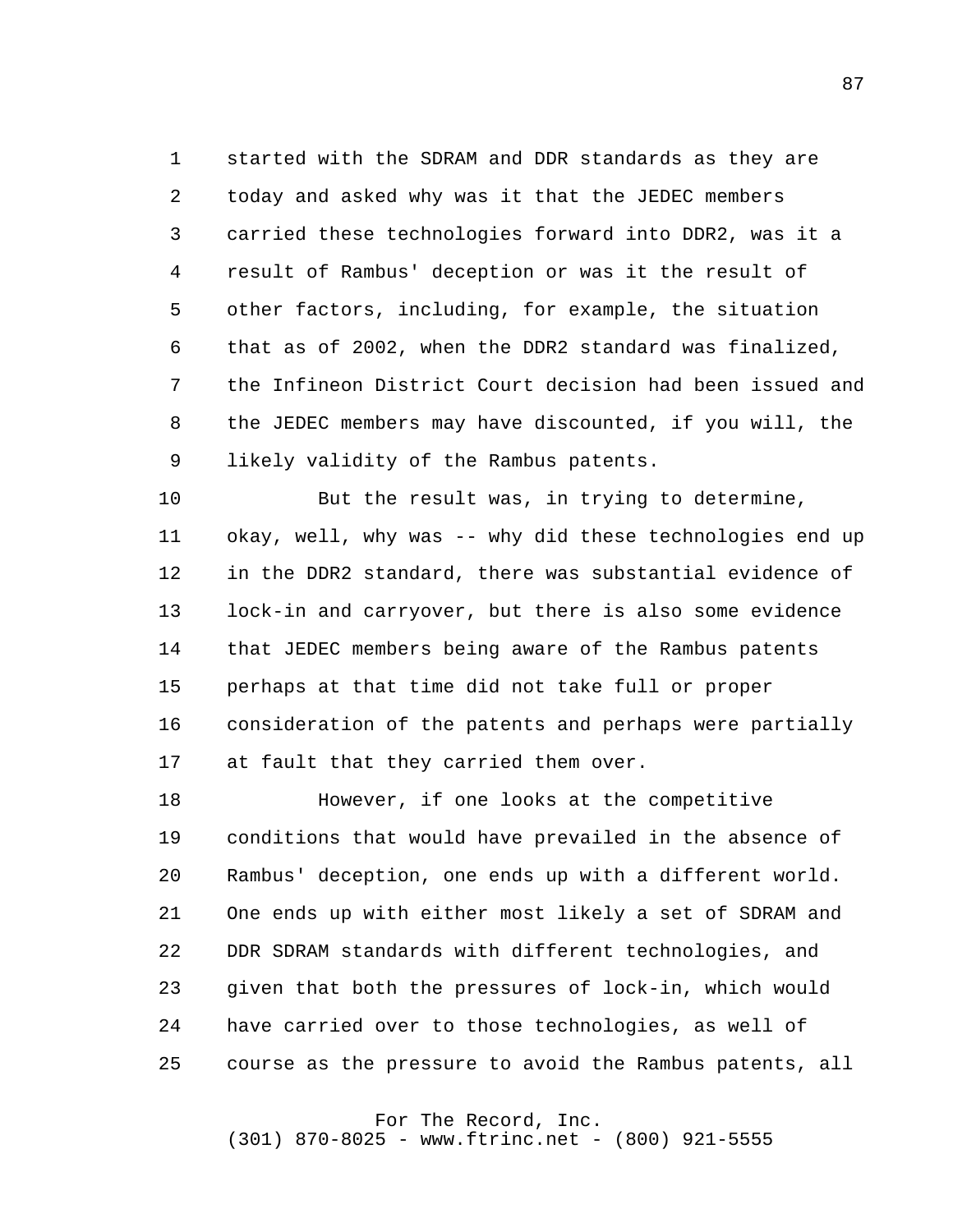1 2 3 of those incentives would have been to -- once the once JEDEC started with the alternative technologies, to continue those into future generations.

 4 **5**  6 And I submit that that is the appropriate competitive world that the commission should seek to recreate.

 7 8 9 10 11 12 13 Even in the alternative, as I say, under Mr. Melamed's hypothetical, that even if they were to negotiate for license agreements in advance, whatever rate they established would have governed for the lifetime of the patent for the uses that they were put and that would protect the company with respect to the future generations as well.

> 14 15 16 17 18 So either way, in the absence of Rambus' deception, the world would look very different today not just with respect to SDRAM and DDR SDRAM standards but with respect to DDR SDRAM standards, the DDR2 SDRAM standard and the future standards.

 19 20 21 22 23 24 25 CHAIRMAN MAJORAS: I have no doubt, Mr. Oliver, that the world would look different. I don't think there's any question about that. I just am not sure about any of us having such great confidence that the further out we get from the conduct, we absolutely know what that world would look like, and that's what I'm trying to -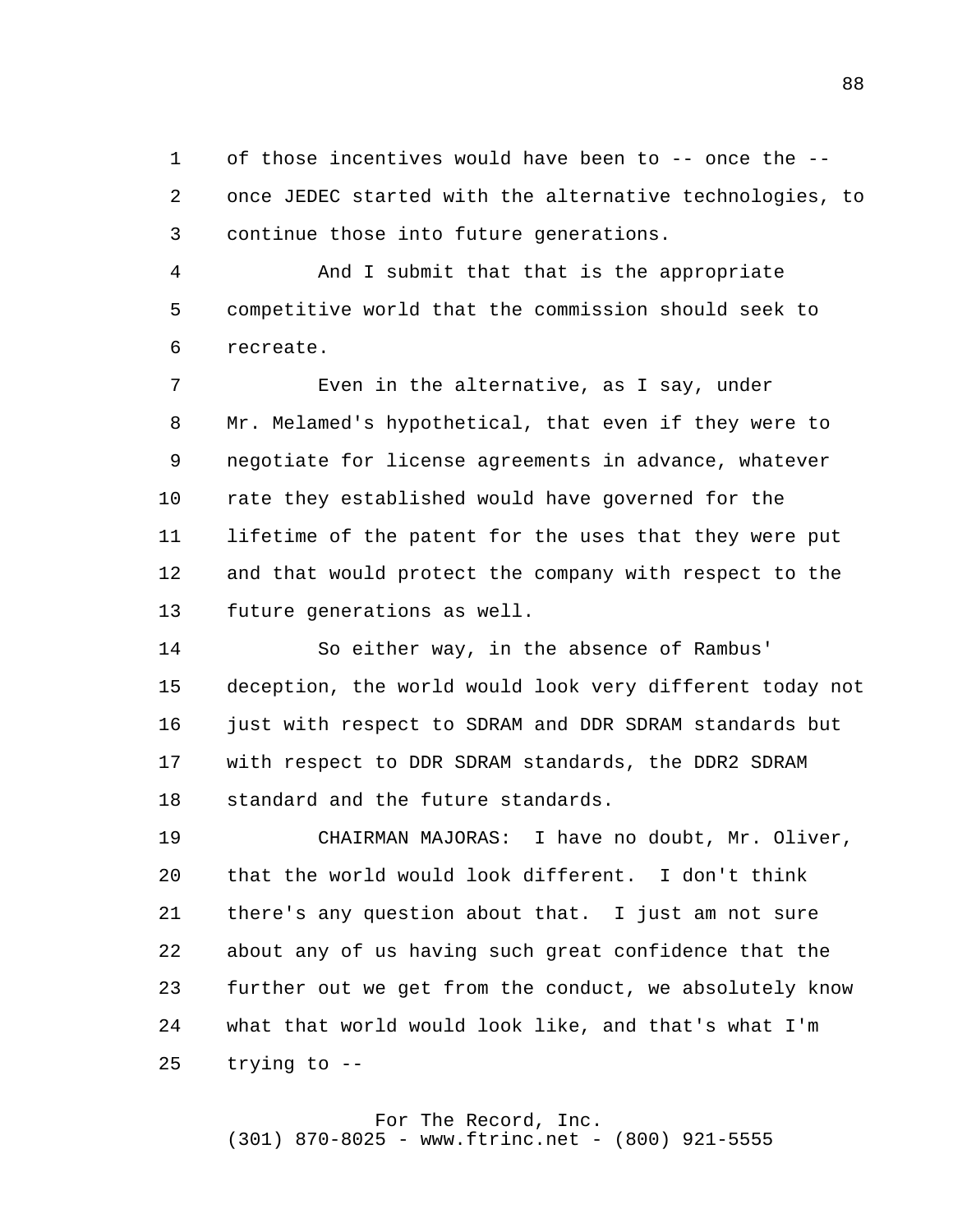1 2 3 4 **5** COMMISSIONER ROSCH: And actually, just to follow up on that, assume for a moment, if you will, that because of the kind of relief that you're seeking here, you are required to adduce special proof of that causal connection.

 6 7 Would your answer be the same as it has just been with respect to DDR2?

 8 MR. OLIVER: Yes, it would.

 9 10 11 COMMISSIONER ROSCH: And what specifically would you cite as the special proof of that causal connection with DDR2?

> 12 13 14 15 MR. OLIVER: Well, I believe that the special proof of the causal connection to DDR2 would be the very same evidence that we have submitted previously with respect to the lock-in.

> 16 17 18 19 20 21 However, again, the lock-in situation would have functioned very differently in the world absent Rambus' deception, that once the standards started on a different track, the lock-in effect as well as the desire to avoid Rambus patents would have continued indirectly in that course.

> 22 23 24 25 I think that there is no evidence in the record that JEDEC would have started with alternatives, for example, using -- let's say using pins to set CAS latency and burst length in the SDRAM standard, that

> > For The Record, Inc. (301) 870-8025 - www.ftrinc.net - (800) 921-5555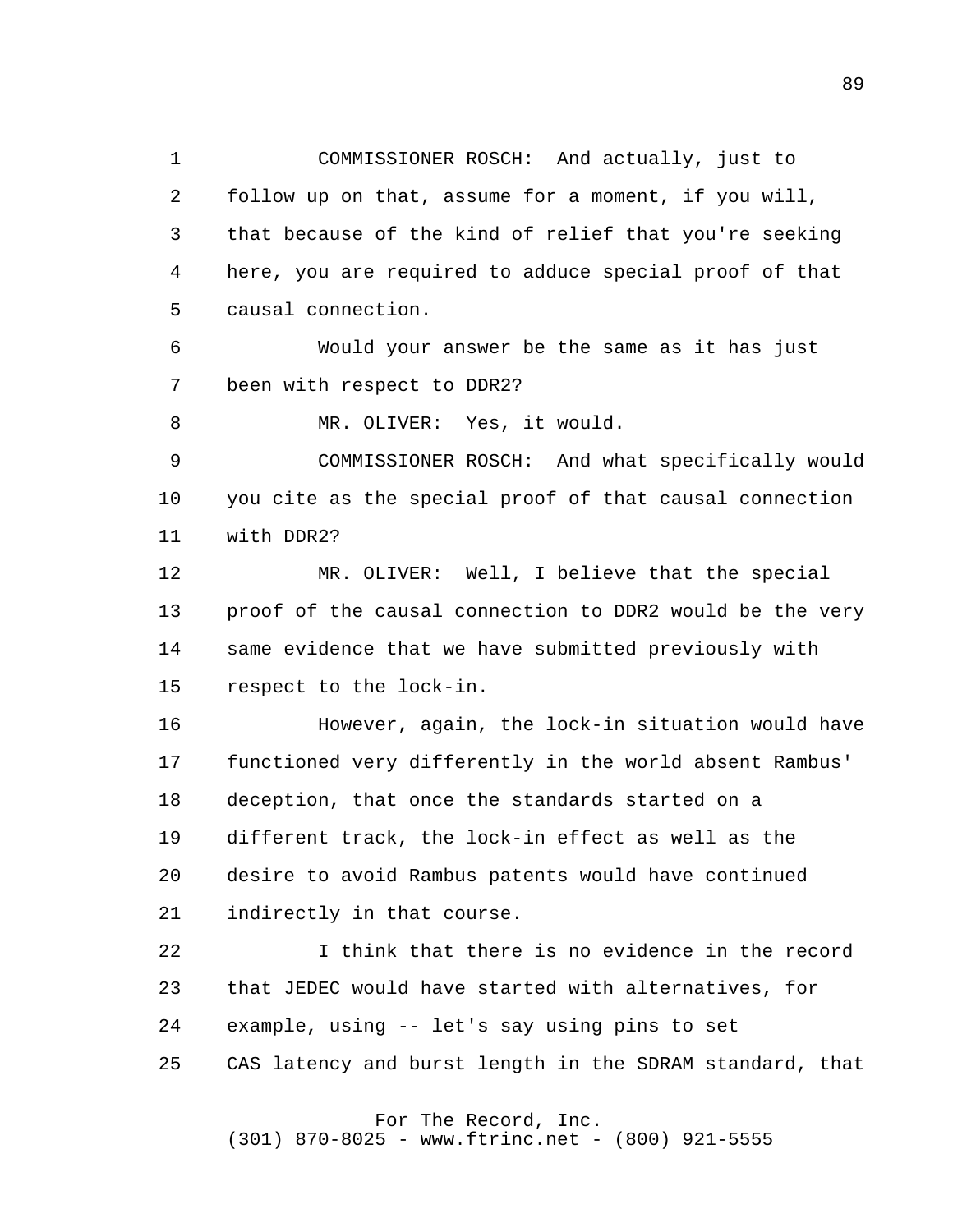1 2 it would have carried on to use pins in the DDR SDRAM standard in order to avoid Rambus patents.

 3 4 **5**  6 7 And then the DDR2 standard suddenly incurred both switching costs and Rambus patent costs in order to switch from the use of pins to using Rambus technologies. There is absolutely no evidence in the record that they would have done that.

 8 9 10 11 12 All of the evidence with respect to avoiding Rambus patents and all of the evidence with respect to lock-in, both would establish that once they started down the alternative path, they would have continued down that alternative path.

> 13 14 15 16 COMMISSIONER HARBOUR: Mr. Oliver, you had argued in the alternative in your brief that a reasonable royalty perhaps would be no greater than .25 percent.

 17 18 19 20 You also stated that the commission could not effectively cap Rambus' royalties unless it determined how to apply that cap to computers, handheld devices you said, telephones and automobiles.

 21 22 Would you explain that argument, please. MR. OLIVER: Yes.

 23 24 25 Our understanding is that Rambus, in addition to having device patents, for example, on semiconductor devices that would apply to both memory chips and the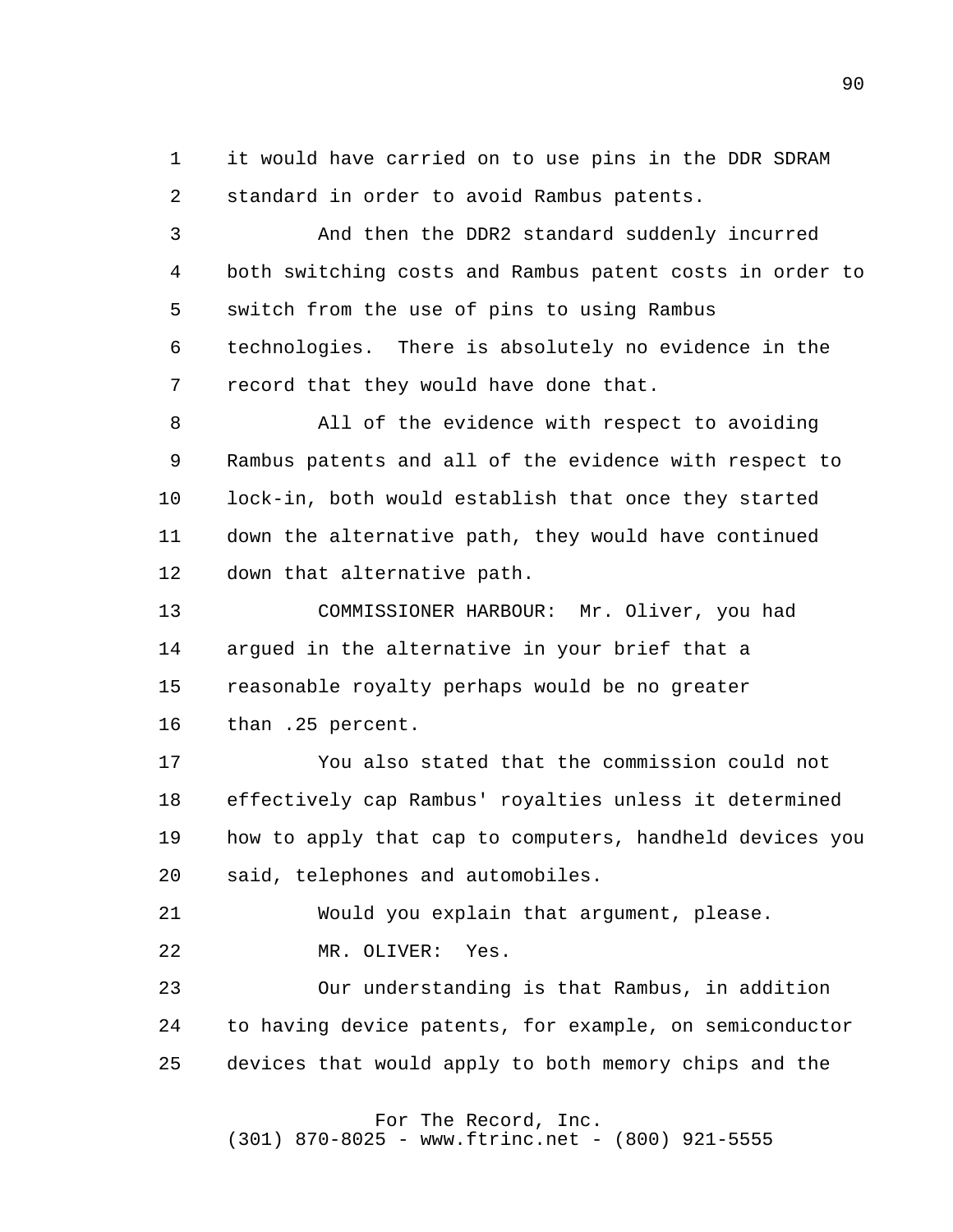1 2 3 controllers, also has patents that can cover computer systems. This would include basically any type of a system that includes any of these devices.

 4 **5**  6 7 COMMISSIONER HARBOUR: So it is your opinion then that were the commission to set a reasonable royalty rate that it would have to set that rate for handheld devices, automobiles, telephones?

 8 9 10 11 12 MR. OLIVER: We understand, for example, that Rambus has at least stated that it intends to assert patents with respect to computers. And again, that would imply that there would be a royalty rate attached to the selling price of a computer.

> 13 14 15 16 17 I have no idea how the commission would cap an appropriate royalty rate for the selling price of a computer. But carrying that one step further, one finds JEDEC-compliant semiconductor devices in thousands of other products.

 18 19 20 21 22 23 Just for an example, my understanding is that automobiles today can contain anywhere up to 70 chips. And again, if a Rambus patent were to cover a computer device that were to be broad enough to cover something such as an automobile, I have no idea how one would properly cap a royalty rate with respect to -

 24 25 COMMISSIONER LEIBOWITZ: But you don't think the complexity of the compliance alone should be the basis

# For The Record, Inc.

(301) 870-8025 - www.ftrinc.net - (800) 921-5555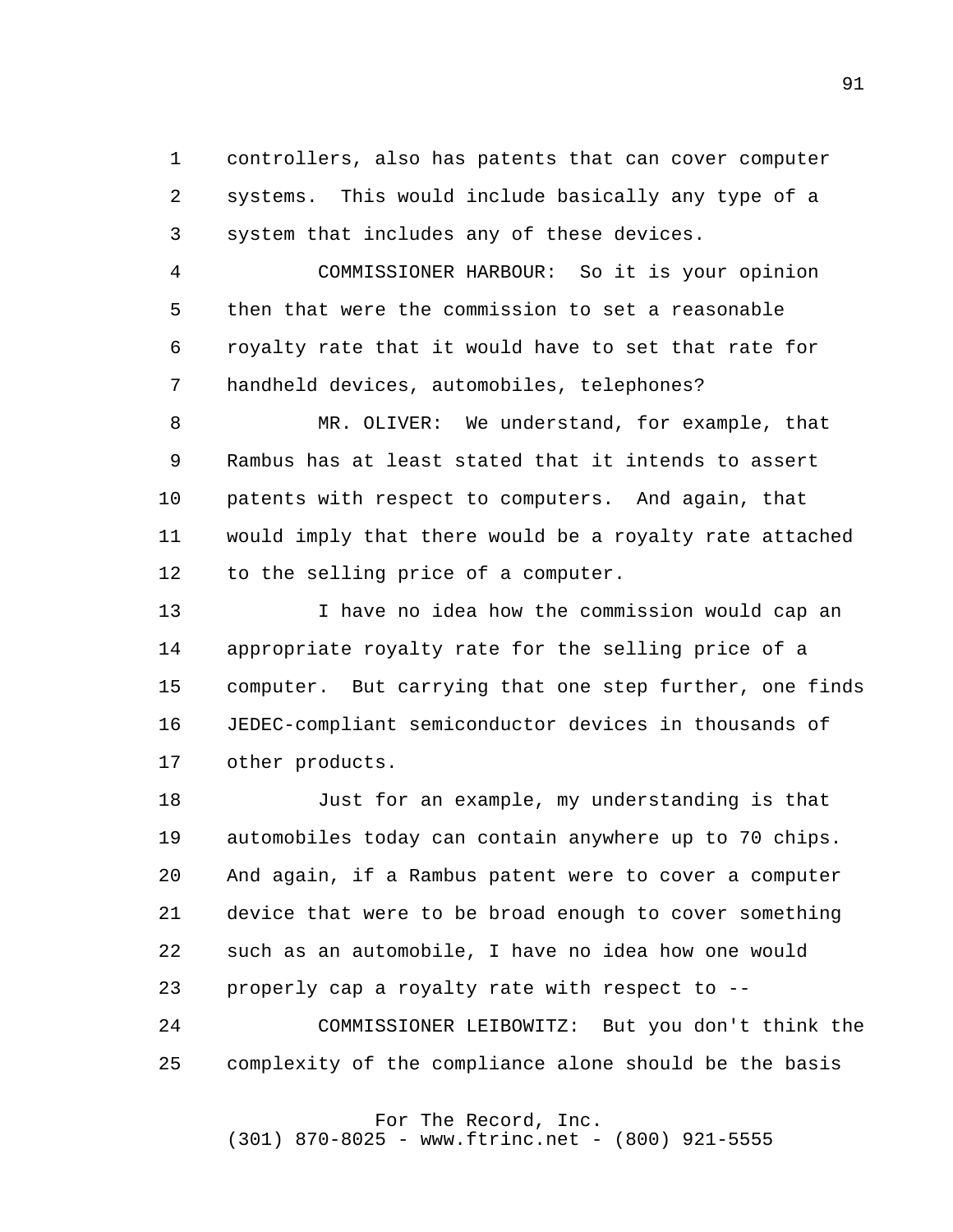1 for rejecting RAND, do you?

| $\overline{a}$ | In other words, the fact that we might be                |
|----------------|----------------------------------------------------------|
| 3              | involved in reviewing decisions, that shouldn't be a     |
| 4              | reason on alone for rejecting imposition of RAND rates?  |
| 5              | Not a reason alone, but I do<br>MR. OLIVER:              |
| 6              | believe it is a fact that should be considered. I        |
| 7              | believe the commission -- it is appropriate for the      |
| 8              | commission to --                                         |
| 9              | CHAIRMAN MAJORAS: But of course we would have            |
| 10             | to make it administrable, Mr. Oliver. But I am not       |
| 11             | aware of a single court that has ever said it is going   |
| 12             | to be really hard to administer this royalty, so we're   |
| 13             | going to make it zero.                                   |
| 14             | I am, however, aware of antitrust courts that            |
| 15             | have said it's really hard to administer this, so we're  |
| 16             | not ordering compulsory licensing at all.                |
| 17             | So you might want to be careful with that one.           |
| 18             | MR. OLIVER: Well, I appreciate that.                     |
| 19             | And my argument here is very similar to my               |
| 20             | earlier argument on deterrence. In the same way that I   |
| 21             | do not believe the commission should base a remedy on    |
| 22             | deterrence, I also do not believe the commission to base |
| 23             | an order on administrability.                            |
| 24             | However, I do believe that these are facts that          |
| 25             | the commission should bear in mind when it sets the      |
|                |                                                          |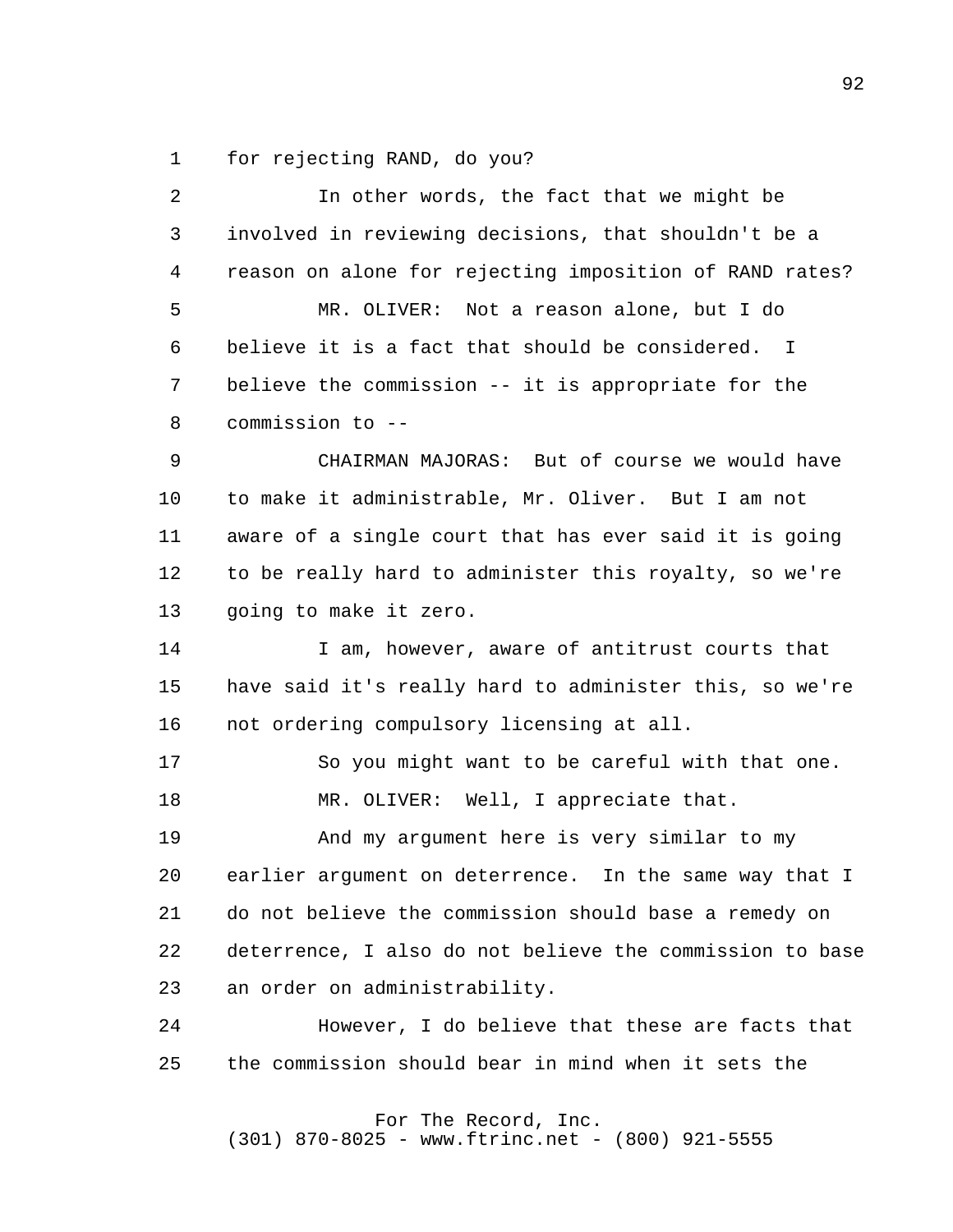1 appropriate remedy in this case.

 2 3 4 **5**  6 7 8 9 10 11 12 13 14 15 16 17 18 19 20 21 22 23 24 25 CHAIRMAN MAJORAS: Understood. MR. OLIVER: And I do submit that in this case the remedy that has been proposed by complaint counsel here is, in my opinion, the only remedy that is fully consistent with the law, with the facts of the case, with the commission's liability decision, with principles of administrability, that would fully achieve the objectives of JEDEC in trying to set an open series of standards in the marketplace that would fully comply with the expectations of JEDEC members and the industry at the time and would fully protect consumers. That is precisely the reason that from the very outset of this case, this is the remedy we have proposed, this is the remedy we have continued to pursue following trial on appeal and continuing today. This is the appropriate remedy in this case. Thank you. CHAIRMAN MAJORAS: Thank you. I have one last question. Since the liability opinion was issued in August, have you had any discussions with Rambus about settling? MR. OLIVER: Can you hold on just a minute, please?

> For The Record, Inc. (301) 870-8025 - www.ftrinc.net - (800) 921-5555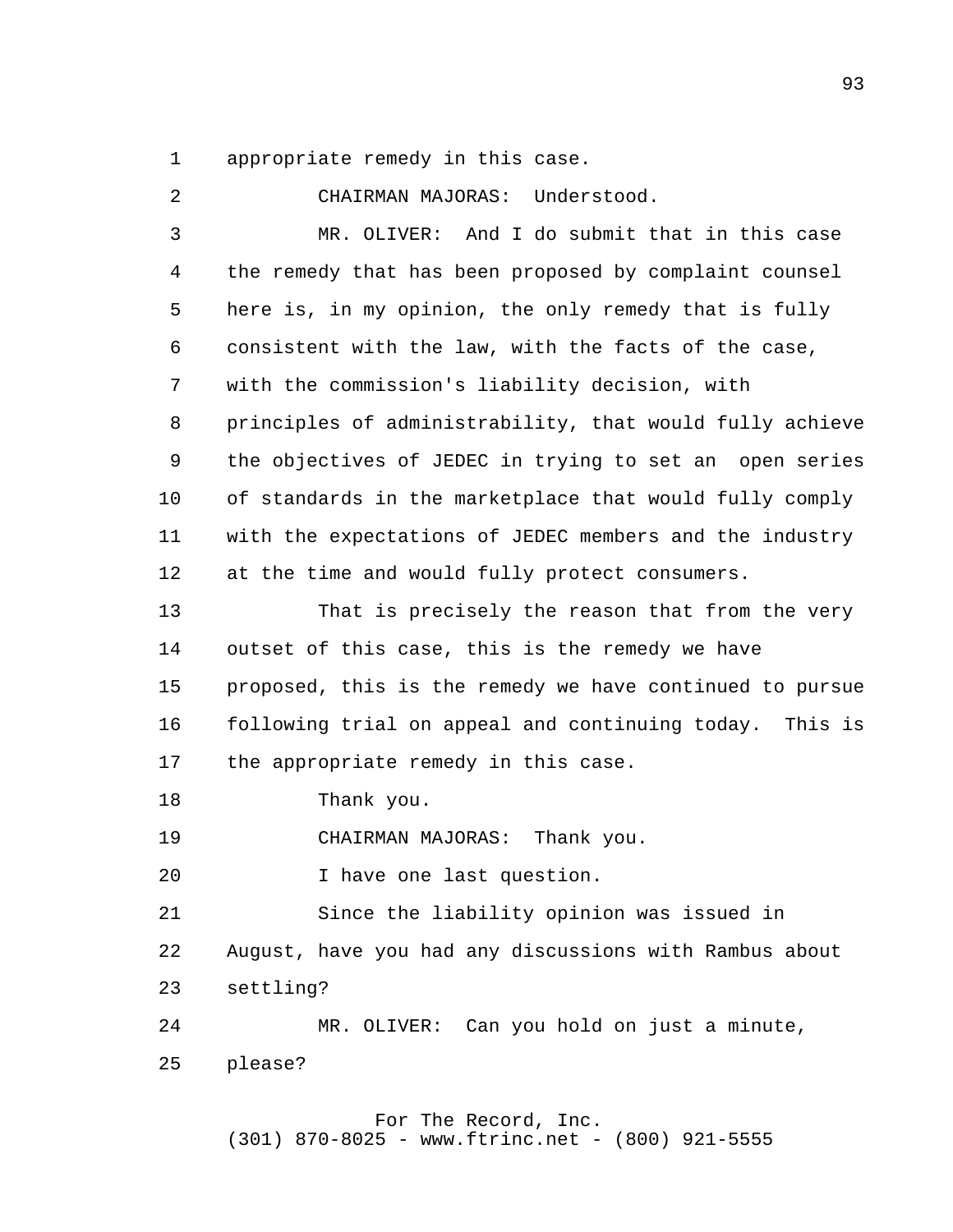(Pause in the proceedings while counsel confer.) CHAIRMAN MAJORAS: Are you having a discussion about settling right now? (Laughter) MR. OLIVER: It would have been a very short discussion. The answer to your question is no. CHAIRMAN MAJORAS: All right. Thank you very much. (Time noted: 3:47 p.m.)